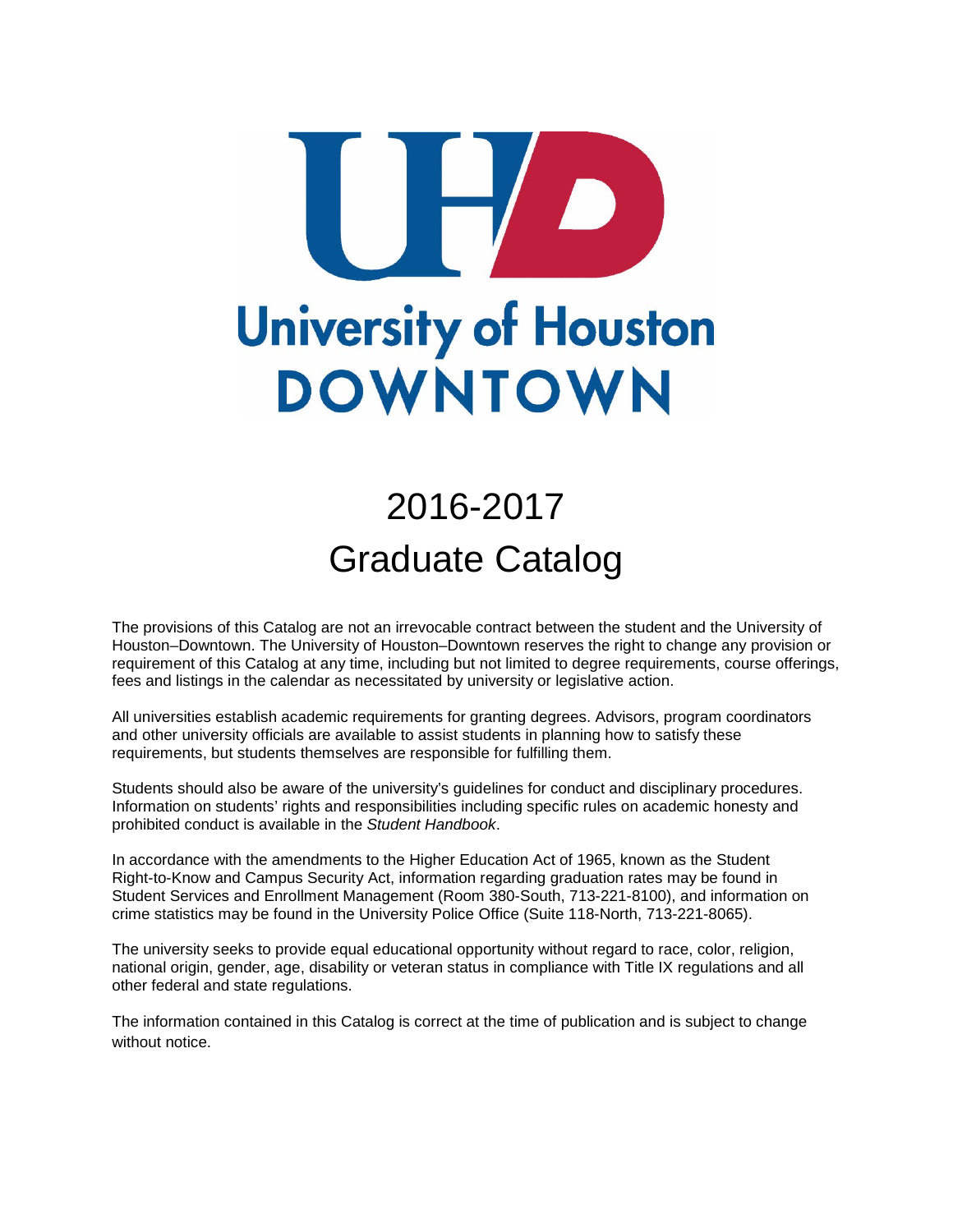# Contents

| UNIVERSITY OF HOUSTON-DOWNTOWN: HOUSTON'S DOWNTOWN UNIVERSITY  6 |  |
|------------------------------------------------------------------|--|
|                                                                  |  |
|                                                                  |  |
|                                                                  |  |
|                                                                  |  |
|                                                                  |  |
|                                                                  |  |
|                                                                  |  |
|                                                                  |  |
|                                                                  |  |
|                                                                  |  |
|                                                                  |  |
|                                                                  |  |
|                                                                  |  |
|                                                                  |  |
|                                                                  |  |
|                                                                  |  |
|                                                                  |  |
|                                                                  |  |
|                                                                  |  |
|                                                                  |  |
|                                                                  |  |
|                                                                  |  |
|                                                                  |  |
|                                                                  |  |
|                                                                  |  |
|                                                                  |  |
|                                                                  |  |
|                                                                  |  |
|                                                                  |  |
|                                                                  |  |
|                                                                  |  |
|                                                                  |  |
|                                                                  |  |
|                                                                  |  |
|                                                                  |  |
|                                                                  |  |
|                                                                  |  |
|                                                                  |  |
|                                                                  |  |
|                                                                  |  |
|                                                                  |  |
|                                                                  |  |
|                                                                  |  |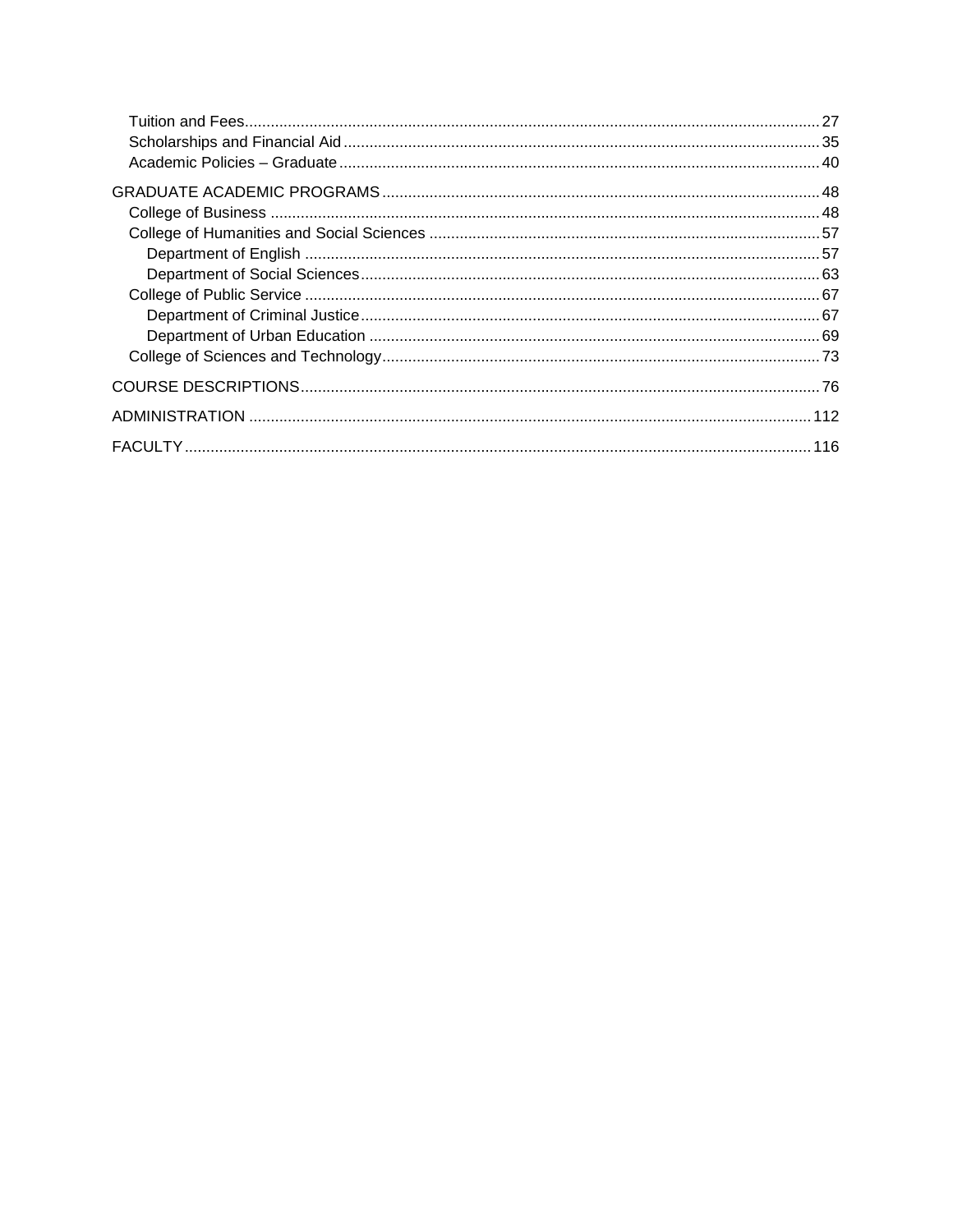# <span id="page-3-0"></span>Welcome from the President

# Dear Student:

Welcome to the University of Houston-Downtown. We are happy you have made the choice to enroll and pursue your education with us. You are in the company of a dedicated and diverse group of students who, like you, wish to further their education and make a positive difference in their community. We take our commitment to students seriously, and we believe you will find that UHD offers an exceptional education.



For more than 40 years, UHD has been changing lives and building futures. UHD is Houston's urban university, the second-largest four-year highereducation institution in the fourth-largest city in the United States. Our student body reflects Houston's wealth of cultures, languages and nationalities.

We invite you to experience all that we have to offer students. You will find that UHD is dedicated to serving the needs of the diverse population of Houston and the surrounding area. Whether you are enrolling in college for the first time or transferring from another institution, whether you are an undergraduate student or a graduate student, UHD has the tools and resources to support you in reaching your educational goals.

At UHD, we are committed to offering programs of the highest quality and a supportive environment that will enable you to succeed academically and gain lifelong learning skills. Our more than 41,000 graduates enjoy successful careers in business, education, the sciences, the arts, humanities and social sciences. Some of our students go on to earn medical and other professional degrees and graduate degrees.

We are proud to offer small classes to provide a faculty-to-student ratio of 20 to 1 and to offer a supportive atmosphere where undergraduate students have the opportunity to work directly with faculty on research projects. Our tuition and fees are among the lowest of Texas colleges and universities.

Our mission to provide access and opportunity began more than four decades ago, and today we continue to embrace this. I encourage you to take advantage of the resources that are available for you and to enjoy the benefits of attending an institution that gives students the preparation they need to succeed.

Best wishes for a memorable and productive academic year.

Sincerely, Michael A. Olivas Interim President University of Houston-Downtown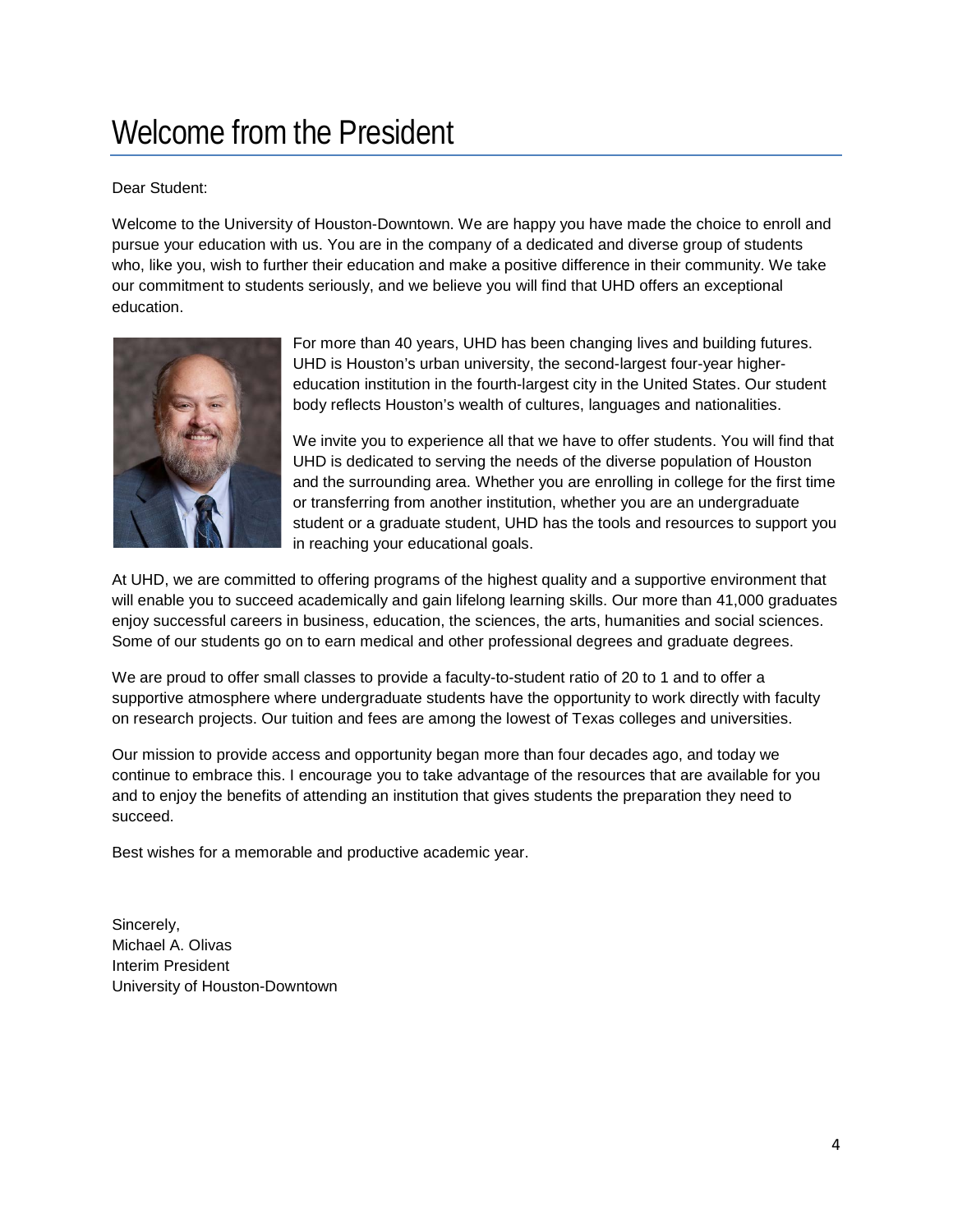# <span id="page-4-0"></span>Academic Calendar 2016-2017

The following dates were correct at the time of publication, but some are subject to change. Check www.uhd.edu/academic/calendar.htm for current dates and for information regarding Part of Term sessions.

| Fall Term, 2016       |  |
|-----------------------|--|
|                       |  |
|                       |  |
|                       |  |
|                       |  |
|                       |  |
| Winter Term, 2016     |  |
|                       |  |
|                       |  |
| Spring Term, 2017     |  |
|                       |  |
|                       |  |
|                       |  |
|                       |  |
| May Term, 2017        |  |
|                       |  |
|                       |  |
| Summer Term I, 2017   |  |
|                       |  |
|                       |  |
|                       |  |
| Summer Term II, 2017  |  |
|                       |  |
|                       |  |
|                       |  |
| Summer Term III, 2017 |  |
|                       |  |
|                       |  |
|                       |  |
|                       |  |
|                       |  |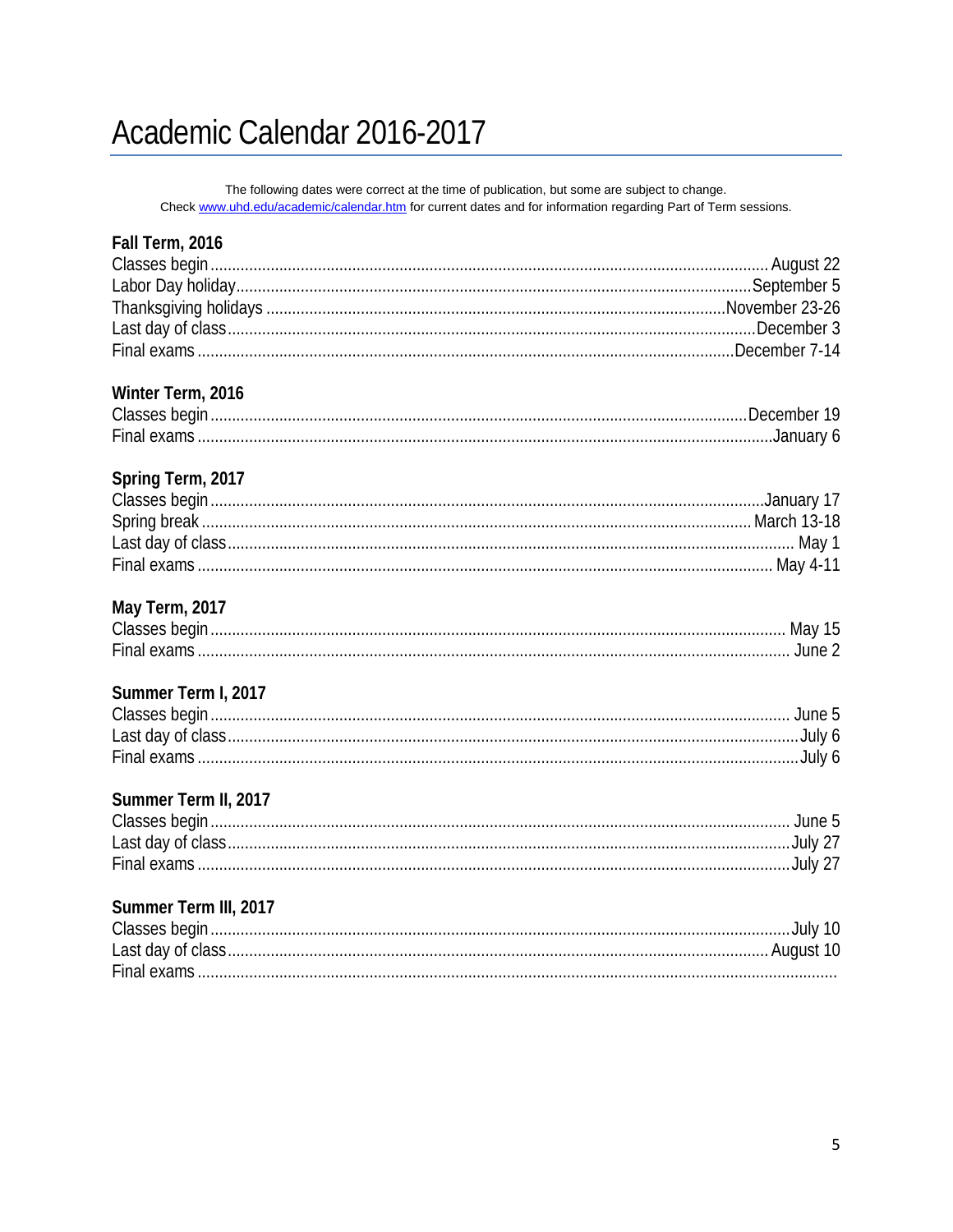# <span id="page-5-0"></span>University of Houston-Downtown: Houston's Downtown **University**

# **Mission Statement**

The University of Houston-Downtown is a comprehensive four-year university offering bachelor's and selected master's degree programs and providing strong academic and career preparation as well as lifelong learning opportunities. Located in the heart of the city, UHD reflects the diversity of the greater Houston metropolitan area and, through its academic programs, engages with the community to address the needs and advance the development of the region. UHD is an inclusive community dedicated to integrating teaching, service and scholarly research to develop students' talents and prepare them for success in a dynamic global society.

# **Vision**

The University of Houston-Downtown will be a premier city university where all students engage in high-impact educational experiences and graduate with 21st-century skills.

# **University of Houston-Downtown: Houston's Downtown University**

Located in the heart of Houston, the University of Houston-Downtown is a public four-year university that offers exceptional educational opportunities through its colleges: Business, Humanities and Social Sciences, Public Service, Sciences and Technology, and University College.

UHD offers six bachelor's degrees (Bachelor of Applied Arts and Sciences, Bachelor of Arts, Bachelor of Business Administration, Bachelor of Engineering Technology, Bachelor of Science and Bachelor of Social Work) with majors in 44 disciplines, and five master's degrees (Master of Arts, Master of Arts in Teaching, Master of Business Administration, Master of Science and Master of Security Management) with programs in eight disciplines.

UHD is recognized nationally for its outstanding academic opportunities and its connectivity to the communities, agencies and people in the greater Houston metropolitan area. Students range in age from 20 to 65, with an average student age of 27.5 years, and represent 74 countries. UHD ranks 33rd nationally for graduating Hispanic students and 37th nationally for graduating African-American students with bachelor's degrees, as reported in *Hispanic Outlook*. With more than 14,000 students, UHD is the second largest public university in Houston. More than 2,500 students graduate each year from UHD; its alumni number more than 41,000.

Students enjoy the flexible degree options UHD provides. Classes are available online, in traditional classrooms at satellite locations, and through hybrid arrangements that blend online and traditional classroom instruction. UHD offers classes at Lone Star College-CyFair, Lone Star College-Kingwood and UHD Northwest at Lone Star College-University Park. Weekend and evening classes also are available.

The nature of the UHD student population prepares individuals to thrive in the multicultural workplace of the 21st century. UHD students are diverse in every sense of the word: ethnicity, age, financial background and life situation.

UHD's campus has grown considerably since the institution was founded in 1974. The campus is composed of the historic One Main Building, the Academic Building, the Girard Street Building, the Commerce Street Building, the Shea Street Building, the Jesse H. Jones Student Life Center and the restored Willow Street Pump Station.

# **UHD's History and Future on the Bayou**

The University of Houston-Downtown was founded in 1974, when the assets of the private South Texas Junior College were transferred to the University of Houston. By 1979, the Texas Legislature approved the new institution as a separate entity within the University of Houston System. In 1983, the name was changed to the University of Houston-Downtown.

Today UHD is the second largest institution in the University of Houston System, which is composed of four distinct universities: University of Houston, University of Houston-Clear Lake, University of Houston-Downtown and University of Houston-Victoria. All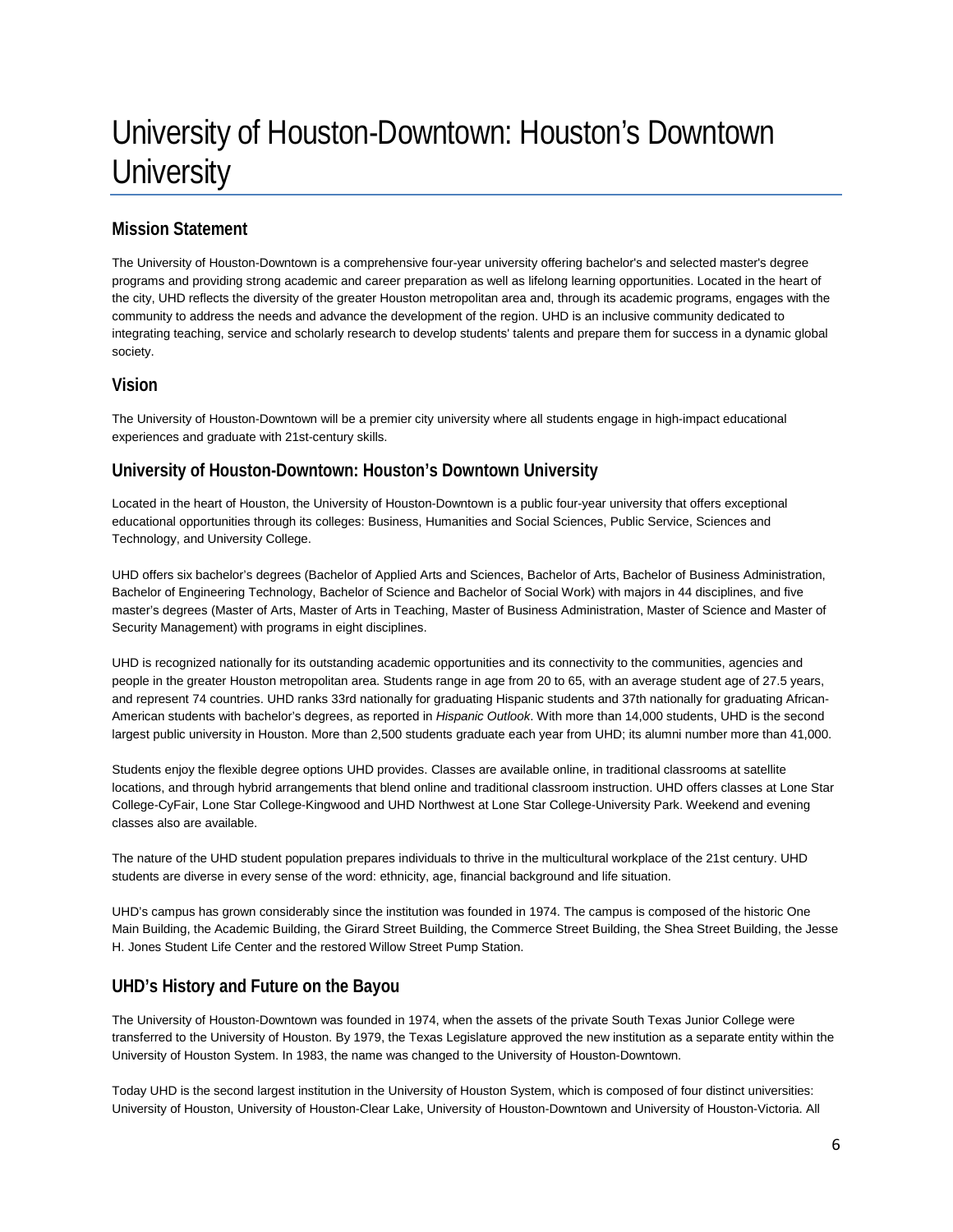four institutions are governed by the University of Houston System Board of Regents. Each university's president serves as its chief administrative officer.

The history of the University's campus begins even earlier. The campus' One Main Building was constructed in 1929 on the banks of White Oak Bayou and Buffalo Bayou. Then known as the Merchants and Manufacturers Building, the building served the city for decades as a center for commerce and manufacturing. It is listed in the National Register of Historic Places.

UHD's facilities have continued to change since the University's inception. In the late 1990s, UHD added the Academic Building, with more than 40 classrooms and lecture halls; the Technology Teaching and Learning Center; the Wilhelmina Cullen Robertson Auditorium; and a food court. While the Academic Building was taking shape, so was the Jesse H. Jones Student Life Center, a state-of-the-art facility devoted to student health, recreation and fitness.

In 2004, the University opened the Commerce Street Building, which houses the College of Public Service, classrooms, academic labs, computer labs, meeting spaces and faculty offices.

In 2007, the University opened yet another showcase facility, the Shea Street Building, which houses the College of Business. The building features a glass-enclosed entrance that provides stunning views of Houston's downtown skyline. Adjoining this awardwinning building is a multistory parking facility.

UHD students enjoy the excitement of the nation's fourth largest city, including being just minutes away from Minute Maid Park, BBVA Compass Stadium, the Toyota Center, world-class museums and art galleries, and a wide assortment of restaurants and cafes. Getting to and around campus is easy for students with UHD's free shuttle bus, the city's light rail line that stops at the University's front door and easy access from two interstate highways.

UHD's wireless campus provides students, faculty and staff with optimum service and flexibility. In addition to applying for admission and registering for classes online, students can handle much of the "business" of going to college from laptops or desktops while at home or at school. And connectivity makes it easy to meet online with other students for group projects and classes.

Since its founding, UHD has continued to grow and provide degrees, programs and facilities to meet the needs of students, faculty and staff. It is all part of the University's commitment to providing access and opportunity to higher education.

## **Campus Safety and Security**

The University of Houston-Downtown Police Department is committed to assuring your safety and security on campus. The Police Department provides comprehensive police services 24 hours a day, seven days a week. Offices are located on the first floor of the One Main Building, Suite 118-North.

Information on campus safety and security, including services such as vehicle jump starts and unlocks and five-year crime statistics, is provided on the UHD Police Department website a[t www.uhd.edu/campus/pd/.](http://www.uhd.edu/campus/pd/) Also available are safety and crime prevention information; crime alerts; and campus policies on alcohol, firearms and sexual assault.

## **Accreditation**

The University of Houston-Downtown is accredited by the Southern Association of Colleges and Schools Commission on Colleges (SACSCOC) to award baccalaureate and master's degrees. Contact SACSCOC at 1866 Southern Lane, Decatur, Georgia 30033 4097, call 404-679-4500 or check [www.sacscoc.org](http://www.sacscoc.org/) with questions about the accreditation of the University of Houston-Downtown.

The College of Business' Bachelor of Business Administration and Master of Business Administration degree programs are accredited by the Association to Advance Collegiate Schools of Business (AACSB International, 777 South Harbour Island Boulevard, Suite 750, Tampa, FL 33602-5730; 813-769-6500; [www.aacsb.edu\)](http://www.aacsb.edu/). Accreditation documentation is available in the College of Business, Room B400, Shea Street Building.

The Computer Science and Engineering Technology Department's Bachelor of Science in Engineering Technology degree programs in Control and Instrumentation Engineering Technology, as well as Structural Analysis/Design Option in Engineering Technology, are accredited by the Engineering Technology Accreditation Commission of ABET [\(www.abet.org\)](http://www.abet.org/).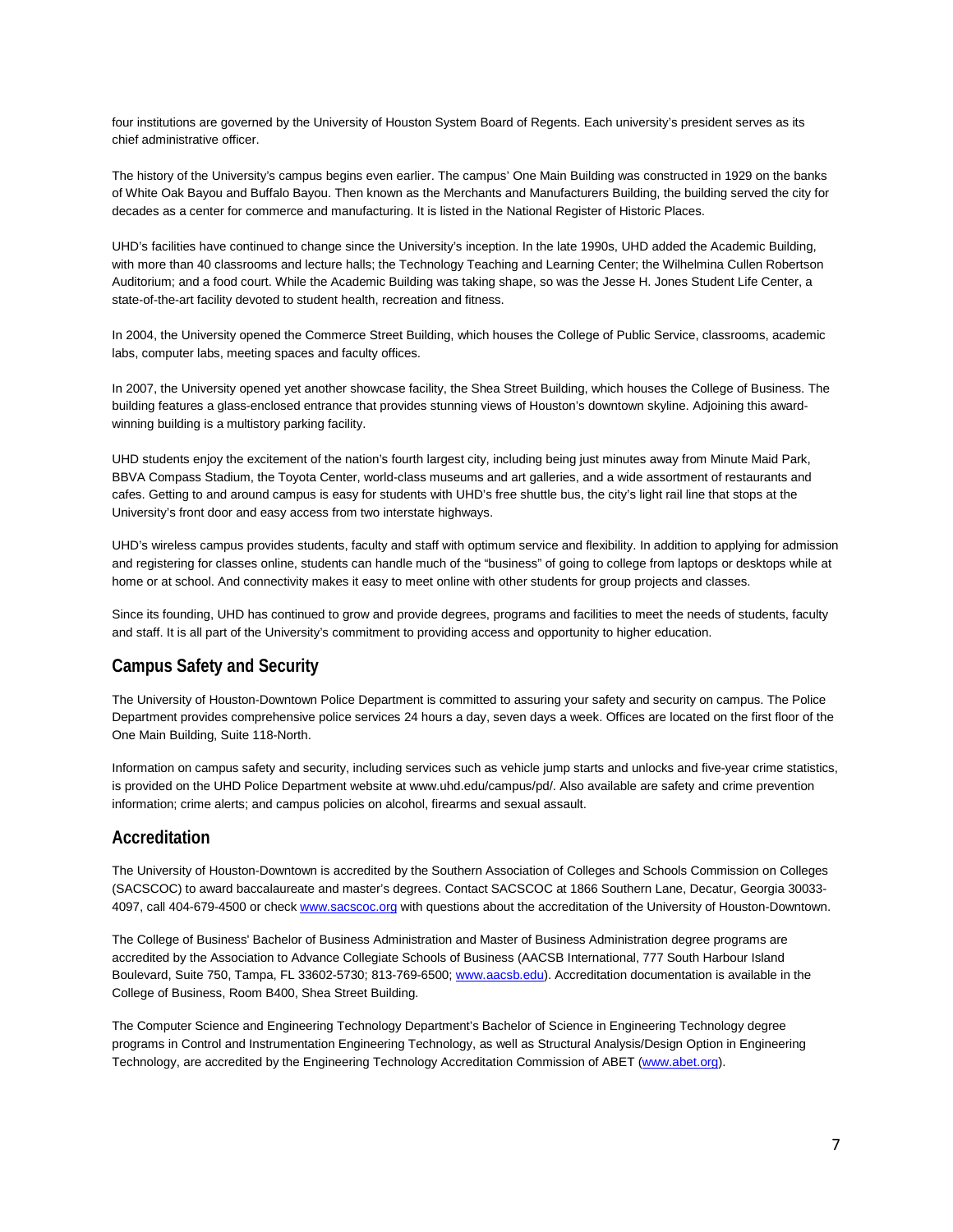The Urban Education Department's programs that lead to teacher certification are accredited by the Texas Education Agency (1701 N. Congress Avenue, Austin, Texas, 78701; 512-463-9734; [tea.texas.gov\)](http://tea.texas.gov/).

The Natural Science Department's Bachelor of Science program in Chemistry is approved by the American Chemical Society (1155 Sixteenth Street, NW Washington, DC 20036; Telephone: 800-227-5558; Internet[: www.acs.org\)](http://www.acs.org/).

The Criminal Justice and Social Work Department's Bachelor of Social Work degree program is accredited by the Council for Social Work Education (1701 Duke Street, Suite 200, Alexandria, VA 22314; 703-683-8080[; www.cswe.org\)](http://www.cswe.org/).

#### **Intellectual Property**

The UH System Board of Regents Policy Section III, 21.08 outlines rules for intellectual property ownership for all UHS faculty, staff, and students. In accordance with this BOR policy, UH System policy, SAM 01.E.01 establishes the System's Office of Intellectual Property Management, which oversees issues of intellectual property for the entire UH System. Board of Regents Policy 21.08.4.A specifies that "the University will not assert ownership of copyright developed by faculty, staff or students, unless separately contracted for, in any:

- 1. Books, journal articles, texts, glossaries, bibliographies, study guides, laboratory manuals, syllabi, tests, and survey instruments;
- 2. Lectures and unpublished lecture notes;
- 3. Musical works;
- 4. Dramatic works;
- 5. Works of visual art, such as sculptures and drawings;
- 6. Architectural works."

For the majority of UHD students and faculty, then, the University will not dispute the ownership of their intellectual products. However, Board Policy 21.08.4.B specifies that "the University will assert ownership of copyright developed by faculty, staff or students, with regard to other types of works subject to copyright, namely,

- 7. Films, audiovisual works, slide programs, film strips;
- 8. Sound recordings and video recordings containing original performances;
- 9. Programmed instruction materials;
- 10. Computer programs, software, and documentation."

The policy enumerates the circumstances under which the University or UHS may claim copyrights for and ownership of such intellectual products. Students with questions or concerns about their intellectual property rights should consult the respective College Undergraduate Associate Dean and the UH Office of Intellectual Property Management.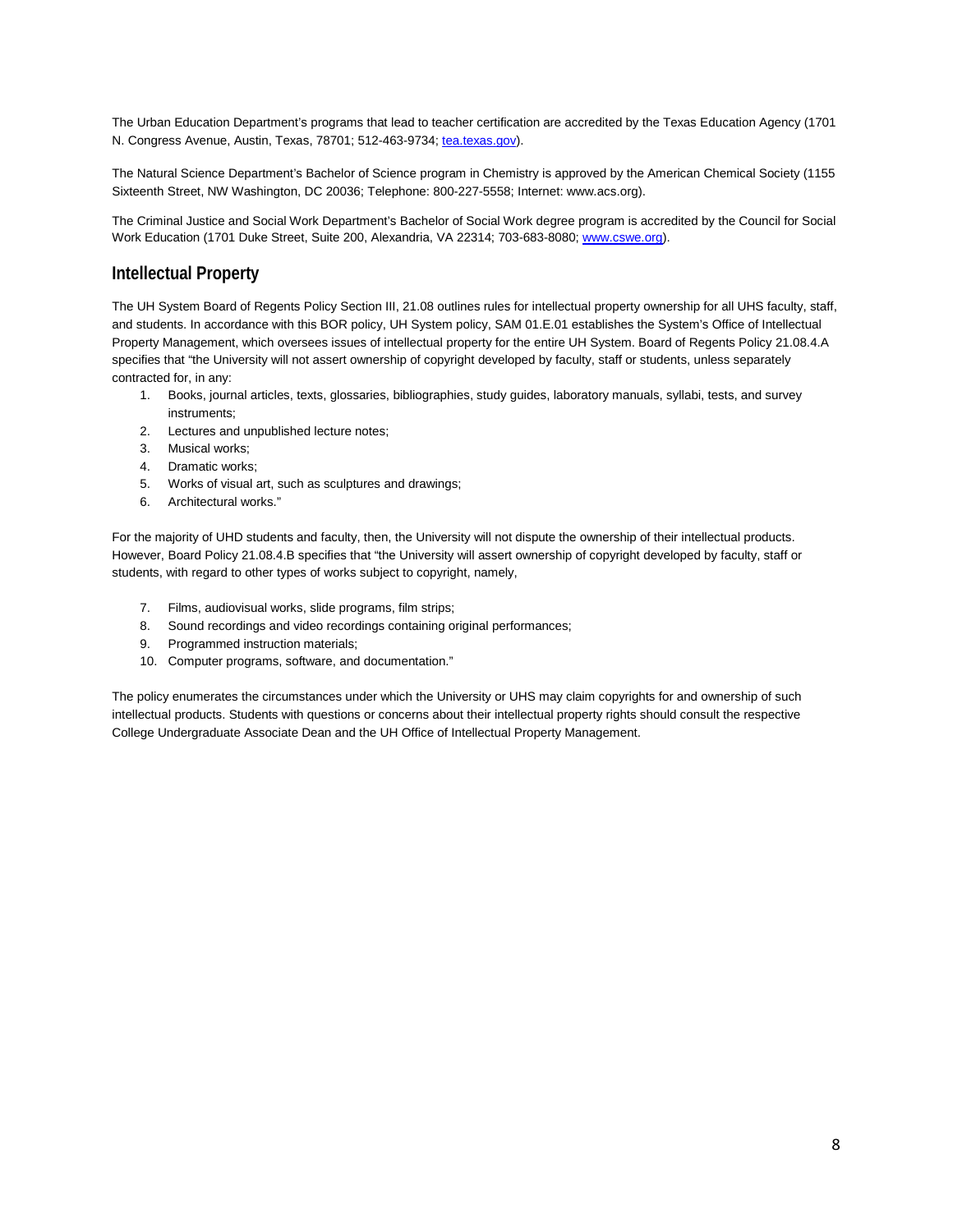# <span id="page-8-1"></span><span id="page-8-0"></span>Academic Resources

# <span id="page-8-2"></span>**Library**

500 Main, Info. 713-221-8187• www.uhd.edu/library

The W.I. Dykes Library occupies the north portion of the fourth floor and the entire fifth floor of the One Main Street building and may be entered from the Main Street elevators or stairs. The library's fourth floor computer lab provides 84 Windows computers with Internet access, research databases, and software applications. In addition to the computer lab, fourth floor study spaces include thirteen group study rooms, two presentation practice rooms, and a large reading room where students are able to study or relax between classes. The reading room and some study rooms are available for 24-hour access. Two library instruction classrooms and an event room are also located on the fourth floor. The recently renovated fifth floor houses the library's physical collection and is furnished with comfortable seating and study carrels. The 40,000 Windows Café is located in the southeast corner of the fifth floor.

The library has holdings and access to more than 758,780 electronic and print books, subscriptions to more than 220 unique databases and access to more than 141,220 digital journals. The library also has a collection of over 4,470 physical multimedia items that are available for checkout or for listening and/or viewing in the library and access to more than 81,700 electronic media items. The Texas Education Collection is also housed in the library and includes teacher editions of select Texas state-adopted textbooks for K-12. This collection is supplemented by holdings of children's literature. In order to enable convenient access for UHD's commuter student body, preference is given toward purchase of full-text electronic materials.

The library website is frequently updated and is designed to serve as a gateway for navigating library resources. The library homepage offers multiple approaches for research queries, including LibSearch, a powerful Web-scale discovery service that allows easy searching across library holdings and beyond, the UHD online catalog, which lists books, journals, and other resources available through the W. I. Dykes Library, most University of Houston central campus libraries and the University of Houston-Clear Lake library, research guides created by subject librarians, the library's electronic course reserves system, as well as information about library services and updates. Library news may be followed through the library's blog (widykeslibrary.org/news), Facebook [\(www.facebook.com/UHDLibrary\)](http://www.facebook.com/UHDLibrary), and Twitter (twitter.com/uhdlibrary).

Students, faculty and staff can connect to electronic resources from any location with their e-services username and password. Access to the catalog and electronic resources from a home computer, wireless locations or from UHD computer labs supports research 24 hours a day. The full-text of journal, magazine, and newspaper articles in electronic form can be found by using the library's databases, which include ABI/Inform Complete, Academic Search Complete, ACM Digital Library, Black Studies Center, Business Source Complete, JSTOR, LexisNexis Academic, ProQuest Databases , PsycINFO, SAGE Journals Online, New York Times, Wall Street Journal, and Westlaw Campus Research. Many additional electronic resources for finding citations or information about a topic can be accessed through the library's website, including the databases Web of Science, Alexander Street Video, and Films on Demand. Search results from the library's electronic holdings can be printed, downloaded to a flash drive or emailed. Print books from other UH system libraries may be requested electronically by clicking the *Request* button in the online library catalog. If the W. I. Dykes Library does not own a book or journal article needed by a student, faculty, or staff member, then an interlibrary loan request may be submitted online through the library's My Interlibrary Loan system and the library's Interlibrary Loan (ILL) Department will make every effort to borrow the material from another library within the nation-wide ILL network. ILL is primarily a free service. If there will be a charge, permission will be requested beforehand. The ILL Department also provides services for UHD off-campus and online students and faculty who would like to have materials from the W. I. Dykes Library collections delivered to them at the site where they have classes.

Reference librarians at the Information Desk offer in-person or telephone assistance in utilizing library resources. Reference help is also available through the library's *Ask a Librarian* email service, 24/7 live chat, texting, research consultation appointments and a repository of previously asked questions and answers. UHD librarians are available to collaborate with faculty to provide library and course-related instruction, including face-to-face sessions and customized course-integrated learning activities. An augmented reality walking tour that explains library services and presents basic research strategy is also available.

Scanner stations and card and coin-operated photocopiers are available in the library. Two computer workstations are reserved for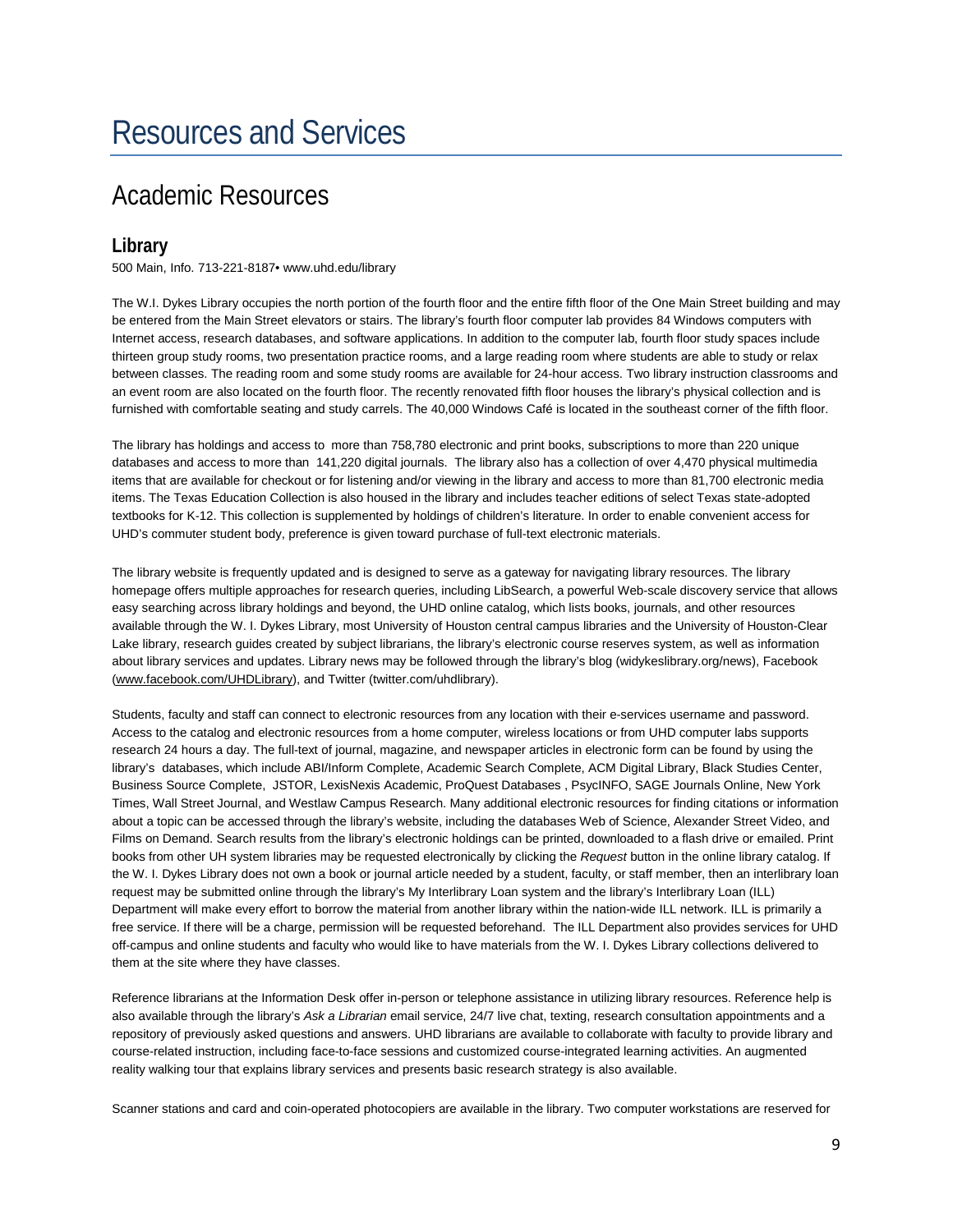visually impaired students. Anyone with special physical or communication needs may ask for assistance from any library service desk or contact the library to schedule an appointment for special services.

A UHD identification card is used to check out materials. The library is open seven days a week during fall and spring semesters and Monday through Saturday during summer sessions. Check with the library for intersession and holiday hours. For reference information, call 713-221-8187; for circulation information call 713-221-8186.

# <span id="page-9-0"></span>**Advising and Mentoring**

#### <span id="page-9-1"></span>**Academic Advising Center**

N 320, 713-221-8006

Academic Advising is a place where UHD students can meet with an academic advisor to discuss academic and other university issues. Academic Advisors are available to make recommendations for registration and degree plan requirements, match students' needs with available resources, communicate university policies and procedures, and assist students in declaring their major. Academic advisors are also available to discuss coursework evaluation from previous colleges and universities that students may have attended. Academic Advising is open from 8:00 to 6:00, Monday- Thursday and 8:00 to 5:00 on Friday. No appointment is necessary during registration; however, students are strongly encouraged to request an appointment to meet with advisors during the regular semester.

#### <span id="page-9-2"></span>**Academic Support Center**

N925, 713-221-8669 [www.uhd.edu/asc](http://www.uhd.edu/asc)

The Academic Support Center (ASC) provides tutoring for students seeking to develop their skills in math, statistics, writing, and reading. In addition, the ASC provides computers for students working on class assignments and quiet study areas for independent or small group study sessions. The ASC is staffed by faculty and student peer tutors and is open to all currently enrolled UHD students. Tutoring hours are structured to accommodate students attending day, evening, and weekend classes. The following tutoring centers are conveniently located within the ASC:

**Center for Math and Statistics Support (C4MS2):** C4MS2 is a free walk-in tutoring service for mathematics and statistics available to all UHD students. C4MS2 seeks to maintain a relaxed and friendly atmosphere and reduce student anxiety about learning mathematics and statistics. The Center is staffed with experienced and qualified faculty and student peer tutors. Tutoring is available for all developmental and freshman-level mathematics courses including MATH 0300 (Beginning Algebra), MATH 1300 (Intermediate Algebra), MATH 1301 (College Algebra), MATH 1302 (Trigonometry), MATH 1305 (Finite Mathematics), MATH 1306 (Fundamentals of Calculus), MATH 1310 (College Mathematics for Liberal Arts), MATH 1404 (Pre-calculus), and MATH 1505 (Precalculus with Trigonometry), and for statistics courses such as STAT 1312 (Statistical Literacy), STAT 2300 (Introduction to Statistics), STAT 3309/3310 (Business Statistics), and pre-service elementary teacher courses MATH 3321/MATH 3322 (Math Concepts I and II). Tutoring is also available for MATH 2401 (Calculus I) and MATH 2411 (Calculus I for Natural Sciences). Computers are also available in the Center for students to work on their online homework.

**Writing and Reading Center**: In pursuit of its dual mission, the UHD Writing & Reading Center facilitates UHD student, staff, and faculty efforts to read, write, think critically, and communicate, and provides student peer tutors of writing with a rich teaching and learning experience and ongoing professional development in writing center research, theory, and tutoring practice. Students can learn more about the WRC at www.uhd.edu/wrc. Students interested in making an appointment may do so by registering for an account at https://uhd.mywconline.com.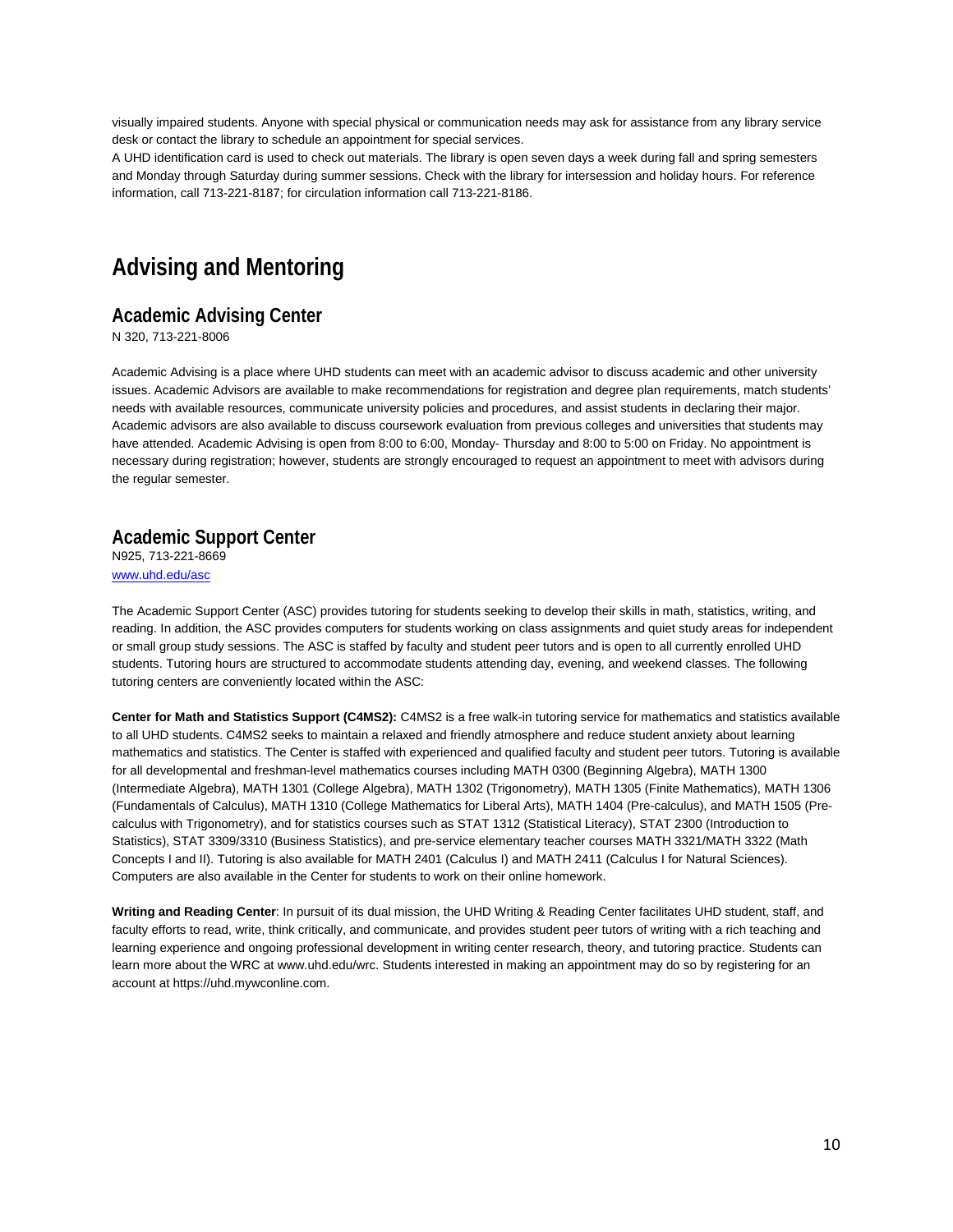# <span id="page-10-0"></span>**Other Resources**

# <span id="page-10-1"></span>**Academic Computing Services**

S800, 713-221-8540 • www.uhd.edu/computing

The University of Houston-Downtown provides state-of-the-art computing equipment and software to its students, faculty, and staff. The university offers wireless computing services campus-wide (www.uhd.edu/wireless) and wireless printing for students [\(www.uhd.edu/printwireless\)](http://www.uhd.edu/printwireless) as well as computer lab environments and a technology commons to support general student lab and classroom computing needs.

The Academic Computing Labs are located in Suite 800-South in One Main, Suite C300 in the Commerce Building, Suite B200 in the Shea Building, and Suite B12.353 at UHD Northwest. Several electronic classrooms are available within these labs, as well as within the Technology Teaching & Learning Center (A700). There are more than 900 computers represented in these areas, as well as several laser printers and scanners. Laptops are available for student checkout in S800, C300 and B200. All labs have similar capabilities and support as the computer lab in Suite 800-South. The computer labs are available to serve all students, faculty and staff. Most computers in these labs are equipped with the same software.

The Technology Commons area is located in Suite B200 in the Shea Street Building and houses a 50-seat general use computer lab. There are also four electronic classrooms on the 2<sup>nd</sup> floor of the Shea Street Building including three inside the Technology Commons. These classrooms are utilized primarily for academic classes but are often opened as lab space when not occupied by classes.

Each of these facilities (S800, B200, C300 and B12.353 at Northwest) is available to any currently enrolled students, has several electronic classrooms as part of the facility, and provides special devices to aid students with disabilities. The Student Technology Services group, which manages and operates the labs, also provides documentation as well as group and individual consulting to its constituents. Presentation systems equipped with computers and projectors are also available in the electronic classrooms.

The Academic Computing Lab hours vary from semester to semester. A current listing of lab hours can be found at [www.uhd.edu/acl.](http://www.uhd.edu/acl) Extended support hours are also available through the Help Desk (713-221-8031) to faculty, staff & students 7 days a week. A current listing of support hours is listed at www.uhd.edu/computing/help.

Special purpose labs are also available to students. The Department of Computer Science & Engineering Technology maintains several computer labs. The Department of Mathematics & Statistics has eight computer classrooms of PCs for instruction in computer science, mathematics, and statistics. The Department of Natural Sciences has a Science Learning Center that contains two electronic classrooms, and a Science and Technology Demonstration Laboratory. The College of Business and the Departments of Arts & Humanities, English and Social Sciences also have several computer labs. The Academic Support Center also offers learning support software for individual work in developing reading, writing and mathematical skills. There are over 45 specialized departmental computing labs that service subject-specific needs.

Students can also download free software such as McAfee Virus Scan for use at home, as well as specific applications from Microsoft through DreamSpark. Microsoft Office 365 is also available to all enrolled students. It is a web-based service by Microsoft that provides students with Email/Calendar access, Office Web Apps, and much more [\(www.uhd.edu/computing/Pages/computing](http://www.uhd.edu/computing/Pages/computing-o365.aspx)[o365.aspx\)](http://www.uhd.edu/computing/Pages/computing-o365.aspx). In addition, discounted software and hardware is offered to UHD students via special links accessible from https://www.uhd.edu/computing/labs-technology-centers/academic-computing-labs/Pages/acl-discounts.aspx.

# <span id="page-10-2"></span>**myUHD & Student e-Services**

http://myuhd.uhd.edu/

UHD offers a variety of student e-services on the web that allow students to go online rather than stand in line to perform administrative and academic functions that have traditionally required face to face interaction on campus. UHD's student e-Services functions as a one stop student portal. In addition to providing access to GatorMail (see below) and a range of general information, such as the course schedule and the university catalog, many student-specific functions are available. Students may apply for admission, determine their financial aid status, determine their eligibility for registration, and register for classes if they meet certain requirements, view their grades, update their address and other directory information, and obtain information about their computer account. Students may also make payments on-line for library fines, parking citations, and tuition.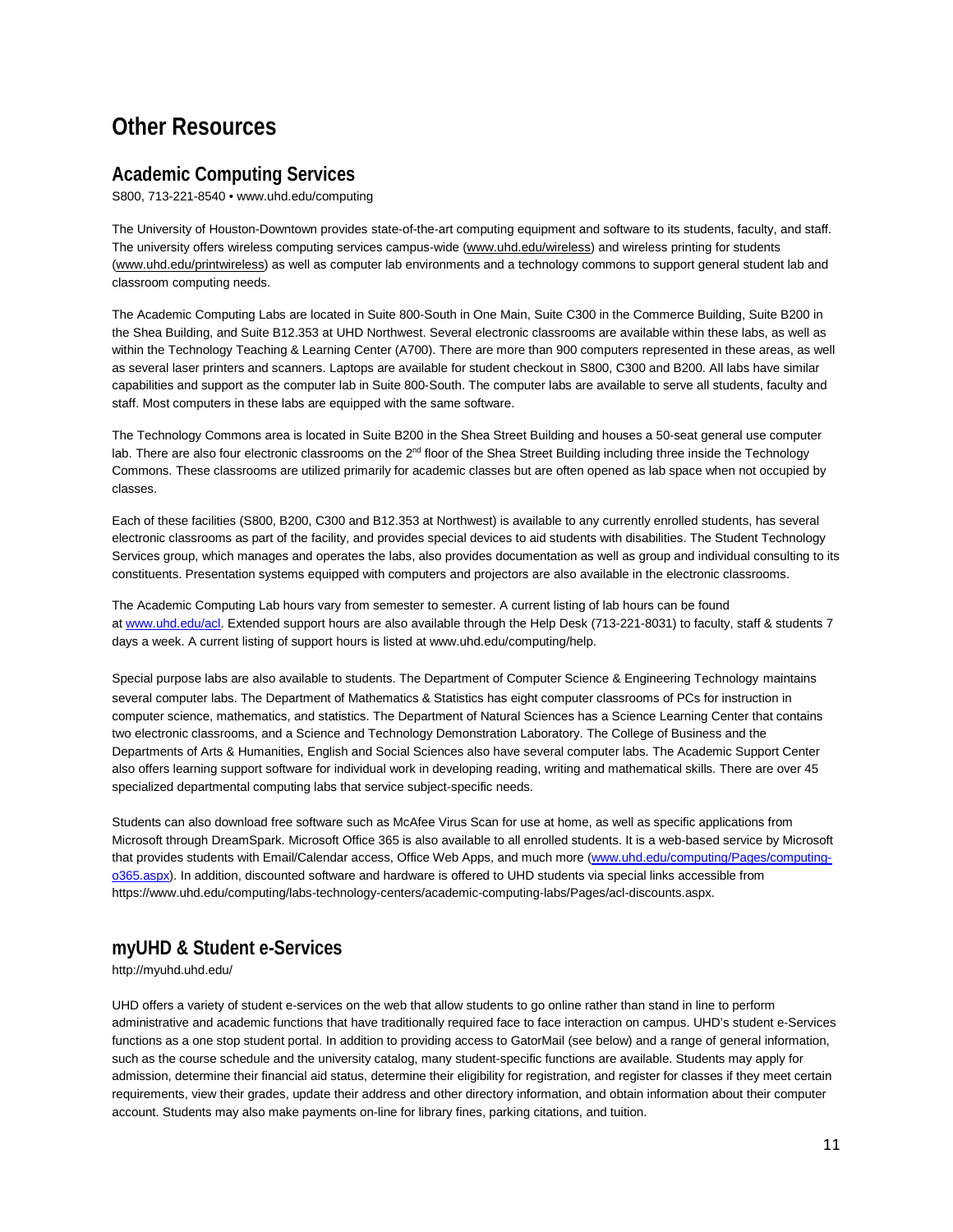# <span id="page-11-0"></span>**GatorMail** Office 365

www.uhd.edu/eservices

All enrolled students are issued a GatorMail email account. Students can obtain their GatorMail username and password via Student eservices [\(www.uhd.edu/eservices\)](http://www.uhd.edu/eservices). UHD assigns student email accounts as a means of communication between faculty, staff, and students. Students should check their email on a frequent and consistent basis in order to stay current with Universityrelated communications.

# **Technology Teaching and Learning Center**

A700, 713-221-8200 [• www.uhd.edu/computing/ttlc](http://www.uhd.edu/computing/ttlc)

The Technology Teaching and Learning Center (TTLC) located in the Academic Building Room A-700, serves as a resource center for faculty and staff who are interested in integrating technology in their academic and administrative activities. A wide range of services are offered in the TTLC in order to assist faculty and staff with improved understanding of software applications, technology tools, and assistance with improving a user's technology knowledge base. The TTLC includes three electronic classrooms, a technology training lab, two seminar rooms capable of teleconferencing, an instructional television studio, and a faculty development area. The following services are offered in the TTLC.

#### **Blackboard Support**

Technical support and training for Blackboard is available for students, faculty and staff through a variety of methods, including telephone, email, online, chat and walk-in. The Blackboard team is committed to making sure faculty and staff are successful with all online coursework. Training sessions about various Blackboard topics are scheduled weekly. Training sessions can also be delivered to the different college's conference areas or office visits. Blackboard support also includes an online Blackboard orientation for students, faculty and staff.

#### **IT Training**

IT related training is available for most all university wide applications including

- **Blackboard**
- **Respondus**
- SoftChalk
- Microsoft Office
- GatorSync
- Zoom
- **Qualtrics**
- Adobe Suite
- Mediasite
- UHD Sharepoint Website
- eIntelligence
- Formatting and Editing University Web Pages

Student technical training and support includes documentation and group trainings on GatorSync, Office365, and Blackboard.

A complete listing can be found here: <https://www.uhd.edu/computing/services-training/training/Pages/training-index.aspx>.

#### **Multimedia Services**

Multimedia Services provides a wide range of services to support classroom instruction, online instruction, meeting and event support and campus communications. Service areas include:

#### **Classroom Technology Services**

- Oversees the operation and maintenance of presentation equipment in classrooms, lecture halls, conference rooms, the Special Events Center and the Wilhelmina Cullen Robertson Auditorium.
- Distributes and maintains an inventory of PC laptops for faculty and staff for short term checkout
- Distributes and maintains an inventory of circulating multimedia equipment for classroom instruction, student presentations, professional presentations, special events and university administrative activities.
- Provides a limited amount of video and recording devices for student checkout.
- Provides poster printing, and lamination services for required classroom instruction and staff operations.
- Provides training to faculty and staff on the use of classroom technology and event room presentation equipment
- Provides assistance to convert analog media in to digital format.
- Video and audio set up for point to point and cloud base conference and webinars.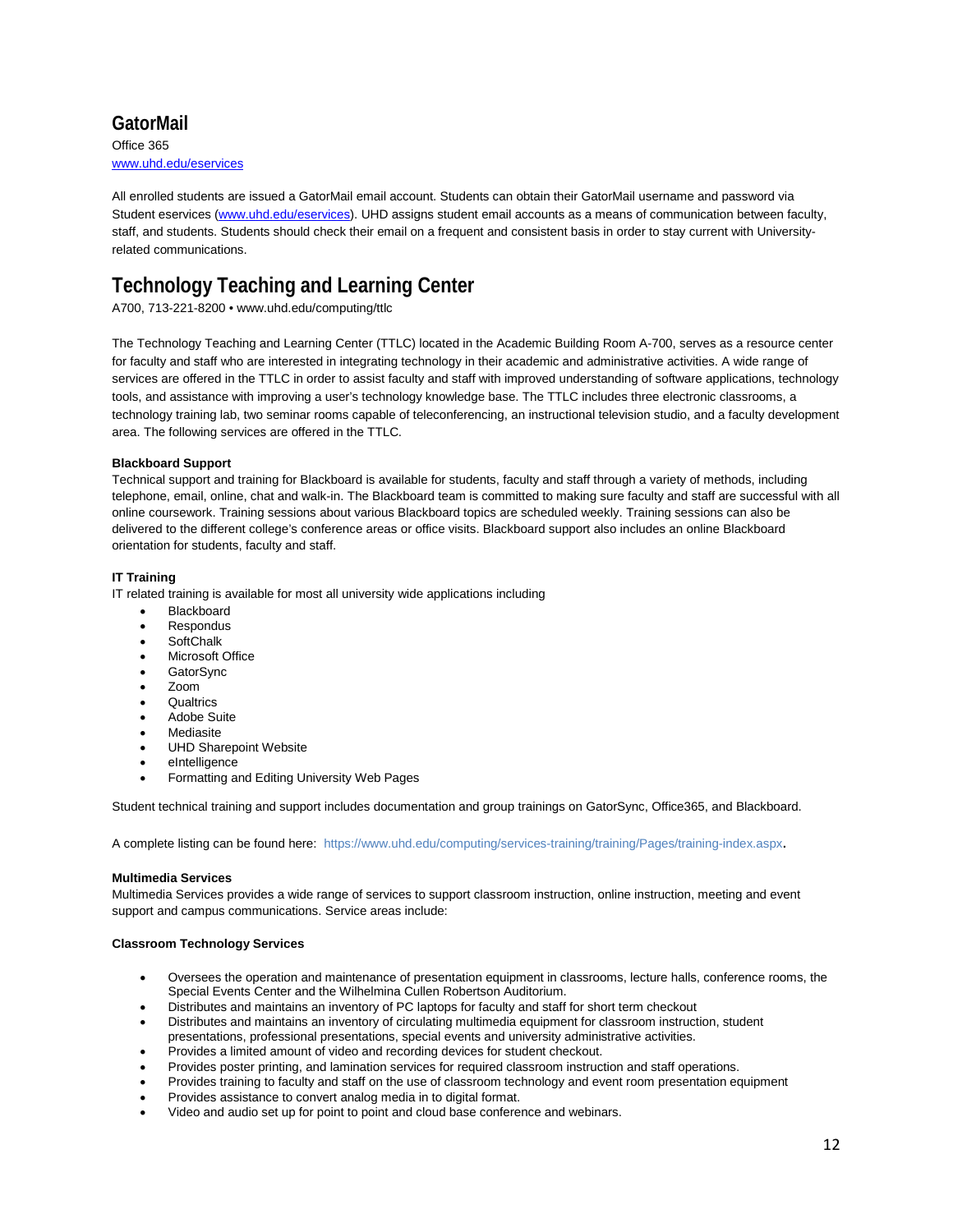• Provides standby assistance in live and on-demand webinars in conference rooms.

#### **Event Support**

Oversees all presentation support required for campus meetings and special events; staff consults with clients to determine the multimedia equipment and technical support required to stage activities and faculty sponsored student events.

#### **Video Production Services**

Provide creative and technical support for:

- Audio and video productions, lecture capture, and video streaming
- Instructional television courses
- Video production point to point and cloud base
- Audio and video recording of special events and marketing videos
- Live and on-demand webinars

#### **Digital Sign Management**

Manages the digital information screen displays that are located at the UHD and UHD-NW campus; provide training, message development and design layout and message design consultation to university faculty, staff and administration.

# <span id="page-12-0"></span>**International and Study Abroad Programs**

S-204LL, 713-221-8250

The University of Houston-Downtown offers several international education opportunities. In addition to the UHD Faculty-Led Trips which last from one to four weeks, we have partnered with study abroad providers and foreign universities to offer study abroad experiences that last from one to several months. Faculty-Led Trips and study abroad programs give countless opportunities to explore intercultural issues outside the classroom and around the world. Programs vary in length, location, and cost. Credit is offered for most programs, so if you participate, you are not required to delay graduation.

UHD students planning to study abroad with a UHD sponsored or approved program may be eligible to apply for financial support from the International Education Student Fee Fund. A limited number of UHD Travel Awards may be available to help supplement the cost of a study abroad program. For more information on study abroad programs and scholarships, please visit the Office of International and Study Programs, Suite 370 -S or the UHD International Education webpage: [http://www.uhd.edu/academic/international.](http://www.uhd.edu/academic/international)

# <span id="page-12-1"></span>**Student Affairs**

The University of Houston-Downtown's Student Affairs Unit offers a wide variety of services, programs and activities designed to augment the academic experience of students. The unit includes the Offices of Admissions, Graduate and International Admissions, Registrar, Career Development Center, Disability Services, Scholarships and Financial Aid, Student Activities, Student Counseling Services, Student Health Services, Sports & Fitness, Veteran's Services, Diversity, Equity and Inclusion, Student Abroad, Testing Services, and the Office of Student Affairs.

## <span id="page-12-2"></span>**Office of Student Affairs**

S380, 713-221-8100

The Office of Student Affairs serves as a resource to students by distributing information, assisting with problem resolution and interpreting university policies, rules and procedures. This office which includes the Dean of Students is also responsible for carrying out the university's student discipline and Title IX policies and procedures. Among the information Student Affairs provides to students and the university community are the UHD Student Handbook and the UHD Catalog.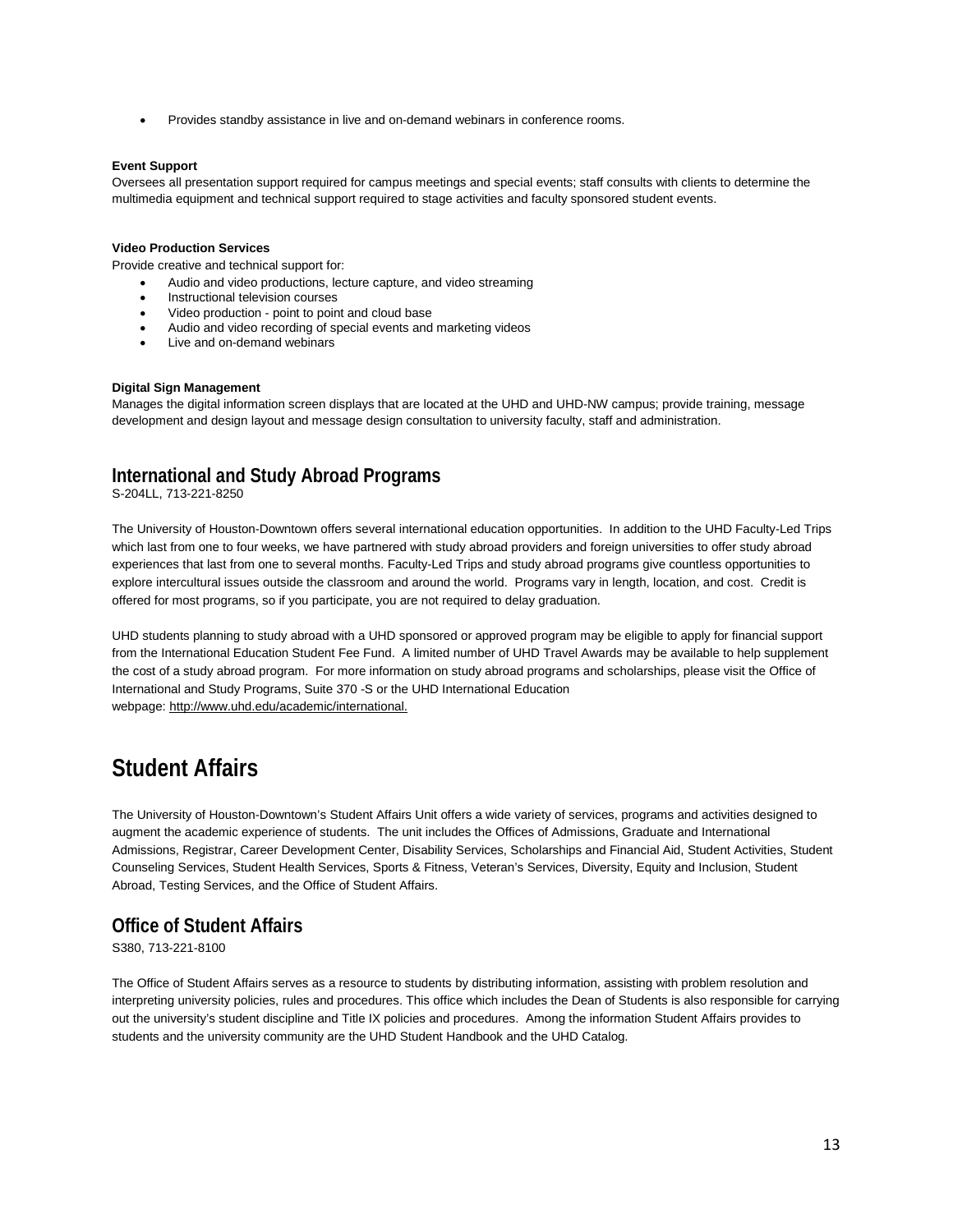# <span id="page-13-0"></span>**Office of Graduate and International Admissions**

#### **International Admission**

GSB308, 713-221-8048

Within the Office of Admissions, the Office of International Admissions supports the academic and cultural experience of international students at the University of Houston-Downtown. The office processes admission applications, provides immigration counseling, and offers personal assistance whenever possible.

#### **Graduate Admission**

GSB308, 713-221-8093

The Office of Graduate Admissions accepts applications for all UHD graduate programs and provides program-specific requirements, entry dates and application deadlines.

# <span id="page-13-1"></span>**Registrar**

N330, 713-221-8999

The Registrar's Office maintains all student academic records including course registration and grade history. The responsibility of this office is to provide valuable and reliable service and student records data to all UHD students, faculty, and staff as well as to state and federal agencies. The Registrar's Office issues official transcripts, diplomas, enrollment/degree verifications, certifies loan deferments via the National Student Clearinghouse, graduation certification, and manages all registration and student record related processes. The Registrar's office also provides guidance to students and troubleshooting support with the course registration process in Student e-Services.

# <span id="page-13-2"></span>**Scholarships and Financial Aid**

S330, 713-221-8041

The UHD Office of Scholarships and Financial Aid offers a variety of financial aid programs to assist undergraduate and graduate students in meeting educational costs. The programs include scholarships, grants, loans and work-study, which may be awarded in various combinations and amounts to meet individual student needs. Because funds are limited in many programs, it is important to begin the application process early and complete the necessary applications properly and on time. The priority deadline for fall is April 1 of each year.

Most federal and state aid is awarded on the basis of proven financial need rather than academic achievement. Most scholarships are awarded on the basis of academic achievement, talents, and special skills rather than proven financial need.

# <span id="page-13-3"></span>**Career Development Center**

S402, 713-221-8980

Career Development offers three general services for students and alumni:

- Career Assessment: Assessing strengths and interests; identifying career options and majors that align with assessment results – please call for an appointment.
- Job Search Coaching: Starting a job search, networking, using social media, resume and cover letter review, practice interviews, preparing graduate school applications – please call for an appointment or consul[t www.uhd.edu/jobs4gators](http://www.uhd.edu/jobs4gators) for a workshop schedule.
- Contact with employers: A job posting database calle[d www.uhd.edu/jobs4gators,](http://www.uhd.edu/jobs4gators) career fairs, and field experience.

# <span id="page-13-4"></span>**Center for Student Diversity, Equity, and Inclusion** 713-221-5008

The Mission of the Center for Student Diversity, Equity and Inclusion is to empower students, faculty, and staff to build a more inclusive, equitable, and welcoming campus environment for all members of the UHD community. The Center develops programming and trainings, facilitates mentoring opportunities, and engages in outreach and advocacy efforts to promote diversity,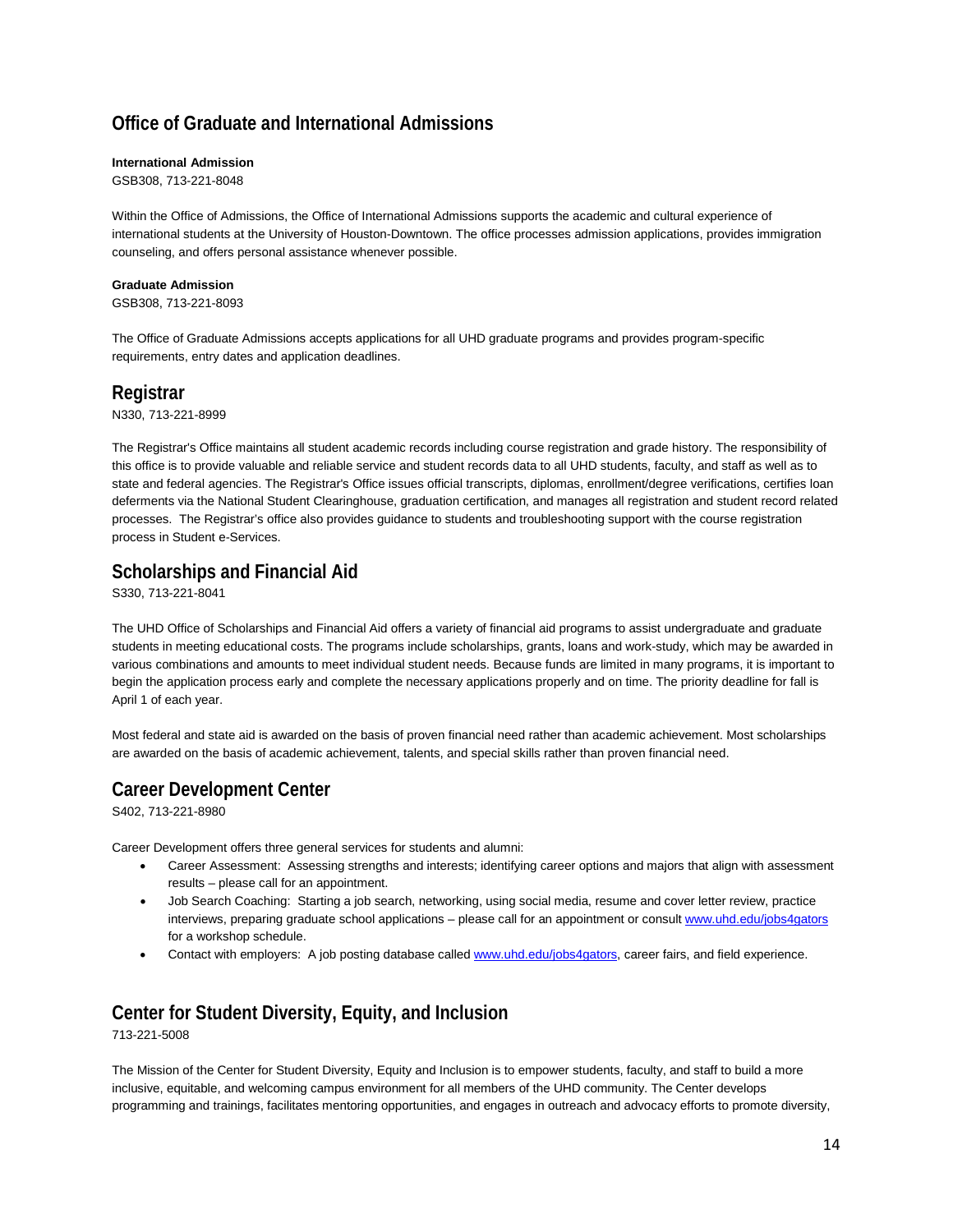equity, inclusion, and social justice. Services, programs, and resources provided by the Center include:

- resources and expertise for students and faculty interested in addressing diversity, equity, and inclusion in their academic work;
- advising, mentoring, and advocacy for diversity-oriented student organizations, as well as for individual students;
- a lounge area for meetings or relaxation with equipment for viewing DVDs and streaming content, as well as a library/conference room, and a private DVD screening room, and;
- workshops and programming in support of diversity, equity, and inclusion initiatives.

Workshops and programming include:

- Diversity Talks: informal discussions on specific diversity, equity, and inclusion-related topics led by the Director;
- NCBI Workshops: NCBI-copyrighted diversity and inclusion workshops led by members of the UHD National Coalition Building Institute (NCBI) Team;
- Safe Zone trainings: training for faculty, staff, and students who wish to become members of UHD's Safe Zone, a campus-wide team of LGBTQ Allies who are prepared to provide a safe space and/or a safe, confidential listening ear for LGBTQ members of the UHD campus community;
- Gators Don't Say: an anti-prejudice campaign featuring students taking a stand against oppressive language;
- Affinity-Group Observances and Celebrations: programming in observance of affinity group days, weeks, and months, such as Black History Month, Women's History Month, Hispanic Heritage Month, and National Coming-Out Day, just to name a few;
- Police-Citizen Interaction events: informal meetings bringing UHD students together with local law enforcement officers to discuss rights, lawful and effective assertion of rights, and ways to improve police-community relations; and,
- Gator BUHDs: mentoring program connecting UHD students with Burbank Middle School students.

# <span id="page-14-0"></span>**Office of Disability Services**

S409, 713-226-5227

The Office of Disability Services provides a variety of support services in compliance with Section 504 of the 1973 Rehabilitation Act and the Americans Disabilities Act of 1990. The Office of Disability Services' strives to empower students; foster independence; promote achievement of career and educational goals; and assist students to discover, develop, and demonstrate full potential and abilities.

Students who receive services from the Office of Disability Services will receive the following:

- equal access to and have a working knowledge of appropriate accommodations and support services,
- referrals for and be informed of available campus resources,
- equal access to university facilities and programs by the removal of barriers and installation of adaptive equipment throughout campus,
- advocacy services by the director and staff as necessary and as appropriate,
- knowledge and use of assistive technology to increase academic independence,
- tailored services to assist with remaining eligible for future semesters at the University of Houston Downtown.

# <span id="page-14-1"></span>**Student Health Services**

S445, 713-221-8137

Student Health Services focuses on health promotion, disease prevention, and treatment of minor illnesses and injuries. Nurse Practitioners (NP) provide the same primary care found in most physicians' offices (including women's health) and offer referrals to specialists in the community when necessary. Appointments are recommended, but not required, for these services. Routine laboratory services, pregnancy testing, and confidential HIV testing and counseling are also provided. Nurses provide counseling on a wide variety of health issues and offer special screenings and services throughout the year. In addition, educational brochures on a variety of health-related subjects are available as are applications for student health insurance.

# <span id="page-14-2"></span>**Student Counseling Services**

S445, 713-500-3852 toll-free (1-800-346-3549)

The Student Counseling Program is designed to help you maximize your health and effectiveness at home, school or work. Through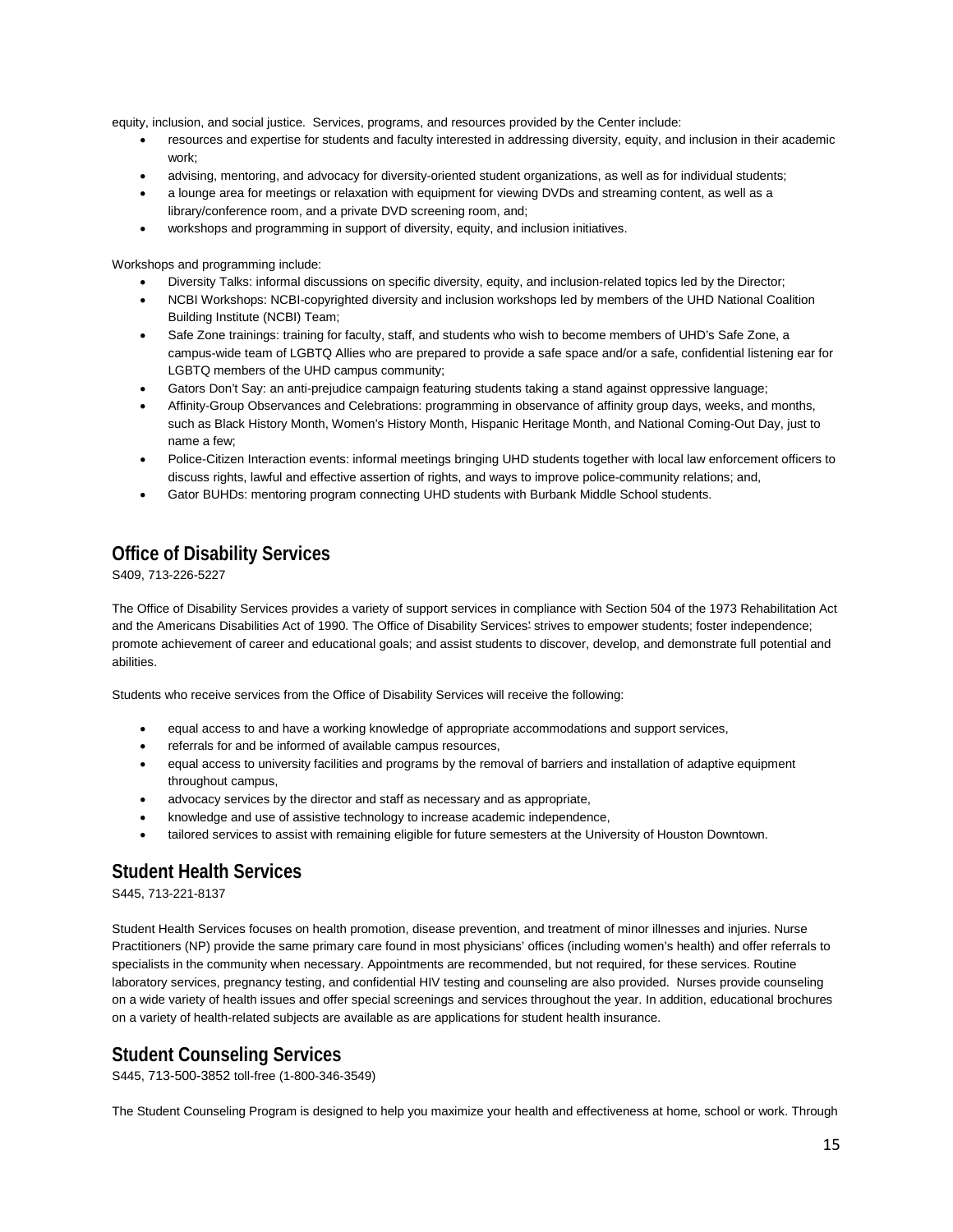this program, you receive confidential, personal support for a wide range of issues, from everyday concerns to serious problems.

Whether you want advice about a legal or financial concern, need to talk to someone about drug use, or are simply feeling overwhelmed by school life, we can help. You have access to both online and in-person support for a wide range of issues.

All records, including medical information, referrals and evaluations, are kept confidential in accordance with federal and state laws.

Office Hours: Monday – Friday 8:00 am-5:00 pm.

If assistance is needed when the office is closed call: 713-500-3852 or toll free at 1-800-346-3549, email at [studentcounseling@uhd.edu,](mailto:studentcounseling@uhd.edu) or log on t[o new.mylifevalues.com.](https://new.mylifevalues.com/login.aspx)  access username: uhds / password: uhds

# <span id="page-15-0"></span>**Student Activities**

S204, 713-221-8573

The Office of Student Activities is dedicated to supporting the educational mission of the University of Houston-Downtown by enriching students' college experience outside the classroom. Through a collaborative, holistic approach it is our mission to enhance student learning and personal development through our social, cultural, community engagement and leadership programs. The Office of Student Activities is committed to providing programs and events that complement our students' in-the-classroom experience to help them to develop their life and leadership skills.

#### **Locker Rental**

#### S204, 713-221-8573

UHD offers a 12 x35 x18 combination locker on either the 2nd and 4th floor of the One Main Building. Lockers are rented at a cost of \$15 for the entire semester and can be renewed at the end of the semester.

#### **Student Government Association**

N210, 713-221-8551

The Student Government Association (SGA) is the representative body for all UHD students. SGA is responsible for nominating students to serve on university committees, proposing legislation to improve the student experience, and is involved in policy development activities through its participation in the shared governance process.

#### **Student Organizations**

S204, 713-221-8573

Student Activities supports over 50 student organizations at UHD. Types of organizations include Academic, Special Interest, Greek Letter Organizations, Service, Honors Societies, Cultural, and Professional. Students are also able to start a new organization if one does not exist at UHD.

#### **Community Involvement**

S204, 713-221-8573

Student Activities promotes public service and organizes support for volunteer opportunities in the community. Student Activities also serves as a clearinghouse of volunteer opportunities for UHD student organizations, individual students, faculty and staff.

#### **New Student Orientation**

S204, 713-221-8022

New Student Orientation introduces new students to UHD community. It is designed to meet the needs of all students entering the university for the first time, and to help make new students' transition to the university a smooth and enjoyable one. New Student Orientation programs are offered for the summer, fall and spring semesters. Orientation also offers currently enrolled students the opportunity to develop their leadership skills and make new friends by becoming leaders in the program.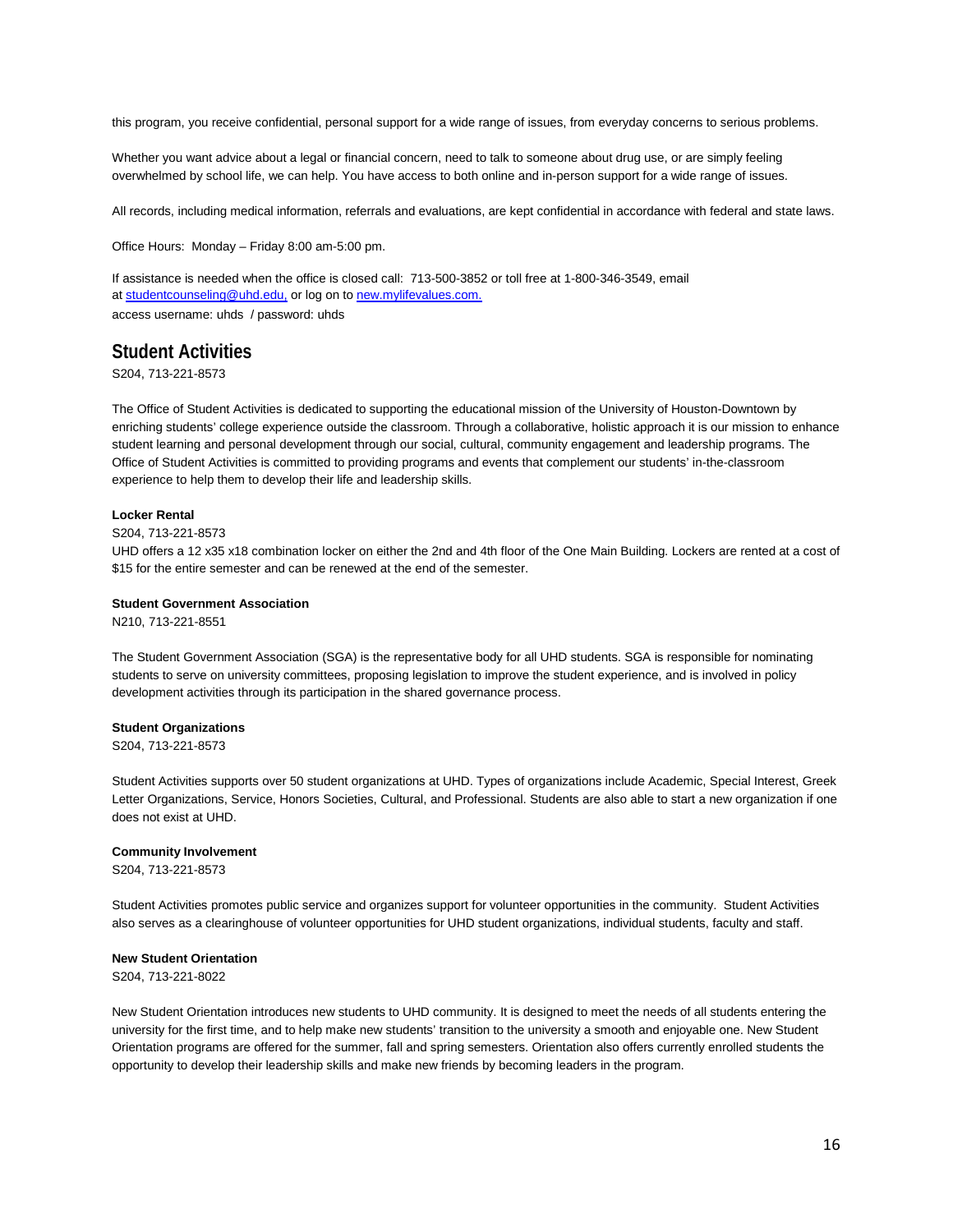# <span id="page-16-0"></span>**Student Publications**

Dateline S260, 713-221-8569 Bayou Review S250, 713-221-2716

*Dateline: Downtown* is a student-run newspaper. With guidance from a faculty advisor and the Student Publications Advisory Committee appointed by the president, students are provided with experience in journalism. Internships with the newspaper are available each semester.

*The Bayou Review* is a student-run, undergraduate literary journal, with biannual publication of poetry, fiction, creative nonfiction, reviews, and visual art. With guidance from a faculty advisor and the Student Publications Advisory Committee appointed by the president, the journal's editorial staff seek to promote the arts and humanities at UHD and to provide a forum for students who have an interest in creative writing. Internships with the journal are available each semester.

# <span id="page-16-1"></span>**Sports and Fitness**

Student Life Center, 713-221-8225

Sports and Fitness provides members with programs and facilities that offer vigorous, educational, health-promoting, physical activity conducive to wellness and personal development. Through a well-equipped recreational facility, fitness programs, intramural sports and club sports activities, members will be motivated to embrace a healthy life-style, which may ultimately enhance their quality of life.

#### **Membership**

The programs and services of Sports and Fitness are open to all UHD students, faculty and staff at no additional fees. UHD graduates may purchase a Sports and Fitness membership for a fee.

#### **Jesse H. Jones Student Life Center**

The three-level, 30,000-square-foot Jesse H. Jones Student Life Center includes two gymnasiums equipped for basketball, volleyball, and badminton; a multipurpose studio designed for aerobics, martial arts, and dance classes; and a fitness center with state-ofthe-art weight equipment and cardiovascular units. Lockers and showers are available.

#### **Fitness Programs**

Fitness programs are offered at various times throughout the week from certified instructors. Programs include: Aerobics, Zumba, Boot Camp, Karate, Pilates, Yoga, Hip Hop, and Latin Dance. Personal trainers and massage therapists are available to members for a nominal fee. The initial fitness assessment is free of charge. Healthy workshops are offered monthly as well as various certifications.

#### **Intramural Sports**

Intramural sports programs are designed to provide opportunities for UHD members to participate in organized sports activities. Individual and team sports are offered in over 12 different sports. Leagues are created for competitive and just-for-fun participants alike, and there are several activities where men and women team-up for co-recreational sports.

#### **Club Sports**

Club sports provide members with opportunities to share common interests and pursue active involvement and skill improvement in a sport or activity. They also provide students with opportunities for leadership, development and community engagement. Clubs are encouraged to represent the university at local, regional and national competitions. There are currently club teams in baseball, basketball, cheer, cycling, dance, powerlifting, soccer, volleyball and wrestling.

#### **Awards Banquet**

The Sports and Fitness Awards Banquet is one of the university's oldest and best traditions. The annual event is held in May at which participants are recognized for outstanding involvement and contributions to the program. Outstanding participants from intramural sports, club sports and the various fitness programs are recognized before students, faculty, staff, family, and friends. The ceremony includes a dinner and an entertaining awards presentation.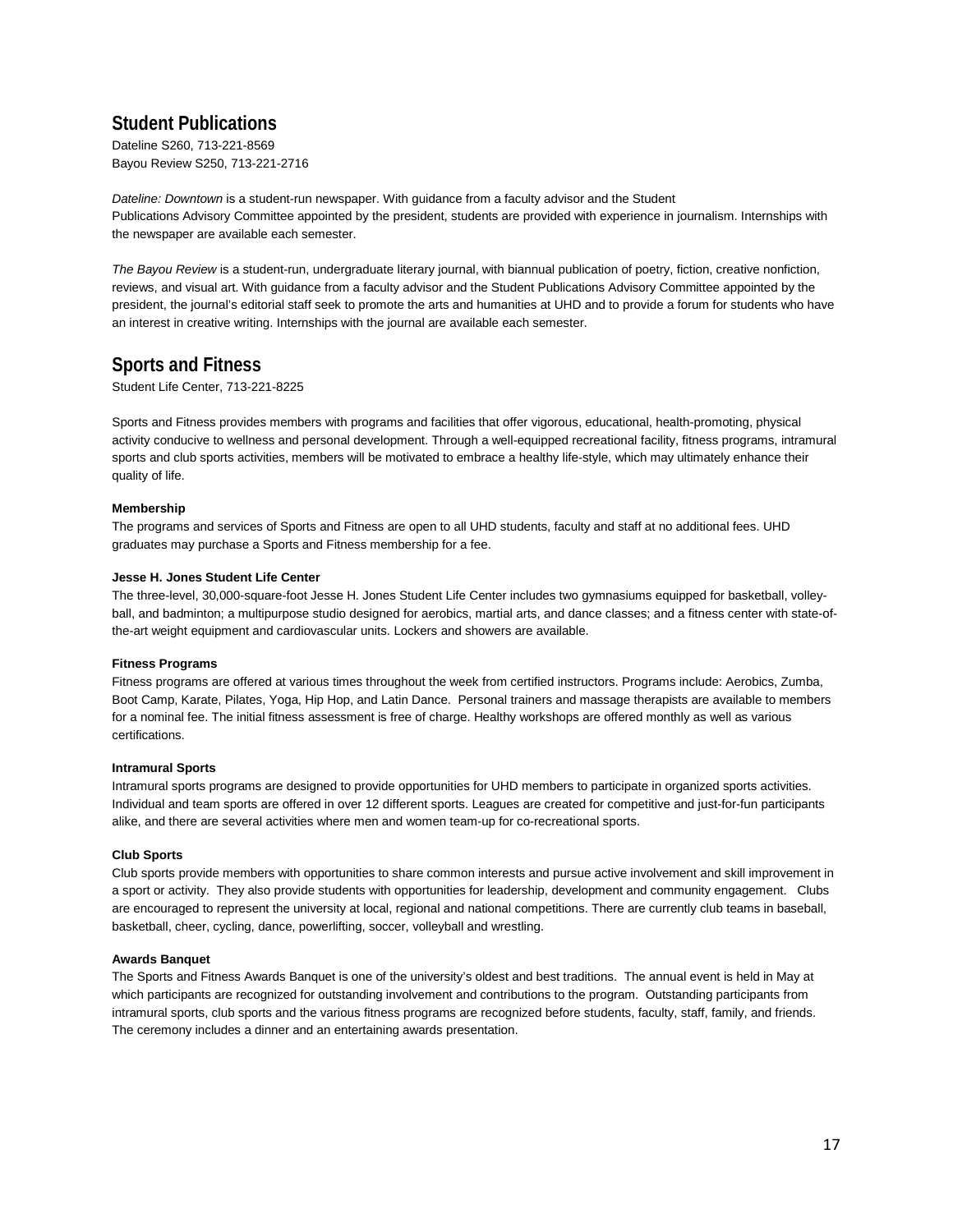#### **Physical Education: PHED 2101 Health and Fitness for Life**

The Department of Urban Education offers a physical education course, PHED 2101: Health and Fitness for Life, which requires students to participate in fitness class offerings in Sports and Fitness as part of the physical component of the class. The course focuses on health related behaviors and strategies for enhancing wellness throughout the life span. There is no prerequisite for the class which is considered a one credit elective applicable to most degree plans. The course is recommended for those students who plan to take state-mandated teacher certification examinations. It is also recommended for students who wish to examine and experience the benefits of leading a healthy lifestyle.

# <span id="page-17-0"></span>**Testing Services**

GSB311, 713-221-8027

To support new and current students, Testing Services personnel administer UHD, state and national tests. Several national tests and certification exams are provided by testing personnel, including the College Level Examination Program (CLEP), Law School of Admission Test (LSAT), SAT I and II and ACT are also administered here at UHD. Registration deadlines are about one month prior to test dates. Individuals who wish to take LSAT, ACT or SAT should register directly with respective testing agency. In addition, Texas Higher Education Assessment Quick Test (TQT) is another exam that Testing offers to UHD and non-UHD students.

The ACCUPLACER exam, the approved Texas Success Initiative (TSI) assessment required for certain new college freshmen, is offered by Testing Services to UHD students only.

# <span id="page-17-1"></span>**Veterans Services**

G318, 713-221-8622

The University of Houston-Downtown's Veterans Services Office is dedicated to helping the men and women of the U.S. Armed Forces achieve the American dream of becoming highly successful. UHD recognizes the unique needs of service members, returning veterans, and their families and will work closely with them to make sure that they are aware of all the benefits and services that are available to them. Experienced staff are available to answer questions concerning veteran educational benefits, certifying enrollments for the Department of Veterans Affairs, monitoring students' degree plans and academic progress, as well as giving referrals. The Veterans Services Office cannot determine eligibility for benefits. You have courageously served our country, now let us serve you!

#### **Hazlewood Act for Veterans**

State law provides that a veteran who is a legal Texas resident is exempted from tuition and certain required fees, but not from deposits. The veteran must meet the following criteria:

- reside in Texas for a period of not less than 12 months prior to the date of registration;
- served in the armed forces or in certain auxiliary services for more than 180 days;
- was a bona fide legal Texas resident at the time of entering such service;
- was honorably discharged (except those who were discharged because of being over the age of 38 or because of personal request);
- exhausted all veteran's educational benefits;
- is not eligible for federal grants, including federally sponsored grants provided for veterans by the US government; and
- is not in default on any federal or state student loans.

To obtain this exemption, the veteran must submit an application with attached evidence to the Office of Scholarships and Financial Aid by the Official Day of Record of the term for which the veteran is applying for the Hazlewood benefits. Hazlewood applications must be renewed each year.

If you qualify or have questions about the Hazelwood Act, please contact the Office of Scholarships and Financial Aid.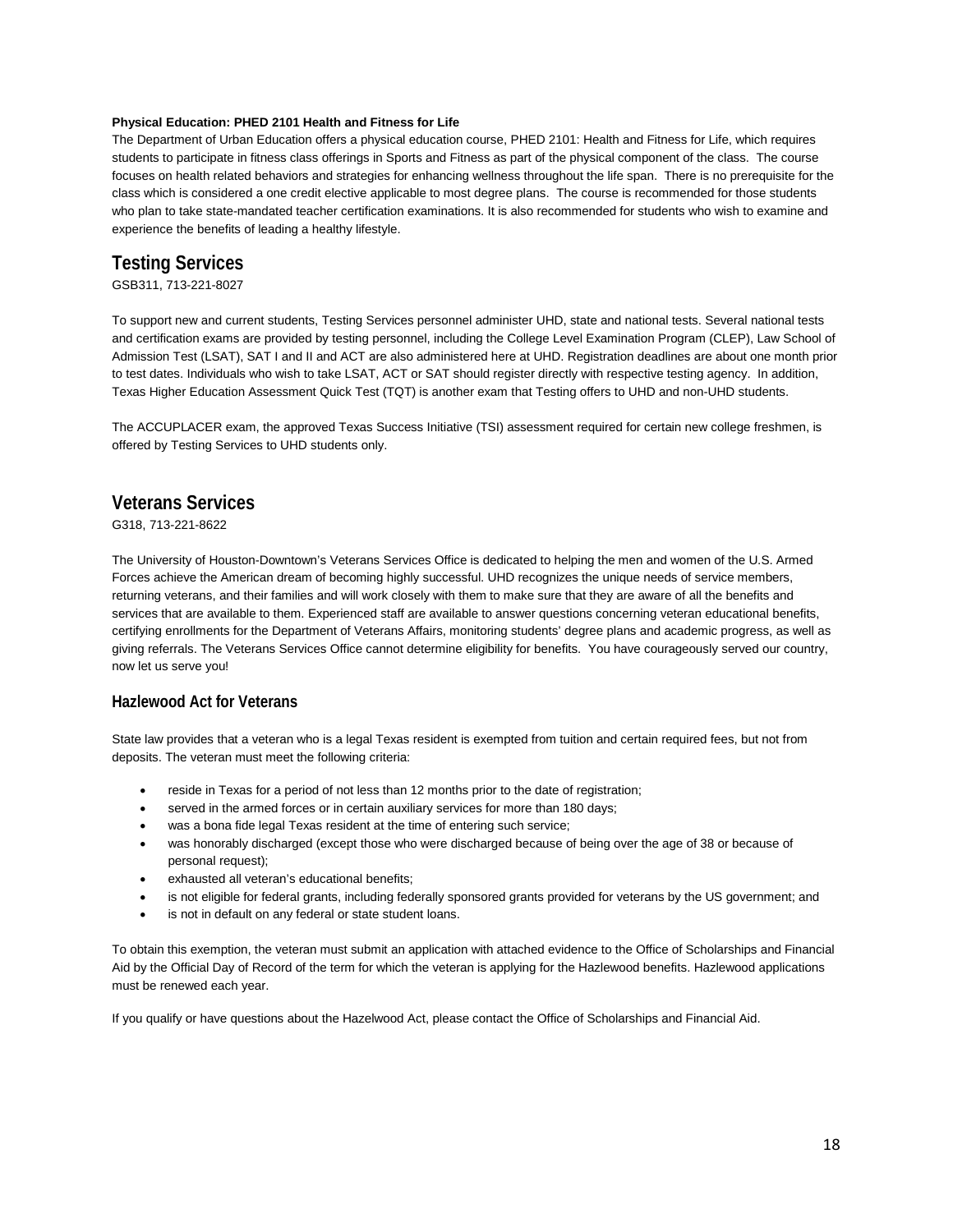# **Credit for Military Service**

It is the policy of the University of Houston Downtown to award transfer credit for military courses and/or military service based on the recommendations of the American Council on Education (ACE)'s Guide to the Evaluation of Education Experiences in the Armed Services. Credit for military courses and/or credit is available to all admitted undergraduates. Either elective or direct course credit will be awarded based on ACE recommendations.

#### **Credit for Military Service (HB 269)**

House Bill (HB) 269 makes military veterans who enroll in Texas universities and who meet certain requirements eligible to receive undergraduate college credit for the time they spent in the service. Eligible veterans receive college credit for all the required physical education courses needed for their degree and up to an additional 12 semester hours of elective coursework.

To be eligible to receive credit under HB 269, veterans must have:

- Graduated from a public or private high school accredited by a generally recognized accrediting organization or from a high school operated by the United States Department of Defense
- Completed at least two years of service in the armed forces (or discharged because of a disability)
- Been honorably discharged from the U.S. armed forces
- Credit awarded under HB 269 is awarded for having served, not for college-level courses that might have been taken while in the military.

Acceptable forms of documentation include:

- **AARTS** Transcript (Army ACE Registry Transcript)
- **CCAF** Transcript (Community College of the Air Force Transcript)
- **SMART** Transcript (Sailor/Marine ACE Registry Transcript)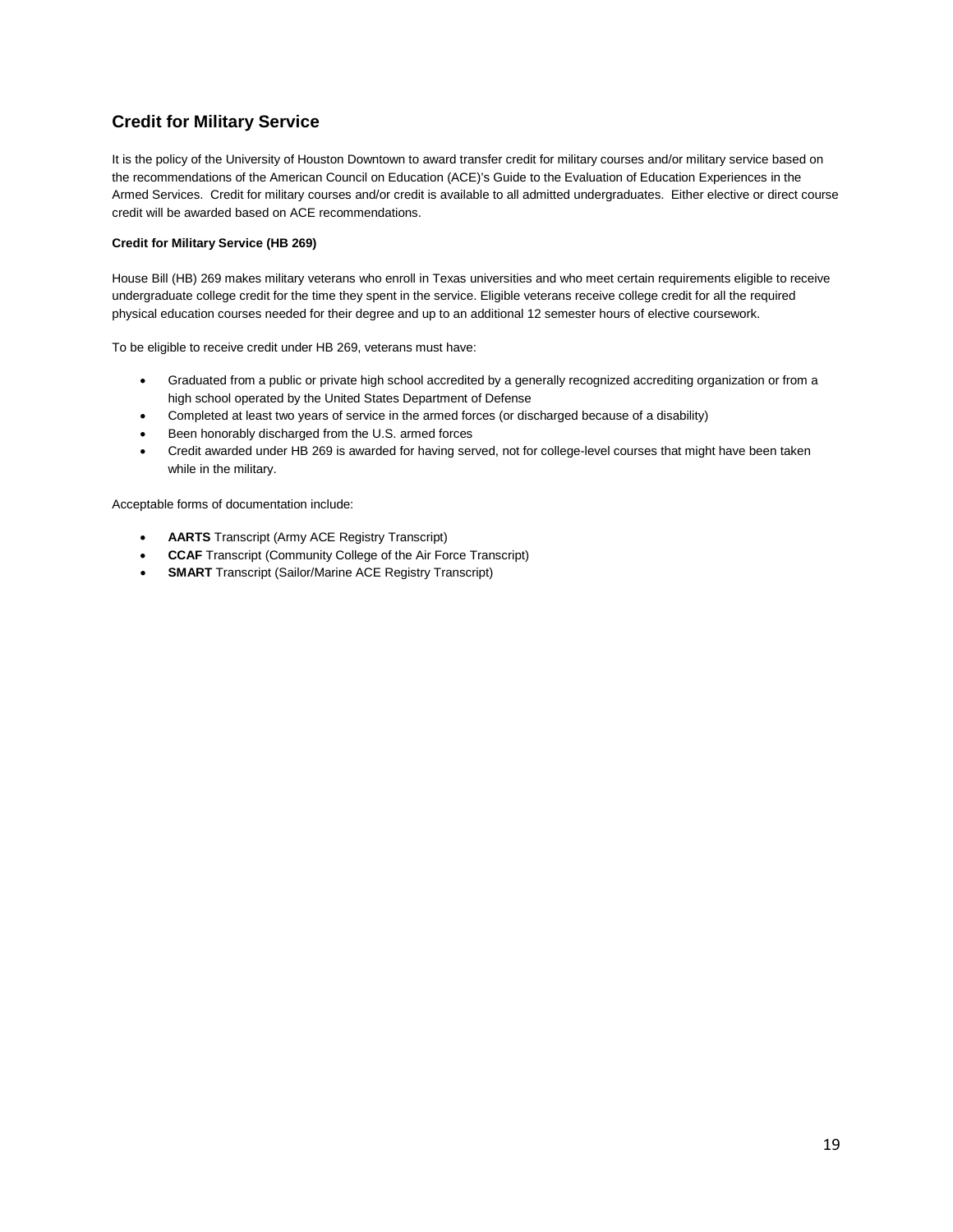# <span id="page-19-0"></span>**Off Campus and Distance Education**

**Louis Evans**, Executive Director of Off Campus and Online Coordination [evansl@uhd.edu](mailto:evansl@uhd.edu) Downtown Office S 950, 713-221-2766 Northwest Campus Office Building 12, 20515 SH 249, Houston, TX 77070, 713-221-2766

For students who live or work in the suburban Houston areas, UHD offers programs at Lone Star College- CyFair, Lone Star College-Kingwood and UHD Northwest located at Lone Star College- University Park. Courses taken off-campus or online may apply to any UHD degree program in which they are ordinarily accepted. Students enjoy the ability to tailor their schedule to meet individual needs by taking courses at multiple locations or using multiple formats. All of the UHD programs are accredited by the Southern Association of College and Schools (SACS) and in addition the College of Business programs are accredited by The Association to Advance Collegiate Schools of Business[, AACSB-International](http://www.aacsb.edu/) and Social Work is accredited by The Council on Social Work Education, CSWE. The teacher preparation programs offered by the UHD Urban Education Department is a multiple award winning program including the prestigious Texas Higher Education Coordinating Board (THECB) Star Award in 2010.

# <span id="page-19-1"></span>**UHD Northwest at Lone Star College – University Park**

**UHD Northwest** 713-237-5400 Building 12, 20515 SH 249, Houston, TX 77070 [www.uhd.edu/Northwest](http://www.uhd.edu/Northwest) email[: distanceed@uhd.edu](mailto:distanceed@uhd.edu)

Louis Evans, Executive Director, Off Camps and Online Coordination Email[: evansl@uhd.edu](mailto:evansl@uhd.edu) 713-221-2766

**Maria Estrada,** UHD Advisor/Coordinator Email: estradam@uhd.edu 713-237-5405

**Dale Higginbotham,** UHD Advisor/Coordinator Email: higginbothamd@uhd.edu 713-237-5404

**Kimberly Constantine**, UHD Advisor/Coordinator Email: constantinek@uhd.edu 713-237-5459

**Marcelo Saldivia,** Manager, IT Services Email: saldiviai@uhd.edu 713-237-5450

**Carol Brace,** Business Development Specialist College of Business Email: bracec@uhd.edu 713-237-5407

**Janette Martin** College of Business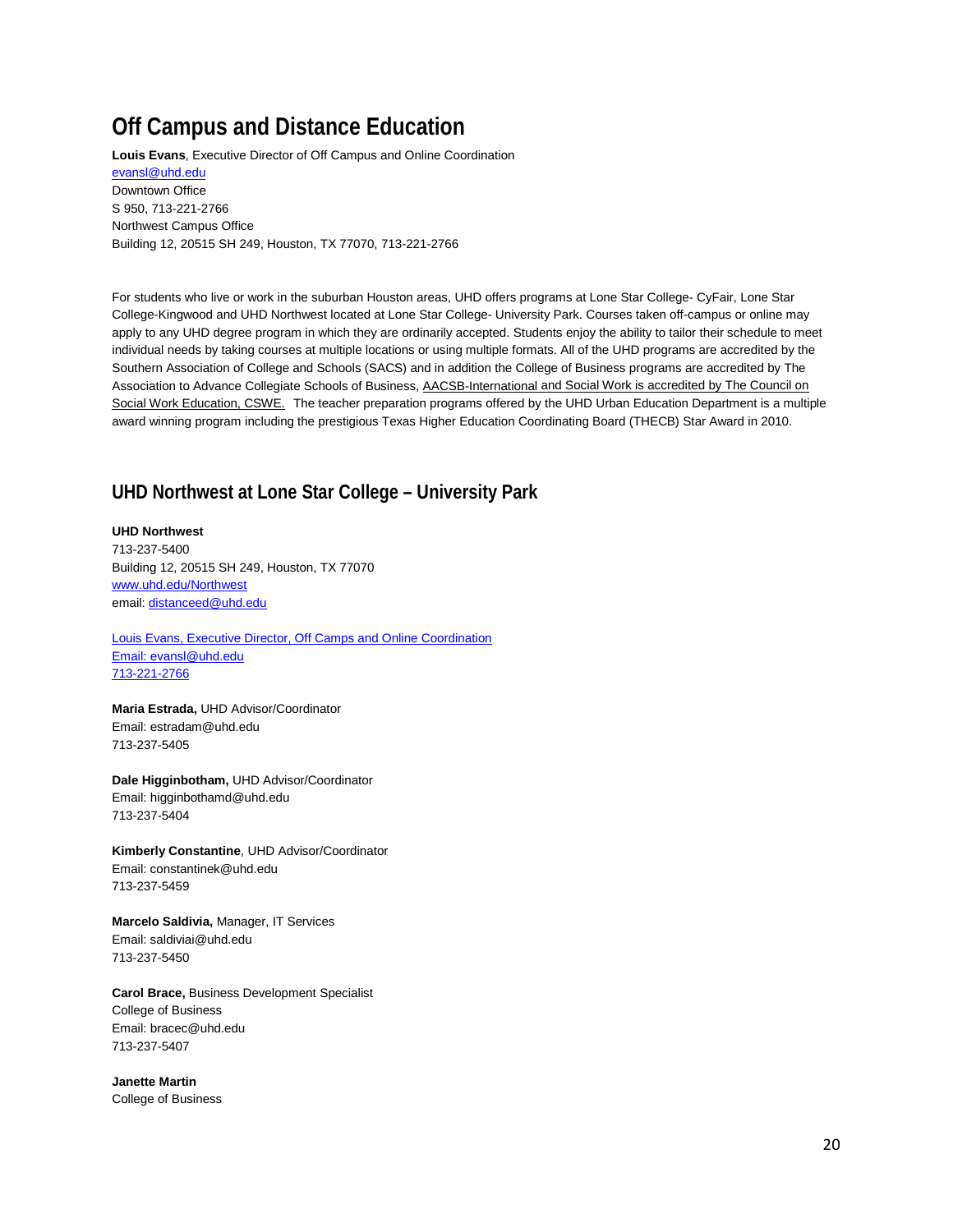Email: martinja@uhd.edu 713-237-5409

**Tom Winn,** Director Master of Security Management for Executives College of Business Email: winnt@uhd.edu 713-221-8531

For students who live or work in the Northwest Houston Metropolitan area, UHD Northwest offers programs at Lone Star College-University Park, located at HWY 249 and Louetta. The location serves western Montgomery County, Waller County, NW Harris County and the City of Houston in the Willowbrook area.

Students complete lower-level course work at one of the five colleges of the Lone Star College System. UHD offers the junior- and senior-level courses leading to the degree. Instruction is delivered live on-site and course instruction is delivered either on the weekend, in the evening or during the day.

#### **College of Business Programs**

B.B.A. Accounting\* B.B.A. Enterprise Information Systems\* B.B.A. Finance\* B.B.A. General Business\* B.B.A. Insurance and Risk Management\* B.B.A. Management\* B.B.A. Marketing\*

#### **Graduate Degree**

M.S.M.E. Security Management for Executives

#### **Graduate Certificates**

Finance\* Human Resource Management\* Leadership\* Supply Chain Management\*

\**Accredited by The Association to Advance Collegiate Schools of Business* **University College Programs**  B.S. Interdisciplinary Studies B.A.A.S. Applied Administration

#### **College of Humanities and Social Sciences**

B.S. Professional Writing

#### **Graduate Degree**

M.A Non-Profit Management

#### **College of Public Service Programs**

B.S. Criminal Justice

B.A.A.S. Bachelor of Applied Arts and Sciences in Criminal Justice

B.A. Interdisciplinary Studies EC-6 Generalist with ESL Supplemental Certification (teacher certification)

B.A. Interdisciplinary Studies EC-6 Generalist with Bilingual Supplemental Certification (teacher certification)

B.A. Interdisciplinary Studies 4-8 Generalist with ESL Supplemental Certification (teacher certification)

B.S.W. Bachelor of Social Work

#### **Graduate Degrees**

M.A. Teaching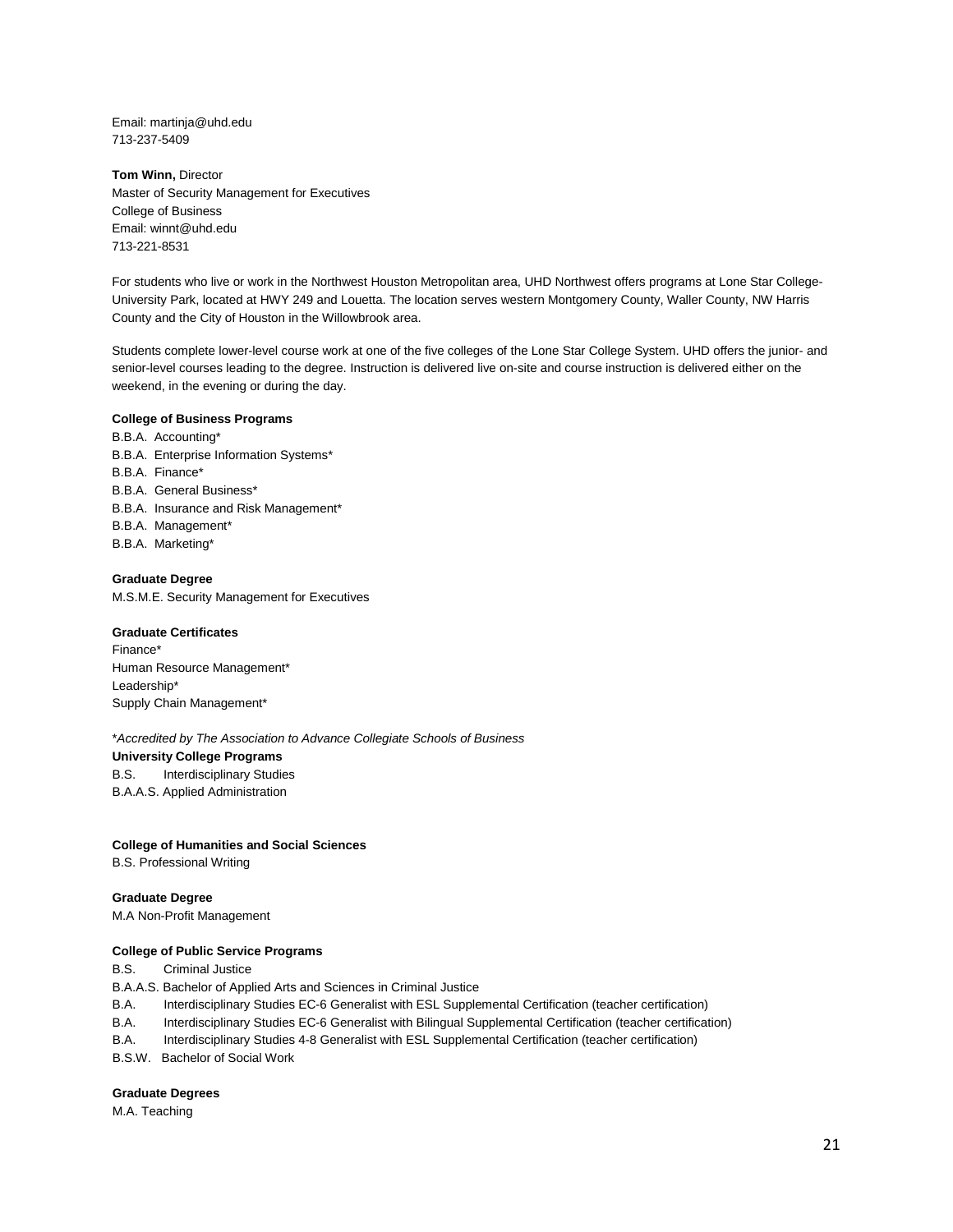M.S. Criminal Justice

#### **College of Science and Technology Programs**

B.A. Mathematics

B.A. Mathematics with Secondary-level Teacher Certification

B.S. Biological and Physical Sciences

B.S. Biological and Physical Sciences with Secondary-level Teacher Certification

# <span id="page-21-0"></span>**UHD at Lone Star College – CyFair**

**LSC–CyFair, –CASA 109 K** 9191 Barker Cypress Road, Cypress, Texas 77433 [www.uhd.edu/cyfair](http://www.uhd.edu/cyfair)

**Kimberly Constantine,** UHD Advisor/Coordinator Email[: ConstantineK@uhd.edu](mailto:ConstantineK@uhd.edu) 281-290-3435

The rapid expansion of the Northwest area of Harris County has created new opportunities for meeting UHD students' educational needs The University of Houston-Downtown's teacher education program at LSC-Cy-Fair College offers certification in elementary and bilingual education while earning a Bachelor's of Arts in Interdisciplinary Studies. Students who wish to obtain EC-6 with ESL Supplemental certification or EC-6 with Bilingual Supplemental certification will need to take courses in a variety of academic areas.

Students complete lower-level course work at one of the five colleges of the Lone Star College System. UHD offers the junior- and senior-level courses leading to the degree. Instruction is delivered live on-site and course instruction is delivered either on the weekend or in the evening.

#### **College of Public Service**

B.A. In Interdisciplinary Studies EC-6 Generalist with ESL Supplemental Certification (teacher certification) B.A. In Interdisciplinary Studies EC-6 Generalist with Bilingual Supplemental Certification (teacher certification)

# <span id="page-21-1"></span>**UHD at Lone Star College – Kingwood**

**LSC – Kingwood College - SCC 113** 20000 Kingwood Drive, Kingwood, Texas 77339 [www.uhd.edu/kingwood](http://www.uhd.edu/kingwood)

**Mandy Danley,** UHD Advisor/Coordinator email: danleym@uhd.edu 281-318-4339

The rapid expansion of the Northeast area of Harris County has created new opportunities for meeting UHD students' educational needs

The University of Houston-Downtown's teacher education program at LSC-Kingwood College offers certification in elementary education while earning a Bachelor's of Arts in Interdisciplinary Studies. Students who wish to obtain EC-6 with ESL Supplemental certification or EC-6 with Bilingual Supplemental certification will need to take courses in a variety of academic areas. Courses are offered in the evening, online and on the weekend.

The University of Houston Downtown's College of Business is offering the BBA in General Business at this location. Students complete lower-level course work at one of the six colleges or one of the Centers of the Lone Star College System. UHD offers the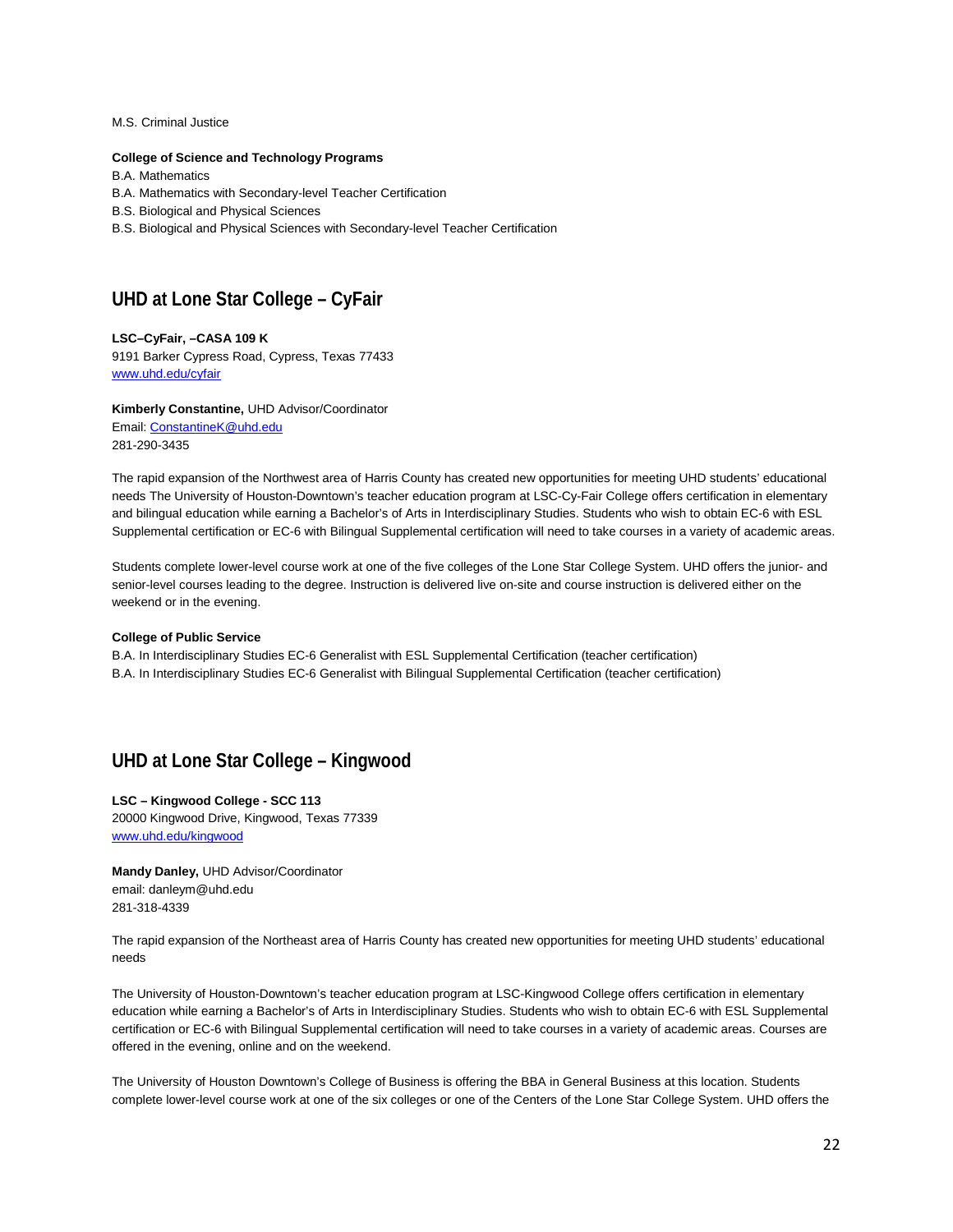junior- and senior-level courses leading to the degree. Instruction is delivered live on-site and course instruction is delivered in the evening.

#### **College of Business programs**

B.B.A. General Business\* \**Accredited by The Association to Advance Collegiate Schools of Business*

#### **College of Public Service programs**

B.A. In Interdisciplinary Studies EC-6 Generalist with ESL Supplemental Certification (teacher certification) B.A. In Interdisciplinary Studies EC-6 Generalist with Bilingual Supplemental Certification (teacher certification)

## <span id="page-22-0"></span>**Online Programs at UHD**

www.uhd.edu/academic/distance e-mail[: distanceed@uhd.edu](mailto:distanceed@uhd.edu)

**Online Advisor** - 713-237-5454 **Toll Free** - 855-864-3932

The rapid expansion of access to the Internet has created new opportunities for meeting UHD students' educational needs. UHD offers a growing selection of upper division courses delivered over the web in support of degree programs. The courses are organized to provide students with a variety of activities designed to enhance the educational experience while providing the student with flexibility in taking the course. Students generally work within defined time frames for completion of course modules, and they often have the opportunity to interact directly in real-time with fellow students and their professor through chats and bulletin board discussions.

To meet students' needs to access education anytime, anywhere, the University of Houston Downtown offers degree completion programs online. Students complete the required lower division course work, and UHD provides the upper division course work online for the degree. Classes offered are identical to those earned on campus and may be transferred to any other accredited institution. Students in the programs are not limited to online courses but can also take courses on campus or at UHD's off-campus locations at their convenience. UHD has established the Office of Online Degree Programs to provide support to students completing degrees online. This office will provide assistance with services such as admissions, academic advising, registration, and financial aid.

#### **College of Business Programs**

B.B.A General Business\* B.B.A Enterprise Information Systems\* B.B.A Finance B.B.A. Insurance and Risk Management\* B.B.A International Business\* B.B.A Management\* B.B.A Marketing\* B.B.A Supply Chain Management\* \**Accredited by The Association to Advance Collegiate Schools of Business*

#### **College of Humanities and Social Sciences Programs**

B.A. Humanities B.S. Professional Writing B.S. Psychology M.A. Non-Profit Management

#### **College of Public Service Programs**

B.S. Criminal Justice B.A.A.S. Criminal Justice M.A. Teaching M.S. Criminal Justice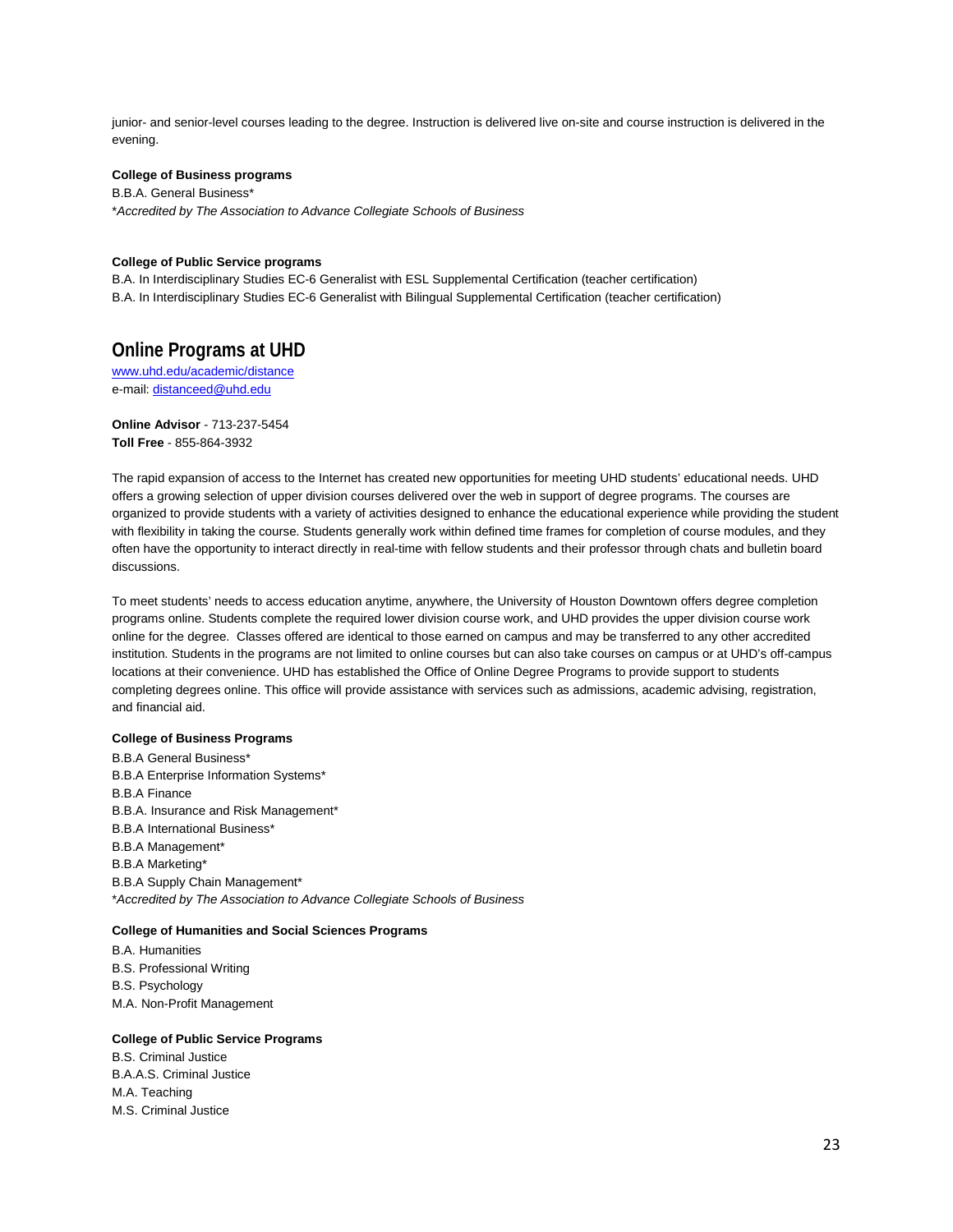**University College** B.A.A.S. Applied Administration B.S. Interdisciplinary Studies

# <span id="page-23-0"></span>**Continuing Education and Professional Development**

Continuing education and training are provided through three units: the Applied Business and Technology Center, the English Language Institute, and the Criminal Justice Training Division (see description in the Criminal Justice and Social Work Department's section of this Catalog).

# <span id="page-23-1"></span>**Applied Business and Technology Center**

N716, 713-221-8032

The Applied Business and Technology Center (ABTC) is dedicated to responding to the needs of business and industry. With continuing changes in technology, jobs can become obsolete almost overnight. The many changes that are emerging in the workplace make lifelong education a necessity, not a luxury.

Hands-on training courses range from entry to advanced levels. The ABTC is an Authorized Premier Autodesk training center offering classes related to AutoCAD, Civil 3D, Revit, Inventor, third-party applications, and 3D Studio Max. In addition, hands-on training is provided on MicroStation, several programming languages, and various business applications. Also several online courses related to engineering, technology, and business applications are offered.

The center has an extensive consulting service that customizes courses to meet special industry requirements. Area corporations and agencies often contract with the center to provide their training needs in business and technology. In addition, national and foreign corporations often contract with the center to deliver services throughout the United States and abroad.

In addition, the center provides prep classes for the SAT, GRE, GMAT, and LSAT exams. The center also offers innovative classes, from computer programming to creative writing, for grade-school students during the summer.

# <span id="page-23-2"></span>**English Language Institute**

The English Language Institute (ELI) invests international and resident non-native students with the linguistic, cultural, and academic skills necessary for full participation in a university in the United States. The ELI also trains professionals who need to use the English language in their careers. The ELI student population is international in makeup and ranges from 190-250 students per session. All students have graduated from high school and many hold higher degrees or are working professionals. ELI instructors are trained and experienced professionals in the delivery of post-secondary English language instruction. The ELI program meets a variety of student goals through its curriculum and support materials.

- Presently, the ELI offers two major programs:
- The ELI's Intensive English Program (IEP) is a seven-level program that emphasizes preparation for university academic studies through course work in listening, speaking, reading, writing and grammar. The ELI runs six sessions per year. Each session offers 130 hours of class instruction and 130 hours of voluntary laboratory study. The ELI's Intensive English program offers a conversational component for students who do not need academic writing training. The program is supported by two computer laboratories with the latest English as a Second Language software and by a SANAKO state-of-the-art language and computer laboratory. Academic content and materials help initiate students into US academic study as well as English language usage. Although the ELI offers preparation courses in TOEFL and IELTS testtaking for an extra fee, ELI graduates who are recommended by committee may attend UHD academic classes without a TOEFL or IELTS score. While ELI courses generally do not count toward degrees, they do count toward full-time immigration status. Furthermore, ELI graduates receive three hours of UHD elective credit toward their degree. Cultural and social aspects are included in the ELI program. Students and trainees from other countries are given the opportunity to explore US culture while learning English through field trips, parties, activities and volunteering, and are given opportunities to practice their English with native speakers through conversation partners programs whenever possible. The English practiced and acquired through these activities helps round out student mastery of functional language.
- The ELI's Business English Program (BEP) is custom-designed for trainees and can include delivery of business English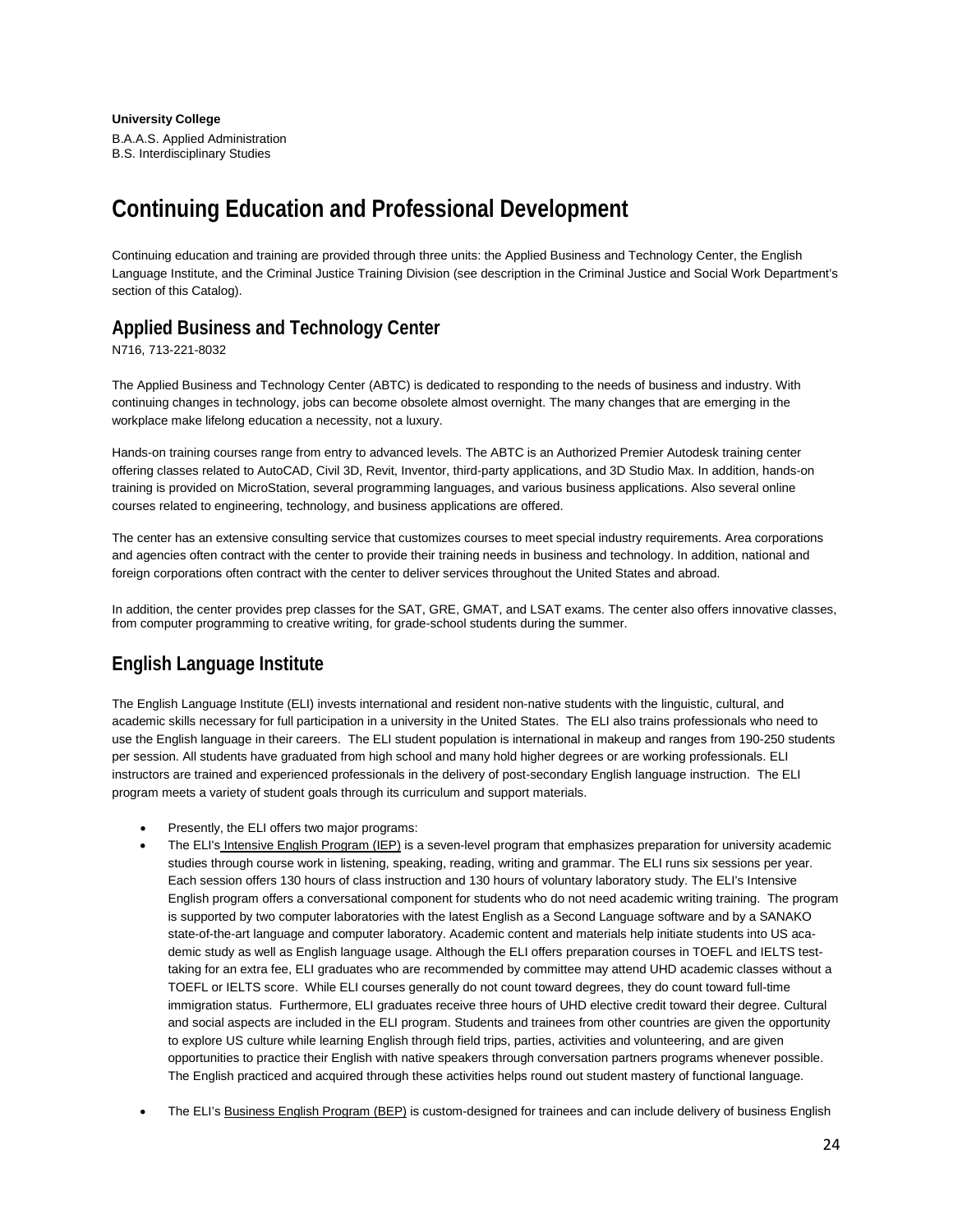courses on-site at local companies as well as at the university. The program includes one-on-one training and group training, and targets the needs of the trainees and company. This program also serves company groups sent from international sites with highly intensive English instruction for business purposes.

The ELI is a member of AAIEP, American Association of Intensive English Programs (also known as EnglishUSA), and NAFSA: Association of International Educators. The ELI program is accredited through SACS, the Southern Association of Colleges and Schools, which is the main accrediting body for universities in the southern United States. The ELI Director is a member of TESOL, Teachers of English to Speakers of Other Languages.

# <span id="page-24-0"></span>**Other Services**

# <span id="page-24-1"></span>**Student Parking**

N354, 713-221-8127 [• http://www.uhd.edu/about/parking/](http://www.uhd.edu/about/parking/)

Student parking is available at UHD in -three different locations: the Vine Street Garage (Naylor Street and Vine Street), the Daly Street Lot (North Main Street at Daly Street), and the Washington Street Lot (Washington Street at Louisiana Street). The campus shuttle service provides students with safe and convenient transportation from Daly Street Lot to the Commerce Street Building and the One Main/Academic Buildings. The shuttle can be tracked on your smartphone by downloading a free app *ETA SPOT* from the Apple Store or Google Play. To park on campus, vehicles must display a valid UHD parking permit. Purchasing a permit does not guarantee a parking place but allows you to park if space is available. The university reserves the right to control the availability of student parking areas to meet the demand for parking for special events. The parking fee is subject to change by the Board of Regents.

## <span id="page-24-2"></span>**Dining Facilities**

A308A, 713-221-8462 **·** http://uhd.campusdish.com/

Located on the third floor of the Academic Building, you will find the University Food Court to meet any of your breakfast, lunch or snack needs while on campus. During the Fall and Spring semesters, the Food Court offers a wide variety of lunch options including Starbucks, Smoothie King, Chick-fil-A, Subway, Grille Works, Bene Pizzeria, and a Salad Garden. Needing a quick snack? "Grab'N'Go" convenience items and a F'real milkshake machine are available as well. Stop by the Grille Works in the morning for breakfast tacos, pancakes, hash-browns, grits, breakfast sandwiches and more! In addition Chick-Fil-A, Starbucks and Subway are here to conquer those afternoon cravings.

Located on the first floor of the College of Business Shea Street Building, you will find the Shea Street Café. The café offers an assortment of "Grab-N'Go" items, snacks, and cold beverages for between-class snacks or on-the-go meals.

The fifth floor of the UHD Library features the 40,000 Windows Café, a coffee shop that offers handcrafted espresso drinks, brewed coffee and tea, and smoothies, as well as pastries and grab-and-go items to keep you fueled while you study.

## <span id="page-24-3"></span>**Bookstore**

N351, 713-221-8147, uh-downtown.bncollege.com

The upper level (third floor) of the university bookstore is located near the Main Street entrance of the One Main Building. It offers school supplies, clothing, insignia items, and snacks. The lower level (second floor) is your one stop shop for all of your new, used, rental and digital textbook needs. The bookstore is also available, online, 24 hours a day at uh-downtown.bncollege.com.

# <span id="page-24-4"></span>**O'Kane Gallery**

GSB322, (Girard Street Building), 713-221-8042

O'Kane Gallery opened its new facility in the spring of 2016 adjacent to the UHD Welcome Center. Directly above visitor parking off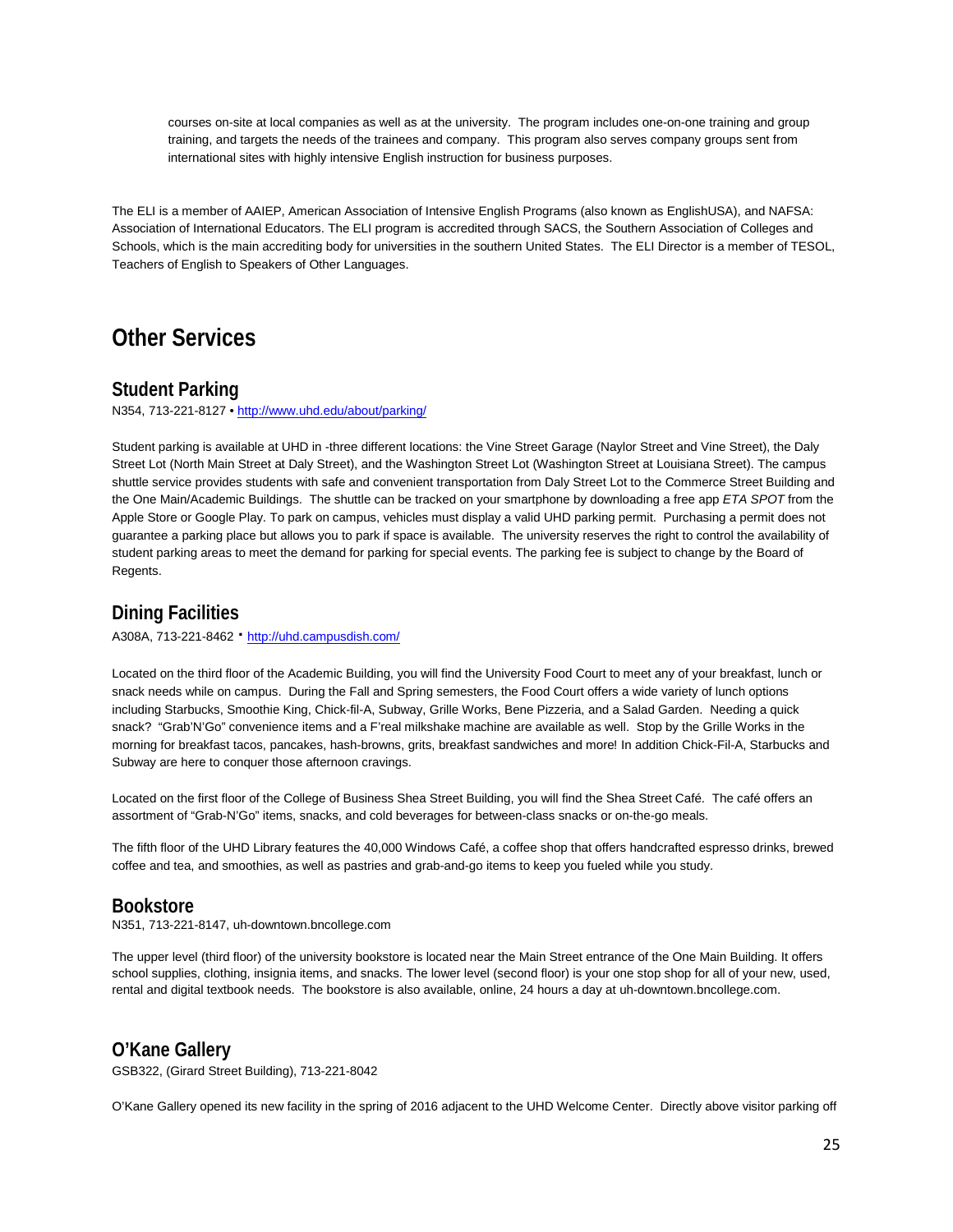Girard Street, the gallery offers over 1700 square feet of exhibition space. Intent on providing diverse programming that includes contemporary and historical work by regional, national, and international artists, the gallery serves UHD's over 14,000 students, the university's faculty and staff, and welcomes the public to view exhibitions and visit the UHD campus. Exhibitions are always free. In addition to professional exhibitions, the UHD Student Exhibition and the Houston high school High Art exhibition are annual events. The Harry W. O'Kane Gallery, established in 1970, was made possible by gifts from Harry W. O'Kane, Mary W. Bingman, and the Humphreys Foundation. For hours and information call 713-221-8042 or visi[t www.okanegallery.uhd.edu.](http://www.okanegallery.uhd.edu/)

# <span id="page-25-0"></span>**O'Kane Theatre**

N364, 713-221-8104

The Harry W. O'Kane Theatre, established in 1970, was made possible by gifts from Harry W. O'Kane, Mary W. Bingham, and the Humphreys Foundation. The UHD theatre program presents two major theatrical productions each year, as well as numerous student-directed One Acts, Student Initiated Projects (SIP's) and Lunch Time Theatre productions. In addition to the theatre space and a scene shop, there are adjacent work areas, storage rooms, an entrance lobby and a Green Room where students gather to study, rest, relax and socialize. Participation in all productions and activities, both onstage and backstage, is open to students, faculty, staff and alumni.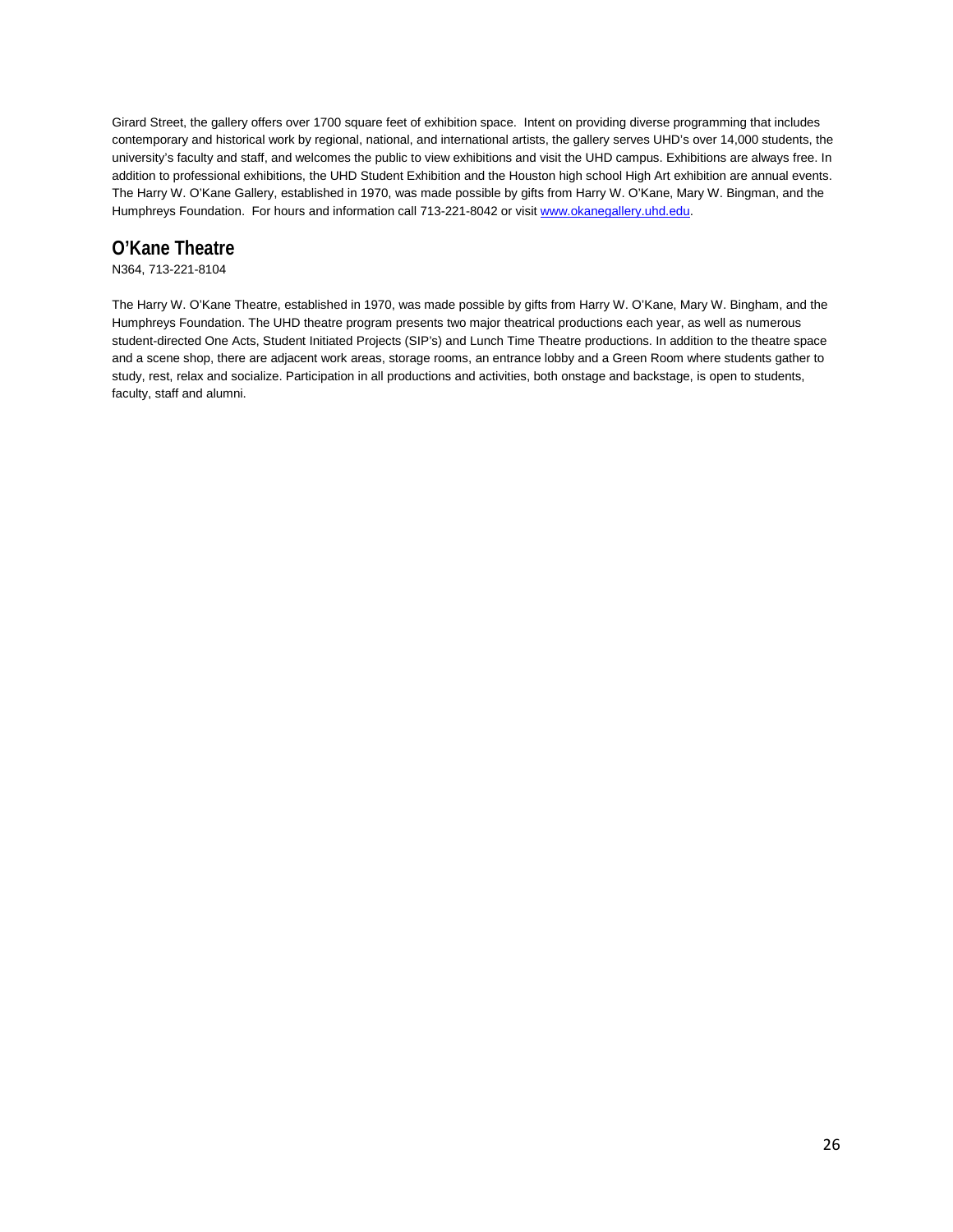# <span id="page-26-0"></span>Graduate Policies and Procedures

# <span id="page-26-1"></span>**Admission**

Applicants wishing to pursue graduate-level work at UHD must hold a bachelor's degree from an institution accredited by an accrediting agency recognized by the US Department of Education and meet the minimum admissions criteria of the graduate program for which they wish to pursue a degree.

An applicant must be accepted into a specific graduate program at UHD to be admitted to the university as a graduate student.

# **International Applicants**

International applicants whose undergraduate work was completed at a foreign university are eligible for admission if UHD determines that their academic preparation is equivalent to or higher than that of graduates of an accredited US institution.

Individuals who hold non-immigrant visas are classified as international students. Individuals who have applied for immigrant status, but who have not adjusted their status with US Citizenship and Immigration Services, also must follow procedures specified to obtain an I-20 immigration form.

International students and US citizens born outside the United States must provide original, valid immigration documents (I-551, I-688, I-94, passport or US citizenship certificate). International graduate students are also subject to the general provisions regarding undergraduate international student admission including providing a transcript evaluation by a certified evaluation service of all transcripts from colleges and universities outside the United States, a statement of financial support indicating who will be responsible for the applicant's educational and living expenses, a current TOEFL score of at least 550, IELTS score of at least 6.5, IBT score of at least 80 or other evidence of English language proficiency as required by the program the applicant desires to enter, evidence of required health insurance, and any other documentation required to comply with policies and procedures of US Citizenship and Immigration Services.

# **Graduate Admission Procedures**

Applicants must submit all application materials to the Office of Graduate Admissions and pay the non-refundable \$35 application fee by the application deadline. The application fee for international students is \$60. Application materials should be sent to:

University of Houston-Downtown Office of Graduate and International Admissions One Main Street, Suite GSB 308 Houston, TX 77002 713-221-8093 gradadmissions@uhd.edu

Applicants must submit a completed application form and official copies of all previous college transcripts including previous graduate work. A transcript is considered official when it bears the institution's seal, is signed by the issuing authority, and is sent directly by the issuing institution or delivered in a sealed envelope from the institution.

Additional application materials, such as standardized test scores, vary based on the specific graduate program. Please consult graduate admissions website (www.uhd.edu/admissions/graduate/) or contact the Office of Graduate Admissions for more information.

Application deadlines and enrollment procedures are printed on the graduate admissions website.

# <span id="page-26-2"></span>**Tuition and Fees**

The amounts shown in this section are provided to better assist students in assessing the cost of enrolling at the University of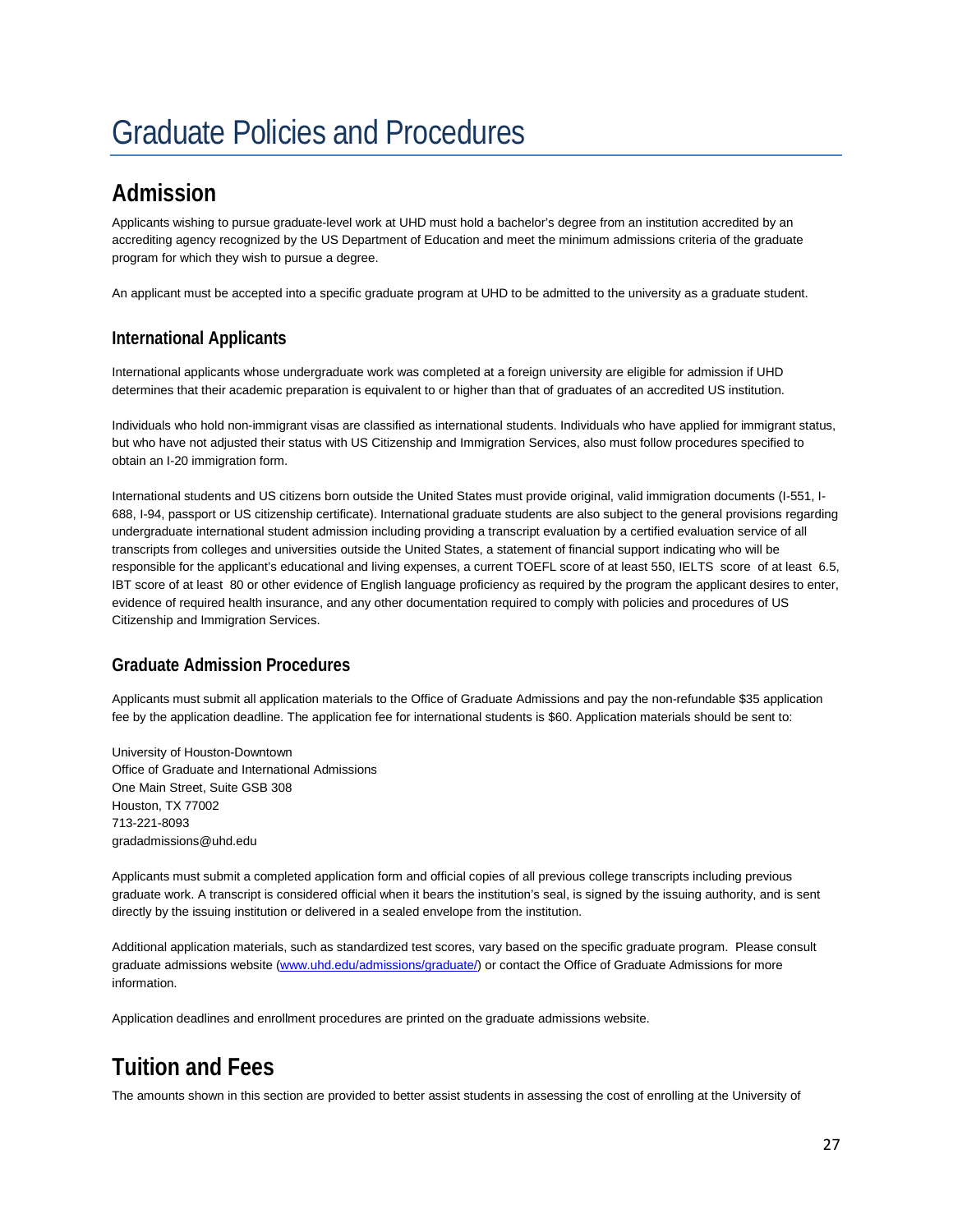Houston-Downtown. While this information is intended to be comprehensive, tuition and fees are subject to change without notice by action of the Texas Legislature and/or the Board of Regents of the University of Houston System. Students are responsible for any additional amounts due to UHD, including changes to any fees and waivers, resulting from audits and corrections, such as registration assessment errors, or schedule changes resulting in additional charges. For current information on tuition and fees refer to the table online at [http://www.uhd.edu/cashiers/tuition\\_fees.html.](http://www.uhd.edu/cashiers/tuition_fees.html)

# **Residency Status for Tuition Purposes**

Residency status is determined in accordance with Rules and Regulations for Determining Residency Status, published by the Texas Higher Education Coordinating Board and pursuant to Title 3, Texas Education Code. Applicants provide residency information in the Application for Admission.

If the information provided is insufficient, UHD will classify the applicant as non-resident and request additional information. As a UHD student, you must establish both Texas residency and US residency in order to pay in-state tuition. If the student has been classified as a nonresident, the student may be required to show proof of either Texas or US residency, or both. If you are a first time student at UHD or it is your first semester as a transfer student you must go to the Admissions Office to request a change in residency status along with all supporting documentation. If you have established any academic history at UHD, you must request a residency reclassification form and provide all supporting documentation to the Registrar's Office.

The burden of proof lies with the applicant that the residency requirements have been met for UHD to consider reclassification. Residency appeals must be submitted with all appropriate documentation by the Official Day of Record of the current semester. See University Academic Calendar or the Registration & Information Bulletin for dates.

# **Auditing Courses**

To audit a course is to enroll in a course on a noncredit basis. Audit students pay the regular tuition and all other applicable fees as set for the current academic year. Senior citizens 65 years or over may be eligible for an exemption of tuition for an audited course on a space-available basis. A change to credit status may not be made after the student has registered to audit a course. Changes from credit status to audit status in a course must be made prior to the end of the Official Day of Record. A Request to Audit form must be processed in the Registrar's Office by the Official Day of Record for the appropriate term along with Instructor approval. Students wishing to audit courses should contact the Registrar's Office for further details. [http://www.uhd.edu/registrar/students.html.](http://www.uhd.edu/registrar/students.html)

# **Fees**

In addition to tuition, all students are subject to the following mandatory fees; Center Fee, Student Service Fee, International Education Fee, Incidental Fee, Records Office Fee, Extended Access & Support Fee, Advising Fee and Library Fee. These amounts can be found in the Tuition & Fee tables online at http://www.uhd.edu/cashiers/tuition fees.html. Some courses and services also require additional fees:

| Application for admission (nonrefundable) \$35                     |
|--------------------------------------------------------------------|
| Late application for admission (nonrefundable)\$75                 |
| Application for international admission (nonrefundable)\$60        |
| Late application for international admission (nonrefundable) \$100 |
| Course Fees (designated classes)Varies from \$10 to \$30           |
|                                                                    |
|                                                                    |
|                                                                    |
|                                                                    |
| Field trip  Amount necessary to defray cost of trip                |
|                                                                    |
| Student parking: long semester  Varies by location \$90-\$250      |
| Student parking: summer session Varies by location \$30-\$100      |
|                                                                    |
|                                                                    |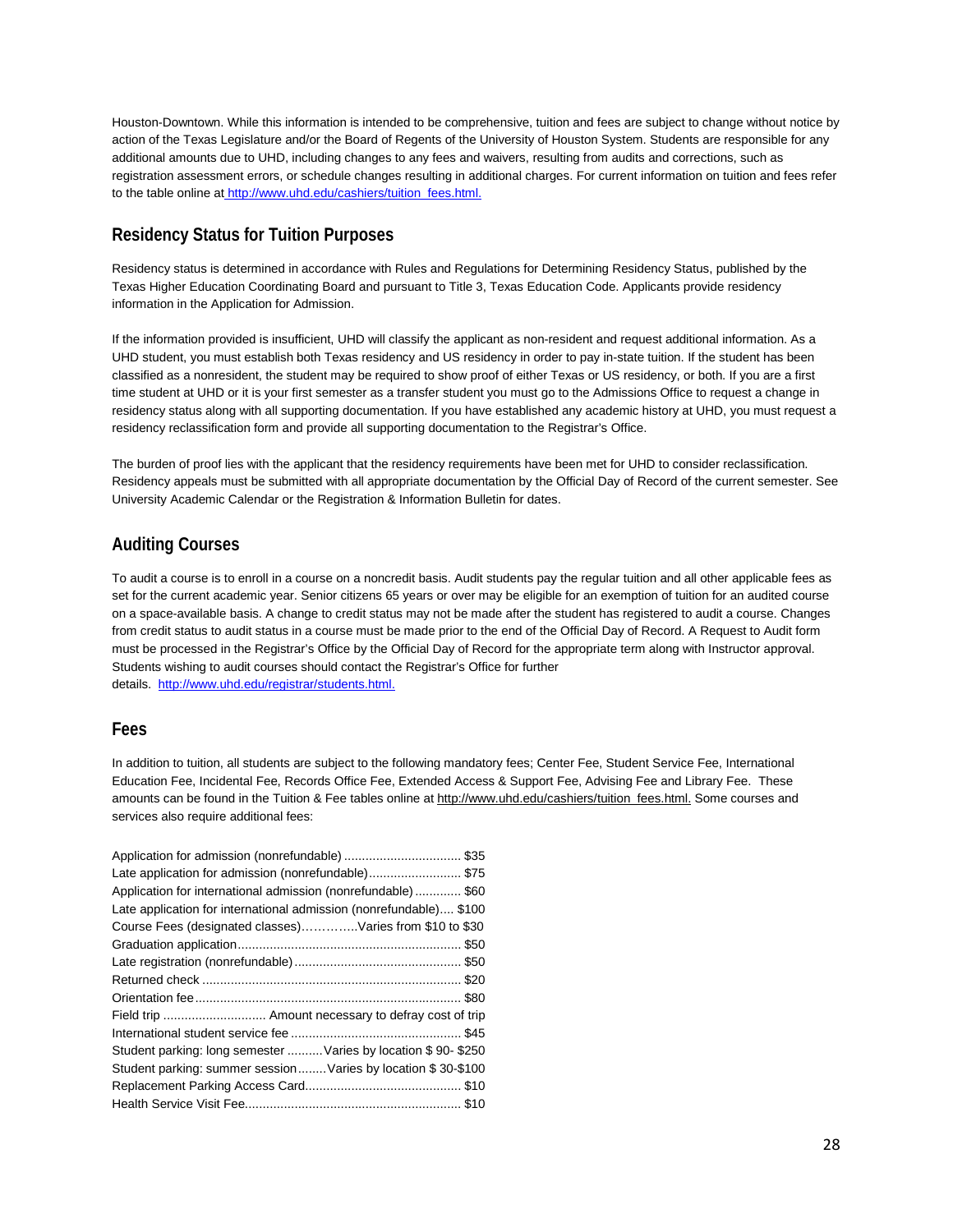| Installment plan set up fee (Long/Short Term) \$24/\$16 |  |
|---------------------------------------------------------|--|
| Installment plan fee (Delinguent/Default) \$10/\$50     |  |
|                                                         |  |

The university reserves the right to change tuition, other charges, and related requirements and regulations as necessitated by Board of Regents or legislative action. International students pay out-of-state tuition, mandatory fees plus a \$45 international student service fee per semester. Student Health Insurance is also required for each semester. Students purchasing Health Insurance in the spring semester are covered through the summer and need not purchase the insurance again for any summer semester. Students attending summer sessions but who did NOT attend or pay for the Health Insurance in the spring semester must purchase health insurance for the summer.

# **Fall 2016 Graduate Tuition and Mandatory Fees**

*All fees are subject to change without notice.*

The Fall 2016 tuition rate for Texas resident students is \$306.00 per semester credit hour and for nonresident students the rate is \$664.00 per semester credit hour.

Mandatory fees also vary according to the number of semester credit hours a student is taking.

| <b>Mandatory Fees</b> |      |                                         |               |      |            |                |          |                    |         |
|-----------------------|------|-----------------------------------------|---------------|------|------------|----------------|----------|--------------------|---------|
|                       |      | Student<br>Center<br>Student<br>Service | International |      | Incidental | <b>Records</b> | Advising | Extended<br>Access | Library |
| <b>Hrs</b>            | \$   | \$                                      | \$            |      | \$         | \$             | \$       | \$                 | \$      |
| 12 plus               | \$35 | \$150                                   | \$4           |      | \$180      | \$20           | \$65     | \$65               | \$64    |
| 11                    | \$35 | \$150                                   | \$4           |      | \$180      | \$20           | \$65     | \$65               | \$64    |
| 10                    | \$35 | \$150                                   | \$4           |      | \$180      | \$20           | \$65     | \$65               | \$64    |
| 9                     | \$35 | \$150                                   | \$4           |      | \$180      | \$20           | \$65     | \$65               | \$64    |
| 8                     | \$35 | \$150                                   | \$4           |      | \$160      | \$20           | \$65     | \$65               | \$64    |
| 7                     | \$35 | \$147                                   | \$4           |      | \$140      | \$20           | \$65     | \$65               | \$64    |
| 6                     | \$35 | \$126                                   | \$4           |      | \$120      | \$20           | \$60     | \$60               | \$60    |
| 5                     | \$25 | \$105                                   | \$4           |      | \$100      | \$20           | \$50     | \$50               | \$50    |
| 4                     | \$25 | \$84                                    | \$4           | \$80 |            | \$20           | \$40     | \$40               | \$40    |
| 3                     | \$25 | \$63                                    | \$4           | \$60 |            | \$20           | \$30     | \$30               | \$30    |
| $\overline{2}$        | \$25 | \$42                                    | \$4           | \$40 |            | \$20           | \$20     | \$20               | \$20    |
| 1                     | \$25 | \$21                                    | \$4           | \$20 |            | \$20           | \$10     | \$10               | \$10    |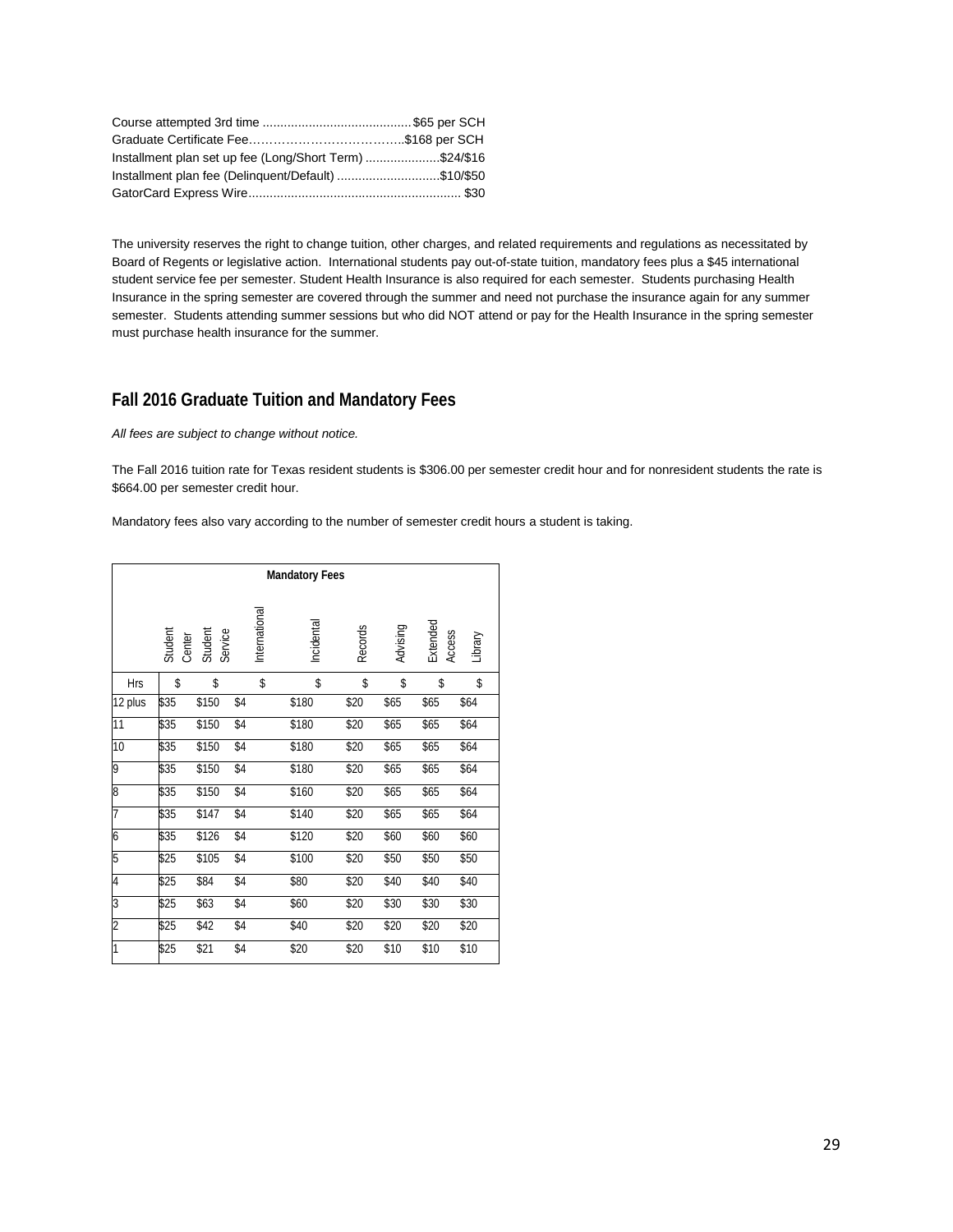| <b>Total Tuition and Mandatory Fees</b> |            |             |               |  |
|-----------------------------------------|------------|-------------|---------------|--|
|                                         |            |             |               |  |
|                                         | Texas      | Non         |               |  |
| Hours                                   | Resident   | Resident    | International |  |
| 19                                      | \$6,387.50 | \$13,189.50 | \$13,234.50   |  |
| 18                                      | \$6,082.00 | \$12,526.00 | \$12,571.00   |  |
| $\overline{17}$                         | \$5,776.50 | \$11,862.50 | \$11,907.50   |  |
| 16                                      | \$5,471.00 | \$11,199.00 | \$11,244.00   |  |
| 15                                      | \$5,165.50 | \$10,535.50 | \$10,580.50   |  |
| $\overline{14}$                         | \$4,860.00 | \$9,872.00  | \$9,917.00    |  |
| $\overline{13}$                         | \$4,554.50 | \$9,208.50  | \$9,253.50    |  |
| 12                                      | \$4,249.00 | \$8,545.00  | \$8,590.00    |  |
| 11                                      | \$3,943.50 | \$7,881.50  | \$7,926.50    |  |
| 10                                      | \$3,638.00 | \$7,218.00  | \$7,263.00    |  |
| $\overline{9}$                          | \$3,332.50 | \$6,554.50  | \$6,599.50    |  |
| 8                                       | \$3,007.00 | \$5,871.00  | \$5,916.00    |  |
| 7                                       | \$2,678.50 | \$5,184.50  | \$5,229.50    |  |
| 6                                       | \$2,318.00 | \$4,466.00  | \$4,511.00    |  |
| 5                                       | \$1,931.50 | \$3,721.50  | \$3,766.50    |  |
| $\overline{4}$                          | \$1,555.00 | \$2,987.00  | \$3,032.00    |  |
| $\overline{3}$                          | \$1,178.50 | \$2,252.50  | \$2,297.50    |  |
| $\overline{2}$                          | \$802.00   | \$1,518.00  | \$1,563.00    |  |
| 1                                       | \$425.50   | \$783.50    | \$828.50      |  |

# **Fall 2016 MBA Tuition and Fees**

The base tuition rate for Texas residents in the MBA program is described in the following table.

|              | <b>Total Tuition and Mandatory Fees</b><br><b>MBA Program</b> |                 |               |  |
|--------------|---------------------------------------------------------------|-----------------|---------------|--|
| <b>Hours</b> | Texas<br>Resident                                             | Non<br>Resident | International |  |
| 19           | \$8.715                                                       | \$15,517        | \$15,562      |  |
| 18           | \$8,287                                                       | \$14,731        | \$14,776      |  |
| 17           | \$7,859                                                       | \$13,945        | \$13,990      |  |
| 16           | \$7,431                                                       | \$13,159        | \$13,204      |  |
| 15           | \$7,003                                                       | \$12,373        | \$12,418      |  |
| 14           | \$6,575                                                       | \$11,587        | \$11,632      |  |
| 13           | \$6,147                                                       | \$10,801        | \$10,846      |  |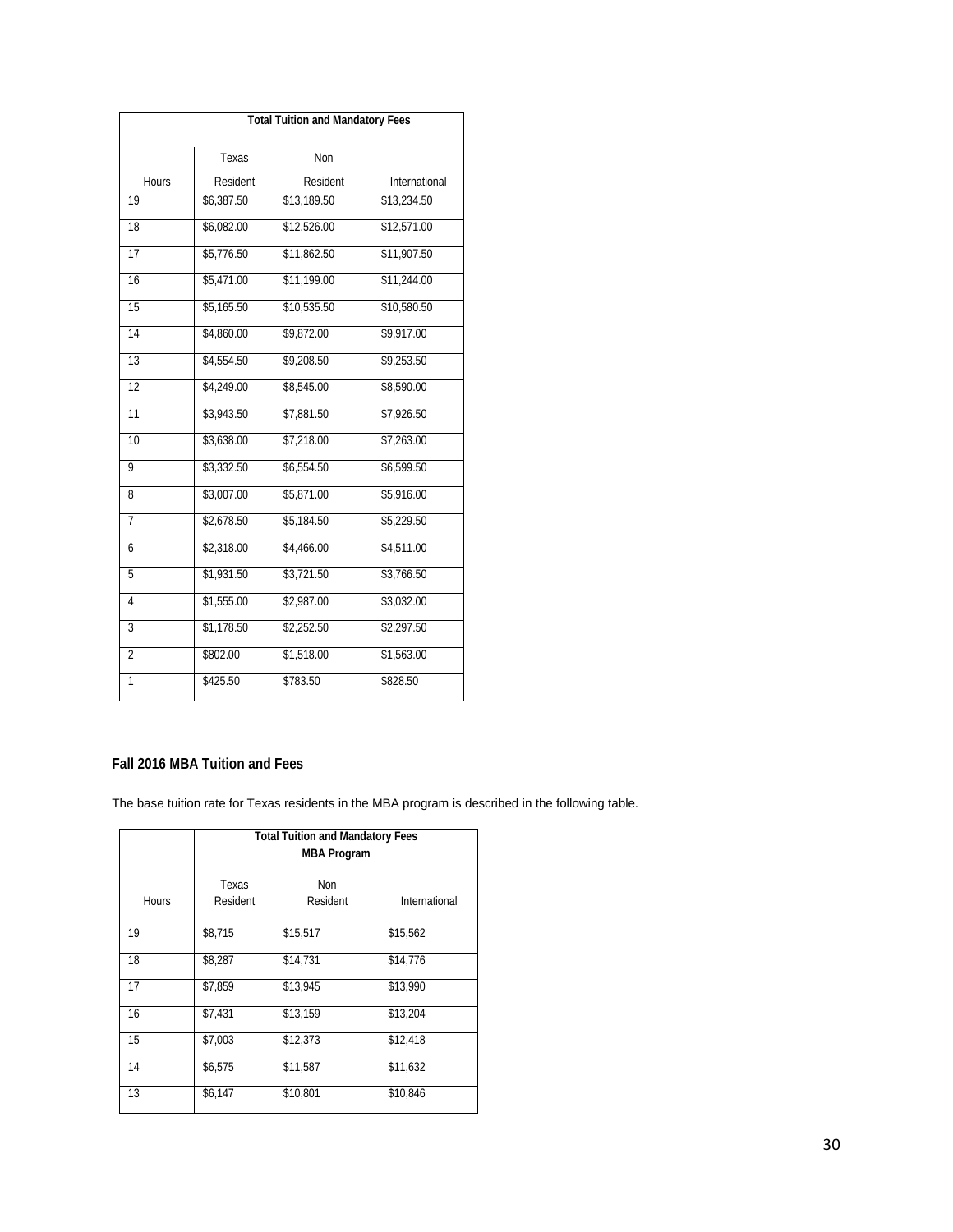| 12             | \$5,719 | \$10,015 | \$10,060 |
|----------------|---------|----------|----------|
| 11             | \$5,291 | \$9,229  | \$9,274  |
| 10             | \$4,863 | \$8,443  | \$8,488  |
| 9              | \$4,435 | \$7,657  | \$7,702  |
| 8              | \$3,987 | \$6,851  | \$6,896  |
| $\overline{7}$ | \$3,536 | \$6,042  | \$6,087  |
| 6              | \$3,053 | \$5,201  | \$5,246  |
| 5              | \$2,544 | \$4,334  | \$4,379  |
| 4              | \$2,045 | \$3,477  | \$3,522  |
| 3              | \$1,546 | \$2,620  | \$2,665  |
| $\overline{2}$ | \$1,047 | \$1,763  | \$1,808  |
| 1              | \$548   | \$906    | \$951    |

\*Graduate Certificate Courses may have additional charge of up to \$175 per SCH.

## **Method of Payment**

Students shall be provided with two alternative methods of payment of tuition and mandatory fees for each semester for which they are enrolled.

- Full payment of all tuition and mandatory fees prior to the beginning of the semester, or
- Installment Plan

**Fall and Spring semesters** – Up to seven equal payments with the first payment plus a \$24 or \$16 installment fee (depending on plan option) to be made in advance of the beginning of the semester, the remaining payments to be made monthly, and the final payment to be made before the last day of the semester. There will be a \$10 late fee added for each installment payment not received by the due date and a \$50 default fee added for any remaining balance at the end of the semester.

**Summer semesters** – Up to three equal payments with the first payment plus a \$24 or \$16 installment fee (depending on plan option) to be made in advance of the beginning of the summer term and the final payment to be made before the last day of the term. There will be a \$10 late fee added for each installment payment not received by the due date.

**May/Winter Mini semesters**- Up to two equal payments with the first payment plus a \$16 installment fee to be made in advance of the beginning of the term and the final payment to be made before the last day of the term. There will be a \$10 late fee added for each installment payment not received by the due date.

Installment payment plans are available at the Cashier's Office or online through Student e-Services under the *My Payment* option. Enrollment in an installment payment plan is equivalent to acknowledgement of financial responsibility for the semester. Students are only eligible for one installment plan option per semester. Once the installment plan is executed for the semester, it cannot be altered. Any charges incurred after the execution of the installment plan are due immediately, Additional charges that are incurred and not paid in full with the next installment are subject to being assessed a \$10 late fee.

Payment may be made by cash, check or credit card. Payment may be made in person, by mail, online (credit/debit card or echeck) or through the payment drop box located in the hall next to the cashier's office on the third floor of the One Main Building. Credit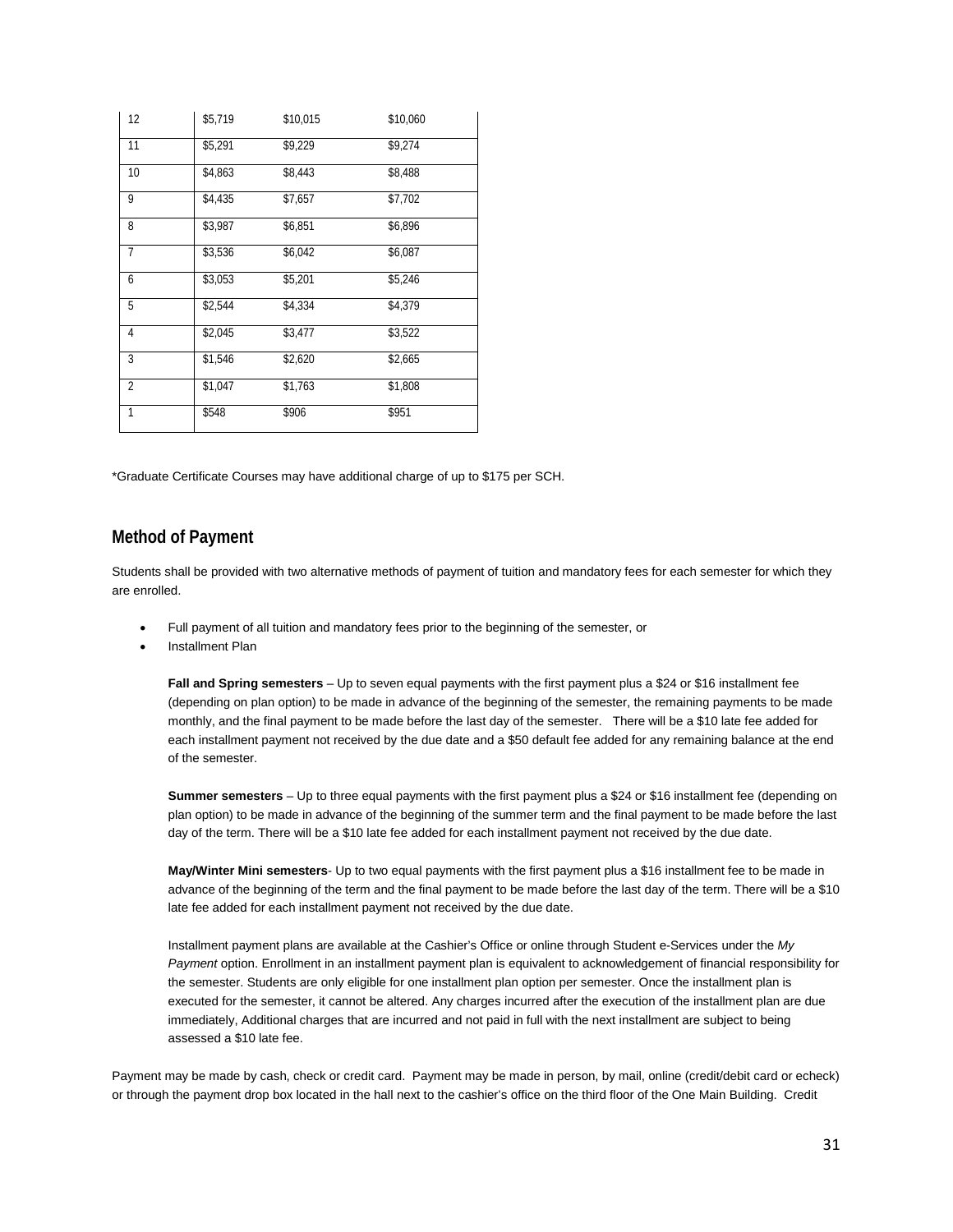card payment (Visa, MasterCard, American Express, or Discover) may be made over the web via UHD's *Student e-services*  (www.uhd.edu) or by fax to 713-223-7437 (authorization form available at (https://www.uhd.edu/studentresources/cashiers/Pages/cashiers-forms.aspx). Please remember that mailed payments must be **received** by the posted payment deadlines to avoid having classes dropped or late fees assessed. UHD does **not** receive mail on Saturday, so payments must be received by Friday for Saturday deadlines.

The University of Houston System charges a processing fee on all credit card transactions. The processing fee is assessed on all credit card brands. The processing fee imposed is not greater than the University's applicable merchant discount rate for credit card transactions.

The credit card processing fee is assessed to Credit Cards, Debit Cards, Gift Cards, PrePaid Cards, and Check Cards. This fee is assessed on all credit card transactions that occur online or in person at the Cashier's Office.

Health Insurance fees shall be paid prior to the beginning of the semester.

Most financial aid awards will be credited to your account automatically once processing is completed and you are registered for the same number of hours for which you are awarded. It is the student's responsibility to check their account statement to ensure that their funds have been posted to their account before the payment deadline and that 100% of their tuition and fee charges are paid to secure enrollment. If financial aid has not been posted or does not cover 100% of the term charges, the student must make the payment or other arrangements with the Cashier's Office or online by the deadline to avoid enrollment cancellation. Student account statements can be viewed through UHD's *Student e-services* (www.uhd.edu), *My Payment* option.

Students receiving financial aid equal to, or in excess of, the total amount of tuition and fees prior to the beginning of the semester may not participate in the installment plan. The full payment of tuition and fees for the semester in which they are enrolled must be made upon issuance of that semester's financial aid funds before any excess amounts will be refunded.

Withdrawal from the university, for whatever reason, will not cancel the obligation to pay the full amount of the installment plan. If the amount of tuition and fees credited as a result of withdrawal is less than the remaining balance of an installment plan, the balance remaining is still the obligation of the student. If the credited amount is more than the balance of an installment plan, the remaining credit will be refunded to the student.

Any student who has elected to pay tuition and fees by installment, and who is delinquent in making payment by the final installment due date, is barred from registering at any institution in the University of Houston System until full payment, including delinquent charges, has been made. Additionally, students with delinquent accounts will be barred from request of official transcript or diploma. Each university maintains records and informs other institutions about the status of payments should the student attempt to register for courses or pursue a degree at any other component of the University of Houston System.

An additional default fee of \$50 is collected from any student who fails to make all installment payments by the end of the semester. This fee, in addition to all other amounts due, must be paid prior to the student's registering for courses during a subsequent semester.

#### **Financial Responsibility**

Students are required to meet all financial responsibilities to the university. An outstanding debt at any university within the University of Houston System (UH, UH-Clear Lake, UH-Downtown or UH-Victoria) will prohibit a student from enrolling in or the release of an official transcript or diploma from all University of Houston System Institutions. Establishing a payment agreement with the University does not satisfy the conditions necessary to receive credit for courses completed or for the release of an official transcript or diploma. Students are required to complete an electronic Financial Responsibility Agreement each semester upon registration. This statement outlines the terms and conditions of the financial responsibilities and obligations associated with attending the university

#### **Returned Checks**

Students who write checks to the university on accounts with insufficient funds are assessed a \$20 service charge for each such check, regardless of the amount, and may be referred to law enforcement authorities and/or credit bureaus. If a check is returned as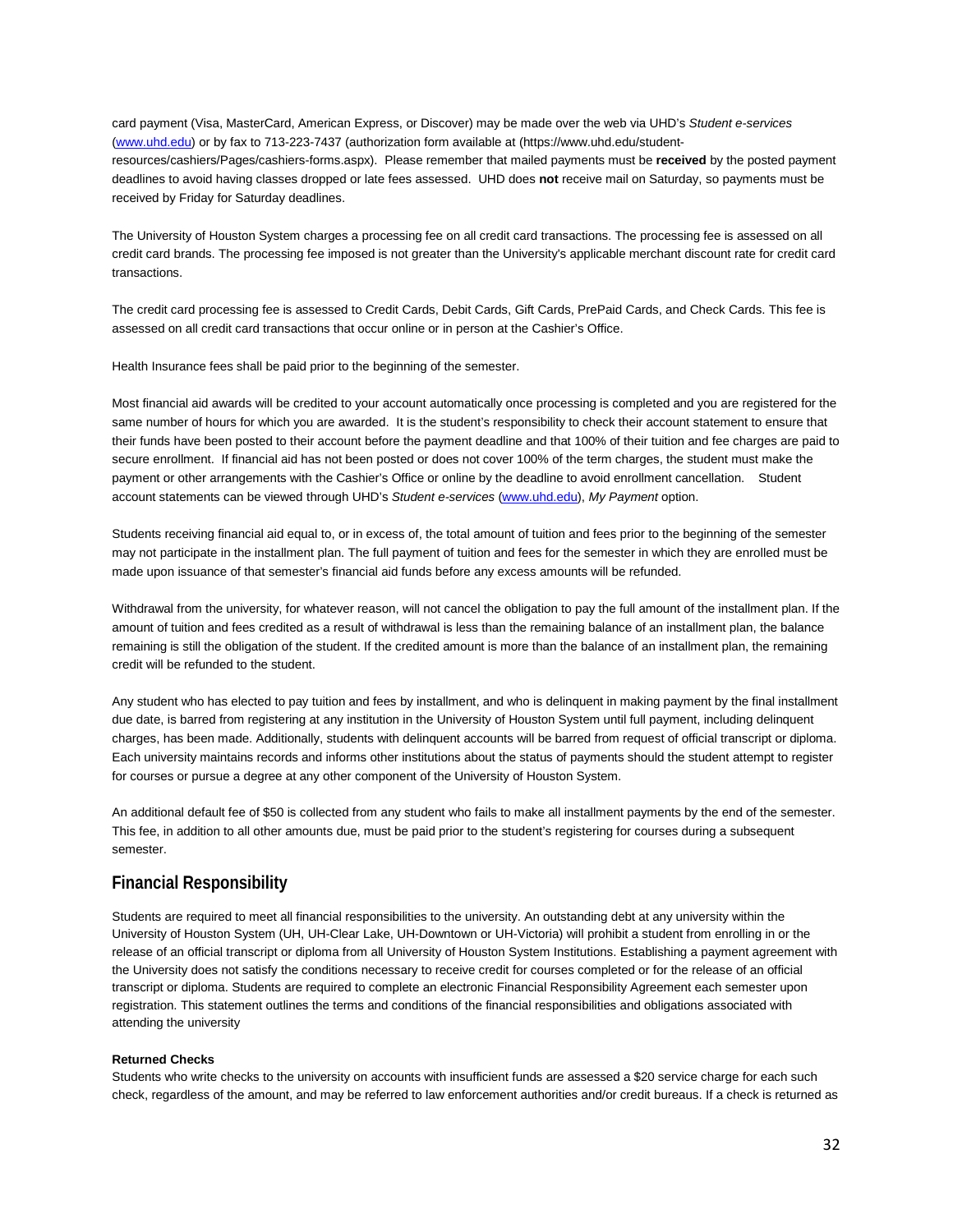a result of bank error, the student must contact their bank for reimbursement of the \$20 returned check charge paid to the university. If such a check is presented in payment of tuition and fees, the payment will be reversed from the student account and the student will be subject to all applicable late fee and drop dates. Failure to make a valid payment by the drop date WILL result in loss of registration and a reinstatement charge may be required before reenrollment is approved.

#### **Financial Hold Removal**

Students must clear financial holds with all University of Houston System Institutions before credit can be granted for coursework completed and an official transcript or diploma released. There is a minimum 15-day hold on all personal check/electronic check payments which will prevent the release of an official transcript or diploma. Cross-campus financial hold removal can take 2-24 hours to be updated across all UH System Campuses. It is the student's responsibility to contact the UHD-Cashier's Office to request financial hold removal after payment has been submitted.

#### **Collections**

A student who does not meet financial responsibilities to the university may be subject to withdrawal from classes and may be referred to an outside collection agency. . Once an account is referred to a collection agency, the student is responsible for payment of additional collection fees. The student agrees to reimburse the university the fees of any collection agency, which may be based on a percentage at a maximum of 33.3% of the debt, and all costs and expenses, including reasonable attorney's fees, the university incurs in such collection efforts.

#### **Refunds**

All refunds are processed through HigherOne, the issuer of your HigherOne Card. In order to receive a refund you MUST activate your HigherOne Card and choose one of the three refund methods. To activate your HigherOne Card, go to www.uhdgatorcard.com. If you have not received your card, you can click on the *Where's My Card?* link also at www.uhdgatorcard.com to see the status.

No refund shall be issued to a student who has not met all financial obligations for the semester, including full payment of installment balances. If a balance is owed for a semester other than the semester due the refund, funds may be automatically moved to cover that balance. If a student is allowed to register with an outstanding balance or incurred a debt after registering, that balance must be paid in full before being permitted to register for future semesters and/or receive a transcript or a diploma. It is the student's responsibility to check his/her account summary and hold status after the receipt of a University issued refund to ensure that there is no outstanding financial obligation.

The first posting of financial aid to student's accounts is not allowed until 10 working days before the first class day. Financial Aid refunds will be issued within 14 business days. See information below regarding overpayments.

All refunds for schedule changes and withdrawals are made in accordance with the following rules and regulations:

#### **Complete Withdrawal (Processed after the Official Day of Record listed in Academic Calendar)**

Students who officially withdraw from all university courses may be eligible for a refund of tuition and mandatory fees. Please refer to the current academic calendar for the refund schedule. All 100% refunds incur a \$15 processing fee. Students who are withdrawing and who have received financial aid should consult the Office of Scholarships and Financial Aid.

#### **Partial Withdrawal (Processed after the Official Day of Record listed in Academic Calendar)**

Students who officially drop some but not all of their courses within the first 12 class days of the fall or spring semester, within the first four days of a summer session, or within the first two days of a May/Winter mini session are eligible for a 100% refund of tuition and fees for the dropped classes. After this period there is no refund for partial withdrawals. Refunds resulting from dropped classes will not be processed until after the ADD/DROP period has ended. Students who are withdrawing and who have received financial aid should consult the Office of Scholarships and Financial Aid. Financial Aid adjustments may be required for partial withdrawals and before processing of a refund. Part of Term courses may have a separate drop schedule. Please see Academic Calendar for specific dates and deadlines.

#### **Overpayments (Processed after the Official Day of Record listed in Academic Calendar)**

Payments received on student accounts with a zero balance will be returned to the student or vendor sending the payment to the address on file or listed on the payment.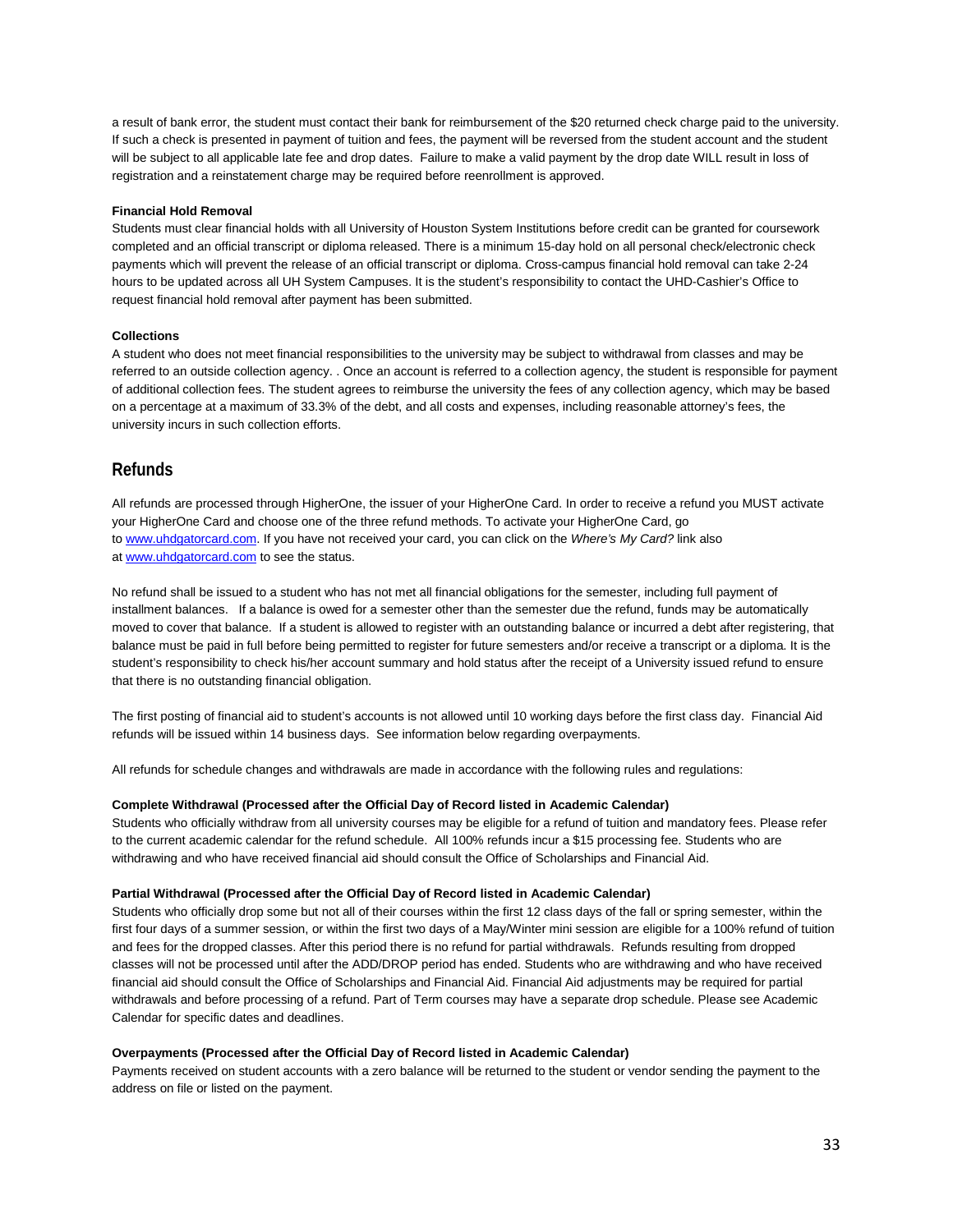#### **Payment by Check**

Payments by check that result in a credit balance will be refunded to the student HigherOne Card after a 30 day clearing period.

#### **Payment by Credit Card**

Payments by credit card that result in a credit balance will be refunded back to the credit card used to make the payment.

#### **Payment by Cash**

Payments by cash that result in a credit balance will be refunded to the student HigherOne Card.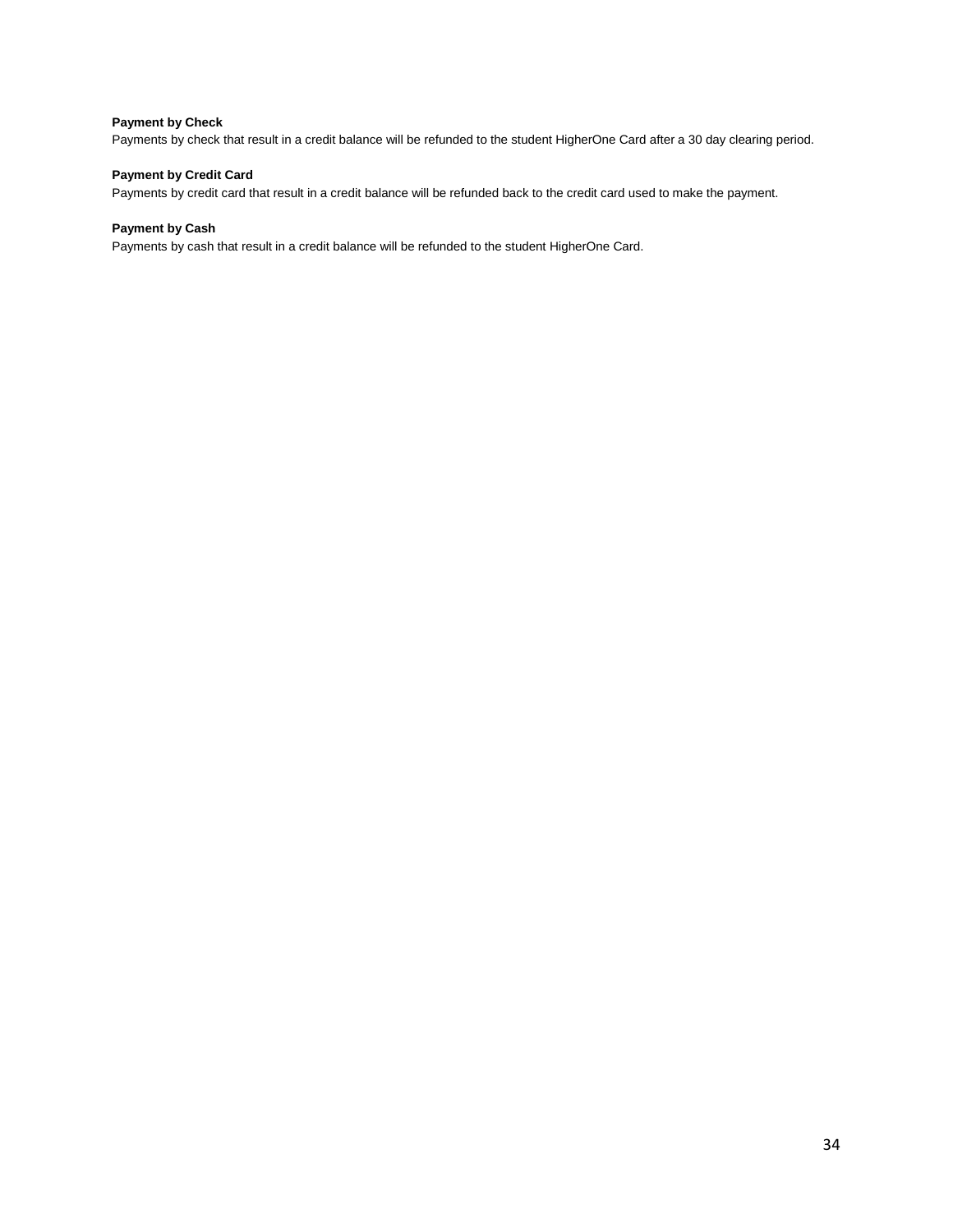# <span id="page-34-0"></span>**Scholarships and Financial Aid**

# **Estimated Costs**

The following are estimated costs for attending UHD full time for the 2016-2017 academic year:

| <b>Direct Costs</b>               | <b>Resident</b> | <b>Non-Resident</b> |
|-----------------------------------|-----------------|---------------------|
| Tuition & Fees (8 hours/semester) | \$6,848         | \$12,576            |
| Books and Supplies                | \$1,126         | \$1,126             |
| <b>Indirect Costs</b>             |                 |                     |
| Living Expenses                   |                 |                     |
| <b>With Parents</b>               | \$4,360         | \$4,360             |
| Not with Parents                  | \$8,720         | \$8,720             |
| Transportation                    | \$2,906         | \$2,906             |
| Miscellaneous                     | \$4,012         | \$4,012             |

The University of Houston-Downtown offers a variety of financial aid programs to assist undergraduate and graduate students in meeting educational costs. The programs include scholarships, grants, loans and part-time employment, which may be awarded in various combinations and amounts to meet individual student needs. Because funds are limited in many programs, it is important to begin the application process early and complete the necessary applications properly and on time. To receive priority consideration for Supplemental Equal Opportunity Grant and all state and institutional grant funds, all necessary applications must be on file in the Office of Scholarships and Financial Aid by April 1 of each year. Most federal and state aid is awarded on the basis of proven financial need rather than academic achievement. Most scholarships are awarded on the basis of academic achievement, talents and special skills rather than proven financial need.

#### **Financial Aid Programs**

[www.uhd.edu/eservices](http://www.uhd.edu/eservices)

Graduate students may have eligibility for the following programs:

## **Grants**

**Texas Public Educational Grant.** This grant is funded by tuition revenues and is available to both Texas residents and nonresidents. Students must demonstrate financial need to be eligible for this grant. Students must be enrolled at least half-time.

**Mandated Designated Tuition Grant**. This need-based grant is made available through state tuition deregulation. Mandated Designated Tuition Grant (MDTG) is offered to students based on financial need and availability of funds. MDTG is available to both FAFSA and TASFA students. Students must be enrolled at least half-time.

# **Work-Study Programs**

https://jobs.uhd.edu

**Texas Work-Study and Federal College-Work Study.** These programs are designed for students who enroll at least half-time who demonstrate financial need. Awards are earned as wages in on- and off-campus positions. Must be a US citizen or permanent resident for federal work-study or be classified as a Texas resident for Texas work-study. Students who have relatives working at UHD must get clearance from the Office of Scholarships and Financial Aid to show they are in compliance with the university's nepotism policy.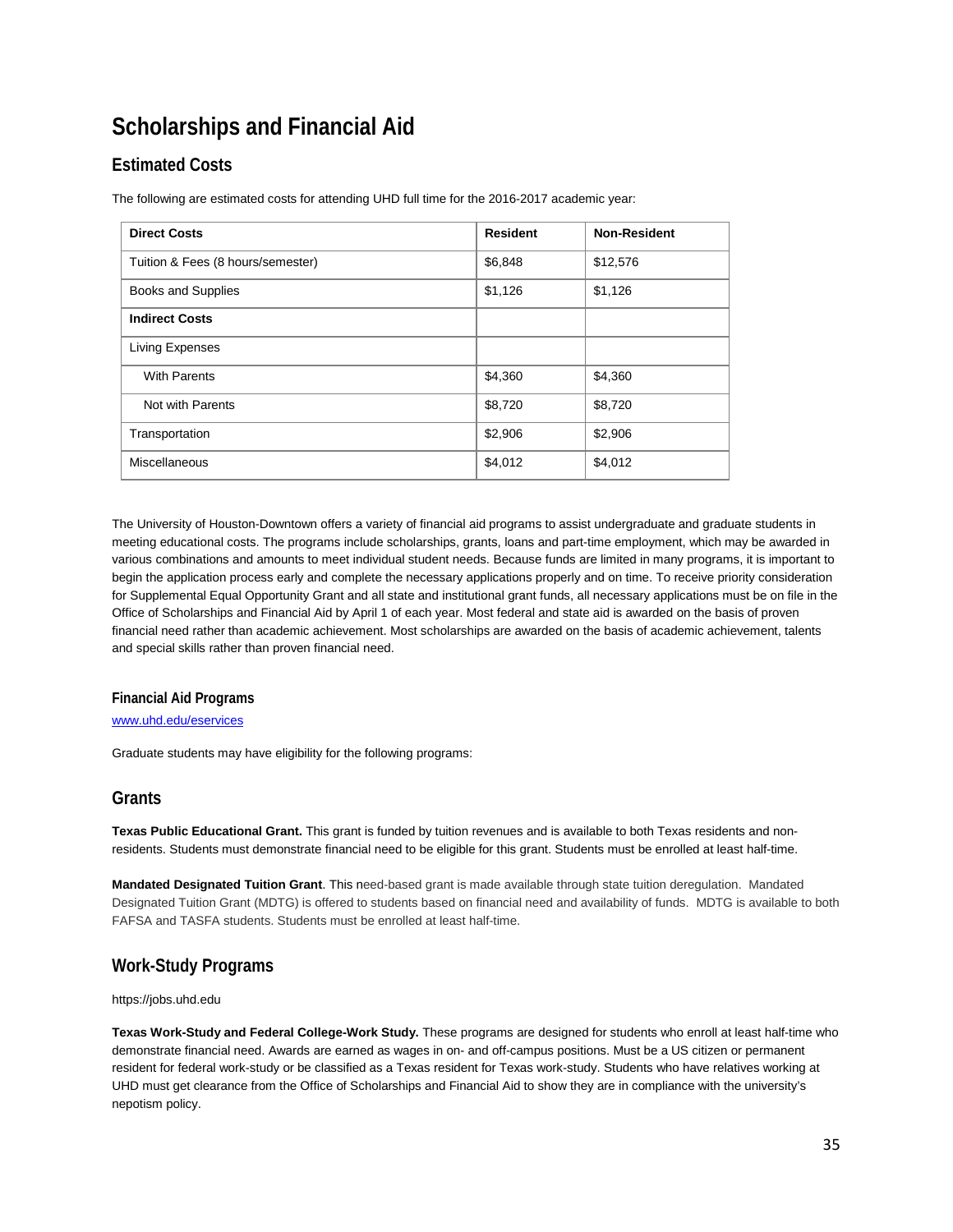# **Student Loans**

**Federal Unsubsidized Stafford Loan.** A low-interest loan not based on financial need. Students may defer interest payments while enrolled at least half-time. Must be a US citizen or permanent resident and be enrolled at least half-time to participate. Maximum loan amounts vary with grade level in college. Additional application and loan counseling required.

# **Application Procedures**

At a minimum, students should complete the Free Application for Federal Student Aid (FAFSA). Other forms or documentation may be required to determine eligibility for state and/or federal programs. When completing the FAFSA, students should list UHD's school code (003612) in Step Six. Once a student has begun the application process, the Office of Scholarships and Financial Aid will notify the student of missing forms and/or documentation by e-mail. Students will also be e-mailed an award letter to their gator mail account when their eligibility for aid has been finalized. Students may also access their financial aid information online at [www.uhd.edu/eservices.](http://www.uhd.edu/eservices)

Certain categories of foreign-born and immigrant students in the state of Texas can meet state requirements for residency. Such students are able to pay the resident tuition rate while attending public institutions of higher education in Texas. If a student falls into this category he/she will need to complete the Texas Application for State Aid (TASFA). The form is available online at http://www.uhd.edu/financial/documents/1415/1415\_tasfa.pdf.

# **Direct Lending Procedures**

#### **Getting Started:**

- 1. Important: You will need your Department of Education FSA ID (the same ID used for the FAFSA) in order to complete and electronically sign your electronic Master Promissory Note (eMPN) under the Direct Loan Program. If you have forgotten your ID or do not yet have one, please go t[o https://fsaid.ed.gov](https://fsaid.ed.gov/npas/index.htm) to have your ID reset.
- 2. Have your social security number, date of birth, and driver's license number accessible.
- 3. You will also be required to provide two personal references (full name, address, and telephone number) whom you have known for at least three years. Each reference provided must reside at a different U.S. address as well as different from the student's address.

# **Complete an Electronic Master Promissory Note (eMPN)**

To complete your eMPN, you will need to go to [www.studentloans.gov](http://www.studentloans.gov/) and click on "Complete New MPN for Student Loans". Remember that you will need your Department of Education FSA ID to begin the process.

An eMPN can be completed in 9 steps. We estimate that it will take 30 minutes to complete the eMPN process. Make sure you allow enough time to complete the entire process in a single session. If you exit the web site before submitting your signed MPN in Step 8 and return later, you'll have to start over beginning with Step 1.

- Step 1 FSA ID Registration
- Step 2 Disclosure and Consent
- Step 3 Provide Name and School
- Step 4 Complete MPN
- Step 5 Review/Read Draft MPN
- Step 6 Sign Your MPN
- Step 7 Review signed MPN/Enter Confirmation Code
- Step 8 Confirm Acceptance of MPN Terms and Submit MPN
- Step 9 Success! Now Print Your MPN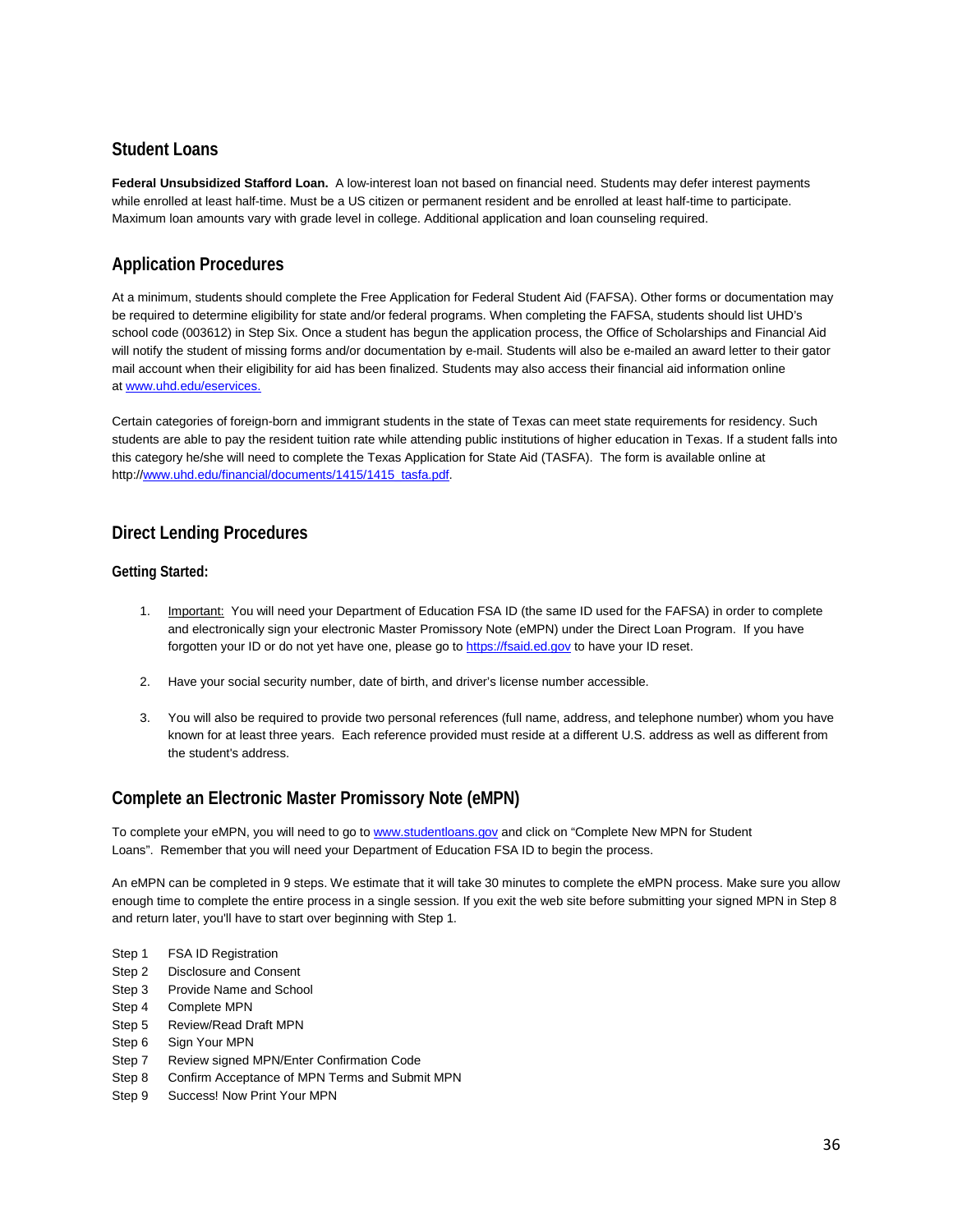Once you complete the eMPN process correctly, UHD will receive notification electronically that you have completed your MPN. This will allow the UHD Financial Aid Office to continue working on your loan disbursement authorization process.

### **Complete a Loan Entrance Counseling (LEC)**

To complete your LEC, you will need to go t[o www.studentloans.gov](http://www.studentloans.gov/) and click on "Complete Loan Entrance Counseling". Remember that you will need your Department of Education FSA ID to begin the process.

Your LEC includes information about all of your past student loans as well as helps you to see the amount you will owe based on that previous total. This is required every academic year that you borrow loans.

Once you complete the LEC process correctly, UHD will receive notification electronically that you have completed your LEC. This will allow the UHD Financial Aid Office to continue working on your loan disbursement authorization process.

### **Other Eligibility Requirements**

### **UHD Degree-Seeking Student Requirement**

In order to receive financial aid, students must make progress toward their degree as defined by the Office of Scholarships and Financial Aid.

There are three components to academic progress:

### **Grade Point Requirement**

Graduate students must achieve and maintain a cumulative GPA of 3.0.

#### **Completion Requirement**

Students must complete at least 73% of all course work attempted.

#### **Time Frame Requirement**

Graduates must complete their program of study with no more than 54 hours to include all hours that have been attempted as a graduate at all schools attended. A complete copy of the Satisfactory Academic Progress Policy is available upon request. Please read this policy to see how progress will be monitored. The Office of Scholarships and Financial Aid is required to review students' entire academic records (regardless of the age of the record or whether or not aid was received) to determine compliance. Students found not to be in compliance will be notified in writing of any denial/suspension and the appropriate appeal procedure.

### **Dropping Classes**

Students' final eligibility for aid will be based on the number of hours for which they are enrolled on the Official Day of Record listed in the *Class Schedule*. If a student registers and then drop classes prior to that date, their eligibility for aid will be RECALCULATED on the remaining hours as of the Official Day of Record. Since financial aid is released prior to the Official Day of Record, students who receive a financial aid payment based on more hours than those remaining as of the Official Day of Record may be responsible for repaying a portion of any financial aid received. Dropping classes may affect students' eligibility for future aid. Students should consult the Satisfactory Academic Progress Policy to determine if dropping classes will affect their eligibility for aid.

### **Total Withdrawal from School**

For students who register and then totally withdraw from all classes, eligibility for aid will be RECALCULATED based on the number of days they attended class. If they totally withdraw from all classes prior to the first class day, they must repay any and all financial aid received. If they withdraw on or after the first class day, they may have to repay a portion of any cash financial aid received. Students who have failed to earn a passing grade in any of their classes are considered to have totally withdrawn from school and may have to repay a portion of any financial aid received. See Return of Title IV Funds below. Students who totally withdraw should consult the definition of Satisfactory Academic Progress to determine if their withdrawal will affect their eligibility for future aid.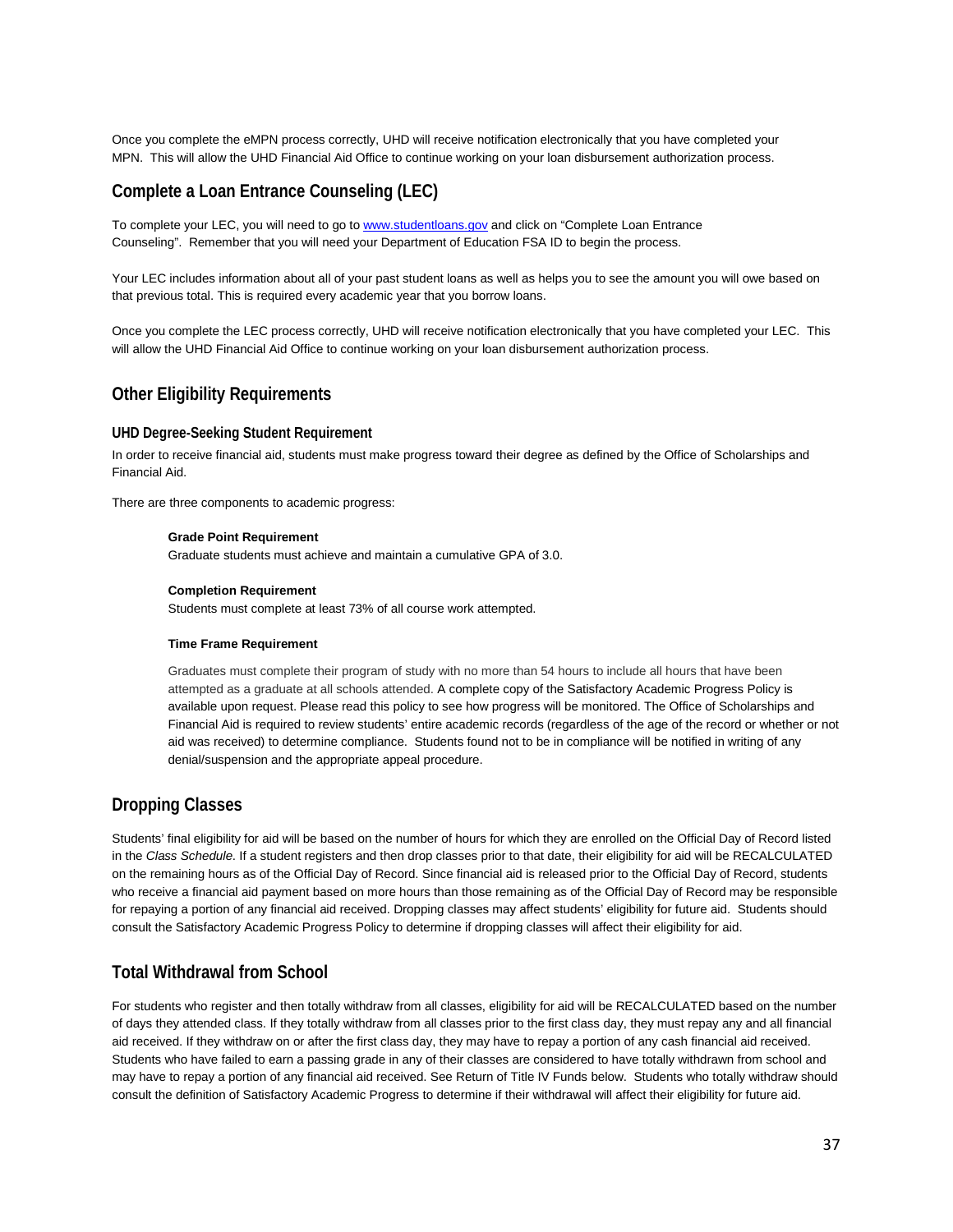### **Administrative Drops**

For students who have been administratively dropped from classes for non-attendance, eligibility for aid will be RECALCULATED based on the number of hours for which enrollment remains. If student is dropped from all courses, ALL aid will be removed from student's account resulting in a balance to the university.

### **Return of Title IV Funds**

The Higher Education Amendments of 1998 changed the formula for calculating the amount of aid a student and school can retain when the student totally withdraws from all classes or fails to earn a passing grade in any of the current semester's classes. Students who withdraw from all classes prior to completing 60% of the semester will have their eligibility for aid recalculated based on the percent of the semester completed. For example, a student who withdraws completing only 30% of the term will have "earned" only 30% of any Title IV aid received. The remaining 70% must be returned by the school and/or the student. A student who fails to earn a passing grade in any of his/her courses will have their eligibility recalculated based on the midpoint of the semester or the last date of participation in an academically related activity. The Office of Scholarships and Financial Aid encourages you to obtain a complete copy of this policy from the office and read it carefully. If you are thinking about withdrawing from all classes PRIOR to completing 60% of the semester, you should contact the Office of Scholarships and Financial Aid to see how your withdrawal will affect your financial aid.

### **Academic Scholarships**

Academic scholarships at UHD are intended to recognize and reward outstanding achievement and community involvement. Applicants for most scholarships, therefore, do not need to show evidence of financial need to apply. The application deadline for most UHD scholarships is April 1 of each academic year. However, the Office of Scholarships and Financial Aid may accept applications at other times during the year if scholarship funds are available. Interested students should contact the Office of Scholarships and Financial Aid as soon as they decide to apply for admission at UHD to find out what scholarships are available. Many academic departments at UHD also award scholarships. Students are encouraged to contact the department of their major to find out what departmental scholarships are available.

### **Tuition and Fee Exemptions**

### **Hazlewood Act**

The Hazlewood Act is a benefit that provides qualified veterans, their spouses, and dependent children with an exemption that can cover up to 150 credit hours of eligible tuition and fees at Texas public institutions. Not all university charges are covered, and it does not include indirect expenses such as living expenses, books, or miscellaneous.

- **- Veterans** The veteran must meet the following criteria:
	- At the time of entry into the U.S. Armed Forces:
		- **-** Were Texas residents or
		- **-** Designated Texas as Home of Record, or
		- **-** Entered the service in Texas
	- Have served at least 181 days of active military duty, as indicated on the DD214 as "net active service" (the sum of 12[c] and 12 [d])
	- Have received an honorable discharge or separation or a general discharge under honorable conditions
	- Have no federal veteran's education benefits, or have no federal Veterans education benefits dedicated to the payment of tuition and fees only (such as Chapter 31 or 33) for term or semester enrolled that do not exceed the value of Hazlewood benefits.
	- Are not in default on a student loan made or guaranteed by the State of Texas.
	- Enroll in classes for which the college receives tax support (i.e., a course that does not depend solely on student tuition and fees to cover its costs), unless the college's governing board has ruled to let veterans receive the benefit while taking non-funded courses.
	- Meet [Satisfactory Academic Progress](https://www.uhd.edu/financial/eligibility/Pages/financial-sap.aspx) requirements in accordance with the university's financial aid policy.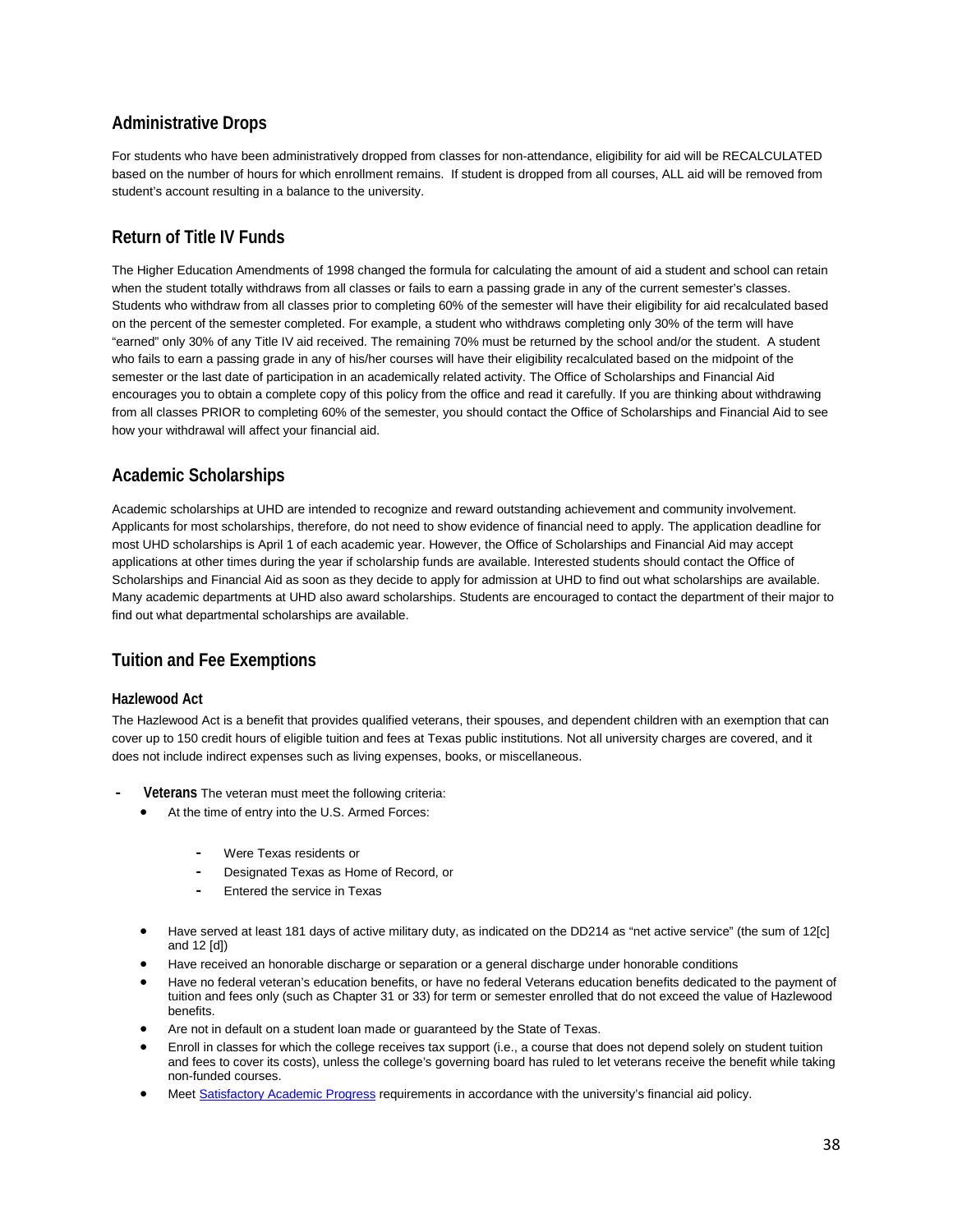- **- Dependents** Children and Spouses must meet the following criteria:
	- Be a child or spouse of a veteran who, at the time of entry into the U.S. Armed Forces:
		- **-** Were Texas residents or
		- **-** Designated Texas as Home of Record, or
		- **-** Entered the service in Texas
	- Have a parent or spouse who was a veteran of the U.S. Armed Forces, Texas National Guard, or Texas Air National Guard who died as a result of service-related injuries or illnesses, is missing in action, or became totally disabled for purposes of employability as a result of service-related injury or illness.
	- Have no federal veteran's education benefits, or have federal education benefits dedicated to the payment of tuition and fees only (such as Chapter 31 or 33) for term or semester enrolled that do not exceed the value of Hazlewood benefits.
	- Are residents of Texas as of the term or semester in which they enroll
	- Meet [Satisfactory Academic Progress](https://www.uhd.edu/financial/eligibility/Pages/financial-sap.aspx) requirements in accordance with the university's financial aid policy.

To obtain this exemption, the veteran or dependent must submit an application with attached evidence to the Office of Scholarships and Financial Aid by the Official Day of Record of the term for which the veteran or dependent is applying for the Hazlewood benefits. Hazlewood applications must be renewed each year.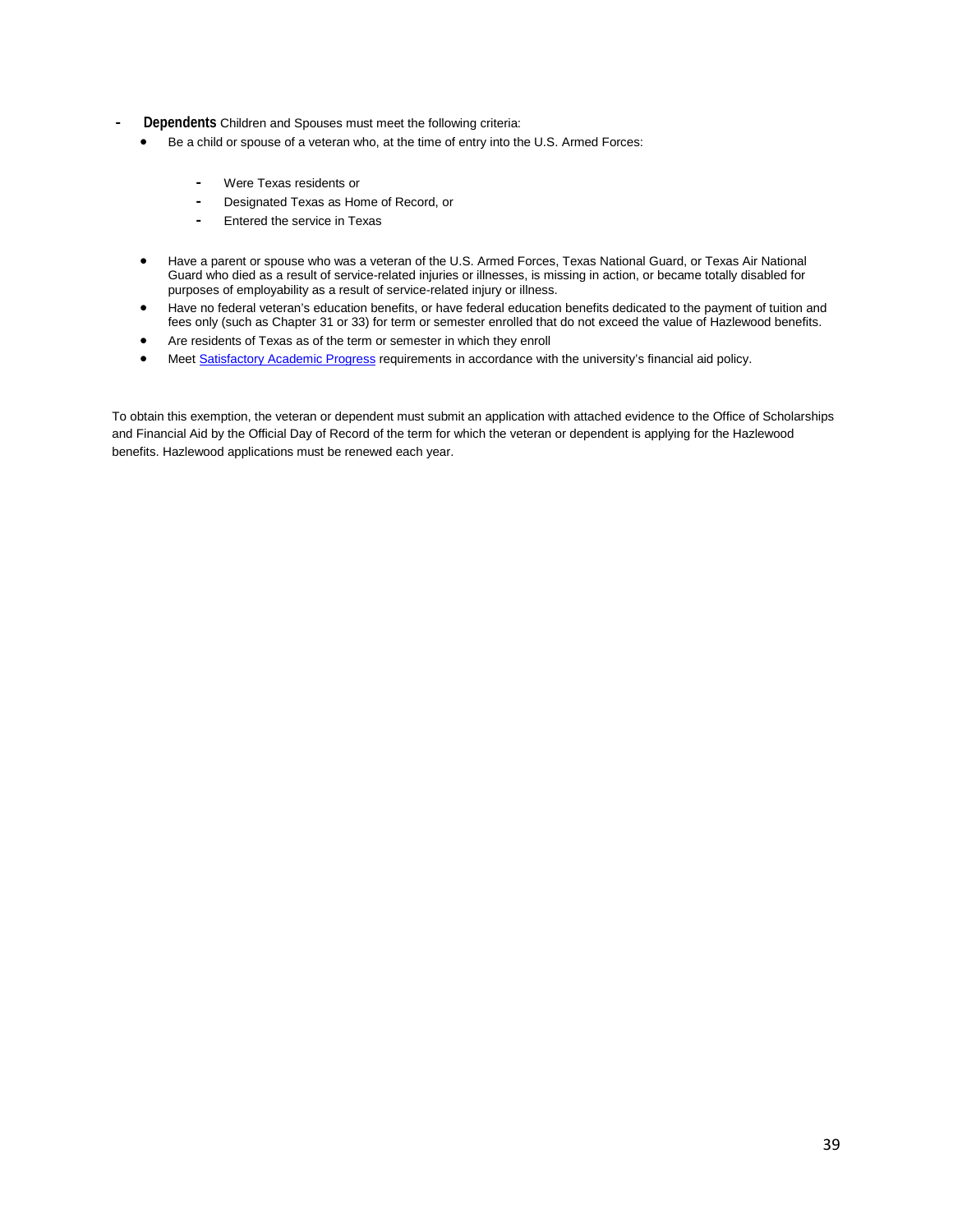## **Academic Policies – Graduate**

## **Graduate Admission Procedure**

Admission to graduate programs is competitive, incorporating a consideration of multiple factors like GPA, standardized test scores, etc. Decisions for admission are made by department graduate committees. Usually deadlines for admission are set by each department. For information on deadlines, please visit www.uhd.edu/academic/gradprograms.htm.

Applicants are notified about their status of application and admissions by mail. Appeals of admission denials should be submitted to the appropriate Department Chair, and if necessary, to the College Dean.

### **Courses and Course Credit**

### **Course Load**

A full-time graduate course load during the fall and spring terms is 9 semester credit hours or three courses and 8 semester credit hours for MBA students. For students who are employed 40 hours per week, the recommended load is two courses, or six credit hours. Depending on the program, the regular load for one combined summer session (9 weeks) is 6-9 credit hours. Students who wish to enroll in more than the recommended course load must seek approval from the appropriate academic dean. For further information on graduate course load consult specific master's degree handbooks.

### **Part-of-Term (PoT)**

Effective Fall 2011, UHD began utilizing shorter sessions, termed "Part-of Term" (PoT) within full terms. For more information about these offerings, please review the posted academic calendars on the UHD website (www.uhd.edu).

### **Schedule Changes**

Schedule changes are made online, and may require approval by an academic advisor. Registration instructions for Schedule Changes are found on the Registrar's website and the dates for Schedule Changes are found in the online Academic Calendar.

### **Discontinued (Cancelled) Classes**

The university reserves the right to discontinue classes or otherwise alter the class schedule. Whenever possible, enrollment in an alternate course is completed through an administrative change form initiated by the department responsible for discontinuing the class.

### **Classification**

Students admitted to a graduate program are classified as graduate students. Post-baccalaureate students enrolled in graduate courses are governed by undergraduate policies.

### **Class Attendance**

Students are expected to attend all class sessions. The responsibility for dropping from a course lies with the student. Departments and faculty members may have additional attendance policies for their courses.

### **Transfer Credit**

### **Acceptance of Transfer Credit**

Students must submit official transcripts from all colleges or universities attended as a part of the admission process. An evaluation will be performed upon acceptance into the university. Course work transferred or accepted for credit toward a graduate degree must represent collegiate course work relevant to the degree, with course content and level of instruction resulting in student competencies at least equivalent to those of students enrolled in the institution's own graduate degree program.

Six semester hours of graduate credit from another accredited institution may be transferred into a degree plan, subject to approval from the graduate degree coordinator. After being admitted into a UH-Downtown graduate program, students should obtain approval from their degree-granting college before taking any courses, with intent to transfer. Students may take up to 9 graduate hours with post-baccalaureate status. However, these courses are evaluated by the department admitting the student, may not be accepted into the specific degree program, and may be limited to 6 hours.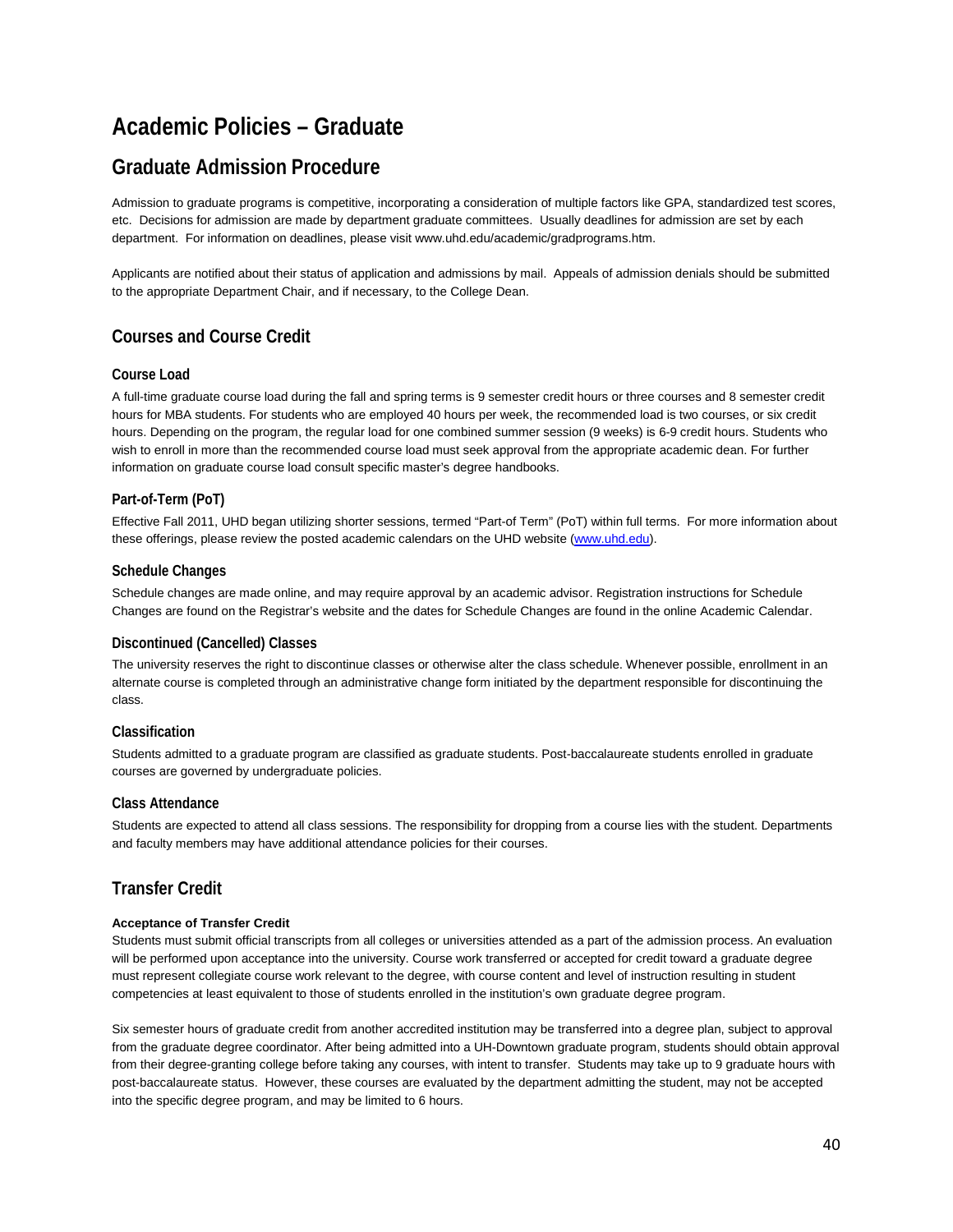Transfer credit will not be granted for courses in which grades of C or lower have been earned. Students should direct questions concerning transfer credit to their graduate coordinator.

#### **Evaluation of Transfer Credit**

Transcripts will be evaluated for institutional transfer credit upon admission to a UH-Downtown graduate program.

#### **Transferring Credits from Other Countries**

Students applying for admission with college credits from other countries must submit an evaluated transcript from a credential evaluation service recognized by the university. Graduate coordinators will consider granting transfer credit based on the recommendations of the evaluating service. Information and brochures from evaluating service agencies are available at the Office of Admissions and online at [www.uhd.edu/admissions.](http://www.uhd.edu/admissions)

#### **Auditing Courses**

To audit a course is to enroll in a course on a noncredit basis. Audit students pay the regular tuition and all other applicable fees as set forth for the current academic year. Senior citizens 65 years or over may audit for free on a space-available basis. A change to credit status may not be made after the student has registered to audit a course. Changes from credit status to audit status in a course must be made prior to the end of the Official Day of Record. A Request for Audit form must be processed in the Registrar's Office by the Official Day of Record for the appropriate term along with Instructor approval. Students wishing to audit courses should contact the Registrar's Office for further details [http://www.uhd.edu/registrar/documents/audit\\_form.pdf.](http://www.uhd.edu/registrar/documents/audit_form.pdf)

## **Grading System and Standards**

All students are expected to maintain high academic standards throughout their graduate programs. In general, graduate students may not make any more than a certain number of grades of C. Please consult your graduate handbook for additional information. In addition, grades of D or F are grounds for dismissal from the graduate program. All graduate students at UHD are subject to the following policies as well as any policies stated in the handbooks for each degree program. Links to the graduate programs can be found at [http://www.uhd.edu/academic/gradprograms.htm.](http://www.uhd.edu/academic/gradprograms.htm)

### **Academic Honesty**

The Academic Honesty Code is embraced by all members of the University of Houston-Downtown academic community and is an essential element of the institution's academic credibility. The Honesty Code states "We will be honest in all our academic activities and will not tolerate dishonesty." The purpose of the Academic Honesty Policy is to deal with alleged violations of the Honesty Code in a fair and consistent manner. The policy is administered jointly by students and faculty. It is each student's responsibility to read and understand the Academic Honesty Policy. It may be found in the Student Handbook for each program.

### **Grading System**

The following grades are included in the calculation of grade point averages:

| <b>Grade Points</b> |
|---------------------|
|                     |
|                     |
|                     |
|                     |
|                     |
| Grade*              |

\*Grade descriptions are subject to override by descriptions published in the handbooks for each graduate program.

The following grades are not included in the calculation of grade point averages: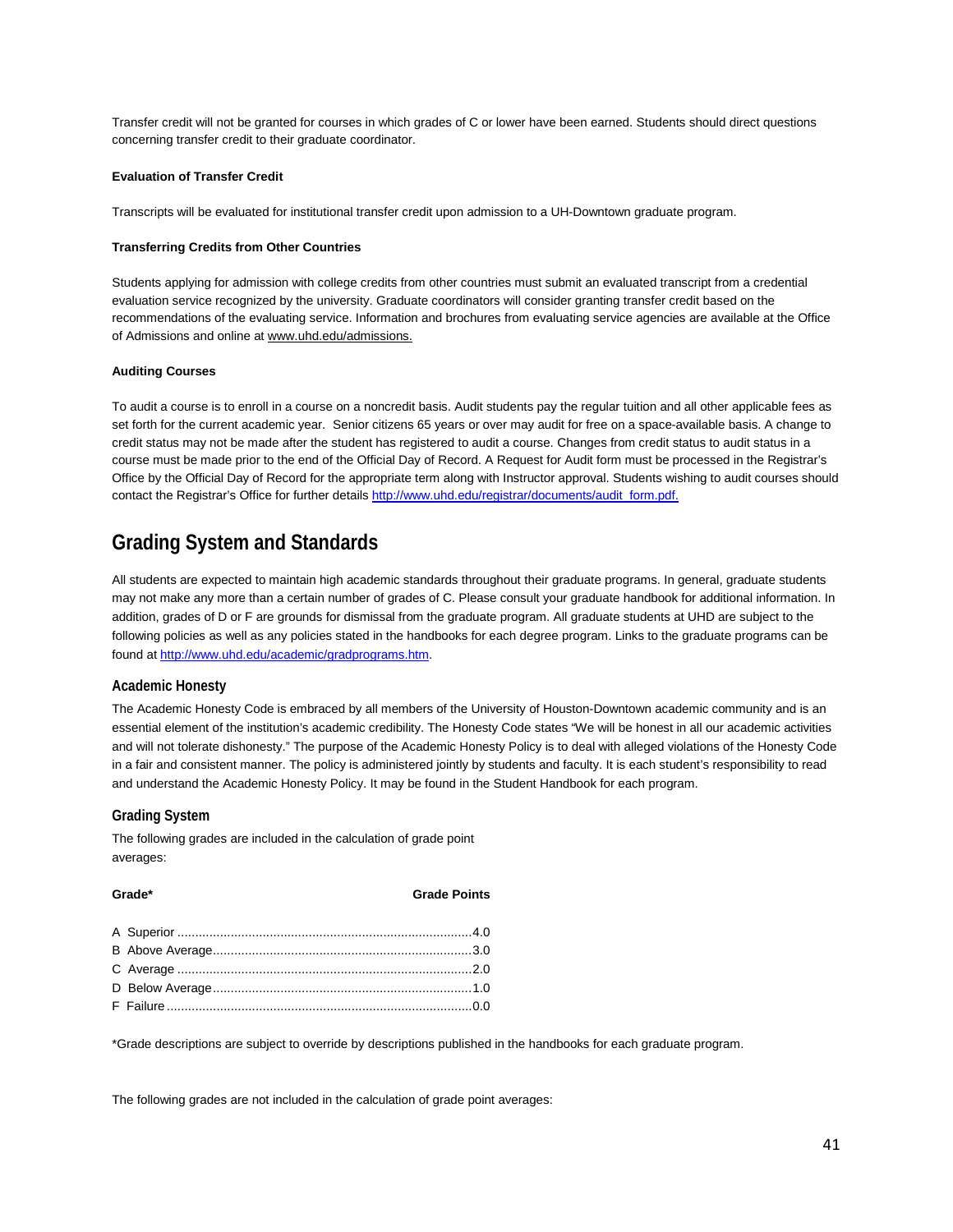#### **Grade**

#### **I (Incomplete)**

An incomplete grade is given only when an unforeseen emergency prevents a student from completing the course work and only with the instructor's approval. A grade of I will be changed to a passing grade if the missing work is completed satisfactorily by the deadline set by the instructor but no later than the end of the long semester immediately following the term in which the grade was received. An incomplete grade that is not removed by this deadline becomes an F. Repetition of a course for which an incomplete grade was received does not affect resolution of the original grade. An incomplete grade earned in a student's graduating semester is computed as an F in determining grade point average.

#### **IP (In Progress)**

A grade of IP may be given in thesis and capstone courses. In the calculation of grade point average, a grade of IP is treated as a W. To receive credit for a course in which an IP was assigned, a student must register for the course again and earn a passing grade.

#### **S (Satisfactory)**

The grade of S may be earned in thesis and certain other courses. Credit received with a grade of S is not part of the grade point average calculation.

### **W (Withdrawal from Courses)**

Students will not receive a grade for a course if they drop the course by the Official Day of Record (see Academic Calendar).

Students automatically receive a grade of W for any course from which they drop after the Official Day of Record up to the drop/withdrawal deadline as listed in the *Registration & Information Bulletin*.

Official Day of Record and drop/withdrawal deadlines are published in the University Calendar online at www.uhd.edu/AcademicCalendars and may be found in the *Registration & Information Bulletin*.

Class days are defined as days on which the university normally has one or more classes scheduled; not the days for which an individual student is scheduled for his/her particular classes.

Additional grading system information applicable to graduate students is published in the specific master's degree handbook.

#### **Grade Point Average (GPA)**

The grade point average is a measure of a student's academic achievement. Grade point averages are computed by multiplying the grade point value by the number of credit hours in each course, and then dividing the sum of all grade points obtained by the total number of hours attempted. The following formula represents the method of computing grade point average: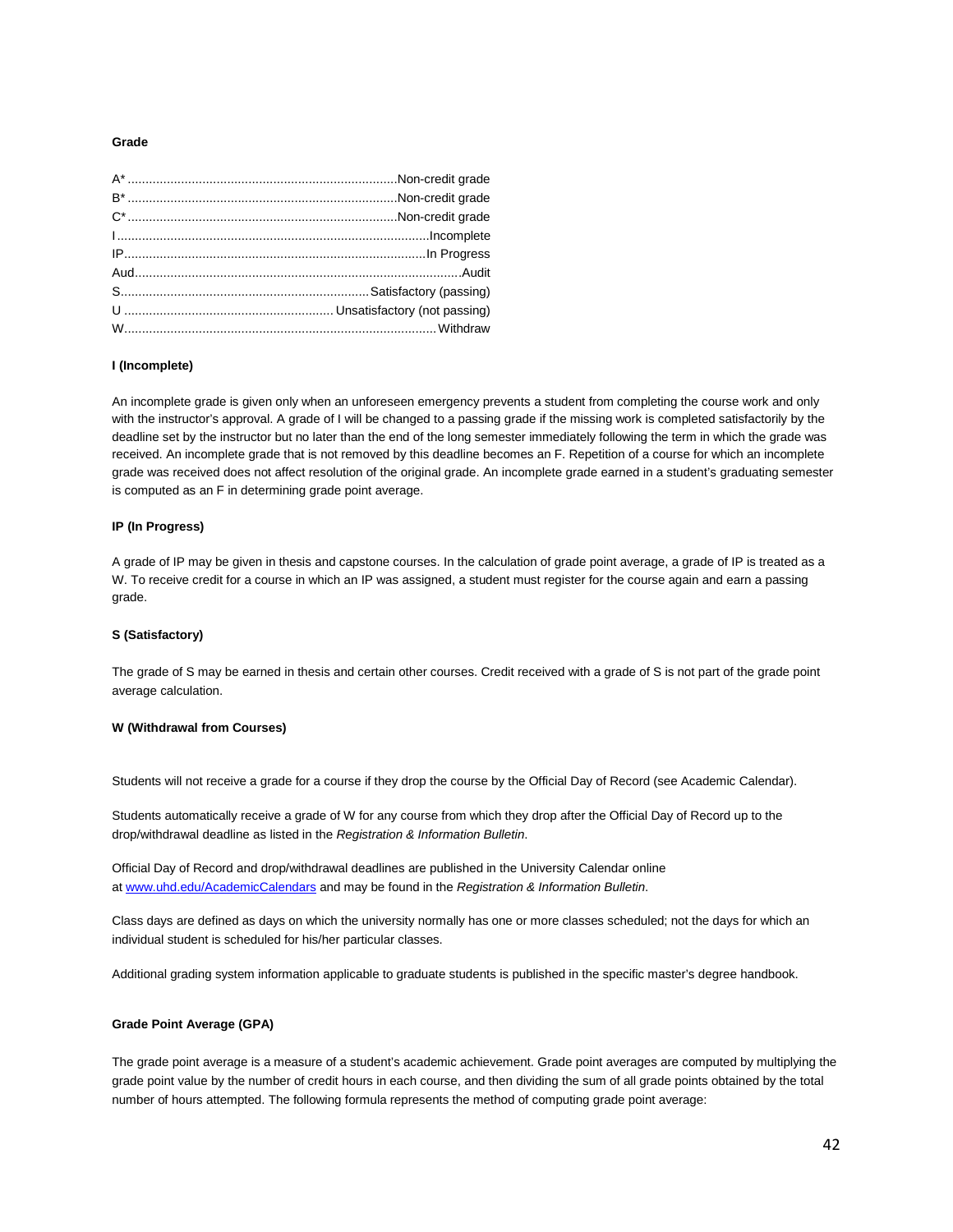# <u>Total Number of Grade Points</u><br>Total Number of Semester Hours = Grade Point Average

The number of grade points earned for each course equals the hour credit value of the course multiplied by the points awarded for grades received. Grades of I, S, U, IP and grades marked with an asterisk (\*) in the table above are not counted in the calculation of the grade point average, except for graduation. Grades of I will be calculated as F grades in determining grade point average for graduation.

All credit hours attempted as a part of a graduate degree will be calculated in the GPA and used in determining academic standing. Grades earned at other institutions in courses that are accepted for transfer and transferred into a graduate degree program at UHD are not calculated in the GPA at any point.

Graduate students must meet a graduation n requirement of a minimum 3.0 grade point average.

#### **Appeal of Grades**

Any grade which a student believes to be in error should be appealed, first to the instructor, then to the appropriate department chair, and finally to the appropriate dean. If an appeal is not made within one calendar year after the close of the semester in which the grade was received, the grade will be considered final and no appeal will be heard.

### **Grades for Repeated Courses**

All credit hours attempted as a part of a graduate degree will be calculated in the GPA and used in determining academic standing. This policy applies to repeated courses. If a student repeats a courses as a student enrolled in a graduate program, both grades are calculated in the GPA.

Grades earned at other institutions in courses that are accepted for transfer and transferred into a graduate degree program at UHD are not calculated in the GPA at any point.

### **Academic Probation and Suspension for Graduate Students in Degree Granting Program**

In many graduate programs, average work (i.e., grade of C) may lead to probation, suspension, or dismissal. Students should refer to their graduate program handbooks for details.

#### **Academic Probation**

Graduate students will be placed on academic probation at the end of any term in which their cumulative graduate program GPA for graduate coursework falls below 3.0. The cumulative GPA for graduate academic probation and suspension, including repeated courses, is computed according to PS 03.A.04 (see Section 4.4 and 4.4.1) and to individual program guidelines. Students should refer to individual program handbooks in addition to this policy for GPA calculation. Graduate students remain on probation or suspension status until their cumulative graduate program GPA is raised to 3.0 or higher

A graduate student who receives grades of I (Incomplete) while on probation will remain on probation until all grades of I are resolved. A graduate student on academic probation who leaves the university must apply for readmission and, if admitted, retains his/her original academic probation status. Only courses taken at UHD may be counted in removing a student from academic probation.

Academic probation will be noted permanently on a graduate student's academic records

#### **Academic Suspension**

A graduate student on probation who does not achieve a graduate program GPA of at least 3.0 in the subsequent term will be suspended from the university. Academic suspension is noted permanently on a graduate student's academic records. A student on suspension may not enroll in graduate classes at UHD. Graduate courses taken at another university during a period of suspension at UHD will not be counted for credit at UHD.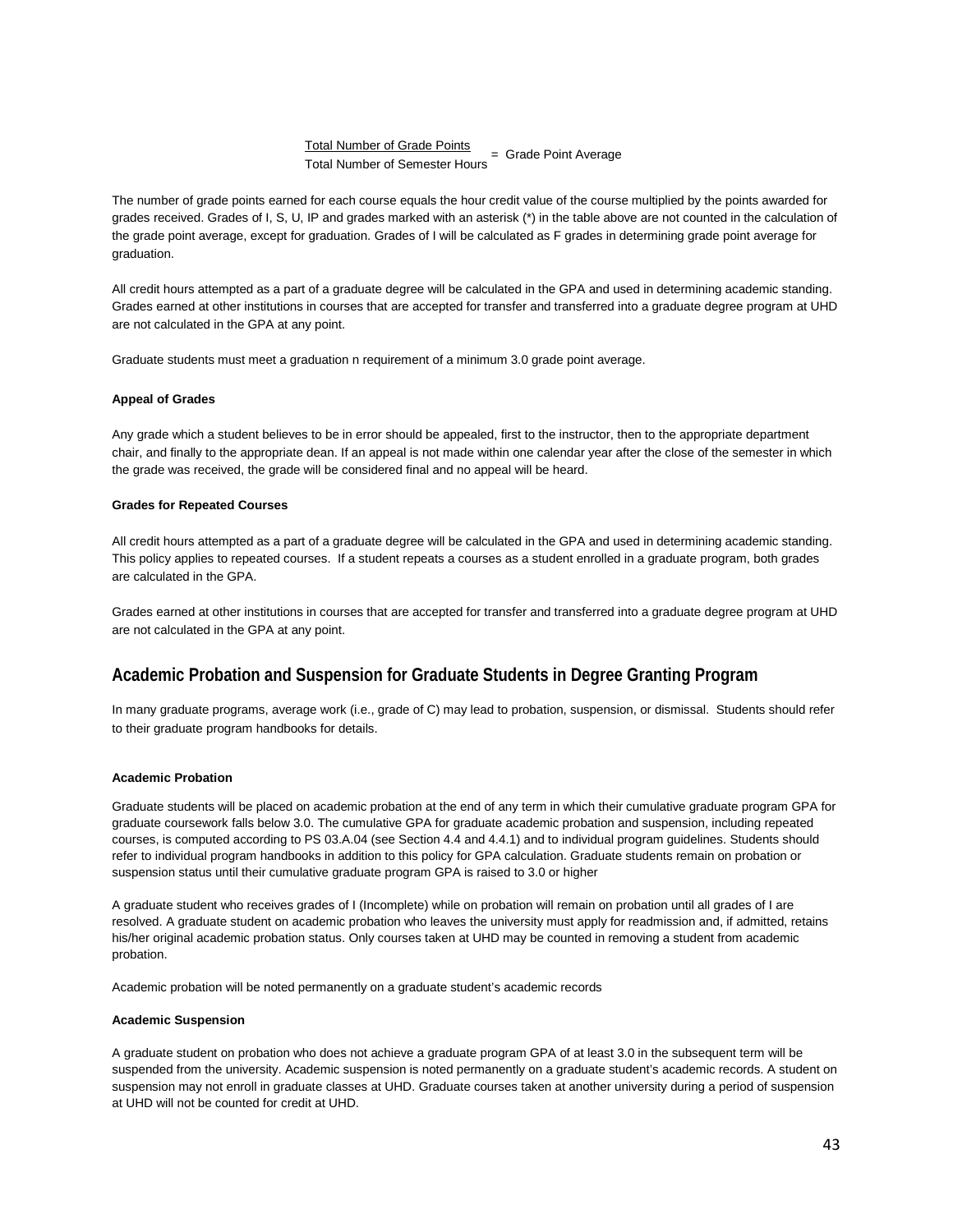A graduate student who is suspended may apply for reinstatement after one year of non-enrollment. Reinstatement is not automatic. The student must submit a written petition explaining the reasons why he/she thinks he/she can successfully meet the requirements of the degree; the petition should be submitted to the Graduate Director of their program. If a student is reinstated in the program, he/she will return with the same academic probation status that resulted in the original suspension and be subject to the same rules for maintaining a GPA.

#### **Academic Dismissal**

A graduate student who receives grades of "C" in 9 or more graduate semester hours is subject to dismissal. Specific programs may have more stringent requirements. Please refer to individual program handbooks for these requirements. In addition, a grade lower than "C" in a graduate course is also grounds for immediate dismissal from the program.

Graduate students who are dismissed may not take graduate courses at UHD, unless they are readmitted under amnesty or admitted to a different graduate program.

Any appeals regarding graduate probation, suspension, or dismissal may be made to the appropriate Graduate Director and, if necessary, to the Academic Dean or Dean's designated representative

### **Academic Probation and Suspension for Graduate Students in Certificate Program**

The rules governing probation, suspension, and dismissal of Graduate students who are enrolled in a certificate program are developed by the respective certificate programs. These standards must be published in the relevant college's graduate handbook.

Students who wish to appeal their probationary status, suspension, or dismissal may make the appeal to the appropriate Graduate Director and, if necessary, to the Academic Dean or Dean's designated representative.

### **Academic Amnesty**

Graduate students who have been dismissed and wish to return to UHD after a minimum of a two-year absence may petition the Graduate Program Director for readmission under the academic amnesty policy. The student must not have attended UHD for the two-year period immediately preceding his/her return to UHD.

The amnesty provision applies only to the application of credit toward a degree and computation of the student's grade point average. No grades on the student's permanent record are altered or deleted.

### **Student Records**

### **Transcripts**

Requests for official UHD transcripts are made online through the MyUHD portal via Student eServices and are processed by the Registrar's Office. All requests for official UHD transcripts will be processed within 2-3 business days, with the exception of transcripts that include coursework completed at South Texas Junior College, which may take up to 10 business days for processing.

Official transcripts from other institutions which are submitted to the Office of Admissions as part of the admissions process become the property of UHD and will not be rereleased to the student unless the request is covered under the Family Educational Rights and Privacy Act (FERPA). Additionally, UHD does not include completed transfer coursework on the official UHD transcript.

Unofficial transcripts also known as the online grade history is available through the MyUHD Portal, under the My Transcript & Grades option in Student eServices.

**NOTE:** Grades for Part of Term (PoT) courses ending prior to the close of the full term will be available online on the dates listed in the Academic Calendar. Part of Term (PoT) official grades will be displayed on the official transcript when grades for the full term are made available. See the Academic Calendar for grade posting dates at [www.uhd.edu/academic/calendar.htm.](http://www.uhd.edu/academic/calendar.htm)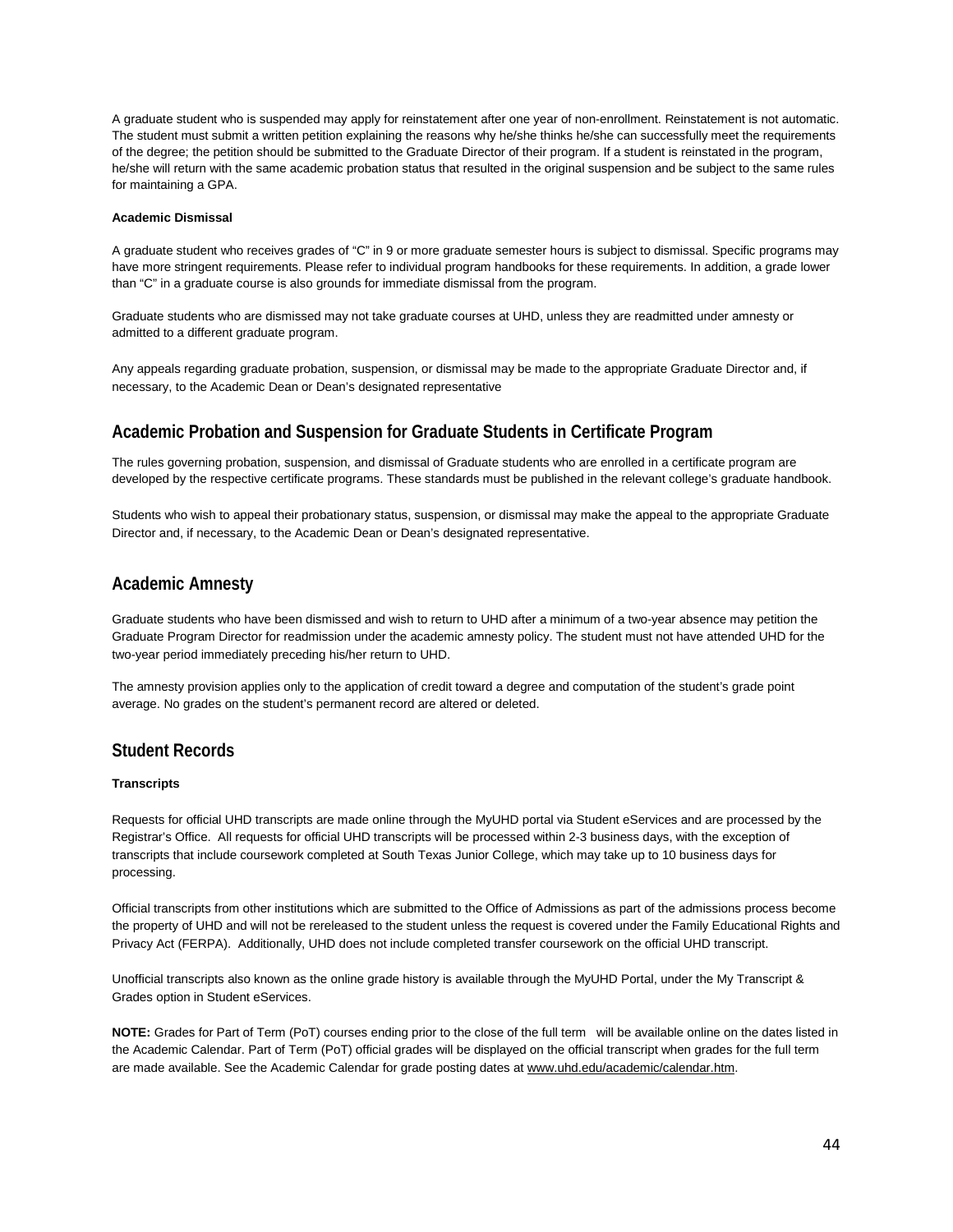### **Bacterial Meningitis Vaccination Requirement**

Effective October 1, 2013, Texas Senate Bill 1107 has been amended by Senate Bill 62 and requires all students (under age 22) entering an institution of higher education (public and private) and enrolling into courses which meet face-to-face on campus to either receive a vaccination against bacterial meningitis or meet certain criteria for declining such a vaccination before classes start.

For additional time-sensitive information about this requirement, please visit: uhd.edu/meningitis.

### **Release of Student Records**

UHD has a policy in conformity with the Family Educational Rights and Privacy Act (FERPA) covering the release of student records. Student rights include the following:

- Students have the right to inspect and review their education records within 45 days of the day the university receives the request.
- Students have the right to request amendment of their education records that they believe are inaccurate or misleading.
- Students have the right to consent to the disclosure of personally identifiable information in their education records, except to the extent that FERPA authorizes disclosure without consent.
- Students have the right to file a complaint with the US Department of Education concerning alleged failures by the university to comply with the requirements of FERPA.

### **Directory Information**

At its discretion the University of Houston-Downtown may provide directory information to the general public without student consent. Directory information is defined by University of Houston-Downtown (within the guidelines of the Family Educational Rights and Privacy Act of 1974) as follows:

- Student's name
- Mailing Address Primary Telephone number
- University Assigned e-mail address
- **Classification**
- Enrollment Status
- Major and minor fields of study
- Degrees, certificates, awards and honors received
- Dates of attendance
- **Graduation Date**
- Expected graduation date
- The most recent previous educational agency or institution attended by the student
- Participation in officially recognized activities and sports
- Weight and height of members of athletic teams

Students may request that directory information be withheld from the public by contacting the Registrar's Office at any time during the semester. Such requests must be made in writing and will remain in place until the student directs the office in writing that it is to be removed. The Confidentiality Request Form is available online, visit the Registrar's Office website for more information.

### **Disclosure of Education Records**

In accordance with FERPA and at its discretion, UHD will disclose information from a student's education records without the written consent of the student to school officials who have a legitimate educational or administrative interest in the records. A school official is defined as a person employed by the University who holds an administrative, supervisory, academic, or support staff position (including the University's police department and health care staff); a person or company with whom the University has contracted (such as an attorney, auditor, or collection agent); a person serving on the Board of Regents; or a person assisting another school official in performing his or her official duties. A school official has a legitimate educational interest if the official needs to review an educational record in order to fulfill his or her professional responsibilities.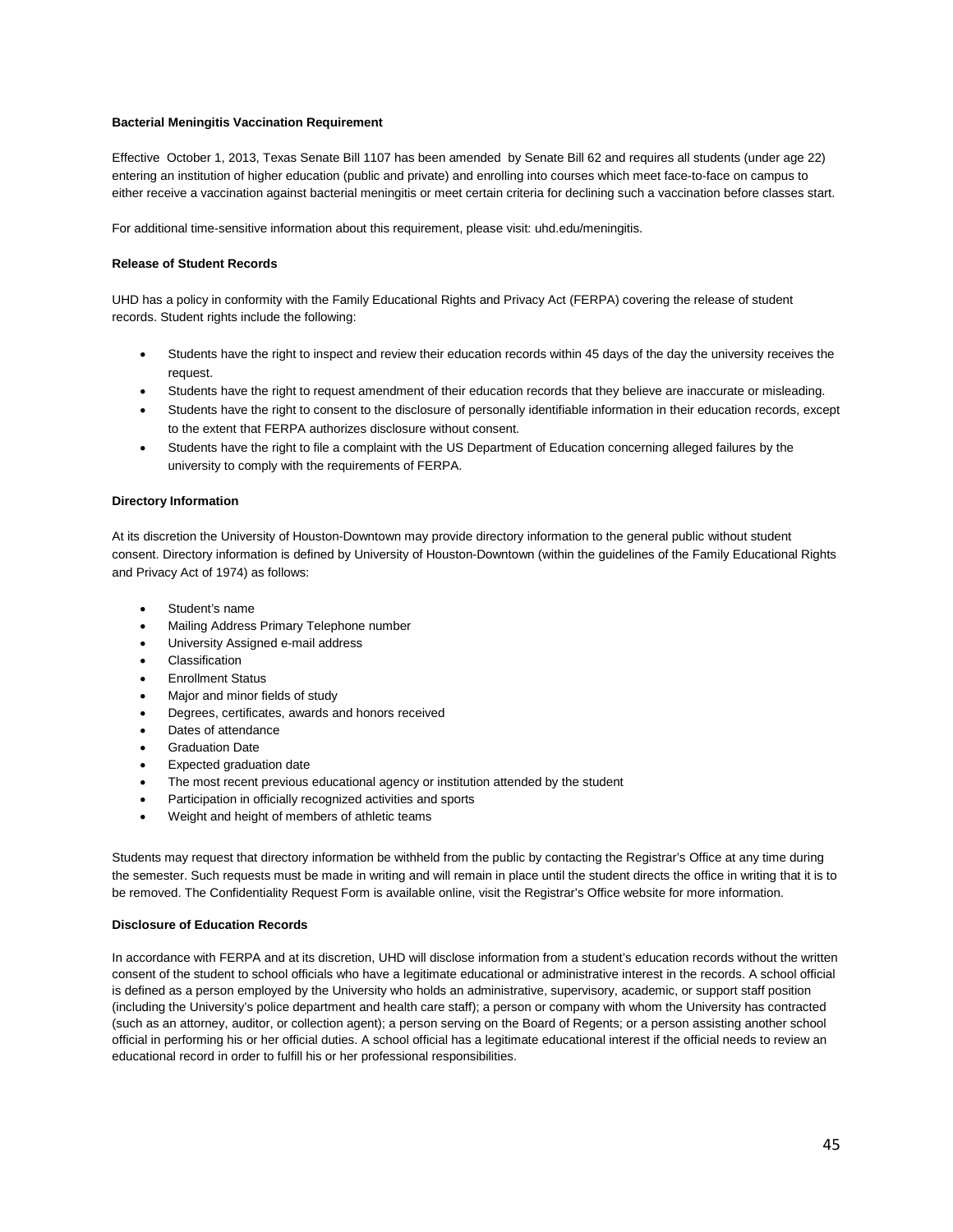### **Custodian of Records**

The following individuals are designated by the University as custodians of records: Registrar's Office, Room N330; Director of Scholarships and Financial Aid, Room S330; Director of the Career Development Center, Room S402; Director of Counseling and Health Services, Room S445; Dean of Students, Room S380; Dean of each College.

### **Procedure for Inspecting Education Records**

A student has the right to inspect his or her education records and challenge the contents. To review records, a student must make a request in writing to the Registrar's Office. The request must clearly and specifically identify the record or records he or she wishes to inspect plus the purpose of the request. The request must be signed and dated by the student. The University will respond to the student's request within a reasonable time. A request to inspect (review) education records is not considered the same as a request for copies of the records.

### **Procedure for Amending Education Records**

If a student believes the information in his or her education record contains information that is inaccurate, misleading, or in violation of the student's rights of privacy, the student should submit a written and signed request for amendment to the Registrar's Office. The written request should clearly identify the part of the record the student wants changed and specify why it is inaccurate, misleading, or in violation of the student's rights of privacy. The University will notify the student within a reasonable time regarding whether or not the record will be amended. If the university denies the student's request for amendment of his or her record, the student has the right to a hearing regarding the requested amendment. This procedure does not govern grade appeals.

#### **Change of Name and Address**

An official change in name must be reported to the Registrar's Office and when applicable to the Office of Scholarships and Financial Aid. Original legal documentation must be presented along with a copy of the Social Security card when requesting a name change or correction (e.g. marriage certificate, divorce decree, naturalization certificate, etc.) A copy of your state issued driver's license or government issued photo ID will also be required. Mailing addresses may be changed online through the MyUHD Portal's Student eServices at [www.uhd.edu/eservices](http://www.uhd.edu/eservices) under "My Personal Profile & Emergency Alerts." Currently enrolled students requesting a name change should refer to the Student Information Change form for important information regarding updates to GatorMail and Blackboard.

### **Graduation Requirements**

### **General Degree Requirements for Graduation**

Students must meet all catalog requirements of their degree programs, as certified by their academic dean.

#### **Grade Point Average**

All graduate students receiving a degree from the University of Houston-Downtown (UHD) must attain at least a 3.0 cumulative grade point average, calculated on grades earned at UHD in completion of their graduate program. Repeated courses for graduate students are handled under the provisions of the Grading System Policy (PS 03.A.04, section 4.8 and 4.8.1). Colleges may impose more stringent requirements in one or more of their degree programs. Grades of I are calculated as F in the determination of a student's cumulative GPA for graduation.

#### **Residency**

A maximum of six transferred graduate semester credit hours may be applied to fulfill UHD graduate program requirements, if approved by the graduate program director.

Only the appropriate academic dean may waive any portion of these requirements. Students seeking a waiver of the residency requirements must follow the procedures established by their academic college.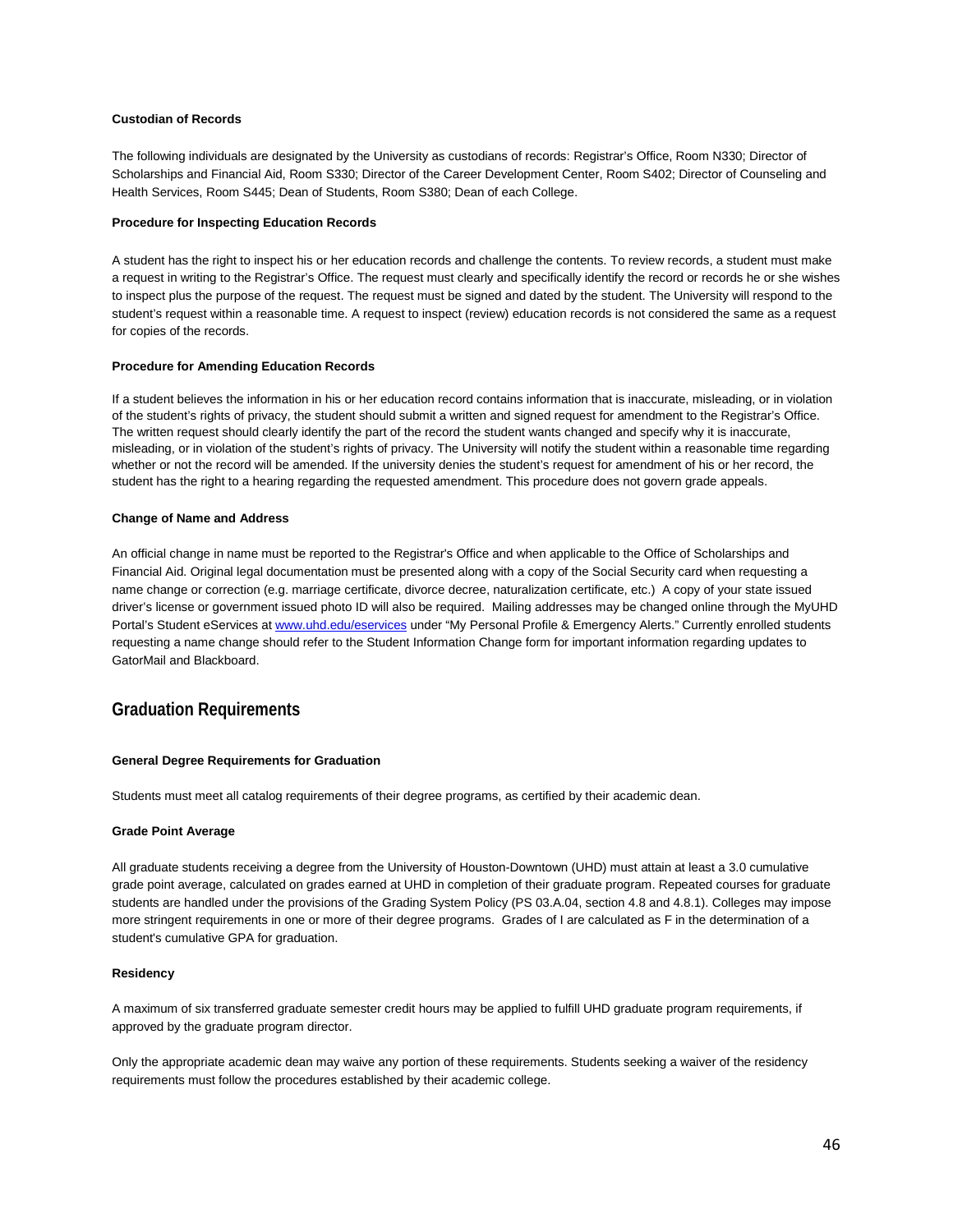### **Graduation with Honors**

University or college honors are not applied to the graduation and commencement of graduate students, nor the transcripting of UHD graduate programs

#### **Graduation under a Specific Catalog**

A student usually graduates under the degree provisions of the catalog in effect at the time of his or her first completed term of enrollment or any subsequent catalog.

#### **Exceptions:**

- No catalog more than ten years old may be used.
- The program of students whose enrollment is interrupted for more than two consecutive long semesters for reasons other than military service shall normally be governed by the catalog in effect at the time of the students' reenrollment in the university. Students have the option of graduating under the provisions of this catalog or any subsequent catalog.
- A student whose enrollment is interrupted by military service must reenroll within one year from date of separation from the service and no more than five years from the beginning of military service in order to remain under the provisions of the catalog in effect at the time of original enrollment at the university.
- Students forced to withdraw for adequate cause before the completion of the degree may, upon readmission, petition the appropriate academic dean to graduate under the catalog in effect at the time of original enrollment.
- The program of students who change their major shall be governed by the catalog in effect at the time of the change of major.

#### **Application for Graduation**

All degree candidates must file an application for graduation with their college and pay the \$50 graduation fee by the Official Day of Record for the term of intended graduation. The graduation fee covers the costs of processing the graduation application, printing the diploma and mailing it to the graduate, and other costs associated with the commencement ceremony. If students fail to complete all degree requirements during the term in which they applied for graduation and paid the graduation fee, then they must apply for graduation and pay the graduation fee again when they become eligible to graduate.

Candidates must also place a diploma order, which specifies how they want their name to appear on the diploma, with the Registrar's Office. The Diploma Order form is available on the Registrar's Office webpage.

### **Commencement Exercises**

To participate in commencement exercises, students must be enrolled in the courses needed to complete all degree **requirements and must file** an application for graduation with their college, and pay the graduation fee by the second Monday after the last day to drop a course without a grade (the Official Day of Record) for the term of intended graduation. The final decision on eligibility for graduation and participation in commencement exercises rests with the appropriate academic dean.

Students participating in commencement must wear academic regalia. Arrangements for obtaining the appropriate academic regalia may be made through the university bookstore. Deadlines for ordering and paying for regalia are announced for each commencement.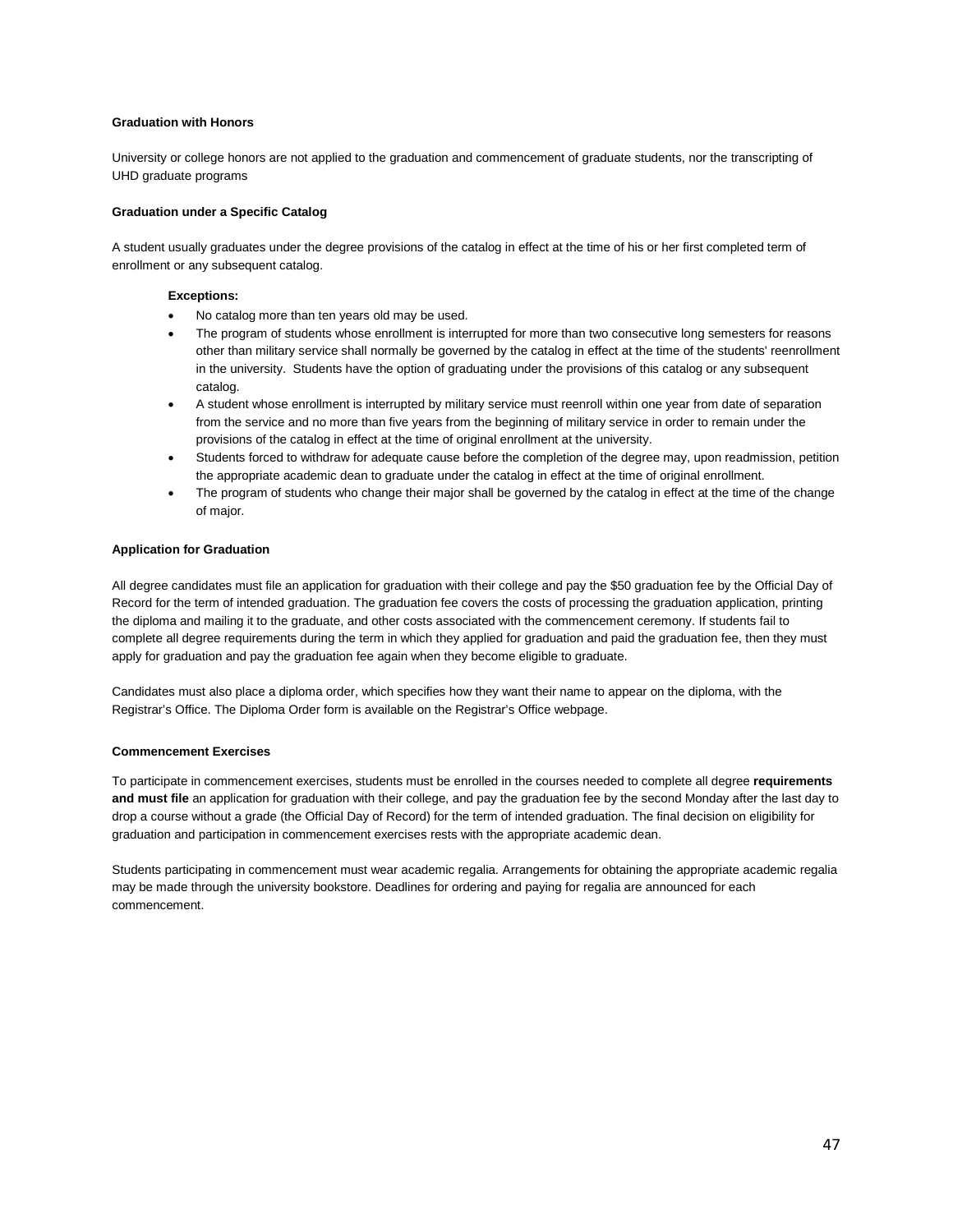# Graduate Academic Programs

## **College of Business**

### **D. Michael Fields,** Ph.D., Dean

**W. Kevin Barksdale,** Ph.D., Associate Dean of Graduate Studies **Karla Townley-Tilson**, Associate Director of the MBA S401, 713-221-8252

### **Programs of Study**

The College of Business offers the following graduate programs:

- Master of Business Administration (MBA)
- Master of Security Management (MSM)

### **Master of Business Administration (MBA)**

UHD's Master of Business Administration (MBA) degree program is structured to help current and aspiring business leaders develop the knowledge and skills they need to succeed in today's fast-paced business environment. The College of Business designed this career-friendly option for working professionals who want to pursue their studies while continuing to work. It fits the needs of those who have earned an undergraduate degree in business administration and those who hold a bachelor's degree in an unrelated area and want the flexibility, expertise, and earning power of an MBA.

All UHD MBA courses use a concentrated hybrid, eight-week format combing face-to-face meetings with online instruction and interaction. Students may select the concentration sequence to earn a professional certificate in that concentration. Each of the courses in the concentration were built with industry input to assure value and relevance in the marketplace. Students in each class will meet for a single session each week and will complete the equivalent of work online. This delivery method is career-friendly because it allows focus on one or two courses each term while maintaining work-life balance for the students.

### **Admission Requirements**

Admission requirements for the UHD MBA are designed to identify applicants who have the ability, interest, and qualities necessary to complete the program, with the potential to contribute to the field of business. Prospective students who do not have an undergraduate degree in business are welcome to apply and may need to complete leveling courses which will cover business fundamentals as part of their program.

### **Application Requirements for Full Admission into the MBA**

To be considered for admission, an applicant is required to submit the following:

- Baccalaureate degree conferred by a regionally-accredited institution.
- Official University transcript(s) from which the applicant earned Bachelor's degree and/or Advanced degree(s) (if applicable).
- Complete the ApplyTexas application at www.applytexas.org.
- Resume documenting work experience that emphasizes personal and professional accomplishments and leadership experience.
- Two recommendation forms from individuals acquainted with the applicant's leadership capabilities.
- A personal statement addressing why the applicant desires an MBA from UHD, as well as other circumstances the applicant desires to share with the admissions committee (optional).
- GMAT score less than 5 years old.
- For graduates of universities in a country where English is not the native language: minimum IBT TOEFL scores of 81 or an IELTS score of 6.5 or higher.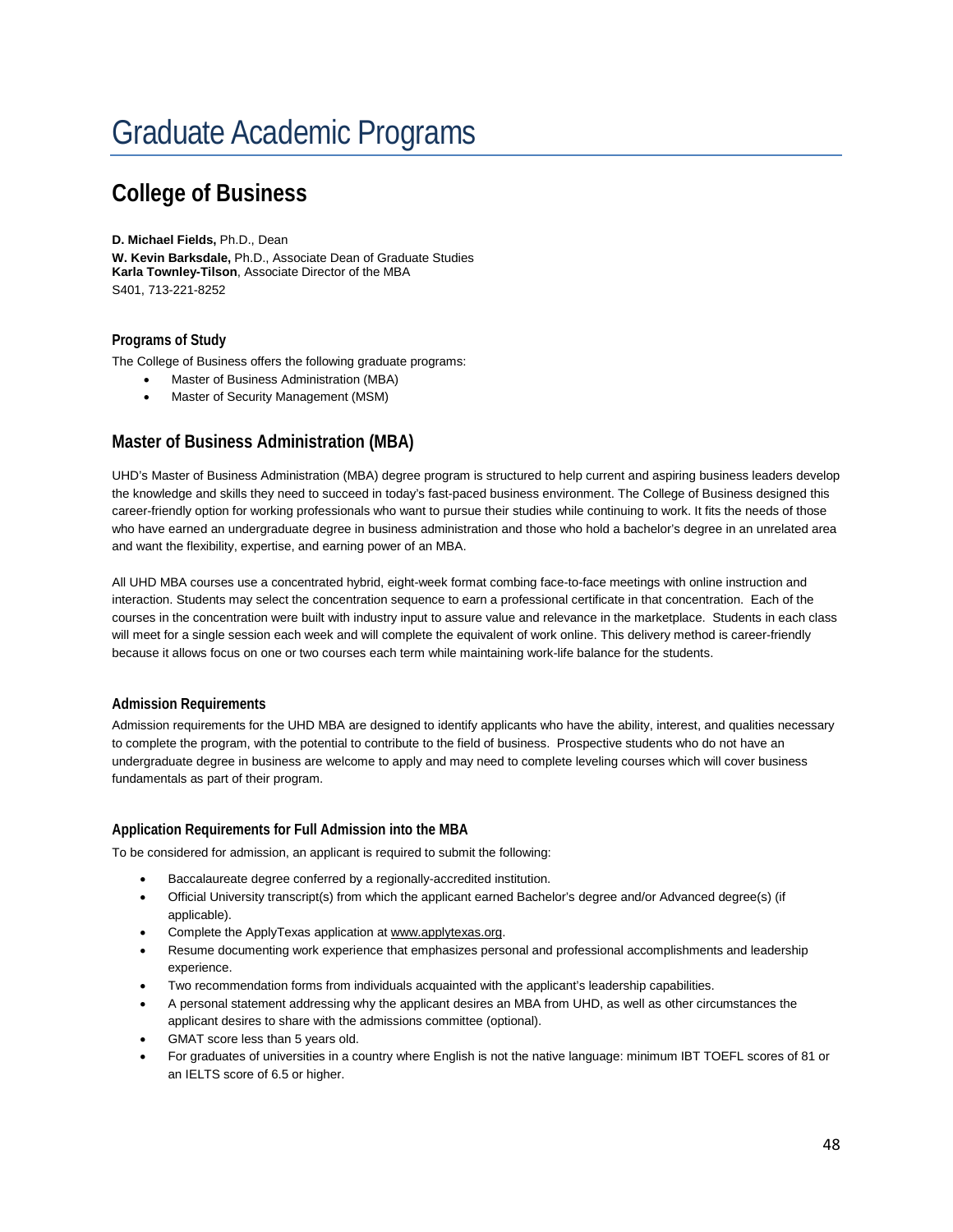### **Preferences**

- Undergraduate GPA of 3.0, or higher, on a 4-point scale for the final 60 semester hours of study.
- Applicant's letter should demonstrate strong writing skills, expressed desire to work at the management level, commitment to completing the degree, and strong rationale for wanting this specific degree.
- Letters of recommendation should come from persons sufficiently acquainted with the student to be able to comment on the potential to successfully complete a graduate program and should provide evidence of applicant's excellent critical thought, motivation, study and writing skills, and/or a strong overall faculty recommendation.

### **Application Requirements for a Graduate Certificate in the Graduate College of Business**

- Baccalaureate degree conferred by a regionally-accredited institution
- Official University transcript(s) from which the applicant earned Bachelor's degree and/or advanced degree(s) (if applicable).
- Complete the ApplyTexas application at www.applytexas.org.
- Resume documenting work experience that emphasizes personal and professional accomplishments and leadership experience.
- For graduates of universities in a country where English is not the native language: minimum IBT TOEFL scores of 81 or an IELTS score of 6.5 or higher.

### **Admissions Process**

Applications are managed through the graduate admissions office. Once students have completed the application process, the Graduate Admissions office notifies the Office of Graduate Studies in the College of Business that the student's application package is ready for review.

The files are submitted to the MBA Admissions Committee for consideration. The committee assesses the candidate's strengths and weaknesses, completes a Decision Review Sheet, and makes a recommendation (accept or deny) to the Associate Dean of the College of Business.

The College of Business Graduate Office will communicate to the student stating whether or not they have been accepted. The letter gives the student instructions on taking leveling courses, attending an orientation for new students, or contacting the graduate admissions office if there are questions.

### **Program Outcomes**

*Graduates of the UHD MBA program will be able to:*

- **LO 1.1:** Identify drivers of industry and organizational change and be able to predict the impact of change on organizational performance.
- **LO 1.2:** Design, implement, evaluate and monitor the effectiveness of organizational strategies, making necessary amendments during this process.
- **LO 2.1:** Apply concepts and decision models in financial accounting, statistics, organizational behavior, finance, economics, marketing, information systems management, and operations management to make business decisions.
- **LO 2.2:** Recognize the characteristics of situations requiring specific leadership style and apply the appropriate style.
- **LO 3.1:** Identify similarities and differences among cultural environments that impact organizational activities.
- **LO 3.2:** Identify and critically analyze salient legal and ethical responsibilities in business issues.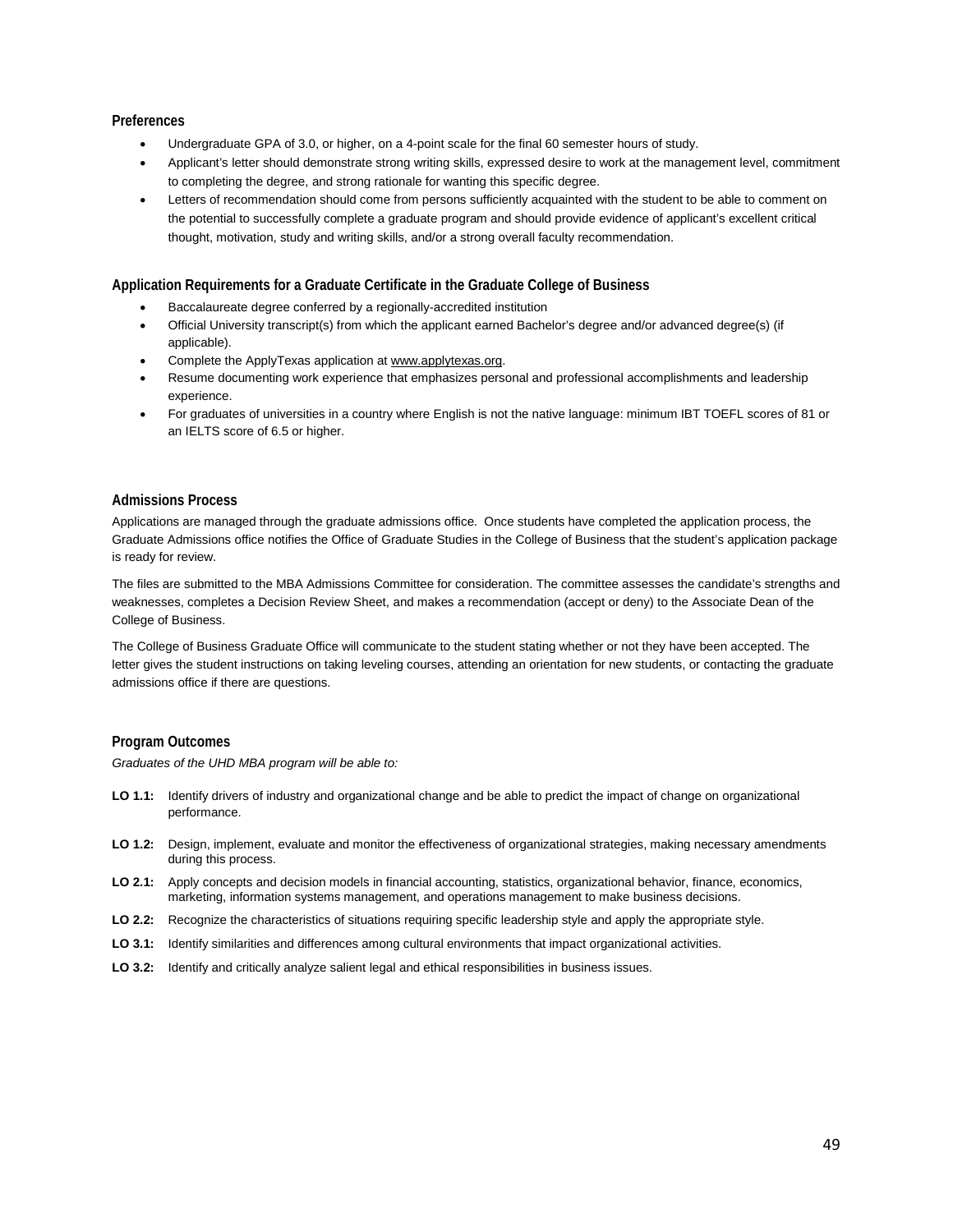### **General Degree Requirements**

Students who hold an undergraduate degree from an AACSB accredited program in a field of business administration may be deemed to be prepared for graduate study if the degree is not more than ten years old and if the core courses were completed with a grade of "C" (or equivalent) or higher. Students who hold an undergraduate degree in a field other than business administration or in business from a non-AACSB accredited program may be required to demonstrate preparation for graduate study in business. These students could be required to complete one or more 5000 level courses in order to gain the basic theoretical concepts and tools that are the foundations for graduate management study.

The 5000 level courses serve as prerequisites for the graduate business courses and may be required for students who did not take the equivalent courses as part of their baccalaureate program, have a degree in business from a non-AACSB accredited program, or for students with a baccalaureate degree from a non-U.S. university. The graduate 5000 level courses do not apply to the MBA degree. When a student is admitted to the program, they are notified of courses that must be taken. Students are not allowed to register for 5000 level courses without specific approval.

The 5000 level courses are condensed to the essential core knowledge that a student must possess in order to pursue graduate business study. The foundation set of management 5000 level courses consists of up to seven on-line courses designed to provide concepts important to study in the College of Business. All 5000 level courses are two (2) semester credit hours (SCH) each.

| <b>16 SCH Leveling Courses</b> |                                               |                |
|--------------------------------|-----------------------------------------------|----------------|
| Course                         | <b>Course Name</b>                            | <b>Credits</b> |
| <b>Number</b>                  |                                               |                |
| GBA 5202                       | <b>Foundations of Management Theory</b>       | 2              |
| GBA 5304                       | Finance                                       | 2              |
| GBA 5205                       | Accounting                                    | 2              |
| GBA 5206                       | <b>Production &amp; Operations Management</b> | 2              |
| GBA 5207                       | <b>Management Information Systems</b>         | 2              |
| GBA 5208                       | Marketing Information                         | 2              |
| GBA 5212                       | Quantitative Methods in Business              | 2              |
| GBA 5215                       | <b>Legal Environment of Business</b>          | 2              |
| Total                          |                                               | 16             |

The Master of Business Administration degree requires satisfactory completion of the required credit hours offered for the selected concentration by the College of Business. The required courses and concentrations are outlined below:

### **Core and Concentration Courses**

|       | <b>CORE COURSES w/o Concentration Equivalent</b> |    |
|-------|--------------------------------------------------|----|
| 6202  | Strategic Management                             | 2  |
| 6203  | Managerial Accounting and Budgeting              | 2  |
| 6204  | <b>Managerial Finance</b>                        | 2  |
| 6205  | Management of the Supply Chain                   | 2  |
| 6207  | Management of Information Flows                  | 2  |
| 6208  | <b>Marketing Management</b>                      | 2  |
| 6211  | <b>Managerial Decision Making</b>                | 2  |
| 6212  | <b>Managerial Economics</b>                      | 2  |
| 6213  | Management of Organizational Behavior            | 2  |
| 6216  | Capstone                                         | 2  |
| Total |                                                  | 20 |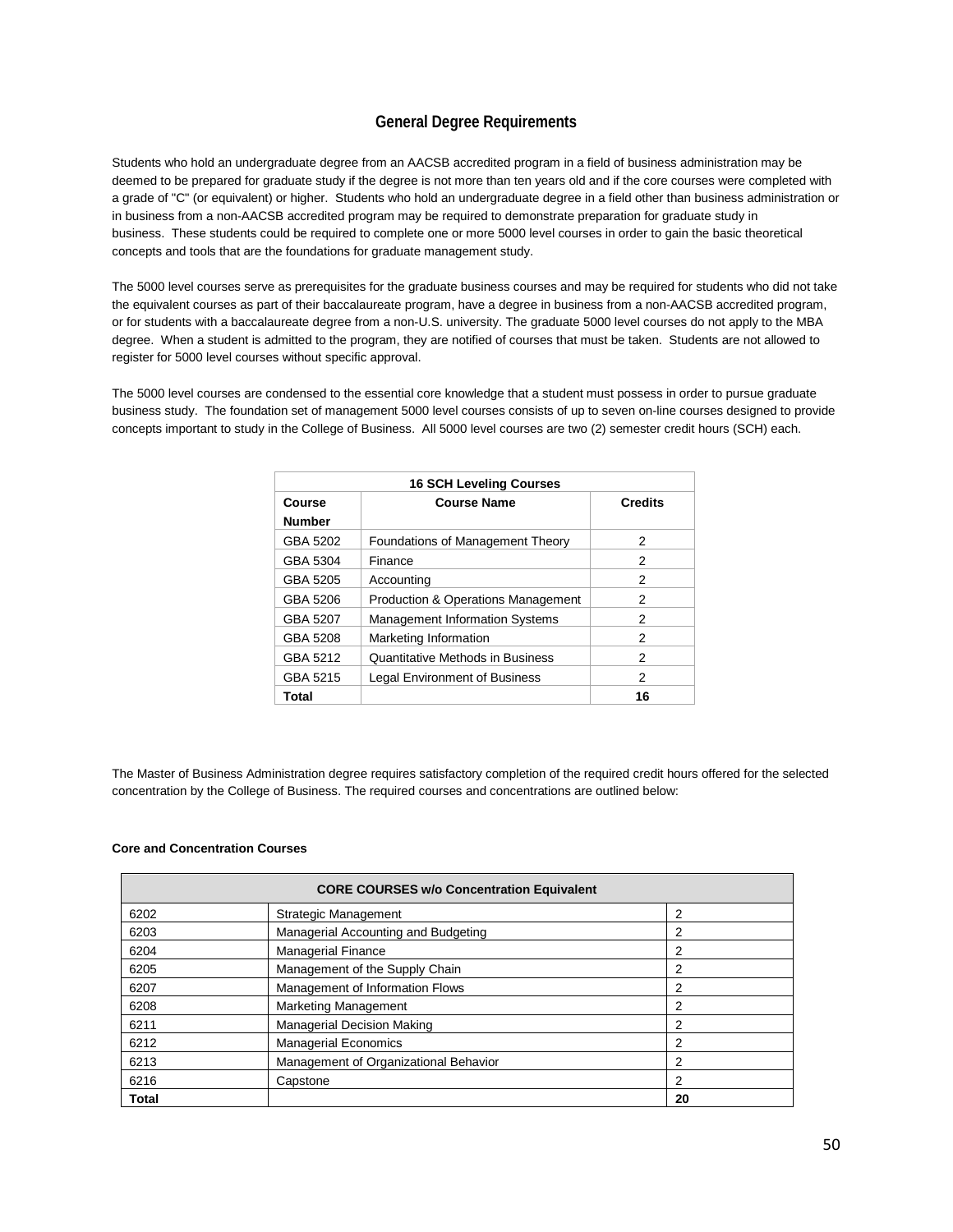| <b>GENERAL MANAGEMENT CONCENTRATION COURSES</b> |                                               |    |
|-------------------------------------------------|-----------------------------------------------|----|
| 6201                                            | Leadership, Team Building and Team Management | 2  |
| 6206                                            | <b>Operations Management</b>                  | 2  |
| 6209                                            | Human Resource Management                     | 2  |
| 6210                                            | Legal Environment of Management               | 2  |
| 6214                                            | Management in a Global Context                | 2  |
| 6290                                            | <b>Current Topics in Business</b>             | 2  |
| 6101                                            | <b>Presentation Skills</b>                    |    |
| 6102                                            | Graduate Colloquium (For Each Concentration)  |    |
| <b>Total</b>                                    |                                               | 14 |

| Graduate certificate in Business Administration with a concentration in Accounting |                                              |    |
|------------------------------------------------------------------------------------|----------------------------------------------|----|
| 6310                                                                               | <b>Advanced Taxation</b>                     |    |
| 6312                                                                               | <b>Advanced Auditing</b>                     |    |
| 6314                                                                               | Accounting Research and Writing              | 3  |
| 6315                                                                               | <b>Advanced Accounting Topics</b>            | 3  |
| 6316                                                                               | Professionalism for Accountants              |    |
| 6318                                                                               | Industry Specific Topics in Accounting       | 3  |
| 6102                                                                               | Graduate Colloquium (For Each Concentration) |    |
| <b>Total</b>                                                                       |                                              | 19 |

| Graduate certificate in Business Administration with a concentration in Supply Chain Management |                                              |    |
|-------------------------------------------------------------------------------------------------|----------------------------------------------|----|
| 6320                                                                                            | Legal Aspects of Supply Chain Management     |    |
| 6322                                                                                            | Leadership inn Supply Chain Management       |    |
| 6324                                                                                            | Operations and Supply Chain Management       | 3  |
| 6325                                                                                            | Decision Modeling for SCM                    |    |
| 6326                                                                                            | <b>Strategic Sourcing and Procurement</b>    | 3  |
| 6328                                                                                            | Logistics                                    | 3  |
| 6102                                                                                            | Graduate Colloquium (For Each Concentration) |    |
| <b>Total</b>                                                                                    |                                              | 19 |

| Graduate certificate in Business Administration with a concentration in Human Resource Management |                                                     |    |
|---------------------------------------------------------------------------------------------------|-----------------------------------------------------|----|
| 6330                                                                                              | Legal Environment of Human Resource Management      |    |
| 6332                                                                                              | Talent Acquisition: Attraction and Selection        |    |
| 6334                                                                                              | Talent Management: Engaging and Retaining Employees |    |
| 6336                                                                                              | <b>Compensation and Benefits</b>                    |    |
| 6338                                                                                              | Strategic Human Resource Management                 |    |
| 6102                                                                                              | Graduate Colloquium (For Each Concentration)        |    |
| Total                                                                                             |                                                     | 16 |

| Graduate certificate in Business Administration with a concentration in Leadership |                                                    |  |
|------------------------------------------------------------------------------------|----------------------------------------------------|--|
| 6340                                                                               | Supporting the Business Strategy                   |  |
| 6342                                                                               | Interpreting and Delivering Business Results       |  |
| 6344                                                                               | Interpersonal Leadership Effectiveness in Business |  |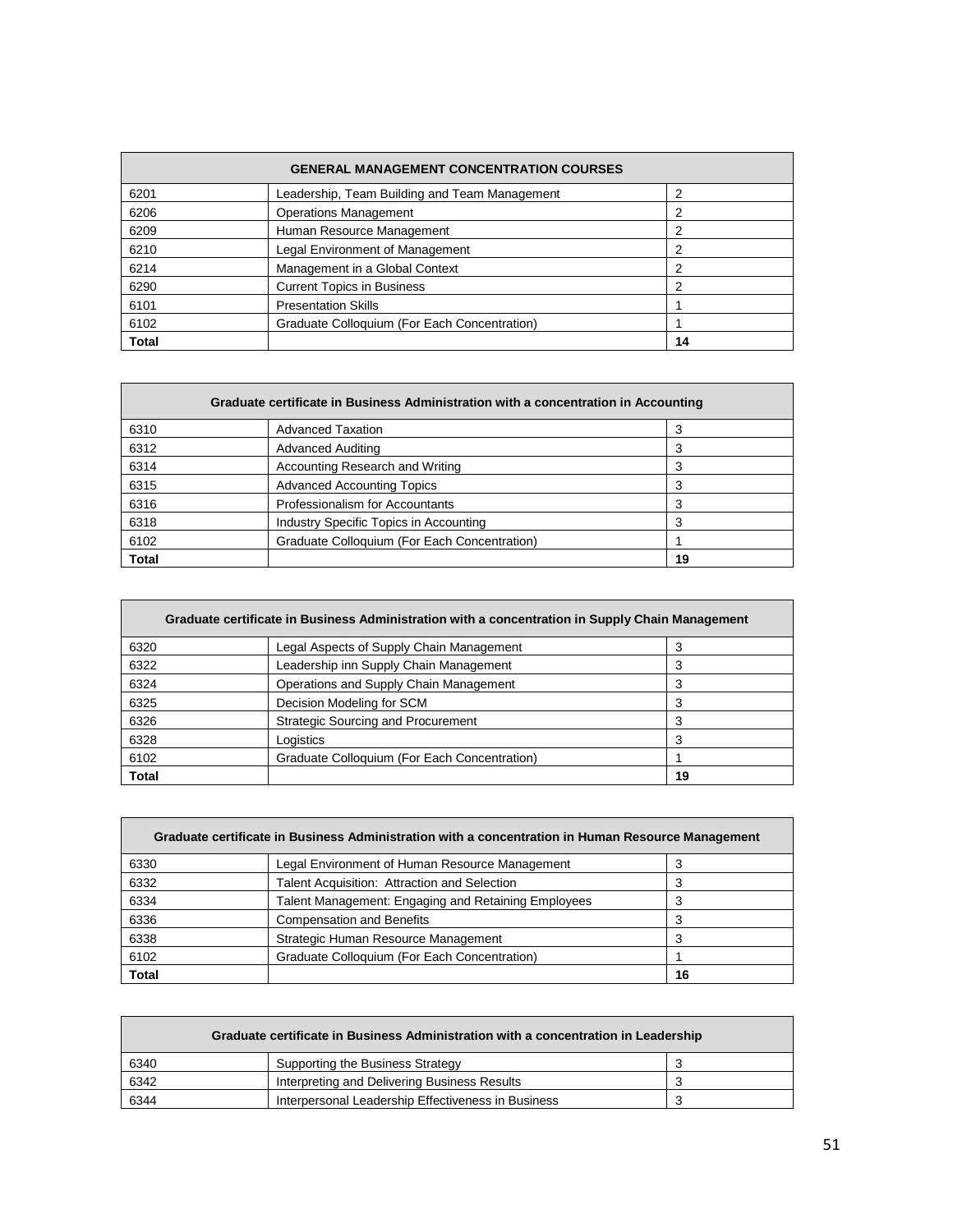| 6346  | The Business Leader's Role in Talent Development |    |
|-------|--------------------------------------------------|----|
| 6348  | Leading Teams for Business Results               |    |
| 6102  | Graduate Colloquium (For Each Concentration)     |    |
| Total |                                                  | 16 |

| Graduate certificate in Business Administration with a concentration in Sales Management & Business |                                              |    |
|-----------------------------------------------------------------------------------------------------|----------------------------------------------|----|
| <b>Development</b>                                                                                  |                                              |    |
| 6350                                                                                                | Advances in Personal Selling                 | 3  |
| 6352                                                                                                | Sales Negotiation and Communication          | 3  |
| 6354                                                                                                | Integrated Marketing Programs                |    |
| 6356                                                                                                | Sales Leadership                             | 3  |
| 6358                                                                                                | Sales Management Strategy                    | 3  |
| 6102                                                                                                | Graduate Colloquium (For Each Concentration) |    |
| <b>Total</b>                                                                                        |                                              | 16 |

| Graduate certificate in Business Administration with a concentration in Finance or Investment Management |                                                |    |
|----------------------------------------------------------------------------------------------------------|------------------------------------------------|----|
| 6360                                                                                                     | <b>Ethics and Professional Standards</b>       | 3  |
| 6362                                                                                                     | Financial Forecasting and Behavioral Finance   | 3  |
| 6364                                                                                                     | Capital Markets and Investment Planning        | 3  |
| 6366                                                                                                     | <b>Communication for Finance Professionals</b> | 3  |
| 6367                                                                                                     | Investment Management Statistics *             | 3  |
| 6368                                                                                                     | Advanced Corporate Finance *                   | 3  |
| 6102                                                                                                     | Graduate Colloquium (For Each Concentration)   |    |
| <b>Total</b>                                                                                             |                                                | 16 |
|                                                                                                          | *Select 1 of the 2 courses                     |    |

|              | Graduate certificate in Business Administration with a concentration in International Business |    |
|--------------|------------------------------------------------------------------------------------------------|----|
| 6370         | <b>Risk Management</b>                                                                         | 3  |
| 6372         | International Strategic Sourcing                                                               | 3  |
| 6374         | Ethics, Law, and Compliance in International Business                                          | 3  |
| 6376         | <b>International Logistics</b>                                                                 | 3  |
| 6378         | International Banking and Finance                                                              | 3  |
| 6102         | Graduate Colloquium (For Each Concentration)                                                   |    |
| <b>Total</b> |                                                                                                | 16 |

| <b>TOTAL CREDIT HOURS FOR CONCENTRATIONS</b> |                 |                                    |            |                                  |            |                                         |            |                                         |
|----------------------------------------------|-----------------|------------------------------------|------------|----------------------------------|------------|-----------------------------------------|------------|-----------------------------------------|
|                                              | General<br>Mqt. | <b>Supply</b><br><b>Chain Mgt.</b> | Leadership | Human<br><b>Resource</b><br>Mgt. | Sales Mgt. | <b>Finance or</b><br>Investment<br>Mgt. | Accounting | <b>International</b><br><b>Business</b> |
| Core                                         | 20              | 20                                 | 20         | 20                               | 20         | 20                                      | 20         | 20                                      |
| Concentration                                | 14              | 19                                 | 16         | 16                               | 16         | 16                                      | 19         | 16                                      |
| <b>Total</b>                                 | 34              | 39                                 | 36         | 36                               | 36         | 36                                      | 39         | 36                                      |

Graduation is dependent upon successful completion of all required course work with a minimum graduate grade point average of 3.0 and successful completion of the Capstone Project.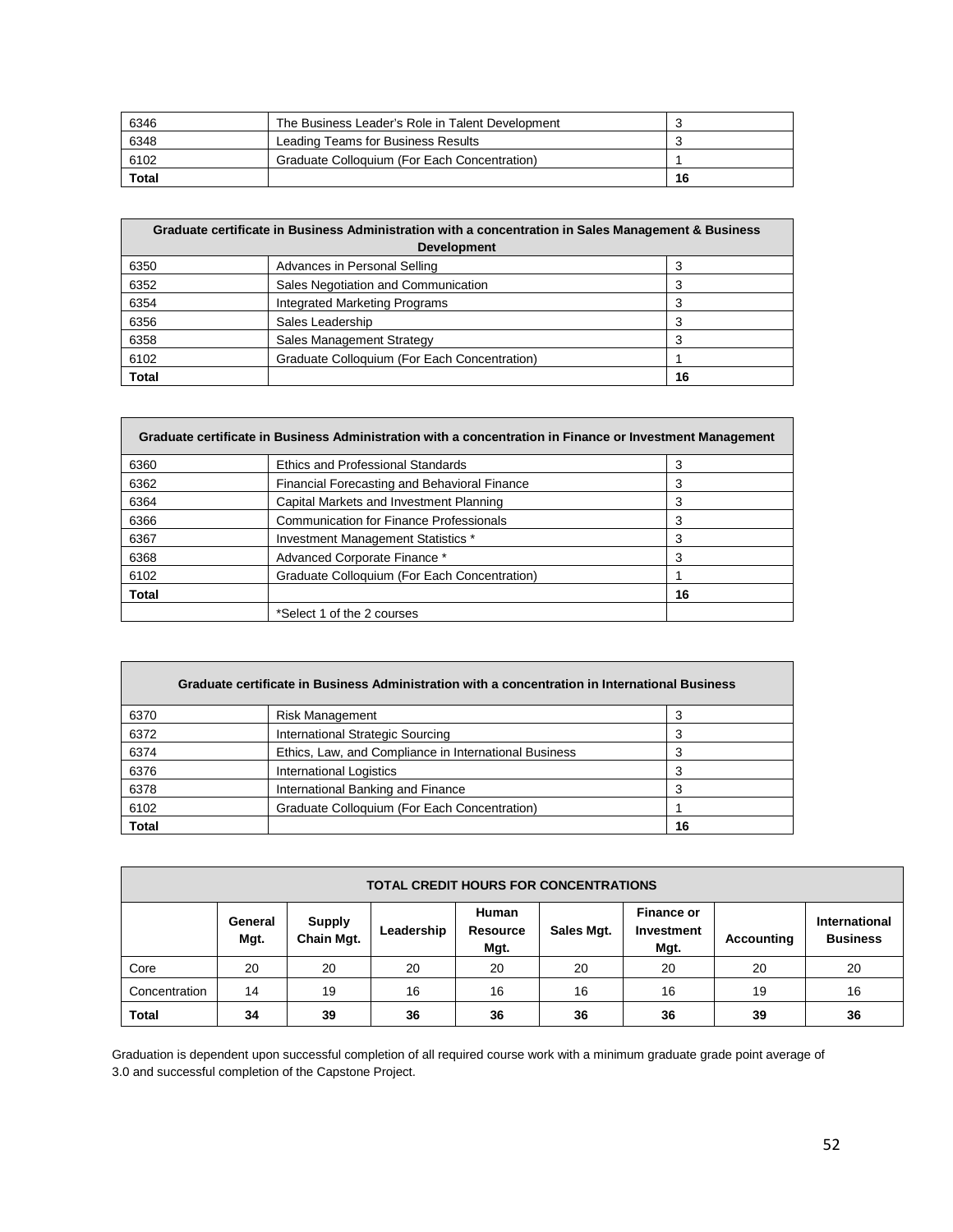#### **Minimum Grade Point Average to remain in the MBA program**

While enrolled in any graduate program, students must maintain a minimum grade point average of 3.0. Sections 3.4 and 3.5 of UHD Policy 03.A.07 (Academic Probation and Suspension) outline the procedures related to probation, suspension, and satisfactory progress for graduate students. A student whose cumulative graduate GPA drops below 3.0 is placed and probation and must maintain a 3.0 or higher semester GPA in each subsequent semester until the cumulative graduate GPA is raised to 3.0 or above.

A graduate student on probation who does not achieve a graduate program GPA of at least 3.0 in the subsequent term will be suspended from the university. After one year, a suspended student may apply for reinstatement, at the discretion of the Graduate Director or coordinator of the program. A graduate student who receives grades of "C" in 9 or more graduate semester hours is subject to dismissal. According to UHD's Grading System policy (PS 03.A.04), below average work (grades of "D" or "F") is not acceptable and constitutes grounds for a graduate student's dismissal from the program. Please note that according to the university grading policy, "All credit hours attempted as part of a graduate degree will be calculated in the GPA." Transferred grades, from other institutions, are not calculated in a graduate student's GPA. Please note that a graduate program may have more stringent requirements on C grades or probation/suspension, so students should consult their program handbook or website for these more specific restrictions.

### **Transfer of Graduate Credits**

A maximum of 6 credit hours may be transferred from another AACSB accredited university. A minimum grade of B is required for the course to transfer. All petitions for transfer credit must be submitted to the College of Business Graduate Admissions Committee at the time of application for the committee's approval.

#### **Attendance Policy**

Students enrolled in the UHD MBA program are expected to attend all scheduled classes. These are hybrid courses that meet half the normal class time; therefore, absences can be detrimental to academic performance and should be avoided. However, working professionals occasionally may have unavoidable absences as a result of unexpected business travel or other emergencies. It is the students' responsibility to inform professors of the nature of the absences at the earliest practical opportunity, preferably in advance. Students are responsible for all information and assignments from missed classes. In cases where absences reach a frequency that, in the professor's opinion, make it unlikely that the student can successfully complete the course, withdrawal from class will be recommended.

### **Master of Security Management**

**D. Michael Fields**, PhD, Dean **W. Kevin Barksdale**, Ph.D., Associate Dean of Graduate Studies **Tom Winn**, Program Director of the MSM 713-221-8531

The Master of Security Management is an innovative program developed in collaboration with leaders in security management. The goal of the program is to provide students with the knowledge and skills necessary to address the continuously changing security environment. The MSM is for individuals who have a goal of leadership in the security industry and are able to demonstrate professional competency and commitment to their organizations and the community.

### **Concentrations**

Scheduled to begin in Spring 2017, the MSM will offer two concentration tracks: Traditional Security and Cybersecurity

Delivery of the Master of Security Management is a two-year program offered either in person/hybrid or on-line (beginning Spring 2017). The MSM faculty is made up of security industry leaders and faculty from the College of Business.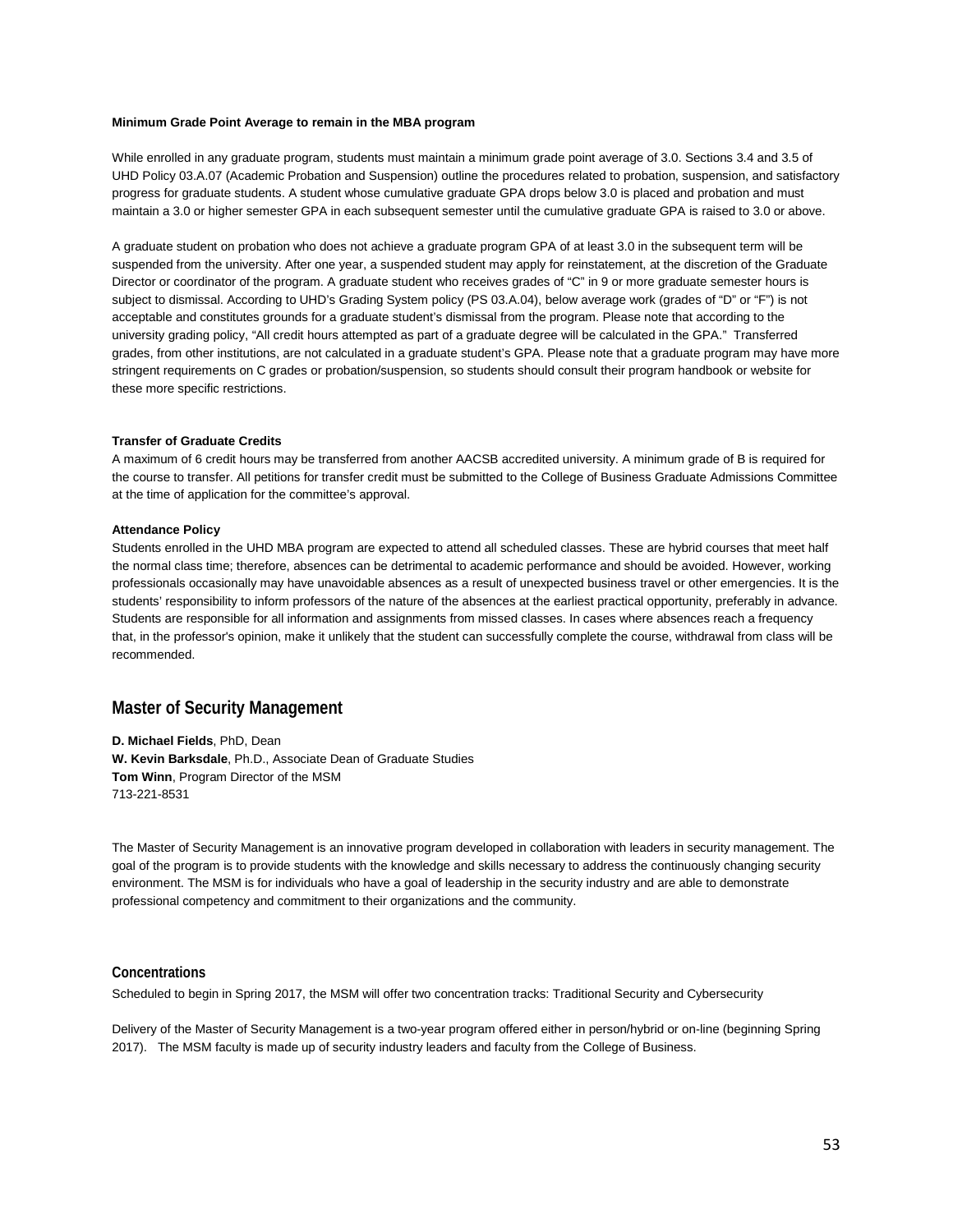### **Admission Requirements**

Admission is competitive and selective, and is designed to identify applicants who have the ability, interest, and qualities necessary to complete the program, with the potential to contribute to the field of security management.

### **Mandatory Admission Requirements**

To be eligible for admission to the MSM, or Cybersecurity Certificate an applicant will be required to present the following:

- Baccalaureate degree conferred by a regionally-accredited institution.
- Official transcripts, submitted to the Office of Admissions, from all degree granting institutions.
- A completed ApplyTexas application (an on-line application found at www.applytexas.org).
- A letter describing the applicant's professional background and desire to obtain this particular degree.
- A well-written, current resume that describes the candidate's academic and professional background.
- Two of letters of recommendation from individuals acquainted with your professional work and academic potential may be required
- For graduates of universities in a country where English is not the native language: minimum IBT TOEFL scores of 81 or an IELTS score of 6.5 or higher.

### **Preferences**

- Undergraduate GPA of 3.0, or higher, on a 4-point scale for the final 60 semester hours of study.
- Applicant's letter should be a well-written personal statement that reviews their educational and professional history and provides a compelling case for why they should be admitted to the MSM or Cyber Security program.
- The resume should be a well-written resume that shows the applicant's professional background.
- Letters of recommendation should come from persons sufficiently acquainted with the student to be able to comment on the potential to successfully complete a graduate program, strongly support the candidates admission and discusses their professional and/or academic background (a combination of the two is preferred).

### **Admissions Process**

- 1. Once an admissions file is complete it is forwarded to the College of Business Graduate Studies Office for consideration. The College of Business Graduate Studies Office will communicate to the student as to whether or not they have been accepted. The MSM Graduate Application Committee will review an applicant's file to determine if the applicant's academic and professional background is suitable for admission into the MSM. This review may include an interview either face to face or by phone.
- 2. Upon acceptance a member of the College of Business Graduate Studies Office will send notification in writing to the student stating whether or not they have been accepted. The letter gives the student instructions on attending an orientation for new students, contacting the coordinator concerning the next step or other important information.

### **Program Outcomes**

*Graduates of the MSM-Security Management program will be able to:*

- **LO 1:** Integrate and apply cross-functional business and security knowledge to solve a problem; and apply critical reasoning from strategic and global learning perspectives in managing risk.
- **LO 2:** Develop, implement and refine policies and plans which include: Comprehensive identification of organizational security risk exposure; Cost-effective risk mitigation strategies; Recovery strategies; and Strategies for refinement and improvement based upon lessons learned during implementation.
- **LO 3:** Analyze and use statistical data to inform decisions relating to operational security.
- **LO 4:** Based upon a needs analysis, design security-focused professional development programs.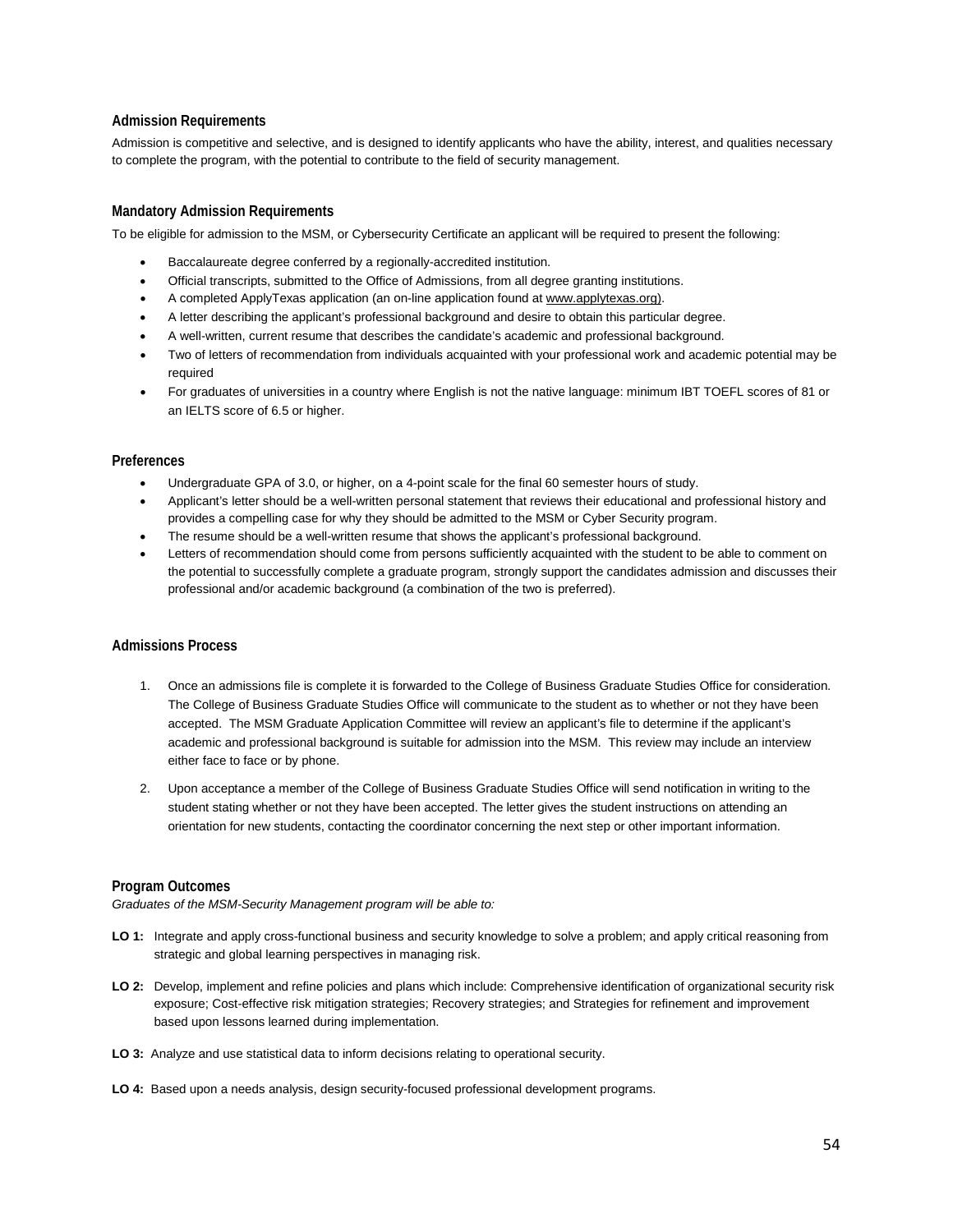**LO 5:** Work in and lead teams effectively.

**LO 6:** Use effective oral communication to: Converse at an executive level with functional units within the organization about business and organizational security issues; and convey critical information during a crisis situation to a variety of audiences.

### **Degree Requirements**

The Master of Security Management degree requires satisfactory completion of 36 credit hours offered by the College of Business. The required core courses for completion of the Master of Security Management are:

|              | Core Courses for the Master of Security Management Degree        |    |
|--------------|------------------------------------------------------------------|----|
| SM 6360      | Security Management for Executives                               | 3  |
| MGT 6301     | Leadership, Motivation and Communication for Security Executives | 3  |
| MGT 6302     | Human Resource Management for Security Executives                | 3  |
| MGT 6332     | Managerial Decision Making for Security Executives               |    |
| SM 6365      | <b>Computer Forensics</b>                                        | 3  |
| SM 6680      | Capstone **                                                      | 6  |
| <b>Total</b> |                                                                  | 21 |

\*\* Capstone is 6 hours

| <b>Traditional Security Concentration Courses</b> |                                              |    |
|---------------------------------------------------|----------------------------------------------|----|
| SM 6362                                           | <b>Risk Assessment and Abatement</b>         |    |
| SM 6364                                           | Legal Environments of the Security Executive |    |
| SM 6367                                           | Global Perspectives of Security Management   |    |
| SM 6370                                           | <b>Current Issues in Security Management</b> |    |
| SM 6371                                           | <b>Projects in Security Management</b>       |    |
| Total                                             |                                              | 15 |

| <b>Cybersecurity Concentration</b> |                                                 |    |
|------------------------------------|-------------------------------------------------|----|
| SM 6366                            | Cybersecurity Program Design and Operation      |    |
| SM 6368                            | Information Security - Focused on Data Security |    |
| SM 6369                            | <b>Cyber Networked Security</b>                 |    |
| SM 6374                            | <b>Organizational Resilience</b>                |    |
| SM 6375                            | <b>Cyber Operations</b>                         |    |
| <b>Total</b>                       |                                                 | 15 |

| <b>Cybersecurity Certificate</b> |                                                 |    |
|----------------------------------|-------------------------------------------------|----|
| SM 6365                          | <b>Computer Forensics</b>                       |    |
| SM 6366                          | Cybersecurity Program Design and Operation      | 3  |
| SM 6368                          | Information Security - Focused on Data Security | 3  |
| SM 6369                          | <b>Cyber Networked Security</b>                 |    |
| SM 6374                          | <b>Organizational Resilience</b>                | 3  |
| SM 6375                          | <b>Cyber Operations</b>                         | 3  |
| <b>Total</b>                     |                                                 | 18 |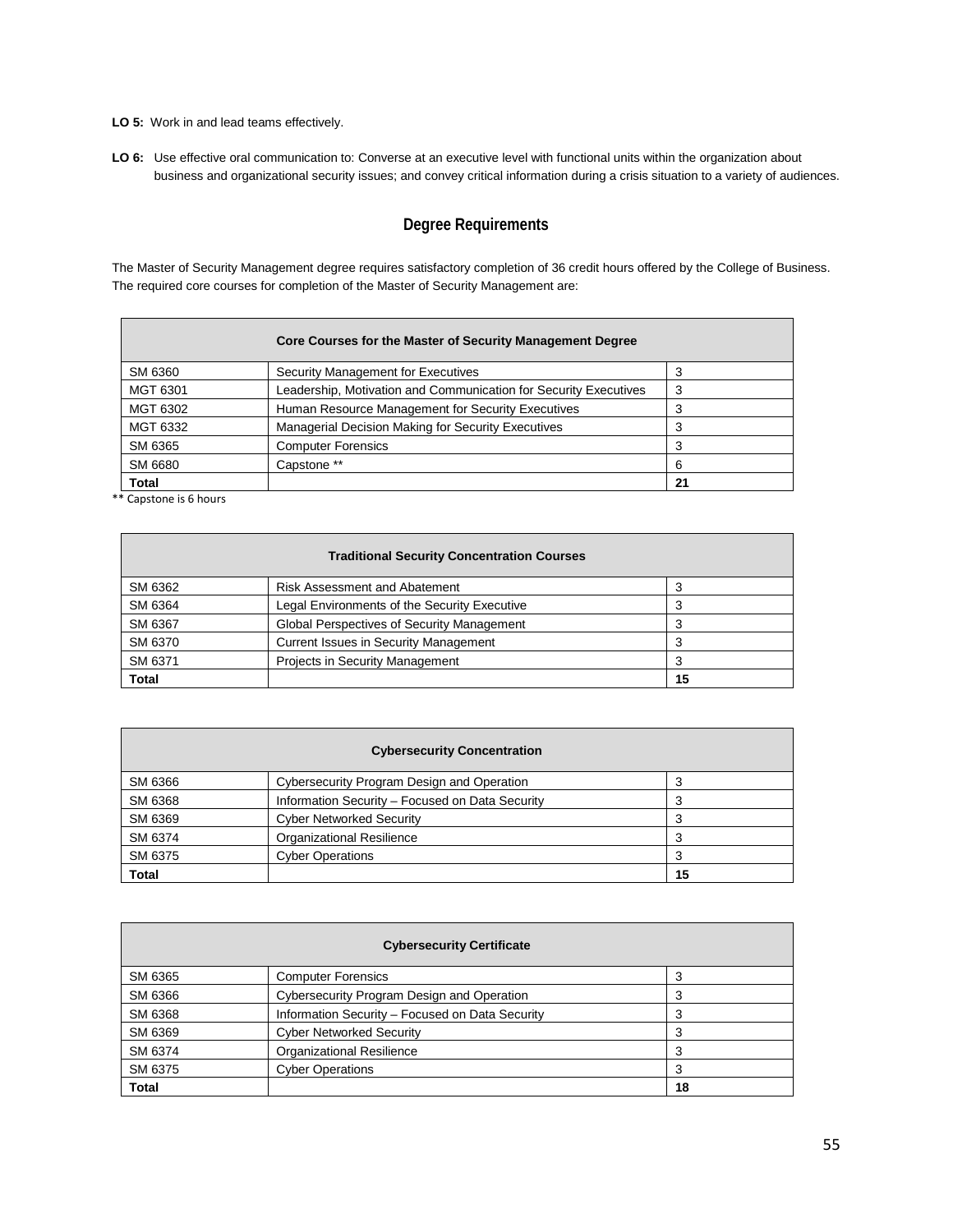### **Elective Courses**

The below courses may be taken in order to replace SM courses that were not offered at a time the student was able to complete the course or may be offered as a substitute for an existing course in the degree plan. Approval to replace a core course with one of the below classes must be granted by the Program Director and approved by the Associate Dean of Graduate Studies in the College of Business.

| SM 6310 | Special Topics in Security Management |
|---------|---------------------------------------|
| SM 6399 | Directed Study in Security Management |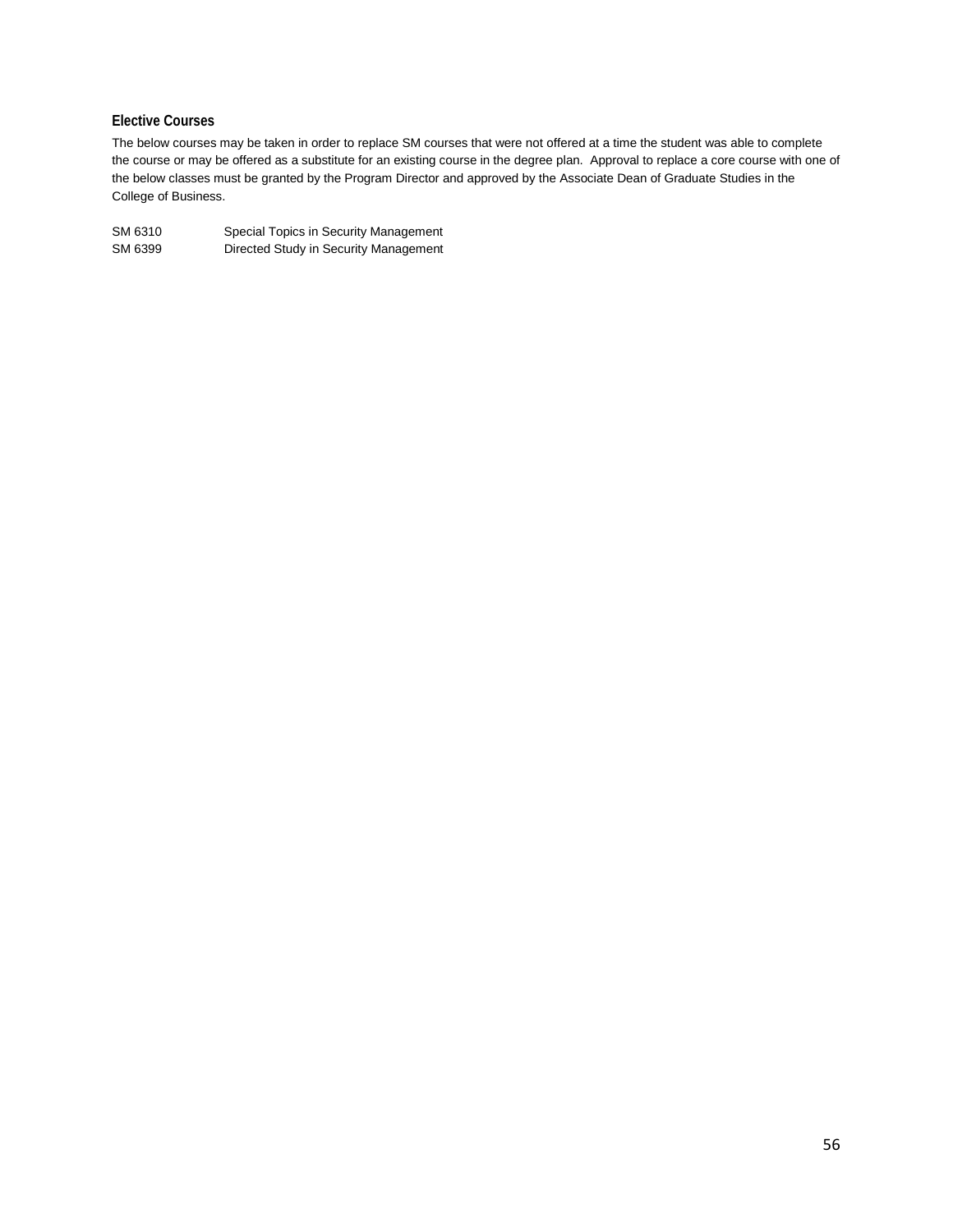## **College of Humanities and Social Sciences**

**DoVeanna S. Fulton,** PhD, Dean **David B. Ryden,** PhD, Associate Dean S1015, 713-221-2767 **Crystal Guillory,** MA, Assistant Dean S1086, 713-221-5316

UH-Downtown's College of Humanities and Social Sciences offers the Master of Arts in Nonprofit Management, Master of Arts in Rhetoric and Composition, and the Master of Science in Technical Communication. It also offers graduate courses in support of the Master of Arts in Teaching degree offered by the Department of Urban Education.

## Department of English

**Michelle Moosally**, PhD, Chair S1045, 713-221-8013

### **Faculty**

| Professors:                  | Birchak, Creighton, Dahlberg, Davidson, Sullivan,<br>Thomas                                                                                                                                          |
|------------------------------|------------------------------------------------------------------------------------------------------------------------------------------------------------------------------------------------------|
| Associate Professors:        | Agboka, Chiaviello, Choudhuri, Cunningham,<br>Duncan, Ellwanger, Farris, Fortunato, Jackson,<br>Jager, Kintzele, Lund, Matveeva, Moosally, Murray,<br>Payletich, Robertson, Sample, Schmertz, Waters |
| <b>Assistant Professors:</b> | Bjork, Dimmick, Hill, Pena, Scharold                                                                                                                                                                 |
| Lecturers:                   | Auchter, Bradford, Feliciano, Howard, Garza,<br>Lourence, Sanders, Seratt, Smith, Stevens, Wedes,<br>Williams                                                                                        |
| Emeriti:                     | Bartholomew, Dressman, Gilbert, Harned, Jennings,<br>Levy                                                                                                                                            |

## **Master of Science**

### **Major in Technical Communication**

### **Natalya Matveeva,** PhD, Graduate Director S1041, 713-222-5371

The Master of Science in Technical Communication, an outgrowth of our well-established undergraduate program in Professional Writing, will provide graduates with writing, design, and management skills based on rhetorical principles. Students will gain publication and production skills, study project management and the ethical and global implications of professional communication, participate in research, conduct audience analyses and usability tests, and create on-line help.

This program is valuable for a range of candidates:

- Professional writers and communicators seeking promotion to managerial positions.
- Professionals interested in teaching technical writing in high schools or community colleges.
- Professionals in science and technology, public relations, or corporate training with the goal of expanding employment options.
- Undergraduates interested in an applied master's level degree to increase their employability or pursue a doctoral degree in technical communication.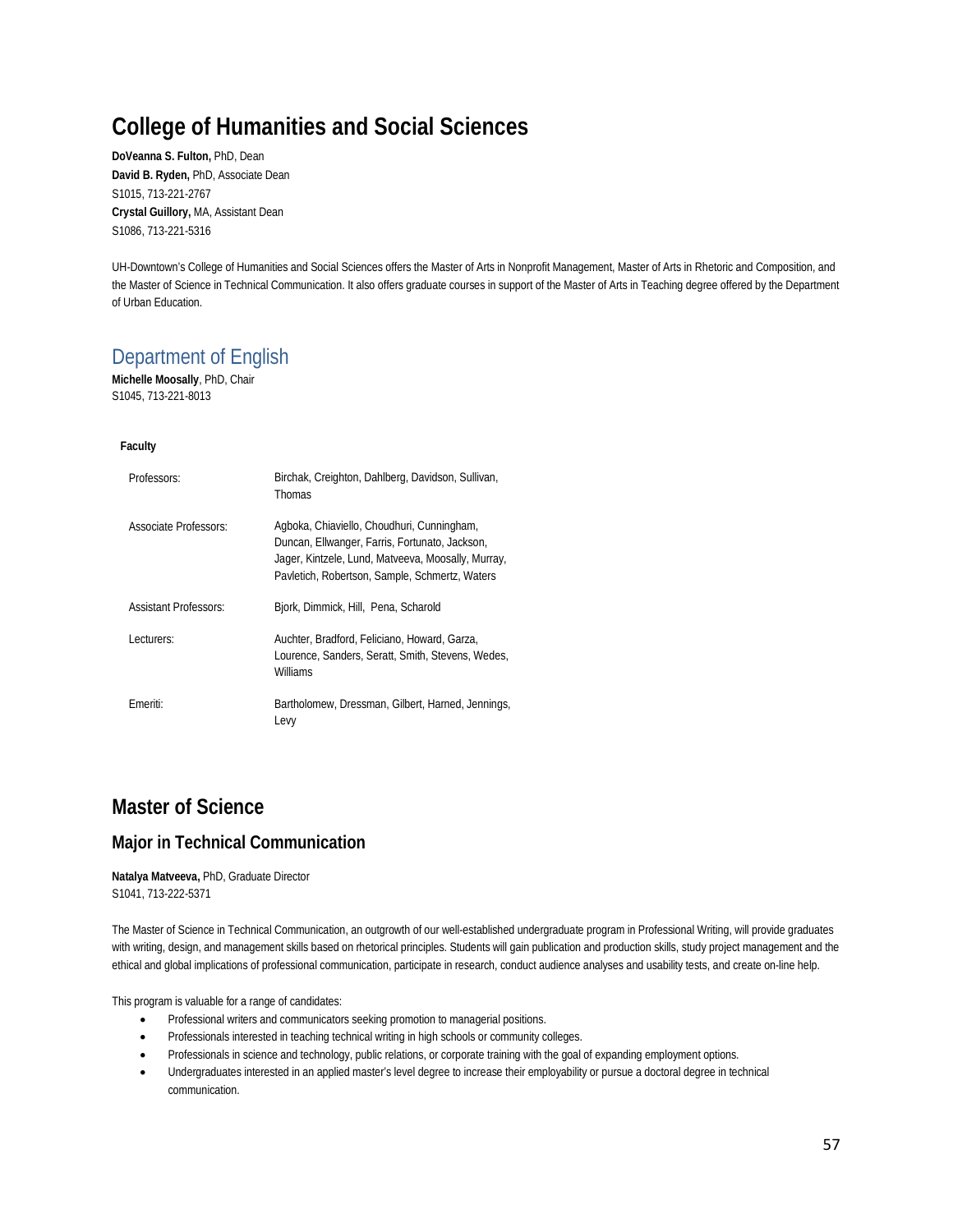### **Program Objectives**

Students graduating with an MS in Technical Communication will demonstrate professional-level skills or knowledge in the following areas:

- **Documentation production and project management:** Write and edit communication management related documents in print and electronic genres.
- **Rhetorical analysis:** Apply rhetorical principles to evaluate and produce documents **Global awareness**: Analyze multicultural implications of professional communication.
- **Research methodologies:** Conduct and report research in communication management using appropriate methods and/or critical theories.
- **Technological aptitude:** Use current technology to produce effective documents.

### **Admission**

Admission is competitive and selective. Applicants must demonstrate that they possess the abilities, interests, and qualities necessary to successfully complete the program and the potential to contribute to the fields of professional writing or technical communication.

Applicants seeking admission will provide the following application materials for review by the Graduate Curriculum Committee:

- A completed Apply Texas application form with a personal statement. See our website for details[: www.uhd.edu/mstc](http://www.uhd.edu/mstc) .
- Official transcript(s) that document a bachelor-degree conferral and the final 60 semester credit hours (or more) of undergraduate coursework. Applicants who have completed graduate-level courses must also provide graduate transcript(s) in addition to the abovementioned undergraduate documentation.
- Graduate Record Exam (GRE) scores for applicants with a GPA below 3.0.
- Resume.
- Two letters of recommendation and recommendation forms from individuals acquainted with the applicant's work and academic potential.
- Test of English as a Foreign Language scores if graduate of a university in which English is not the native language (minimum score of 550 with section scores of 50 or higher).

### **Admission Process**

The Graduate Advisory Committee will evaluate applications using a holistic matrix based on GPA, GRE score, relevant course work or experience, recommendations, and other written materials in the applicant's file. The Graduate Advisory Committee will use the results of this evaluation to determine if an applicant is admitted. The Graduate Director will notify students, in writing, of the committee's decision.

### **Degree Requirements**

The Master of Science in Technical Communication requires a minimum of 33 semester credit hours that include a choice of final experience. All students must complete successfully a graduation portfolio. Courses taken for theory, application or research requirements cannot count for dual credit as an elective. The Special Topics course may be taken twice for elective credit, provided the topics and learning outcomes differ.

### **Required Courses**

ENG 5304 Foundations of Professional and Technical Communication ENG 5317 Rhetorical Theory and Criticism

### **Skills Courses**

**3SCHs of Theory:** complete 3 semester credit hours from the following:

- ENG 5330 Visual Design and Theory;
- ENG 6310 Intercultural and World Communication;
- ENG 6312 Ethical and Legal Dimensions of Communication;
- ENG 6322 Instructional Design;
- ENG 6328 Hypermedia: Theory and Design.
- A maximum of six (6) undergraduate hours may be accepted as degree electives, at the discretion of the Graduate Director.

**3 SCHs of Application:** complete 3 semester credit hours from the following:

- ENG 5325 Advanced Medical Writing
	- ENG 5330 Visual Design Theory
	- ENG 5340 Project Management
	- ENG 6303 Public Relations and Media
	- ENG 6310 Intercultural and World Communication
	- ENG 6312 Ethical and Legal Dimensions of Communication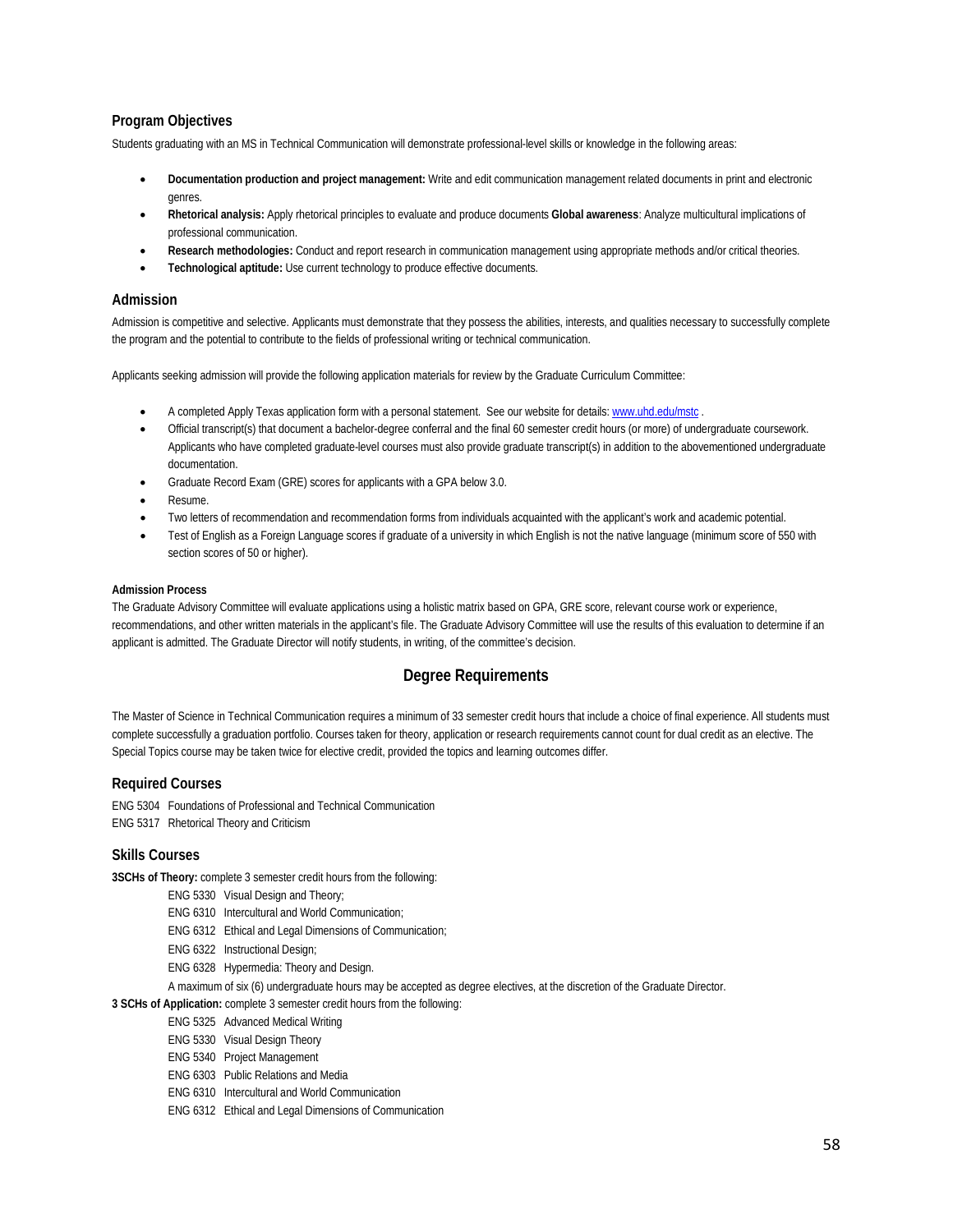- ENG 6318 Stylistics and Editing
- ENG 6322 Instructional Design
- ENG 6323 Communication and Technology
- ENG 6324 Writing in the Professions Using Plain Language
- ENG 6328 Hypermedia Media Theory and Design
- ENG 6331 Grant Writing for Nonprofit Management
- ENG 6380 Internship

**3 SCHs of Research:** complete 3 semester credit hours from the following:

- ENG 5325 Advanced Medical Writing
- ENG 6310 Intercultural and World Communication
- ENG 6330 Usability Research
- ENG 6350 Research Methods in Technical Communication

### **Electives**

**18 Elect. SCHs:** complete 18 semester credit hours from the following:

- ENG 5325 Advanced Medical Writing
- ENG 5330 Visual Design Theory
- ENG 5340 Project Management
- ENG 6303 Public Relations and Media
- ENG 6310 Intercultural and World Communication
- ENG 6312 Ethical and Legal Dimensions of Communication
- ENG 6318 Stylistics and Editing
- ENG 6322 Instructional Design
- ENG 6323 Communication and Technology
- ENG 6324 Writing in the Professions Using Plain Language
- ENG 6328 Hypermedia Theory and Design
- ENG 6330 Usability Research
- ENG 6331 Grant Writing for Nonprofit Management
- ENG 6350 Research Methods in Technical Communication
- ENG 6360 Special Topics in Technical and Professional Communication
- ENG 6380 Internship

### Students may also petition to add no more than two undergraduate courses to this list from the following options:

- ENG 5327 Teaching College Writing Practicum
- ENG 6301 Composition Pedagogy
- ENG 6319 Language Development and Variation: Implications for Educators
- CJ 6320 Research Design and Methods
- CJ 6321 Quantitative Analysis in Criminal Justice
- MATH 5309 Business Statistics
- Any undergraduate professional writing course offered at UHD.

### **Final Experience**

(complete one of the following options in consultation with graduate director)

- **6 SCHs in Thesis Track:** after having completed at least 15 semester credit hours in the MSTC program, complete ENG 6390 Directed Research and ENG 6391 Thesis.
- **6 SCHs in Capstone Track:** after having completed at least 15 semester credit hours in the MSTC program, complete ENG 6380 Internship and ENG 6392 Capstone Project.
- **6 SCHs in Exam Track:** after having completed at least 18 semester credit hours in the MSTC program, complete ENG 6390 Directed Research, ENG 6094 Final Comprehensive Examination, and three semester credit hours of an additional approved elective.
- **6 SCHs Seminar Paper Track:** after having completed at least 18 semester credit hours in the MSTC program, complete ENG 6095 Graduate Seminar Paper option, which requires six semester credit hours of coursework and the completion of two 25-page seminar papers, in total.

### **Graduate Portfolio**

• **ENG 6099** Professional Writing Graduate Portfolio.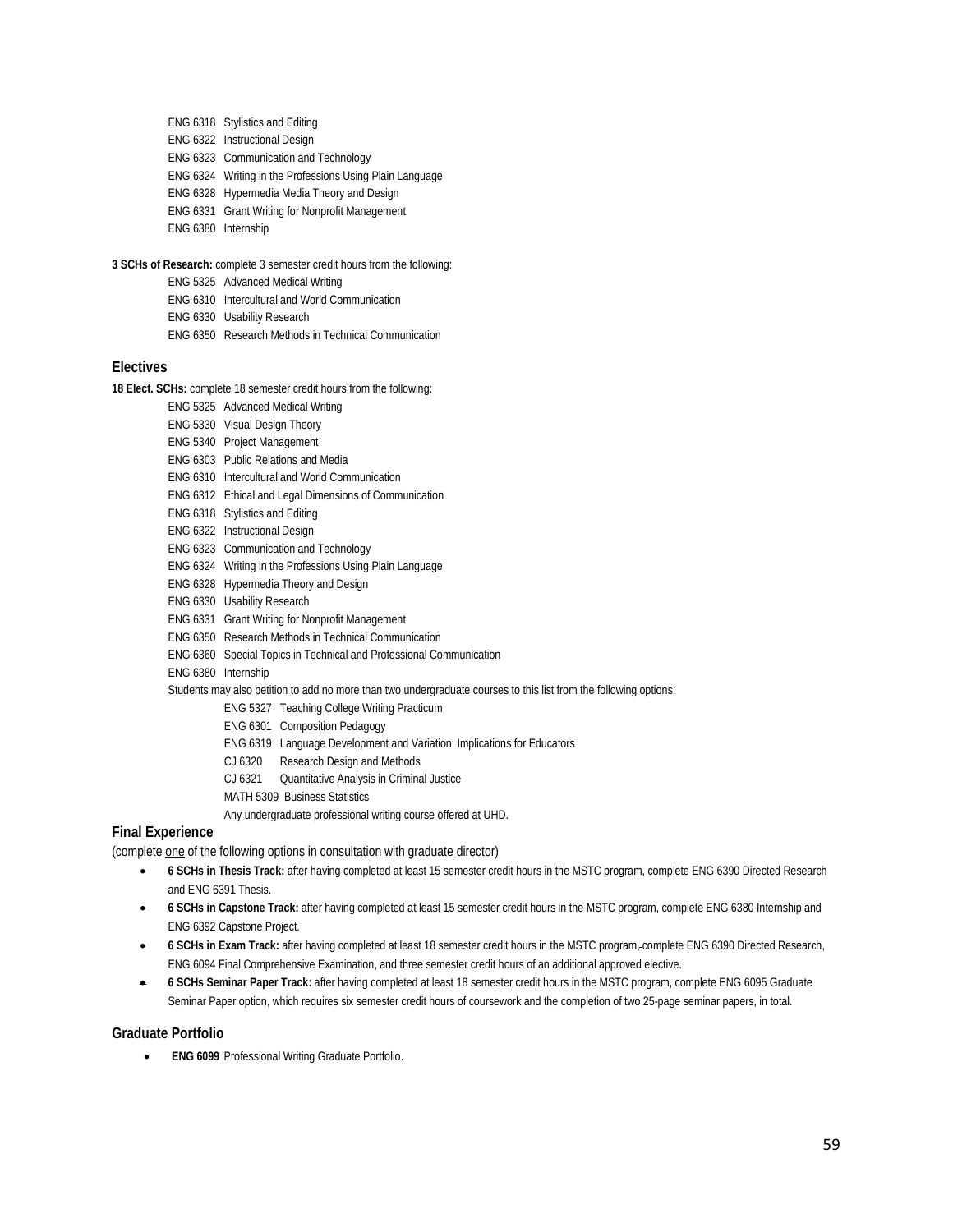## **Master of Arts**

### **Major in Rhetoric and Composition**

**Adam Ellwanger,** PhD, Graduate Director S1050, 713-226-5577[, ellwangera@uhd.edu](mailto:ellwangera@uhd.edu)

The Master of Arts in Rhetoric and Composition (MARC) program trains future teachers of college-level writing and English Studies courses. The curriculum places a special emphasis on preparing teachers for the multicultural character of the 21st century college classroom. Students receive advanced training in rhetorical theory, composition pedagogy, rhetorical history, composition theory, argumentative strategy, and textual analysis. In addition, students may elect to take graduate level courses in the study of literature. After completing 18 hours, students in good standing can compete for paid teaching assistantships in the English department at UHD.

The program is valuable for a range of candidates:

- Future teachers of college English courses at community colleges or four-year universities nationwide
- Local teachers seeking credentials to teach dual-credit English courses in Houston-area high schools
- Students pursuing an academic career by seeking a foundation for a doctorate in rhetoric, composition, or English studies

### **Program Learning Outcomes**

Graduates who earn a MA in Rhetoric and Composition will be able to:

- Use rhetorical theory in the analysis and production of written communication.
- Identify and prepare strategies for teaching writing in a variety of environments: for example, online classes, large groups, and tutoring sessions.
- Identify and prepare strategies that are essential for teaching writing to today's students: people with different cultural orientations, varying degrees of English language competence, and different levels of preparedness.
- Analyze discrete elements of written communication.
- Design and execute their own research projects in the fields of rhetoric and/or composition.

### **Admission**

Admission is competitive and selective. Applicants must demonstrate that they possess the abilities, interests, and qualities necessary to successfully complete the program and the potential to contribute to the fields of rhetoric and composition pedagogy.

Applicants seeking admission will provide the following application materials for review by the Graduate Curriculum Committee:

- Completed application at www.applytexas.org.
- Official transcript(s) that document a bachelor-degree conferral and the final 60 semester credit hours (or more) of undergraduate coursework. Applicants who have completed graduate-level courses must also provide graduate transcript(s) in addition to the abovementioned undergraduate documentation. (Note that admission to the degree program is competitive, so candidates with a cumulative GPA of 3.0 or higher will be preferred).
- Personal application statement (see guidelines on degree page a[t www.applytexas.org\).](http://www.applytexas.org/)
- A 10 to 15 page sample of the author's academic writing (no co-authored pieces will be accepted).
- Two letters of recommendation and recommendation forms from individuals acquainted with the applicant's work and academic potential (Visi[t www.uhd.edu/marc](http://www.uhd.edu/marc) for recommendation forms).
- Test of English as a Foreign Language scores if applicant graduated from a university at which English is not the native language (minimum score of 550 with section scores of 50 or higher).

The Graduate Curriculum Committee will not review a candidate's application until the file contains all of the items listed above.

### **Admission Process**

The Graduate Curriculum Committee will evaluate applications using a matrix based on GPA, relevant course work or experience, recommendations, and other written materials in the applicant's file. The Graduate Curriculum Committee will use the results of this evaluation to determine if an applicant is admitted. The Graduate Director will notify students, in writing, of the committee's decision.

### **Transfer**

Students may transfer no more than six semester hours of graduate work and must have the approval of the Graduate Director to do so; transferred coursework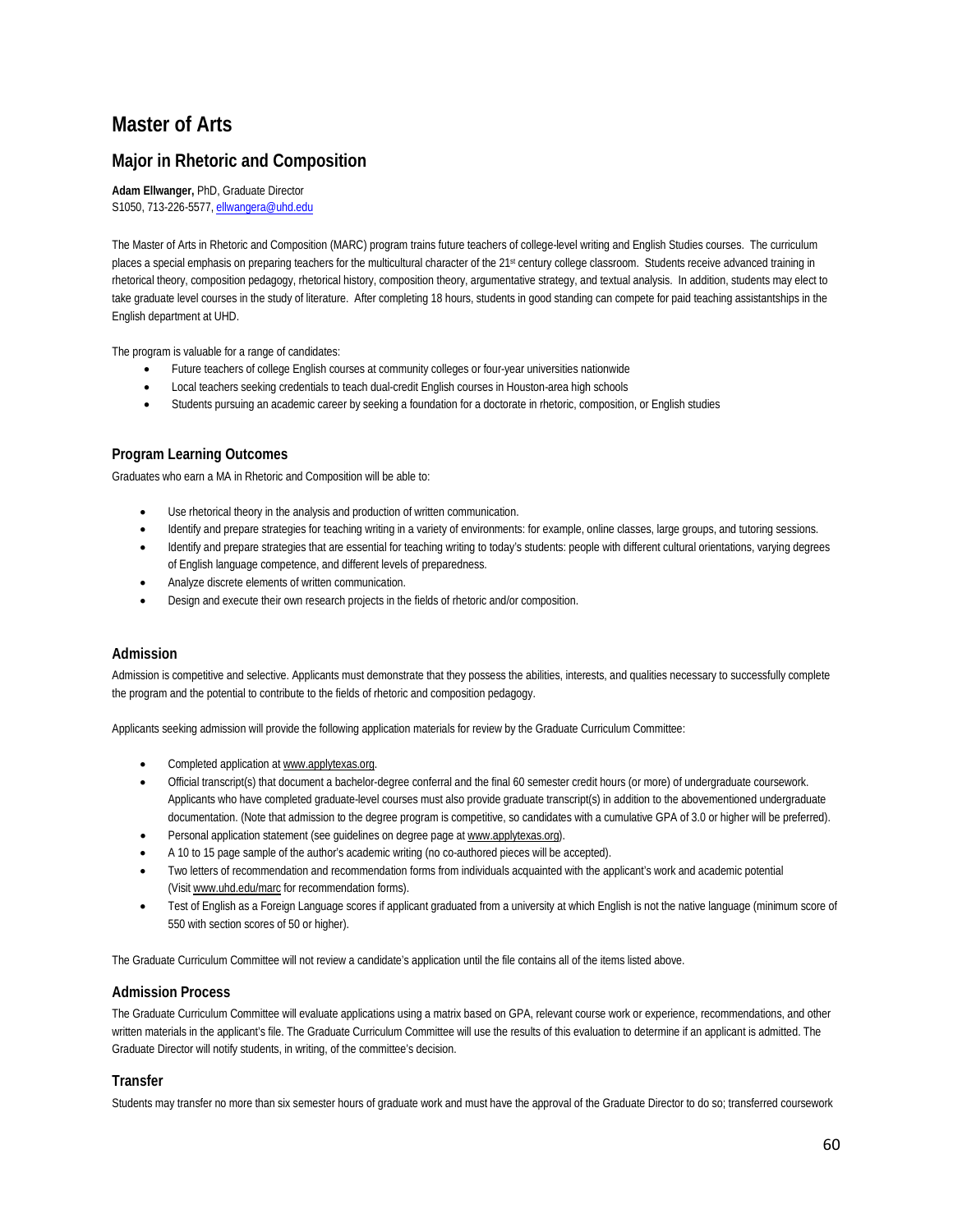must be at B level or above.

### **Teaching Assistant Requirements**

In order to serve as a Teaching Assistant in UHD's English department, the student must be in good academic standing with at least 18 hours completed in the program. Eligible students must also pass English 5327 (MARC Practicum) with a grade of B or higher prior to service as a Teaching Assistant.

### **Degree Requirements**

The Master of Arts in Rhetoric and Composition requires a minimum of thirty-three hours.

Students may elect to take a Foreign Language Competency Exam in Spanish, French, Latin, or Greek. This exam requires students to accurately translate a short passage of academic writing (with the use of a dictionary) in one of these languages. If the student desires extra preparation for the exam, the student may fill three elective hours with a translation course in their chosen language. Students must maintain a minimum grade point average of 3.0. Grades of C or lower do not count toward graduation, and two course grades of C or lower are cause for dismissal from the program. A maximum of six (6) undergraduate hours may be accepted as degree electives, at the discretion and prior approval of the Graduate Director.

### **Required Courses**

ENG 5317 Rhetorical Theory and Criticism ENG 5301 Contemporary Composition Theory ENG 5302 Multicultural Composition Pedagogy ENG 6098 MARC Portfolio

### **Electives**

Complete 18 semester credit hours in this area based on the following distribution:

**At least 9 SCHs in MARC:** complete at least 9 semester credit hours from the following:

ENG 5306 Critical Theory

- ENG 5316 Advanced Study in the History of Rhetoric
- ENG 5327 Teaching College Writing Practicum (Prerequisite for service as a Teaching Assistant)
- ENG 5390 Special Topics in Rhetoric and Composition
- ENG 6301 Composition Pedagogy
- ENG 6316 Multicultural Rhetorics
- ENG 6317 Theory and Practice of Second Language Acquisition
- ENG 6320 Composition Pedagogy for Multi-lingual Environments
- ENG 6326 Theories of Developmental Writing and Reading
- ENG 6327 Studies in Literacy
- ENG 6370 Theories of Collaborative Writing
- ENG 6371 Strategies for Writing Assessment

**Up to 9 SCHs in MSTC:** complete no more than 9 semester credit hours from the following:

- ENG 6310 Intercultural and World Communication
- ENG 6318 Stylistics and Editing
- ENG 6319 Language Variation and Adaptation
- ENG 6322 Instructional Design
- ENG 6323 Communication and Technology

**Up to 6 SCHs in Literature:** complete no more than 6 semester credit hours from the following:

- ENG 6306 Literary Theory and Interpretation
- ENG 6307 Shakespeare
- ENG 6313 British Literature Seminar
- ENG 6314 American Literature Seminar
- ENG 6315 World Literature Seminar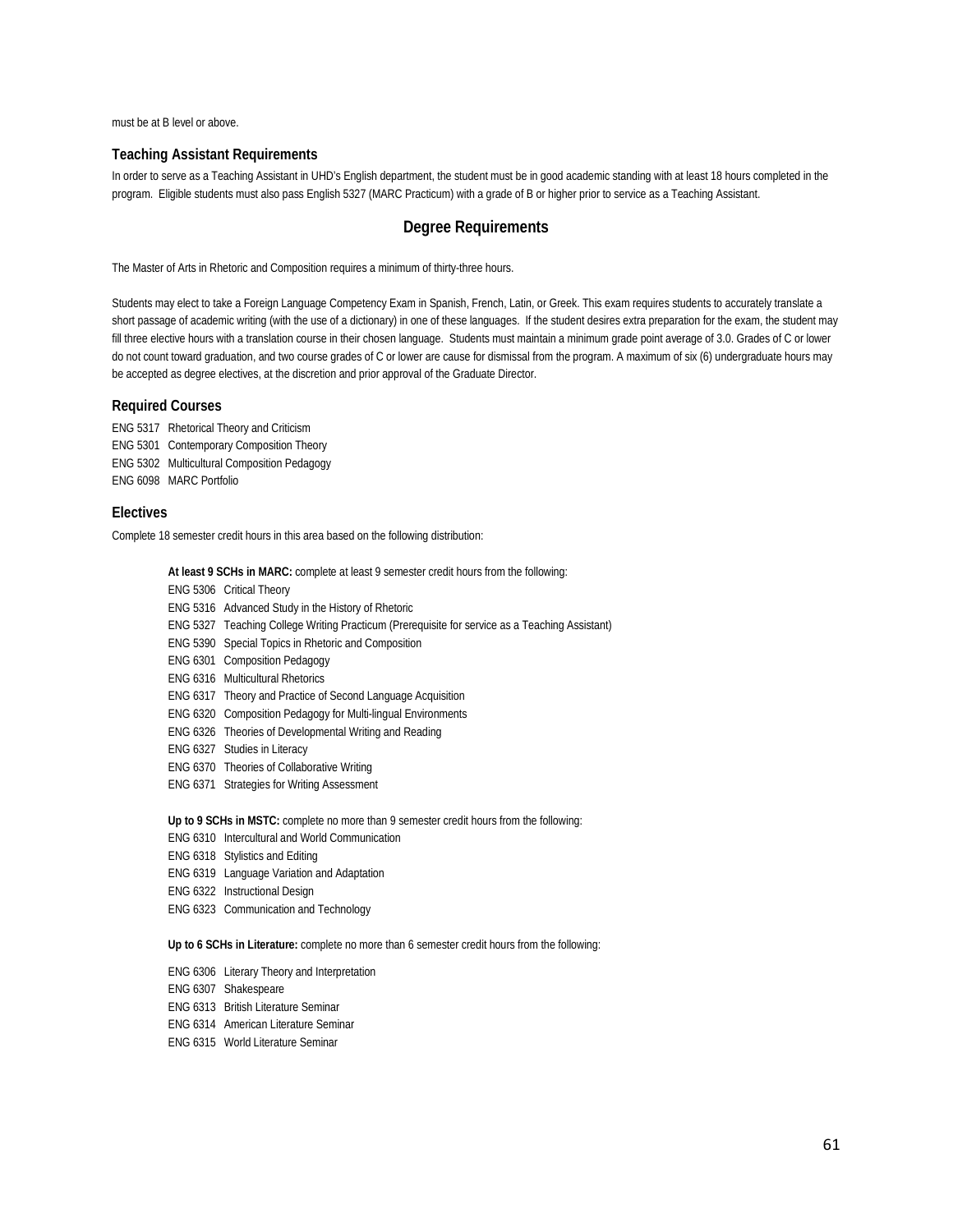### **Final Experience (complete one of the following options):**

**6 SCHs Seminar Paper Track:** after receiving prior approval from a graduate advisor, complete six semester credit hours of additional electives that require 25 page seminar papers (double spaced) from the list of courses enumerated under the Electives area, above. Students must enroll in ENG 6097, a zero-credit corequisite, during each semester they are taking a course that will serve as a replacement for the thesis -OR-

**6 SCHs in Thesis Track:** complete ENG 6393 Directed Research and ENG 6394 Thesis.

## **Graduate Certificate in Composition Studies**

**Adam Ellwanger, PhD, Graduate Director**

**S1050, 713-226-5577[, ellwangera@uhd.edu](mailto:ellwangera@uhd.edu)**

This graduate certificate program is designed to help prepare students to teach undergraduate-level course work in composition. The required 18 graduate semester credit hours are offered through the Rhetoric and Composition program. The curriculum requires a set of courses that are immediately relevant to teaching college writing in Texas.

### **Admission**

Admission is competitive and selective. Applicants must demonstrate that they possess the abilities, interests, and qualities necessary to successfully complete the program and the potential to contribute to the fields of rhetoric and composition pedagogy.

Applicants seeking admission will provide the following application materials for review by the Graduate Curriculum Committee:

- Completed application at www.applytexas.org.
- Official transcript(s) that document a bachelor-degree conferral and the final 60 semester credit hours (or more) of undergraduate coursework. Applicants who have completed graduate-level courses must also provide graduate transcript(s) in addition to the abovementioned undergraduate documentation. Personal application statement (see guidelines on degree page a[t www.applytexas.org\)](http://www.applytexas.org/).
- A 10 to 15 page sample of the author's academic writing (no co-authored pieces will be accepted).
- Test of English as a Foreign Language scores if applicant graduated from a university at which English is not the native language (minimum score of 550 with section scores of 50 or higher).

The Graduate Curriculum Committee will not review a candidate's application until the file contains all of the items listed above.

### **Certificate Requirements**

### **Required Courses**

ENG 5317 Rhetorical Theory and Criticism

- ENG 5301 Contemporary Composition Theory
- ENG 5302 Multicultural Composition Pedagogy
- ENG 5327 Teaching College Writing Practicum

### **Electives**

6 Grad SCHs: complete six semester credit hours from the following list of graduate-level, MARC courses

- ENG 5306 Critical Theory
- ENG 5316 Advanced Study in the History of Rhetoric
- ENG 5327 Teaching College Writing Practicum (Prerequisite for service as a Teaching Assistant)
- ENG 5390 Special Topics in Rhetoric and Composition
- ENG 6301 Composition Pedagogy
- ENG 6316 Multicultural Rhetorics
- ENG 6317 Theory and Practice of Second Language Acquisition
- ENG 6320 Composition Pedagogy for Multi-lingual Environments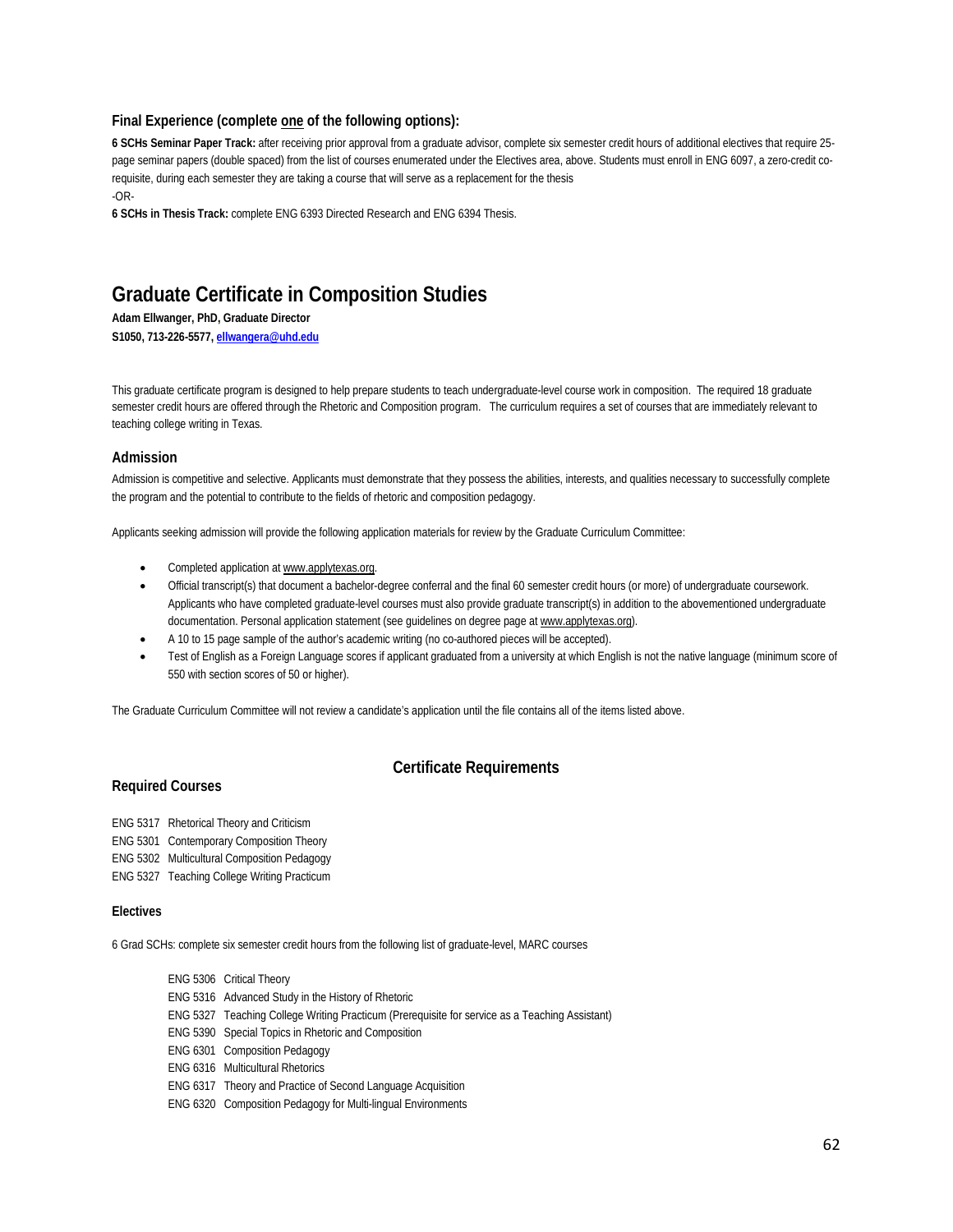ENG 6326 Theories of Developmental Writing and Reading ENG 6327 Studies in Literacy ENG 6370 Theories of Collaborative Writing ENG 6371 Strategies for Writing Assessment

## Department of Social Sciences

**Jeffrey Jackson,** PhD, Chair N1009, 713-221-8014

### **Faculty**

| Professors:                  | Alvarez, Anderson, Getz, Henney, Thacker-Kumar, Ryden.                                                                                                                                                                                          |
|------------------------------|-------------------------------------------------------------------------------------------------------------------------------------------------------------------------------------------------------------------------------------------------|
| <b>Associate Professors:</b> | Allen, Babb, Bachman, Branham, Caro, Case, Chadha,<br>Crone, DeFreitas, Eliassen, Elkholy, Li, Gillette, Henney,<br>Jackson, Johnson, Kaftan, Kane, Linantud, Mobasher,<br>Pavelich, Preuss, Rubinson, Spiller, Stewart, Westfall,<br>Williams. |
| <b>Assistant Professors:</b> | Bielakowski, Cho, Coleman, Raymundo, Rufino, Salinas,<br>Turner.                                                                                                                                                                                |
| Lecturers:                   | Capuozzo, Colón, Chism, Hughes, Lopez, Wilson                                                                                                                                                                                                   |
| Emeriti:                     | Christian, Fairbanks, McCaffrey                                                                                                                                                                                                                 |

## **Master of Arts**

### **Major in Nonprofit Management**

**David Branham,** PhD, Graduate Director N1066, 713-221-8208

The Master of Arts in Nonprofit Management is a highly multidisciplinary program, designed to prepare recent college graduates as well as mid- and senior-level administrators for the management and leadership of nonprofit organizations of all types. The program will focus on strategic planning, development of entrepreneurial skills, program management, fundraising, revenue generation and grant writing, human resources, technology, social media and marketing, legal issues, program evaluation and assessment, teambuilding and partnerships, budgeting, board development, leadership, and ethics. The program will employ two key pedagogical elements. First, the MA in Nonprofit Management will be highly experiential. Every course will offer students the opportunity to learn through experience and practice. The second key pedagogical element will be a strong focus on team building. This program was designed by the leadership of the city's most prominent nonprofit organizations and by faculty from multiple departments: Social Sciences; English; Arts and Humanities; Management, Marketing and Business Administration; and Finance, Accounting and Computer Information Systems.

### **Program Learning Outcomes**

Graduates who earn a MA in Nonprofit Management will be able to:

- Evaluate a nonprofit organization's status on leadership and teambuilding, report their findings, and initiate effective interventions to alleviate shortcomings in those areas.
- Organize and articulate ways to improve productivity from that assessment.
- Articulate expected outcomes for an organization, create a strategic plan to assess those outcomes, implement the assessment, draw conclusions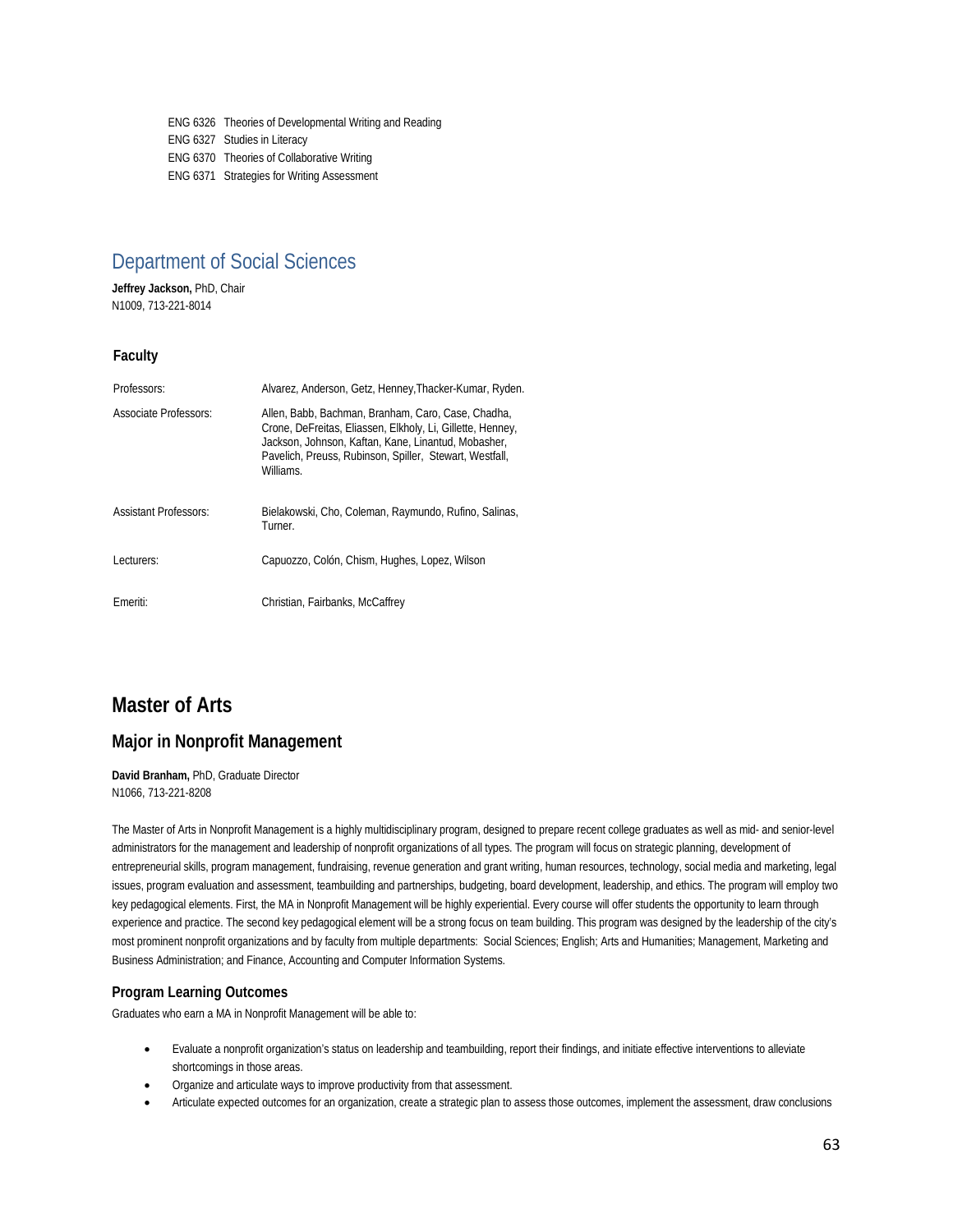from the analysis, and make effective analysis based adjustments to significantly enhance efficiency in the organization.

- Create, implement and plan data and research driven strategies for recruiting and fund raising.
- Apply and implement employment law, recruiting and hiring practices, diversity in the workplace goals, compensation and benefits, performance appraisal, and discipline.
- Analyze budgeting and accounting documents and make organizational decisions based on said documents.
- Effectively manage within a nonprofit organization.

### **Admission**

Admission to the Master of Arts in Nonprofit Management program is based on the applicant's experience and interest in the nonprofit sector, academic ability, and the personal qualities necessary to successfully complete the program. Further consideration is given to the applicant's ability to positively contribute to the nonprofit sector upon completion of the program.

**NOTE:** Candidates who do not meet these standards but present applications that provide good evidence that they will be successful in the program will be considered for conditional admission.

Applicants to the program should meet the following minimal criteria:

- Completion of a baccalaureate degree from an accredited university.
- A grade point average (GPA) of at least 3.0 for the last 60 semester hours of undergraduate or graduate study.
- Test of English as a Foreign Language minimum score of 550 with section scores of 50 or higher if graduate of a university in which English is not the native language.

Applicants must complete and submit and following documentation to the Office of Admissions prior to the admissions deadline for the semester they desire admission: UHD Office of Admissions – Graduate Admissions, One Main Street, Suite 325, Houston, TX 77002.

- Application for admission to the Master of Arts in Nonprofit Management, found online a[t http://www.uhd.edu/admissions.](http://www.uhd.edu/admissions)
- Personal resume.
- Personal statement: In 1000 words or less, describe your experiences with the nonprofit world and how those experiences have prepared you to work in the nonprofit world. The personal statement is a very important introduction to the Graduate Admissions Committee. The central purpose of the statement is to give you an opportunity to demonstrate why you are a good candidate for admission to the program.
- Official transcript(s) that document a bachelor-degree conferral and the final 60 semester credit hours (or more) of undergraduate coursework. Applicants who have completed graduate-level courses must also provide graduate transcript(s) in addition to the abovementioned undergraduate documentation.
- TOEFL results as outlined above, submitted by the admissions deadline.
- Graduate Record Exam (GRE) or Graduate Management Admission Test (GMAT) scores, unless you have five or more years of experience in the nonprofit section.
- Three letters of recommendation: The letters of recommendation must be from those individuals who have had personal and professional contact with you. Further, the writers should have had some authority over you either currently or in the past. Examples of these types of individuals would be college professors, supervisors, or community leaders. In their letters, the writers should address the following: how the writer is associated with you and the length of time of that association, their opinion regarding your potential for academic success including skills you possess that they feel demonstrate this potential, and how your completion of a master's degree would benefit both you and the nonprofit sector.

### **Conditional Admission**

Students admitted conditionally will be advised as to the specific limitations of this status and the conditions necessary to remove the conditional admission classification.

### **Minimum Grade Point Average**

Students must maintain a minimum grade point average of 3.0. Grades of C or lower do not count toward graduation, and two course grades of C or lower are cause for dismissal from the program.

### **Transfer**

Students may transfer no more than six semester hours of graduate work and must have the approval of the Graduate Director to do so; transferred coursework must be at B level or above.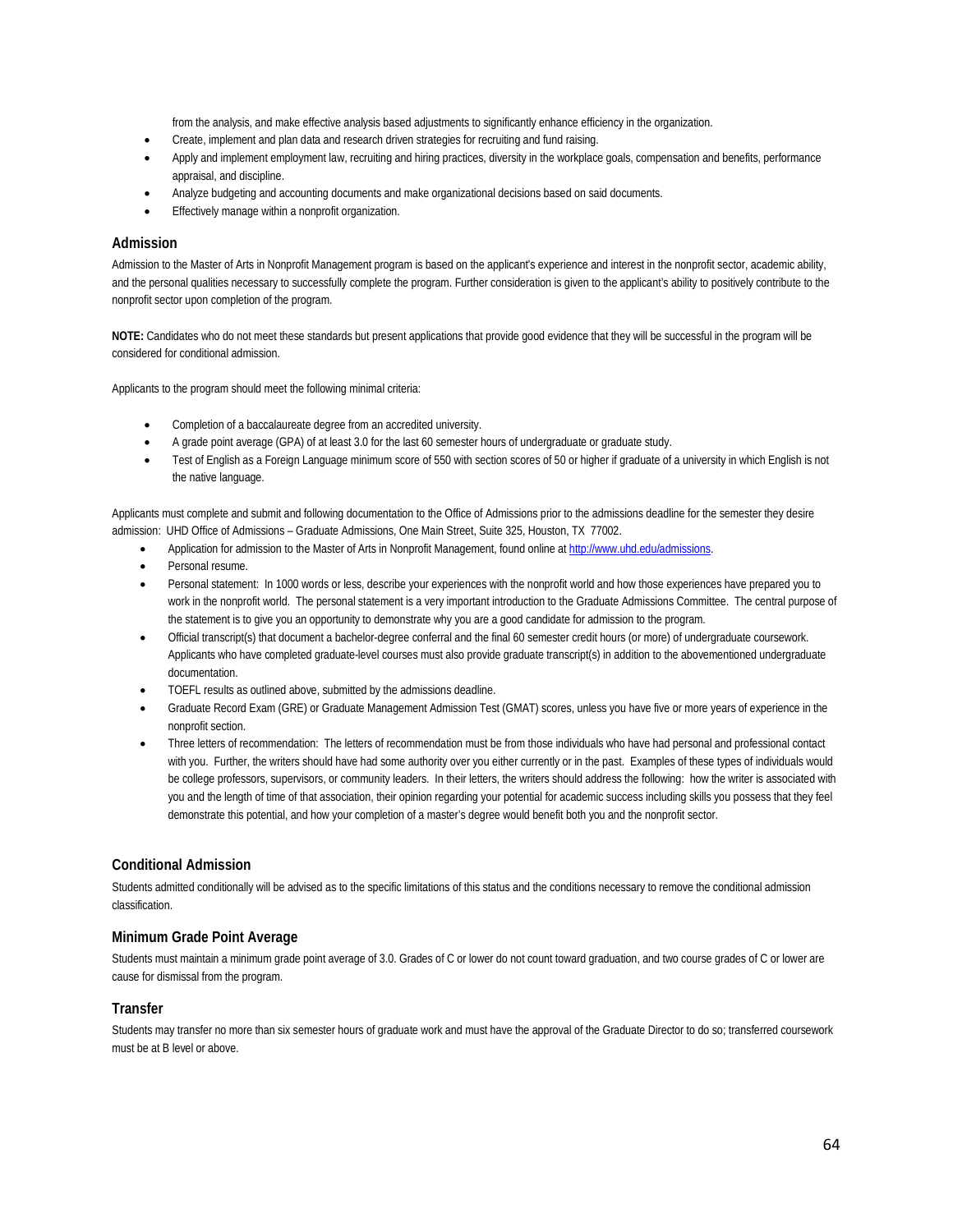### **Degree Requirements**

The Master of Science in Nonprofit Management requires a minimum of 36 semester credit hours, including an internship. **Required Courses**

BUS 6311 Strategic Planning in Nonprofit Sector.

**3 SCHs in Mngmt:** complete 3 semester credit hours in either BUS 6312 Management of Nonprofit Organization or POLS 6616 Management in the Public and Nonprofit Sector.

**3 SCHs in Bdging:** complete 3 semester credit hours in either BUS 6336 Budgeting and Accounting for Nonprofit Management or HUM 6302 Principles of Non-Profit Finance.

POLS 6310 Leadership in Nonprofit Organizations.

POLS 6311 Program Assessment and Evaluation.

POLS 6312 Resourcing the Nonprofit Organization

### **Elective Courses**

**12 SCHs of Electives:** complete 12 semester credit hours from the following:

BUS 6333 Negotiation and Conflict Resolution;

ENG 6303 Public Relations and Media;

ENG 6312 Ethical and Legal Dimensions of Communication;

ENG 6331 Grant Writing for Nonprofit Organizations;

POLS 6313 Governance, the Volunteer Board and Organizational Behavior.

POLS 6314 Leadership Trends/Topics in the Non-Profit Sector

POLS 6315 Law and Advocacy in Nonprofit Management

POLS 6617 Ethical Issues in Public Administration

SOS 6310 Volunteers in the Nonprofit Sector.

### **Internship**

POLS 6680 Internship

## **Graduate Certificate in History**

**Theresa Case PhD, Graduate Director** S1050, 713-226-5577[, caset@uhd.edu](mailto:caset@uhd.edu)

This graduate certificate program is designed to help prepare students to teach undergraduate-level coursework in U.S. History. The required 18 graduate semester credit hours are offered through the history program and under the auspices of UHD's Masters of Arts in Teaching (MAT), in the College of Public Service.

### **Graduate Certificate in History Learning Outcomes**

The learning outcomes for this certificate program map onto select MAT learning outcomes in the following fashion.

**MAT Learning Outcome #1:** Be able to demonstrate competency in critical thinking and problem solving:

**Certificate Learning Outcome #1, HISTORIOGRAPHY:** Students will be able to recount major historical works and historiographical debates in at least two content areas

**Certificate Learning Outcome #2, CRITICAL THINKING:** Students will be able to generate explanations of the causes and consequences of historical events and place events into their proper historical context, based on their analysis of primary and secondary sources.

**Certificate Learning Outcome #3, RESEARCH:** Students will be able to independently collect and organize both primary and secondary sources using both electronic and print materials.

### **MAT Learning Outcome #2:** Be able to write effectively:

**Certificate Learning Outcome #4, WRITING:** Students will be able to write clear and convincing essays, including formal research papers that follow standard academic convention within the field of history.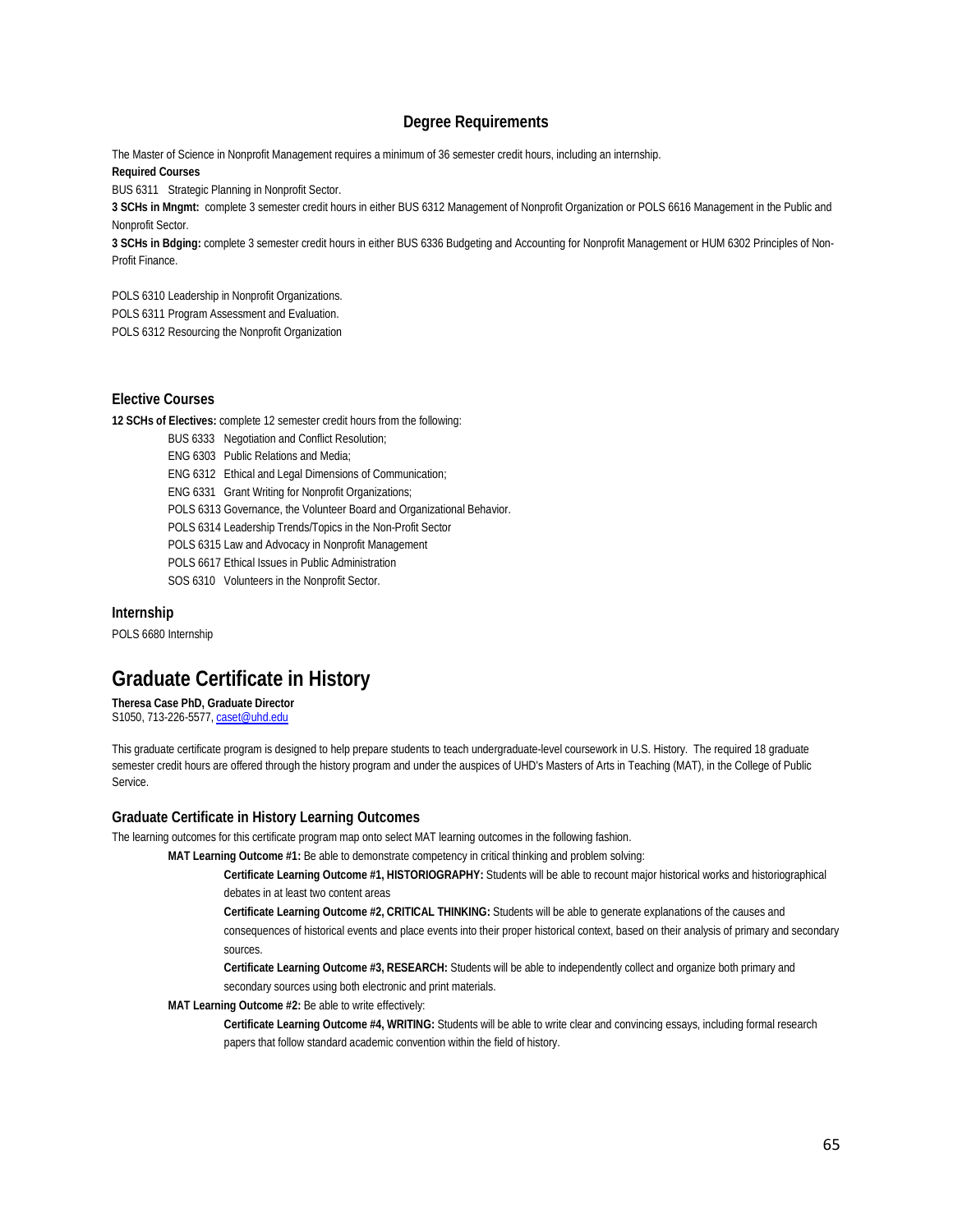### **Admission**

Admission is competitive and selective. Applicants must demonstrate that they possess the abilities, interests, and qualities necessary to successfully complete the certificate program. Applicants seeking admission will provide the following application materials for review by the director of the history graduate certificate program:

- Completed application a[t www.applytexas.org.](http://www.applytexas.org/)
- A written personal statement of 250 words explaining why you want to pursue a graduate certificate in history
- Official transcript(s) that document a bachelor-degree conferral and the final 60 semester credit hours (or more) of undergraduate coursework.
- A history research paper of approximately 3,750 words in length. This writing sample should demonstrate the candidate's competency in both writing and historical research.
- Submit TOEFL scores (if baccalaureate degree coursework was in a language other than English).
- Three letters of recommendation.

**NOTE:** Students who are admitted into the certificate program are conditionally admitted into the MAT program. In order to be fully admitted into the MAT program, students must satisfactorily complete all of their graduate certificate history coursework with a grade of B or better. Students interested in being fully admitted to the MAT degree program should consult Dr. Colin Dalton, Director of the MAT graduate program (713-221-8502).

**Required Course**

HIST 5302 Historian's Craft

### **Prescribed Elective Courses**

**9 SCHs in US HIST:** complete nine semester credit hours from the following list of United States history courses:

- HIST 5303 Seminar in U. S. History
- HIST 5304 From Colonization to Revolution, 1607- ca. 1800
- HIST 5311 Studies in the History of American Education
- HIST 5321 Studies in Mexican-American History
- HIST 5331 Historians and the "Culture Wars"
- HIST 6303 Seminar in Texas History
- HIST 6304 Slavery and Freedom in the United States
- **3 SCHs in Non-US HIST:** complete nine semester credit hours from the following list of non-United States history courses:
	- HIST 5310 Nazi Germany
		- HIST 6301 Seminar in Modern European History
		- HIST 6320 Slavery in the Americas Proseminar
- **3 SCHs in Elect:** Complete three semester credit hours from the following list of history courses (non-reusable from the above areas).
	- HIST 5303 Seminar in U. S. History
		- HIST 5304 From Colonization to Revolution, 1607- ca. 1800
		- HIST 5310 Nazi Germany
		- HIST 5311 Studies in the History of American Education
		- HIST 5321 Studies in Mexican-American History
		- HIST 5331 Historians and the "Culture Wars"
		- HIST 6301 Seminar in Modern European History
		- HIST 6303 Seminar in Texas History
		- HIST 6304 Slavery and Freedom in the United States
	- HIST 6320 Slavery in the Americas Proseminar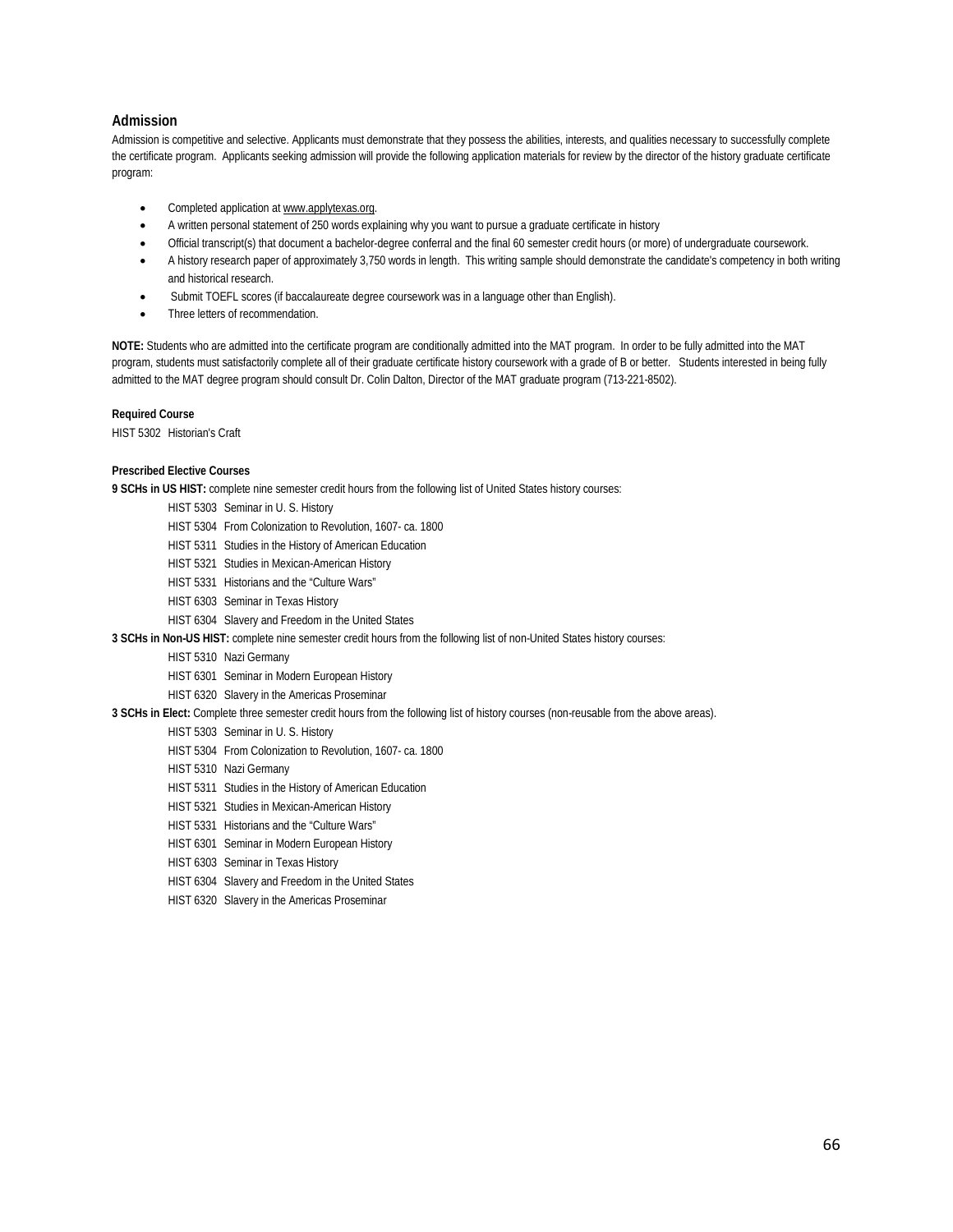## **College of Public Service**

**Leigh Van Horn**, EdD, Interim Dean C430, 713-221-8991

**Myrna Cohen,** EdD, Associate Dean C400E, 713-221-8907

## Department of Criminal Justice

**Barbara Belbot**, J.D., Ph.D., Chair C340, 713-221- 8983

### **Faculty**

| Professors:           | Belbot, Snell, Wang,                     |
|-----------------------|------------------------------------------|
| Associate Professors: | Ahmad, Blackburn, Buckler, Fowler, Pelz, |
|                       |                                          |

Assistant Professors: Brusman-Lovins, Cavanaugh, Gehring, Harris, Karson, Pfeffer, Valcore

### **Master of Science**

### **Major in Criminal Justice**

**Michael R. Cavanaugh** PhD, Coordinator of the M.S.C.J. program C340, 713-226-5578 cavanaughm@uhd.edu

The degree is designed to prepare graduate students to provide leadership, critical thinking, and knowledge in the areas of criminological theory, program evaluation, and criminal justice administration. The curriculum provides for the development of skills in criminal justice planning, implementation, and evaluation in order to ensure that the management and administration of the criminal justice system is effective, efficient, and responsive to the needs of the community. The degree is particularly beneficial for students already working in a criminal justice occupation and who wish to:

- increase their professional knowledge and skills or obtain employment in a criminal justice agency
- teach at the community college level, and
- pursue a doctoral degree.

Admission is competitive and selective and is designed to identify applicants who have the ability, interest, and qualities necessary to successfully complete the program and the potential to contribute to the field of criminal justice. MSCJ applicants must indicate whether they intend to complete the program through traditional face-to-face courses or fully online. Students must take their coursework in the format they have chosen. Students will be allowed to take up to six hours of credit in the alternative format.

### **Program Outcomes**

*Graduates who earn a MS in Criminal Justice will be able to:* 

- 1. Interpret and apply techniques of statistical analysis to the study of crime and justice.
- 2. Apply theoretical concepts to the study of crime and justice.
- 3. Identify, describe, and communicate current issues in the criminal justice system.
- 4. Apply knowledge of the operations of the criminal justice system to develop solutions to the specific problems of criminal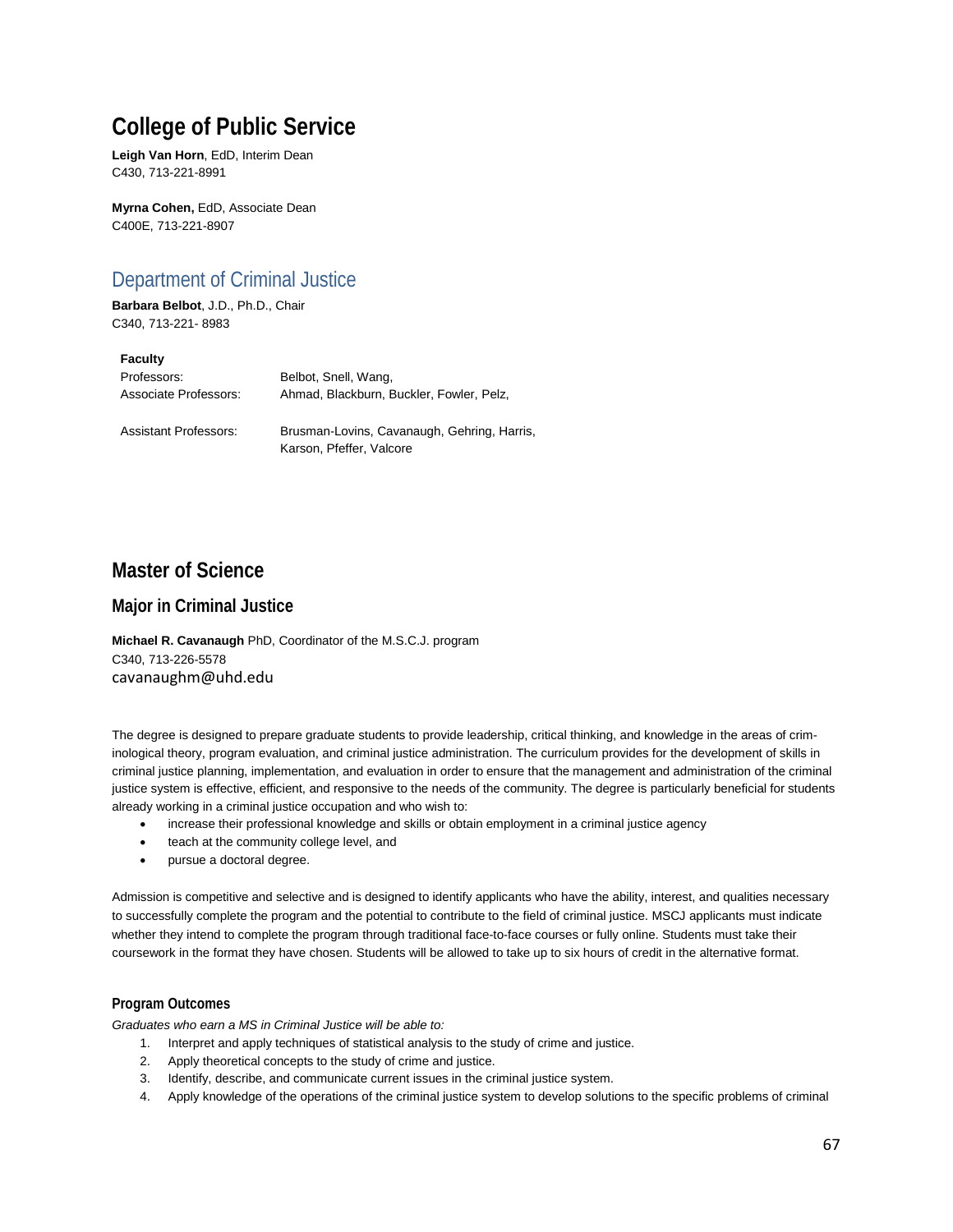justice agencies.

5. Design a research plan to evaluate criminal justice programs, policies, or issues in the study of crime and justice.

### **Admission Requirements**

To be eligible for admission, an applicant will be required to present the following:

- Baccalaureate degree conferred by a regionally-accredited institution;
- Official transcripts, submitted to the Office of Admissions, of all academic work previously undertaken; Transcripts must contain documentation of the completion of the following three upper division undergraduate courses:
	- o Criminology/Criminological Theory,
	- o Criminal Justice Statistics, and
	- o Criminal Justice Research Methods.
	- o *If an applicant does not have these required prerequisites, they will be required to complete them in stem work prior to admission into the graduate program.*
- Three letters of recommendation from individuals acquainted with applicant's academic work and academic potential; If applicant has been enrolled at a university within the past 5 years, two of the three letters need to be from former/current professors
- Completion of MSCJ personal essay
- For graduates of universities where English is not the native language: minimum TOEFL scores of 550 with section scores of 50 or higher.

### **Preferences:**

- Major or minor in criminal justice or a related field from accredited university. Otherwise, additional preparatory course work will be needed.\*
- Undergraduate GPA of 3.0, or higher, on a 4-point scale for the final 60 semester hours of study.\*
- Letter should demonstrate strong writing skills, a commitment to completing the degree, and a strong rationale for wanting this specific degree.\*
- Letters of recommendation from faculty sufficiently acquainted with the student to be able to comment on his/her potential to successfully complete a graduate program and that provide evidence of excellent critical thought, motivation, study and writing skills, and a strong overall faculty recommendation.<sup>\*</sup>
- Completion of a previous master's degree in any field, from an accredited institution.
- Authoring of publication(s) technical, professional or academic. Research experience.
- Grant-writing experience. *\*Primary attention is paid to these preferences.*

Any student accepted into the Master of Science Criminal Justice program may be required to take undergraduate course work in Criminal Justice. Applicants who have earned a graduate degree in a field other than criminal justice at an accredited institution, and who meet all other admission requirements are required to submit all graduate transcripts.

### **Degree Requirements (36 hours)**

The degree requires a minimum of 36 semester hours for either thesis or non-thesis options. Thirty of these hours must be taken at UH-Downtown. Both thesis and non-thesis options require completion of the following core for a total of 18 hours:

- CJ 6310 Issues in Criminal Justice
- CJ 6320 Research Design and Methods
- CJ 6321 Quantitative Analysis in Criminal Justice
- CJ 6330 Advanced Criminology
- CJ 6340 Administration in Criminal Justice
- CJ 6350 Policy Analysis and Program Evaluation

A minimum GPA of 3.0 for all course work is required.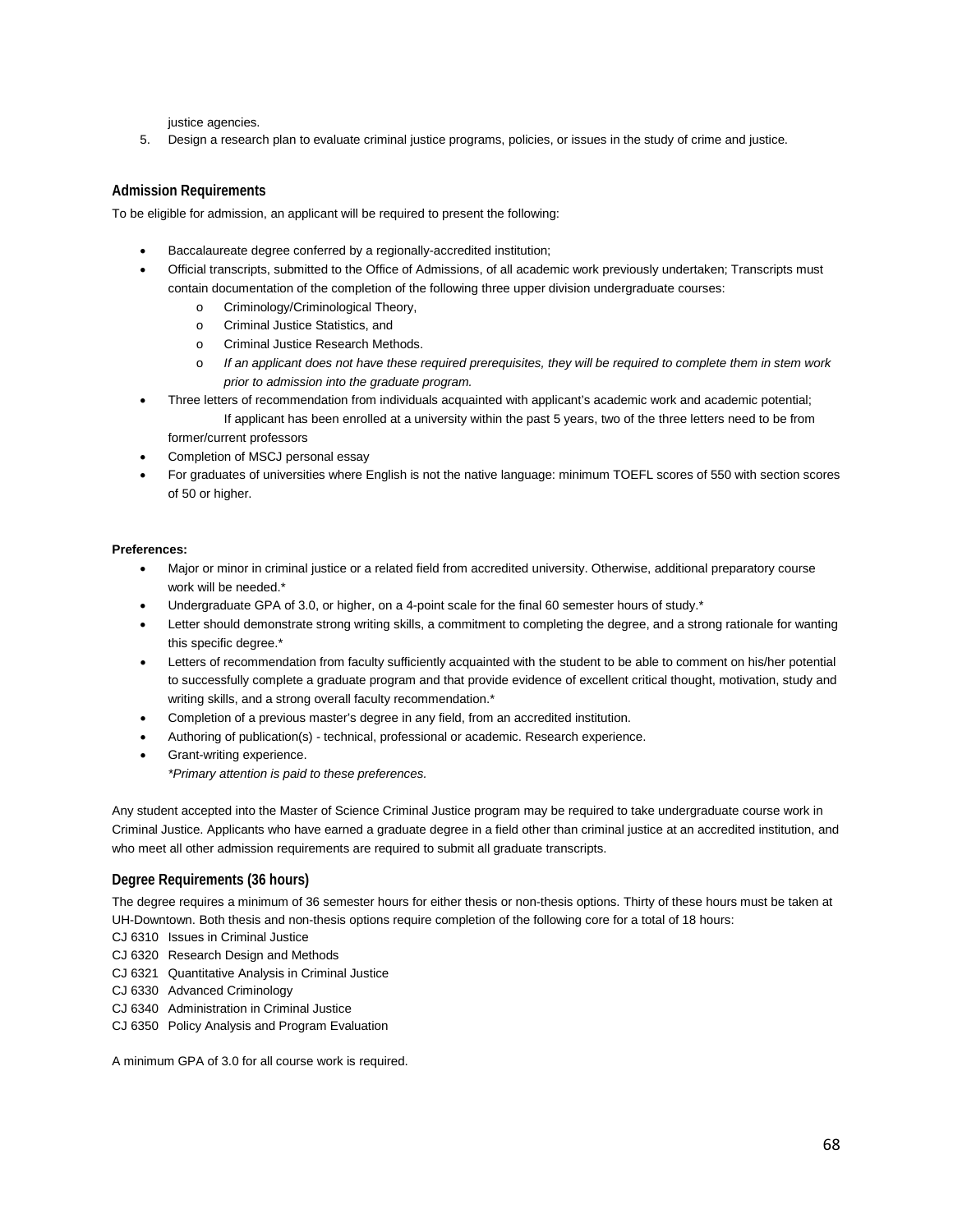### **Thesis Option**

In addition to the core, thesis option candidates are required to complete 12 hours of electives, 3 hours of Thesis I, and continuous enrollment in Thesis II until completion of the thesis.

### **Non-Thesis Option**

In addition to the core, non-thesis option candidates are required to complete 15 hours of electives and the following course (3 hours):

• CJ 6301 Criminal Justice Project

Non-thesis option candidates will be required to address a criminal justice agency problem or criminal justice system issue and prepare a written document on their topic. MSCJ students may receive only one "In Progress" grade from CJ 6301. Students must complete the project in the subsequent term.

### **MSCJ Online**

The Master of Science in Criminal Justice Degree Online is designed to prepare students to become future leaders in the criminal justice system. It integrates the theoretical and practical aspects of crime control as they relate to the adult and juvenile justice systems. The MSCJ Degree prepares students for careers in policing, courts, corrections, and a variety of other agencies related to the field. For students already working in the criminal justice field, the degree is designed to lead to career advancement.

Admission and degree requirements are the same as those listed above with the exception that all online students must complete 15 hours of electives and CJ 6301 Criminal Justice Project. Thesis is not an option for online students.

### **Transfer of Graduate Credits**

A maximum of six units of equivalent graduate course work may be transferred from other accredited universities. A minimum grade of B is required in any such courses. Transfer credit is granted by petition to, and approval by, the Graduate Committee. It is the student's responsibility to initiate the petition and justify the acceptance of the courses. The Graduate Committee will determine whether the courses are equivalent. Please keep in mind that transfer credit is by permission only and is not a right of the student.

## Department of Urban Education

**Ronald Beebe** Ph.D**.,** Chair C440, 713-221-2759

| <b>Faculty</b>        |                                                  |
|-----------------------|--------------------------------------------------|
| Professors:           | Chen, Cohen, Connell, Van Horn                   |
|                       |                                                  |
| Associate Professors: | Beebe, Bhattacharjee, Burnett, Hewitt, Mitchell, |
|                       | Pedrana, Sack                                    |
| Assistant Professors: | Belle, Dalton, Kelly, Miller, Pohl               |
| Lecturers:            | Bundoc, Nelson, White                            |
|                       |                                                  |

### **Master of Arts in Teaching**

**Colin Dalton**, Director of Graduate Programs C440, 713-221-8502

The Master of Arts in Teaching, Curriculum and Instruction (with area of expertise), and the Master of Arts in Teaching with Certification (EC-6Core Subjects, 4-8 Generalist Core Subjects and Secondary Education) are designed to support existing teachers in advancing their expertise and to prepare future educators to teach in urban classrooms, respectively. The emphasis on urban teaching makes this graduate degree unique. To meet the special needs of all children in urban classrooms, students completing the MAT degree will demonstrate competency in the following areas of knowledge:

- Characteristics and needs of learners in multicultural settings.
- Effective teaching practices that enhance student achievement for all students, regardless of socioeconomic status,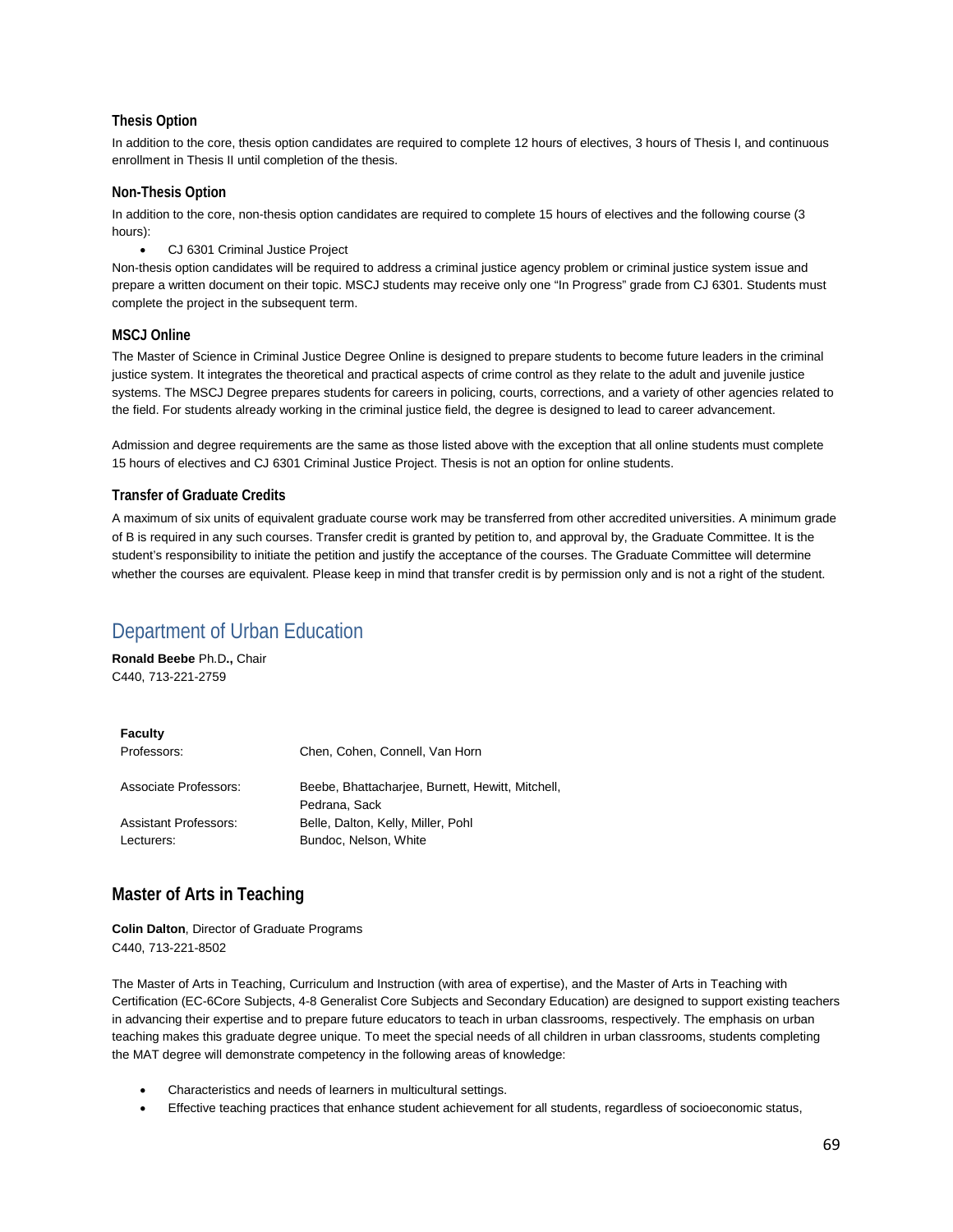ethnicity, or language spoken.

- Factors related to the development of effective teaching environments in urban classrooms.
- Classroom-based research methodology to support best instructional practices.
- Enriched understanding of academic content areas of language arts, social studies, mathematics, the natural sciences, English as a second language, and educational technology.

### **Program Outcomes**

*:*

*Graduates who earn a MAT in Masters in Teaching will be able to*

- 1. Demonstrate competency in the area of leadership.
- 2. Demonstrate competency in the area of effective teaching practices that enhance student learning.
- 3. Demonstrate competency in critical thinking and problem solving.
- 4. Write effectively.

### **Admission Requirements**

Admission to either MAT program is a competitive process and seeks to identify applicants who have the qualities necessary to complete the program with success and the potential to impact the field of education.

### **Complete a graduate application for admission** at: www.applytexas.org

*Be sure to indicate MAT and specify your area of expertise or certification seeking.*

**Provide official transcripts that reflect at least the last sixty semester hours of course work and evidence of a baccalaureate degree awarded from a regionally accredited institution.** If you attended a college or university outside the U.S., your transcripts must be evaluated by a service recognized by UHD. Refer to the UHD website for a list of suggested credential evaluation services. https://www.uhd.edu/admissions/transfer/Pages/admissions-naces.aspx.

**Submit Graduate Record Exam (GRE) scores,** which include quantitative, verbal and analytical writing. Candidates who have a GPA of 3.00 or higher for their baccalaureate degree coursework (last 60 hours acceptable) are exempt from the GRE.

**Submit a personal statement of no more than 500 words** that describes your educational and professional backgrounds and how they will contribute to your success in the MAT program.

**Include three MAT Recommendation forms** from professionals acquainted with your academic and professional potential, such as a school principal, department coordinator or university professor.

APPLICATION DUE DATES are August 15th for a fall semester start, January 19th for a spring semester start, and May 31<sup>st</sup> for Summer start. Any questions regarding the admissions process should be directed to UHD graduate admissions or the Department of Urban Education graduate programs director

### **Degree Requirements (36 hours)**

Admission to either MAT program is a competitive process and seeks to identify applicants who have the qualities necessary to complete the program with success and the potential to impact the field of education.

The MAT degree program requires completion of a minimum of 36 semester credit hours. For degree completion, at least 30 hours must be completed at UH-Downtown with a minimum grade point average of 3.0. In addition, students must successfully complete a directed studies project (MAT 6390) with approval of the director of graduate programs and under the supervision of their appointed faculty advisor.

Students seeking the MAT degree should select one of the following options:

• For Certified Teachers only: Masters of Arts in Teaching, Curriculum and Instruction with area of expertise, (36 graduate hours)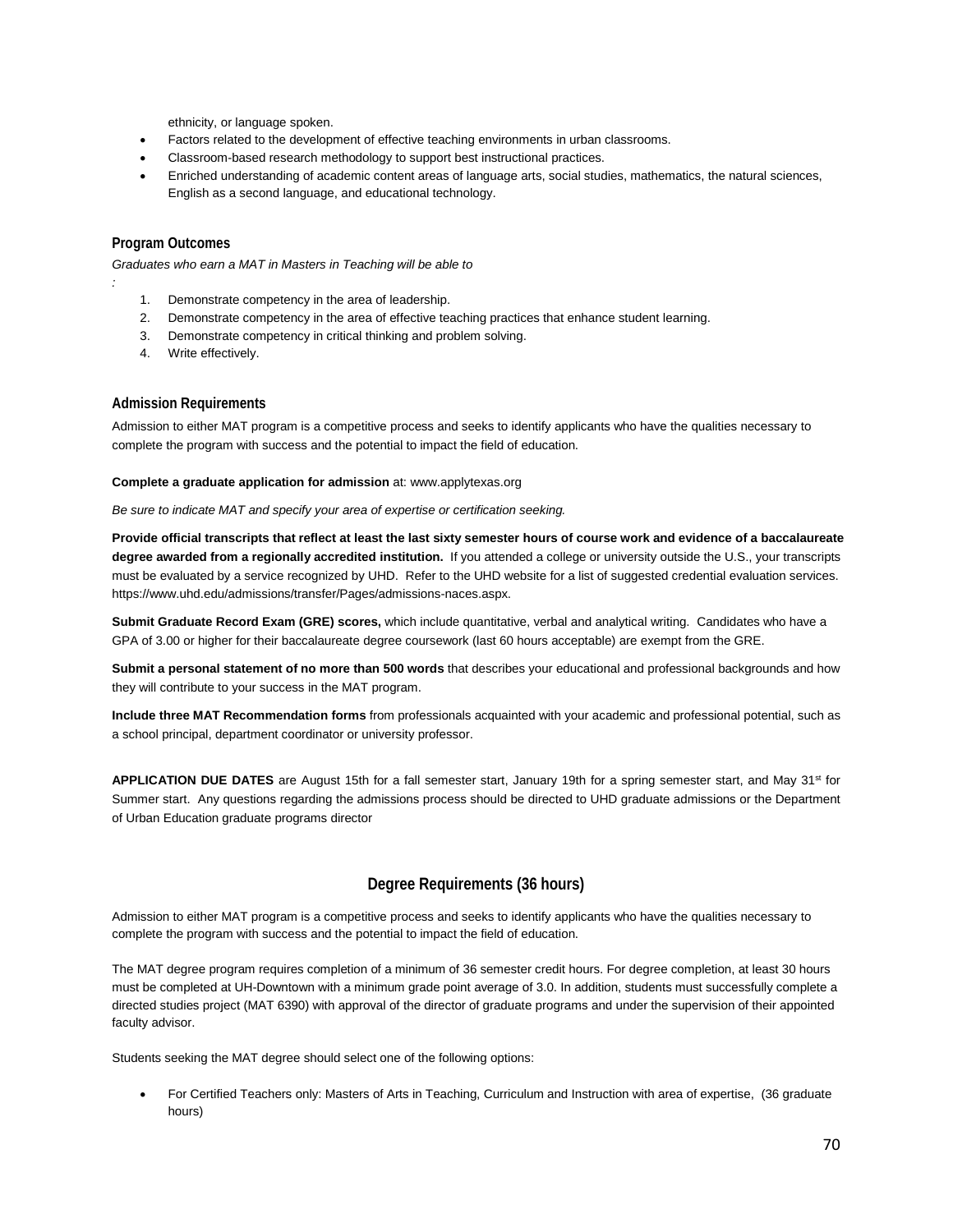-OR-

• Master of Arts in Teaching with Certification (EC-6 Generalist, 4-8 Generalist and Secondary Education), (36 graduate hours)

Students seeking certification in conjunction with the MAT will be recommended for certification based upon: (1) satisfactory completion of coursework, (2) performance in the classroom, (3) the passing of Texas Examination of Educator Standards (TExES) state certification tests, and (4) recommendation of the director of graduate programs.

### **MAT, C&I Courses Required (24 Hours)**

| MAT 6310 | Reading in a Multicultural Classroom                  |
|----------|-------------------------------------------------------|
| MAT 6311 | Advanced Study of Child Development and Diversity     |
| MAT 6315 | Introduction to Educational Research                  |
| MAT 6316 | Advanced Methods for the Culturally Diverse Classroom |
| MAT 6317 | Classroom-Based Research,                             |
| ETC 5301 | Advanced Educational Technology                       |
| MAT 6380 | Practicum for Urban Teachers                          |
| MAT 6390 | Directed Study in Urban Education *preregs 6316, 6317 |

### **Areas of Expertise Strands:** *Students select one area of expertise from the following: (12 Hours)*

### **Instructional Technology, EC-12 (12 hours)**

- MAT 6324 Innovative Teaching Applications Using Technology
- MAT 6325 Advanced Multimedia for Teachers
- MAT 6326 Electronic Publishing for Teachers
- MAT 6313 Principles and Practice of Distance Education

### **Teaching English to Speakers of Other Languages (TESOL)***,* **EC-12 (12 hours)**

- ESL 5333 ESL Instruction/Assessment and the Acquisition of Language Concepts
- ESL 5334 Foundations of ESL Education, Cultural Awareness, and Family/Community Involvement
- MAT 6319 Teaching the Language Minority Child
- MAT 5317 Reading Curriculum, Methods, Assessment and Diagnosis

### **Early Childhood Studies, EC-6 (12 hours)**

- ECH 6302 Trends & Issues in EC Research & Practice
- ECH 6304 Observation, Assessment & Analysis
- ECH 6303 Play Based Curriculum: Inquiry & Instructional Strategies
- ECH 6301 Using Best Practices to Support Intentional Teaching of Young Learners

### **MAT with Certification, Courses Required (27 Hours)**

Important Note: Students **may NOT be enrolled in any other certification program** while pursuing a Master of Arts in Teaching with Certification.

| MAT 6310 | Reading in a Multicultural Classroom              |
|----------|---------------------------------------------------|
| MAT 6311 | Advanced Study of Child Development and Diversity |
| MAT 6317 | Classroom-Based Research                          |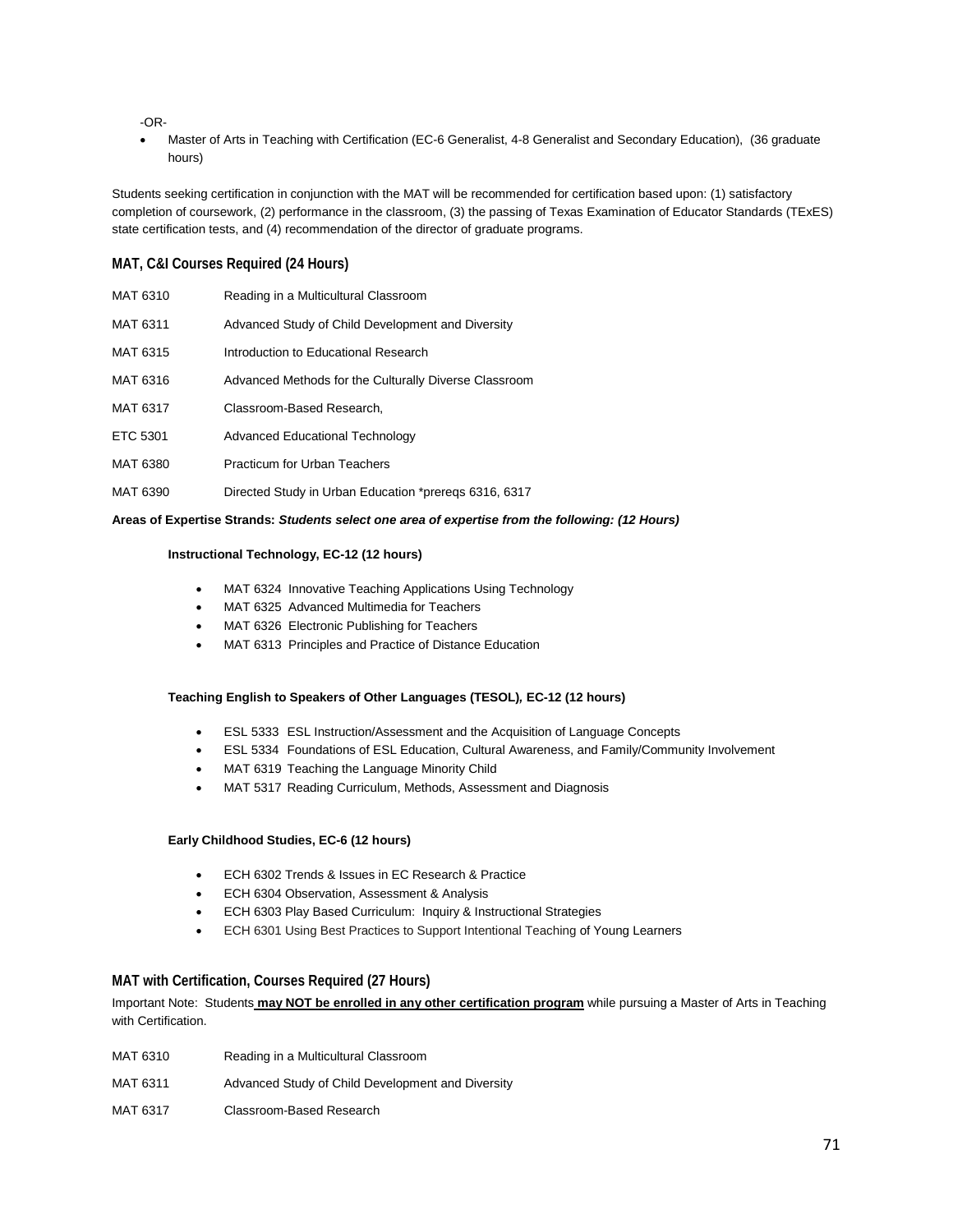| ETC 5301 | Advanced Educational Technology                                                    |
|----------|------------------------------------------------------------------------------------|
| ESL 5333 | <b>ESL Instruction/Assessment and the Acquisition of Language Concepts</b>         |
| ESL 5334 | Foundations of ESL Education, Cultural Awareness, and Family/Community Involvement |
| MAT 6390 | Directed Study in Urban Education *preregs MAT 6317                                |
| MAT 6601 | MAT Cert. w/ Student Teaching (note that this course is 6 credit hours)            |

### **Certification Areas: Students select one certification area from the following: (9 Hours)**

### **EC-6 Core Subjects and ESL Supplemental Certification**

| MAT 5311 | Math Methods           |
|----------|------------------------|
| MAT 5314 | Science Methods        |
| MAT 5319 | Social Studies Methods |

### **4-8 Core Subjects and ESL Supplemental Certification**

| MAT 5316 | Math Methods           |
|----------|------------------------|
| MAT 5318 | Science Methods        |
| MAT 5319 | Social Studies Methods |

### **Secondary**

| MAT 5302 | Curriculum/Instruction/Evaluation in Secondary               |
|----------|--------------------------------------------------------------|
| MAT 5312 | Managing the Secondary Environment for Student Success       |
| MAT 5305 | Professional Roles & Responsibilities for Secondary Teachers |

### **Transfer of Graduate Credits**

No more than six hours of equivalent graduate course work may be transferred from other accredited universities. A minimum grade of B is required in any completed courses that students wish to transfer. Petition for transfer credit is required to be submitted by the graduate student for review and approval comes from the Director of Graduate Programs and the Graduate Committee's review of the course's equivalency. Transfer credit is by permission only and is not a right of the student.

### **Minimum Academic Requirements**

Successful completion of each course is required to remain in either program of the MAT. Students earning three C's, one D or one F will be removed from the program once grades are officially posted for each semester.

### **Graduation**

Graduation is dependent on successful completion of all course work with a minimum grade point average of 3.0, successful completion of the Capstone Project (MAT 6390) and an approved graduation application completed the semester prior to anticipated graduation.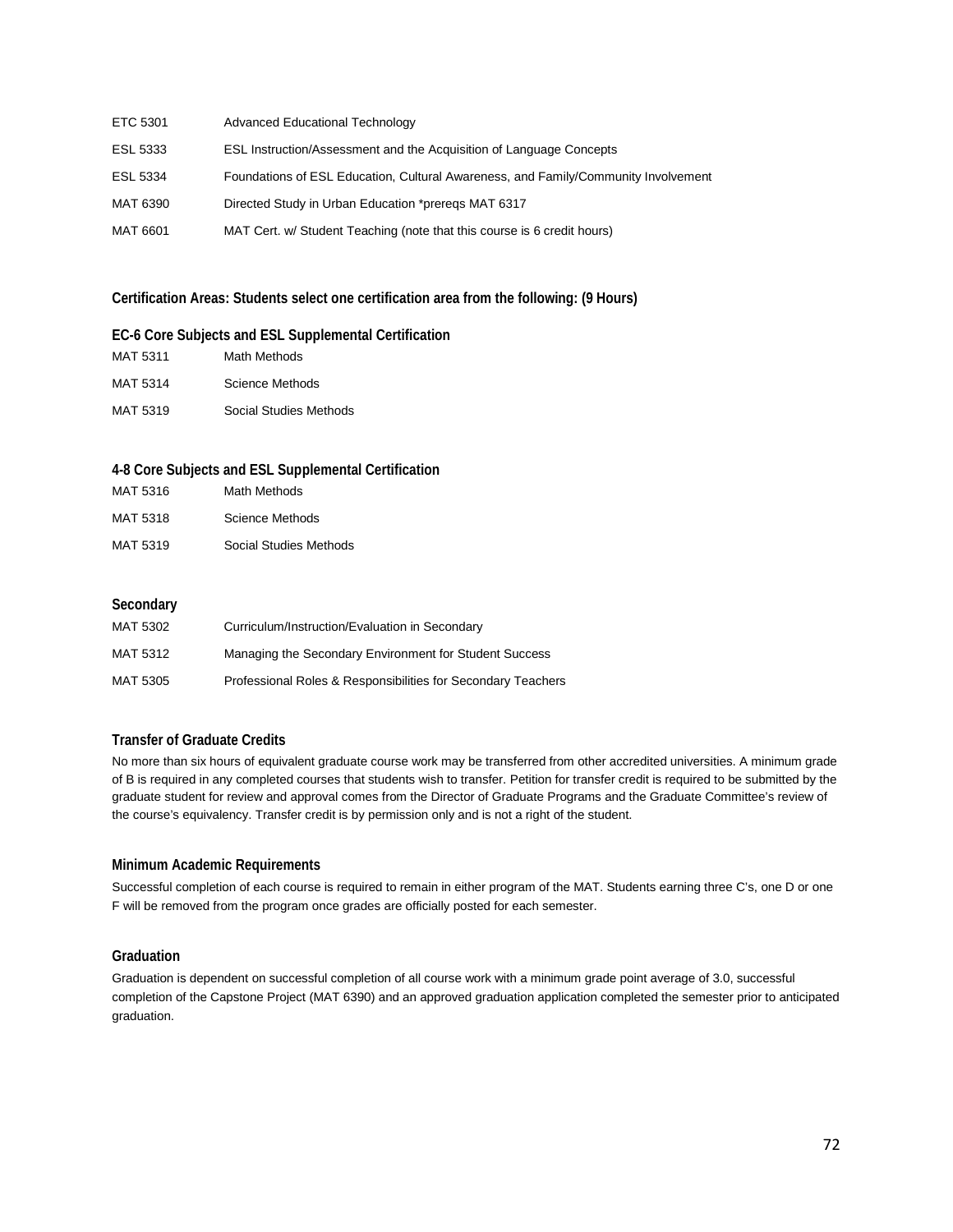## **College of Sciences and Technology**

**J. Akif Uzman**, PhD, Dean **Ermelinda DeLaVina**, PhD, Associate Dean **RaShonda Flint**, PhD, Assistant Dean N723, 713-221-8019

## **Master of Science**

## **Major in Data Analytics**

**Ermelinda DeLaVina,** PhD, MSDA Coordinator N723, 713-226-5241

The Master of Science (MS) in Data Analytics is an application-based program that will provide students with a broad education in advanced statistics, digital data acquisition, digital data management, data analysis, and data presentation. The MS in Data Analytics is designed to meet the increasing need for highly skilled data analysts who can analyze the growing amount of data confronting in a variety of disciplines, and transform it into usable information for use in decision making. The program is a university-wide collaboration that delivers rigorous training in statistical analysis and computational techniques, and provides mastery of data analysis tied to interdisciplinary applications. Students in the program study 12 hours of foundation courses with topics in regression analysis, multivariate analysis, experimental design, nonparametric analysis, statistical modeling, simulation, mathematical theory for data analysis, and statistical computing. Students also take 21 hours of interdisciplinary application courses in business management, science, criminal justice, education, communication, and social sciences. In the final 3 hours students will have the opportunity to engage in research or real-world applications with faculty members at UHD and other collaborators of UHD faculty and/or internships with partnering businesses, industry, and government agencies.

### **Program Outcomes**

Students who complete the program will be able to:

- Organize, manipulate, and summarize data in various formats.
- Convert a data analytic problem and related information into proper mathematical representation and select appropriate methodologies for analysis based on attributes of the available data sets.
- Implement security measures and ethical practices for collection and storage of data.
- Transfer (and transform) data from different platforms into usable contexts.
- Communicate and summarize results of data analysis in written, oral and visual form.
- Select the appropriate methods and tools for data analysis in specific organizational contexts.

#### **Admission Requirements**

Admission requirements for the MS in data analytics are designed to identify applicants who have the ability, interest, and qualities necessary to complete the program. Students who did not earn a Bachelor's degree with some emphasis in statistics may need to complete the leveling course STAT 5301 Foundations of Data Analytics with SAS Program.

Admission is competitive and selective. Applicants must demonstrate that they possess the abilities, interests, and qualities necessary to successfully complete the program.

Applicants seeking admission will provide the following application materials for review by the Graduate Curriculum Committee:

- A completed Apply Texas application form which will include a 1000-word essay that addresses why you want to study data analytics
- Baccalaureate degree conferred by a regionally-accredited institution.
- Official University transcript(s) from which the applicant earned Bachelor's degree and any advanced degree (if applicable). Official transcripts must reflect
	- o the last 60 semester credit hours of course work and evidence of Bachelor's degree awarded and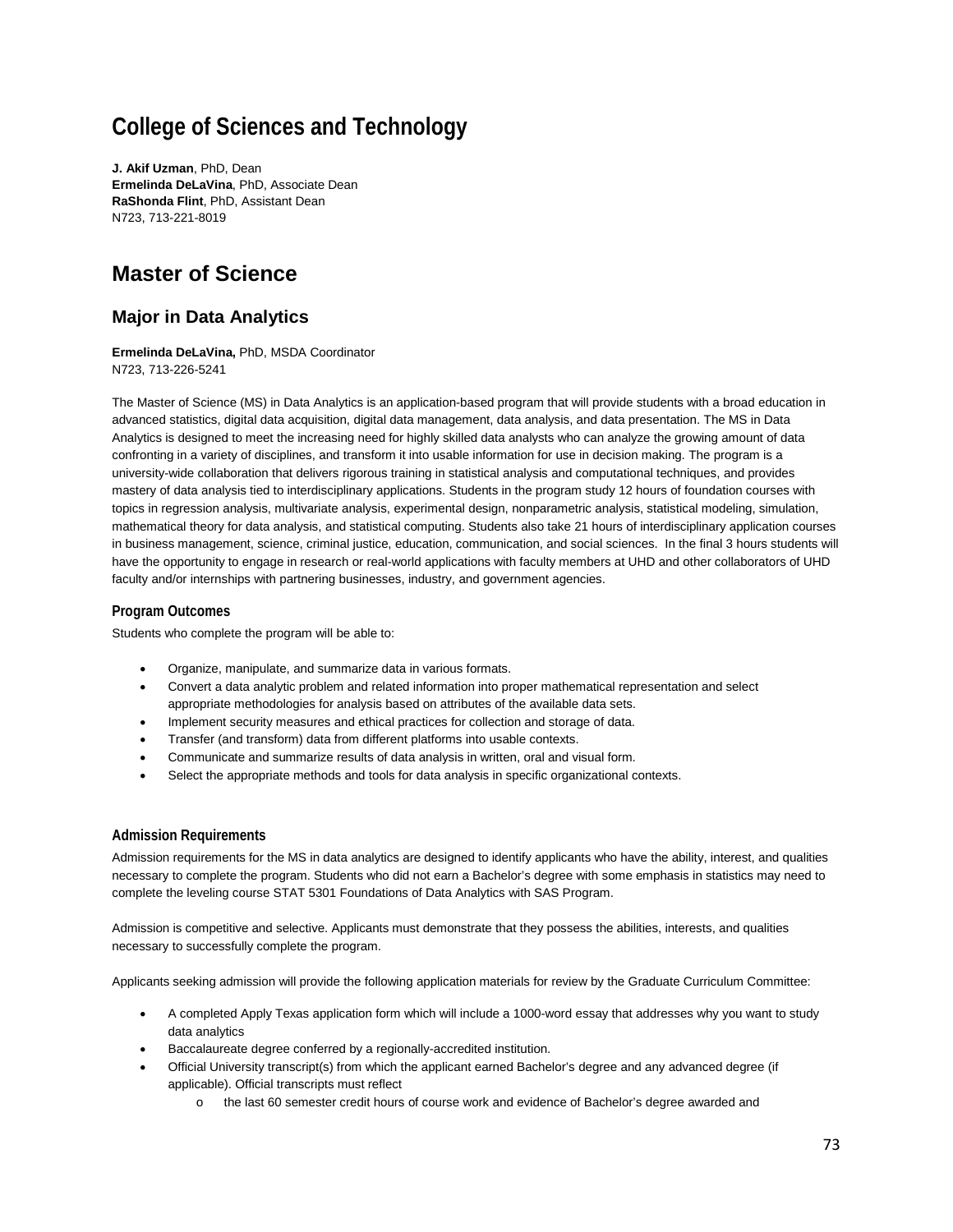- o the GPA. As admission to the degree program is competitive, candidates with a cumulative GPA of 3.0 or higher will be preferred.
- Graduate Record Exam (GRE) scores for applicants with a GPA below 3.0 in their last 60 hours of undergraduate coursework.
- Resume documenting any work experience that emphasizes personal and professional accomplishments.
- Two letters of recommendation with accompanying recommendation forms from individuals well-acquainted with your work and who are able to address your academic potential, for example, work supervisors and professors.
- For graduates of universities in a country where English is not the native language: minimum IBT TOEFL scores of 81 or an IELTS score of 6.5 or higher.
- Test of English as a Foreign Language (TOEFL) score, if you are a graduate of a university where English is not the primary language of instruction (preferred TOEFL scores are: an internet-based score of 81, a paper-based score of 553 or an IELTS score of 6.5 or higher.

#### **Admission Process**

The Graduate Advisory Committee will evaluate applications using a holistic matrix based on GPA, GRE score, relevant course work or experience, recommendations, and other written materials in the applicant's file. The Graduate Advisory Committee will use the results of this evaluation to determine if an applicant is admitted. The Graduate Coordinator will notify students, in writing, of the committee's decision.

### **Degree Requirements**

The Master of Science in Data Analytics requires a minimum of 36 semester credit hours that include a choice of a capstone or internship experience.

#### **Leveling Course**

• STAT 5301 Foundations of Data Analytics with SAS Program

#### **Required Courses (24 hours)**

- STAT 5307 Time Series Analysis
- STAT 5310 Applied Regression Analysis
- STAT 5311 Multivariate Analysis and Nonparametric Statistics
- ENG 5340 Project Management
- CS 5310 Data Mining
- CS 5318 Database Management
- CS 6302 Predictive Analytics
- one approved graduate level capstone or internship course or 1 approved graduate level directed study.

#### **Elective Courses (12 hours from the following)**

- CJ 6321 Quantitative Analysis and Criminal Justice
- CS 6301 Information Visualization
- CS 6303 Big Data Analytics
- MATH 5302 Mathematical Statistics
- MBA 6211 Managerial Decision Making
- MBA 6325 Decision Modeling
- MBA 6362 Financial Forecasting
- ENG 5330 Visual Design Theory
- STAT 5309 Design and Analysis of Experiments
- STAT 6312 Biostatistics

Graduation is dependent upon satisfactory completion of all course work with a minimum graduate grade point average of 3.0 and completion of a capstone course, internship course or approved directed study. Satisfactory completion of graduate courses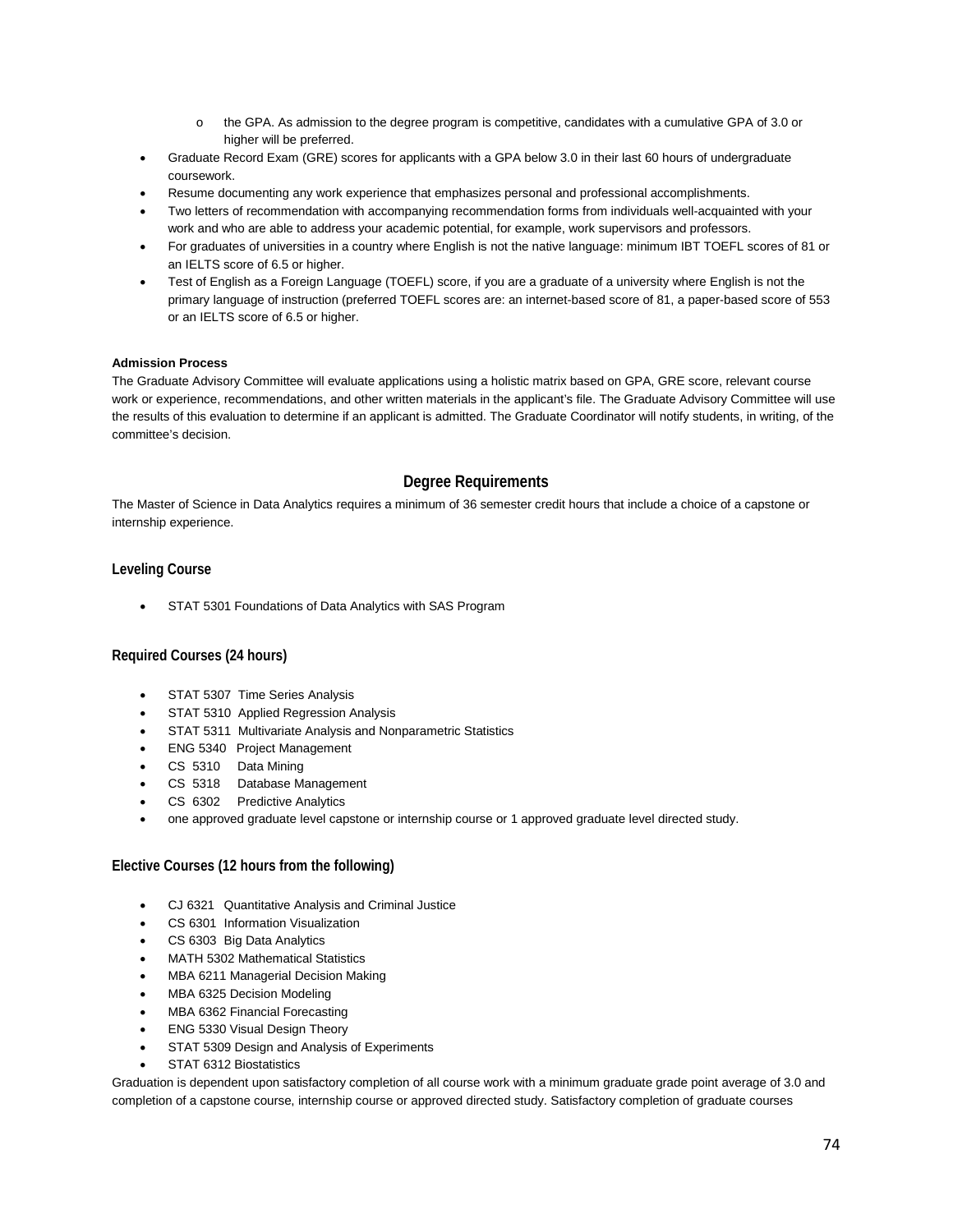includes completing all course work with a grade of "B" or better.

#### **Minimum Grade Point Average to remain in the MSDA program**

No more than two grades below a "B" in any graduate level courses will be accepted toward the MS in Data Analytics degree. At most two grades of "C" will be allow and then only if the cumulative GPA is 3.0 or higher. Upon receipt of the third grade below a "B" in any three required graduate courses, or if the GPA drops below 3.0, the student will be academically dismissed from the program once all appeals processes are exhausted.

#### **Transfer of Graduate Credits**

A maximum of two approved courses may be transferred from another accredited university. A minimum grade of "B" is required for the course to transfer. All petitions for transfer credit must be submitted to the UHD Graduate Admissions Committee at the time of application for the committee's approval.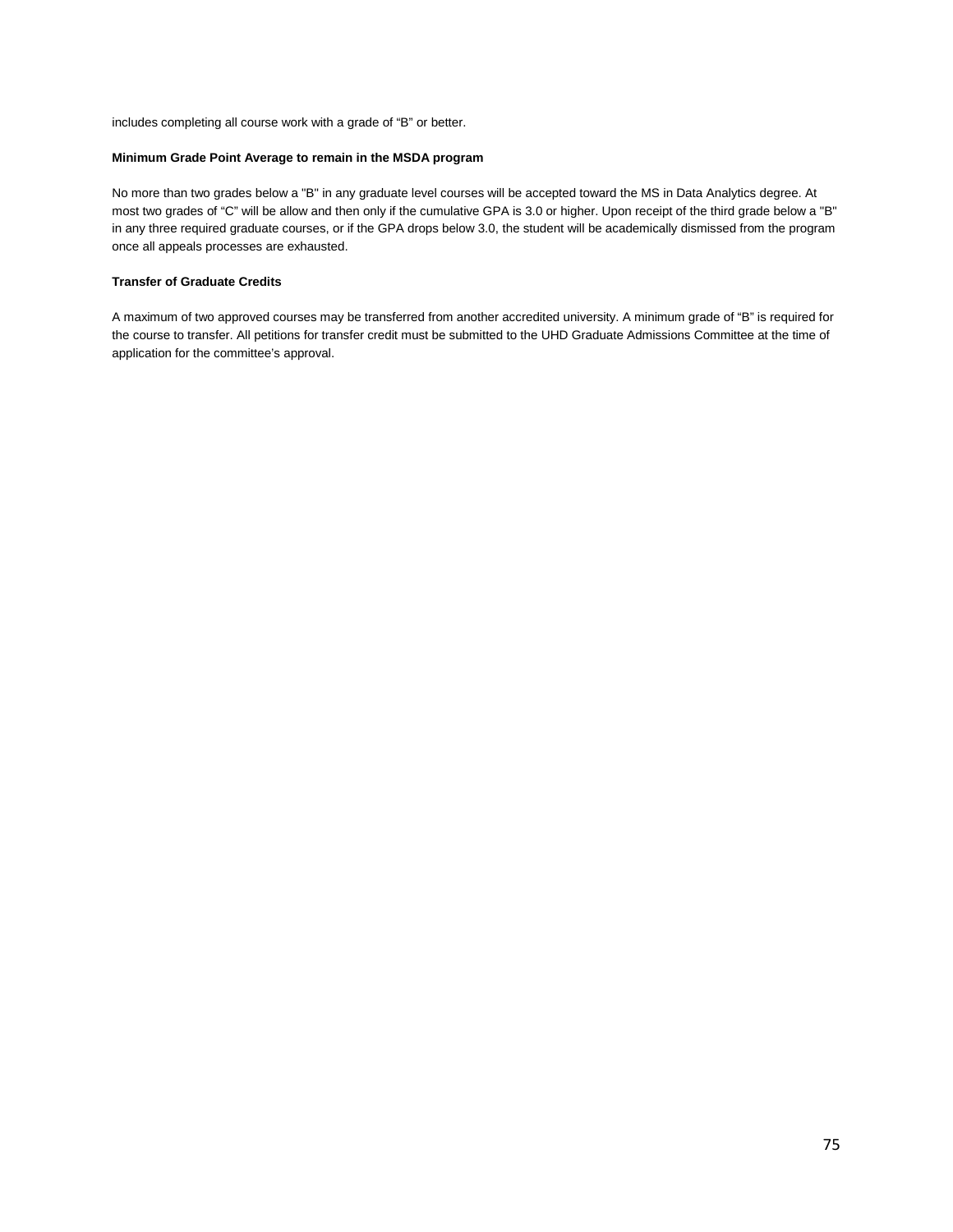# Course Descriptions

## **Course Credit and Numbering System**

Progress toward the completion of academic work is measured in terms of semester credit hours. One semester credit hour is normally equivalent to one hour of class work, or from one to six hours of laboratory work per week for a semester.

All courses are identified by discipline and number. The first digit of a course number indicates the academic level. Courses in the 1000 series are generally for freshmen, 2000 for sophomores, 3000 for juniors and 4000 for seniors. The 5000 and 6000 series courses are graduate courses. Undergraduates are not allowed to enroll in graduate courses without permission of the academic department which offers the courses. The second digit indicates the number of semester credit hours that the course carries. The third and fourth digits specify a particular course within its discipline.

The three numbers in parentheses after each course title indicate the number of semester credit hours, the number of class hours per week, and the number of additional laboratory or activity hours per week.

## **Texas Common Course Numbering System**

The University of Houston-Downtown is a participant in the Texas Common Course Numbering System (TCCNS). This system ensures that if a student takes a course bearing a common course number at another college or university, UH-Downtown will accept the course in transfer as equivalent to the corresponding UH-Downtown course.

Common course numbers have a four-letter prefix followed by a four-digit number. The four-letter prefix identifies the subject area. For example, ENGL is the common prefix for English courses, and COSC is the common prefix for computer science courses. The four-digit number following the prefix identifies a specific course with the subject area.

Each digit in the four-digit sequence gives additional information about the course. The first digit identifies the course as either freshman level (1) or sophomore level (2). The second digit identifies the number of credit hours students earn upon completing the course. The final two digits indicate the sequence in which courses are generally taken. Thus, French I (FREN 1311) is taken before French II (FREN 1312).

In this Catalog, for courses corresponding to those in the TCCNS, the common course number is indicated in parentheses at the end of the course description. The preceding page lists all UH-Downtown courses for which a common course number exists.

More information about the Texas Common Course Numbering System is available from the Office of Admissions (Room 326- South; 713-221-8533).

## **BIOL (Biology)**

### **BIOL 6301 Special Topics in Advanced Biology (3-3-0)**

*Prerequisite: Graduate Standing.*

Possible topics include modern genetics, biotechnology, immune disorders and health, urban science and ecology, computational biology, and advanced investigative methods in biology.

#### **BIOL 6399 Directed Study in Advanced Biology (3-2-1)**

#### *Prerequisite: Graduate Standing.*

This course provides opportunities for students to build their knowledge and understanding in the life sciences as science has a rapidly changing knowledge base and expanding relevance to societal issues. Topics may include modern genetics, biotechnology, immune disorders and health, urban science and ecology, computational biology, and advanced investigative methods in biology. Students will examine current literature in these areas and discuss the merits and implications of the latest findings. In addition, students will be immersed in various labs and activities that reinforce the concepts under investigation.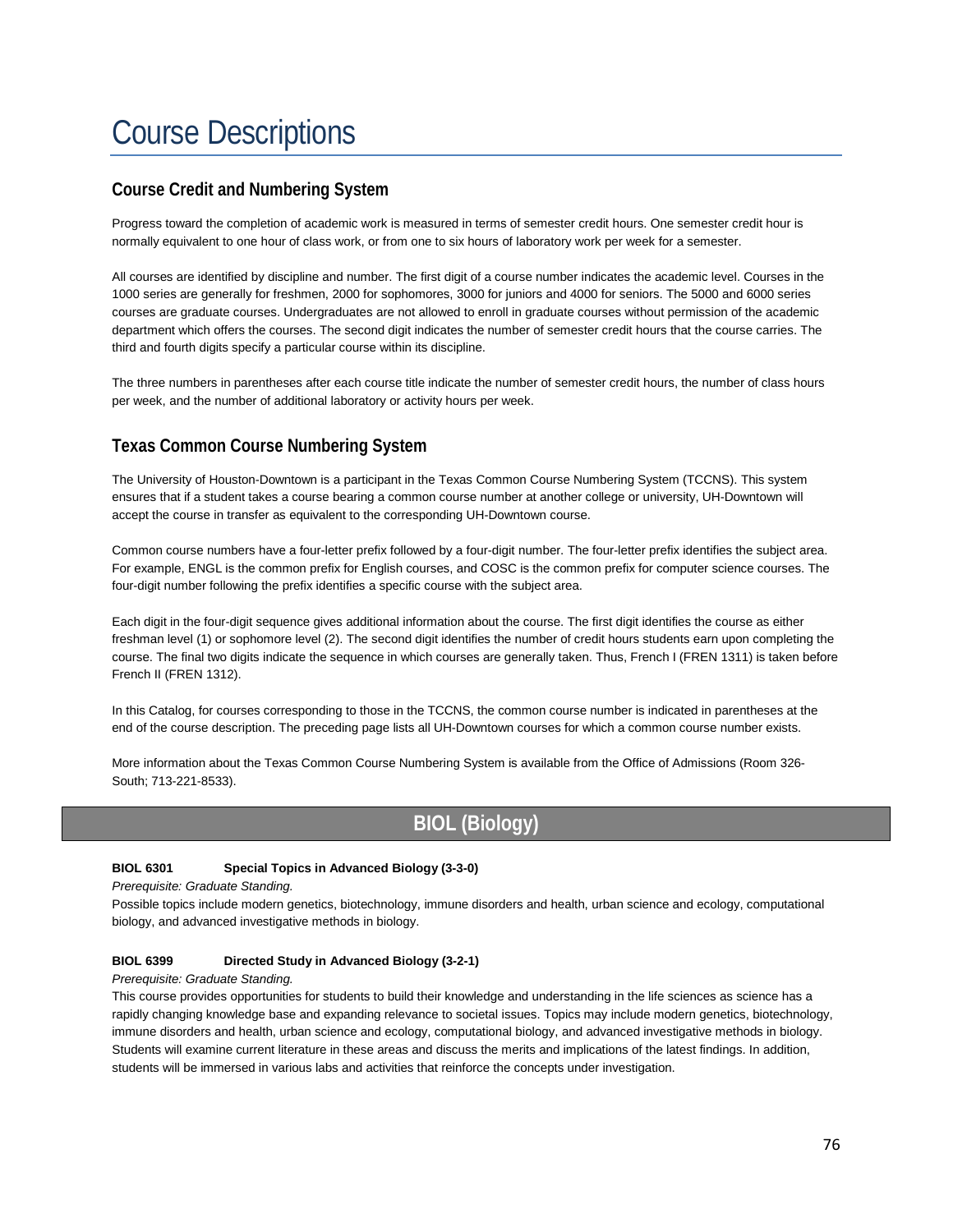## **BUS (Business)**

### **BUS 6331 Strategic Planning in Nonprofit Sector (3-3-0)**

#### *Prerequisite: Graduate standing.*

This experiential course introduces students to strategic planning in nonprofit sector. This will allow students to ascertain the importance of planning and decision making, the difference between types of planning; situational analysis and asset mapping; creation of mission, vision and core value statements; and the development and management of a complete strategic plan. Overall, the course will address the importance of strategic thinking, change management and leadership.

#### **BUS 6332 Management of Nonprofit Organization (3-3-0)**

#### *Prerequisite: Graduate standing.*

This experiential course is designed to expose the students to comprehensive knowledge and skills for managing today's nonprofit organizations. It will review areas essential to effective leadership of today's nonprofit organization such as methods of developing, supervising, motivating, and recognizing volunteers and staff; communicating effectively within an organization; staff-volunteer relations; and stress, conflict, crisis management, and social responsibility. Managers in nonprofit organizations face the challenge of working with both paid and unpaid stakeholders in the organization's future. Explore HRM topics such as legal employment issues, recruiting and hiring practices, diversity in the workplace, compensation and benefits, performance appraisal, and discipline.

#### **BUS 6333 Negotiation and Conflict Resolution (3-3-0)**

#### *Prerequisite: Graduate standing.*

The field of negotiation and conflict resolution has developed from diverse fields of knowledge such as psychology, law, and organizational behavior. This experiential course covers the concepts involved in the process of negotiations and conflict resolution. Negotiation strategies and techniques, methods of communication and persuasion, and formation of a negotiation plan are covered in this class. The course also includes practical exercises, and mock negotiation situations.

#### **BUS 6336 Budgeting and Accounting for Nonprofit Organizations (3-3-0)**

#### *Prerequisite: Graduate standing.*

This experiential course develops a knowledge-base of the necessary accounting fundamentals required for the effective administration of a nonprofit organization. Students will gain experience in the preparation, analysis, interpretation, use and communication of budget and financial statements that comply with best-practices for internal decision-making and the accepted accounting principles for financial reporting. Topics include financial budgeting and measurement, revenue recognition, fund accounting and financial reporting.

## **CHEM (Chemistry)**

#### **CHEM 6301 Special Topics in Advanced Chemistry (3-3-0)**

*Prerequisite: Graduate standing.*

Possible topics include thermodynamics and kinetics, chemistry of important biological reactions, properties and chemistry of polymers, and advanced investigative methods in chemistry.

#### **CHEM 6399 Directed Study in Advanced Chemistry (3-2-1)**

#### *Prerequisite: Graduate standing.*

This course provides ongoing opportunities for students to build their knowledge and understanding in the physical sciences as science has a rapidly changing knowledge base and expanding relevance to societal issues. Topics may include thermodynamics and kinetics, chemistry of important biological reactions, properties and chemistry of polymers, and advanced investigative methods in chemistry. Students will examine current literature in these areas and discuss the merits and implications of the latest findings. In addition, students will be immersed in various labs and activities that reinforce the concepts under investigation.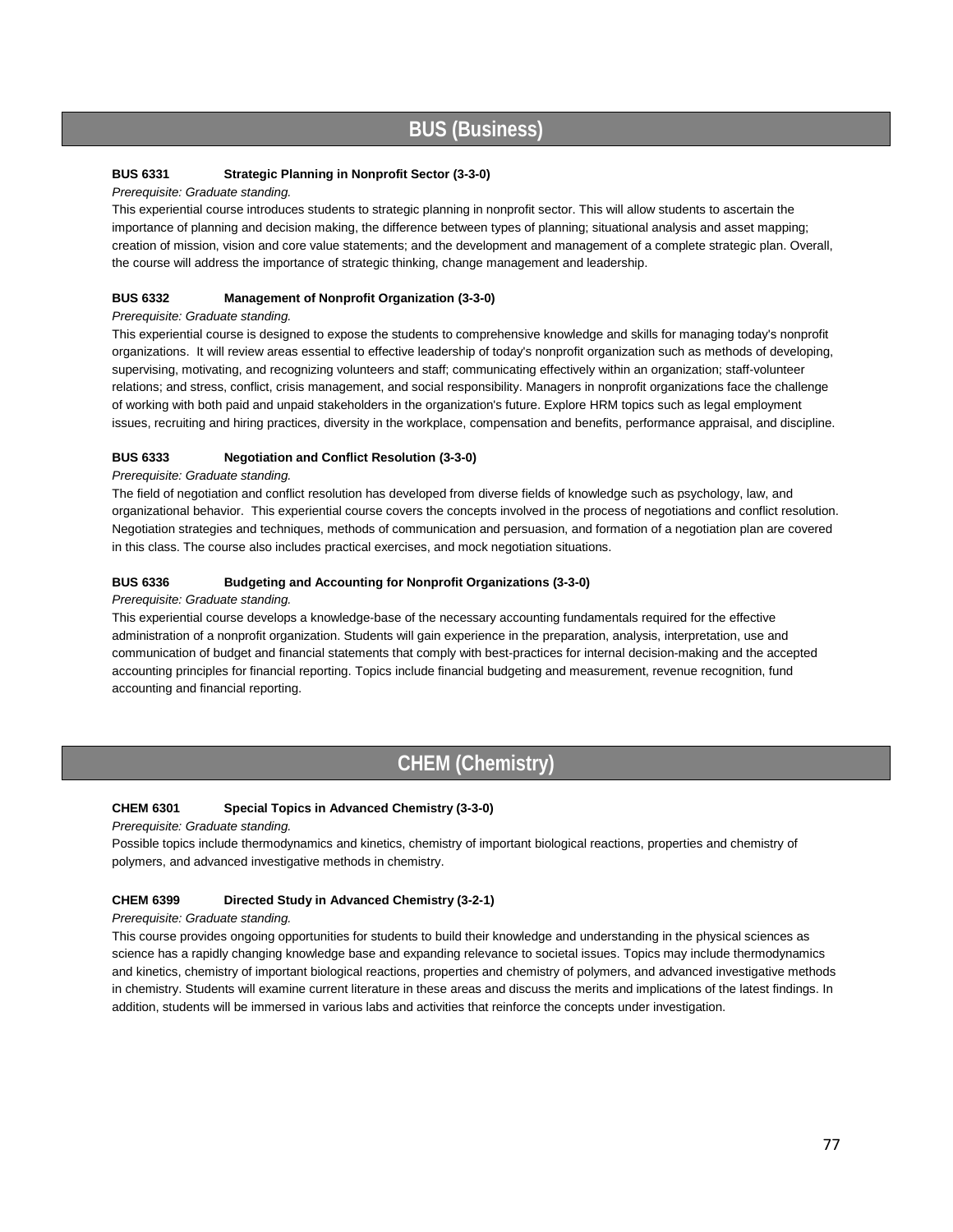## **CJ (Criminal Justice)**

#### **CJ 6301 Criminal Justice Project**

*Prerequisite: Completion of core courses, 30 hours of coursework, and consent of Graduate Coordinator.* 

Under the direction of a faculty project advisor and guided by a project committee, the student will design a project to address a criminal justice agency problem or criminal justice system issue. Project requirements include a written document and formal presentation before a project committee. Students continuously enroll until the final project is approved by the project committee.

### **CJ 6310 Issues in Criminal Justice (3-3-0)**

*Prerequisite: Graduate standing or department approval.*  An analysis of the current issues facing the criminal justice system.

### **CJ 6311 Legal Liabilities in Criminal Justice (3-3-0)**

*Prerequisite: Graduate standing or department approval.*  An examination of legal liabilities facing criminal justice management in their relations with human resources/personnel, their clients/offenders, and the public.

### **CJ 6312 Law and Society (3-3-0)**

*Prerequisite: Graduate standing or department approval.* 

An inquiry into selected current legal issues such as gun control legislation, asset forfeiture law, the prison reform legislation act, domestic violence legislation, sex offender legislation, death penalty legislation, etc.

### **CJ 6313 Issues in Corrections (3-3-0)**

*Prerequisite: Graduate standing or department approval.* 

Examines current issues in institutional and community corrections with emphasis on comparisons of control versus rehabilitation strategies, lack of strategic planning and public policy development.

### **CJ 6314 Issues in Law Enforcement (3-3-0)**

*Prerequisite: Graduate standing or department approval.* 

This course will focus on the long term, intractable problems in policing, particularly in urban areas. Endemic issues that affect the limits and potential of mainstream policing will be examined including an analysis of emerging critical issues and a critical assessment of the philosophy and politics of community policing.

#### **CJ 6320 Research Design and Methods (3-3-0)**

*Prerequisite: Graduate standing or department approval.* 

Includes the scientific method, basic social science research design and execution, and evaluation of contemporary research in criminal justice. Topics covered include the logic of causal order, the logic of inference, sampling theory, qualitative and quantitative research design, data collection, and model specification. Prepares students to critically appraise reported research, and to design and conduct independent research projects.

#### **CJ 6321 Quantitative Analysis in Criminal Justice (3-3-0)**

*Prerequisite: Graduate standing or department approval, an undergraduate statistics course within the last 5 years, and CJ 6320.*  The use of descriptive and inferential statistics and computer applications as used in criminal justice research.

#### **CJ 6325 Issues in Juvenile Justice**

*Prerequisite: Graduate standing or department approval.*

Seminar in issues confronting the juvenile justice system and juvenile offenders, with an emphasis on the history, philosophy, and role of the juvenile court.

#### **CJ 6330 Advanced Criminology (3-3-0)**

*Prerequisite: Graduate standing or department approval.* 

History of criminological thought, etiology of criminal behavior, and analysis and evaluation of contemporary criminological theories.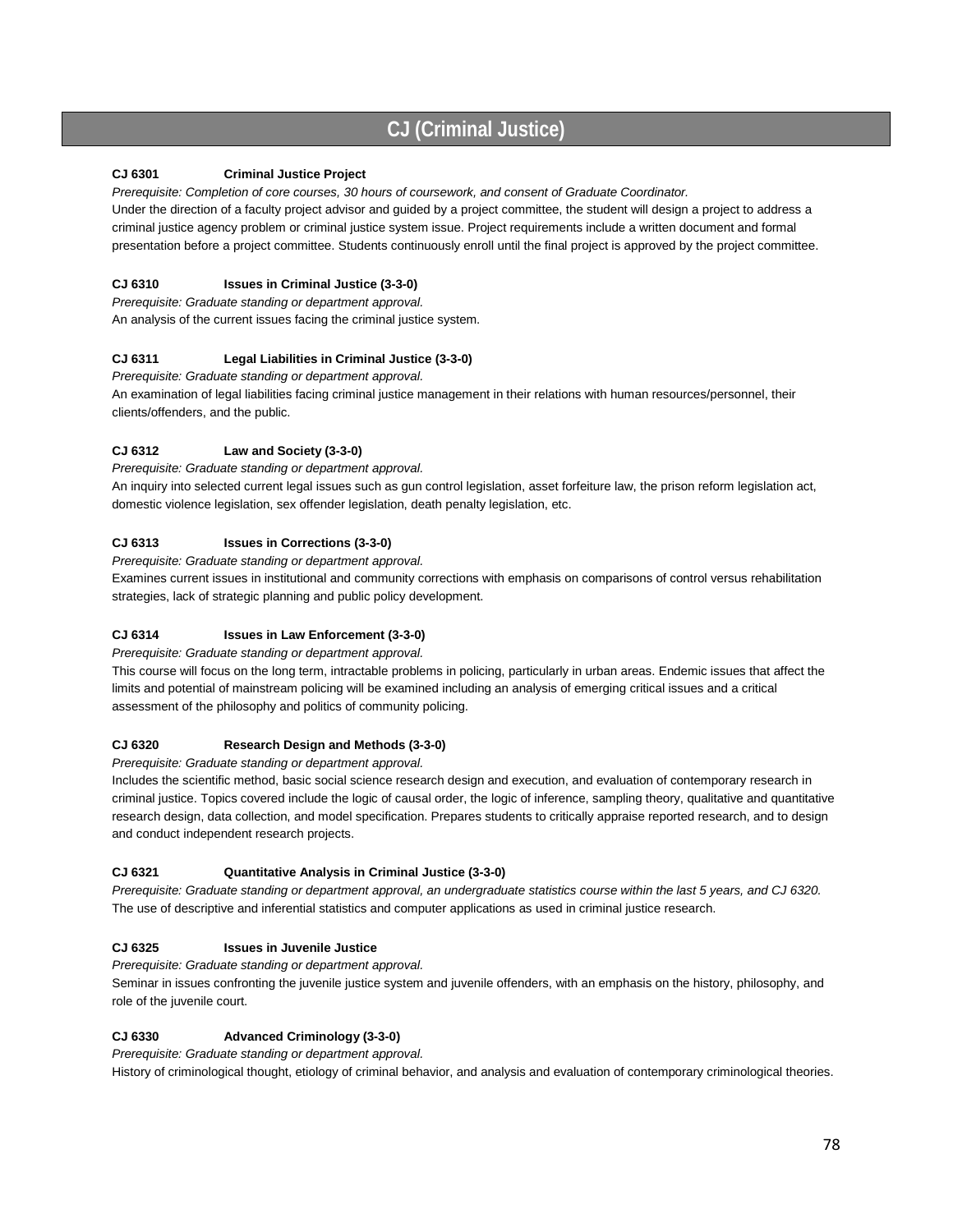### **CJ 6333 Violence in America (3-3-0)**

*Prerequisite: Graduate standing or department approval.* 

A survey of violence in past and present American society with an emphasis on theoretical perspectives and possible future trends.

#### **CJ 6335 Victimology (3-3-0)**

*Prerequisite: Graduate standing or department approval.*

This course examines the nature and extent of victimization-focusing on theories, history, and trends. Additional analysis will focus on the relationships between victims and social institutions, groups, and individuals. Justice system and social service responses to victimization will be evaluated.

#### **CJ 6340 Administration in Criminal Justice (3-3-0)**

*Prerequisite: Graduate standing or department approval.* 

Surveys the relationship between worker productivity and personnel/management policies in criminal justice organizations. Examines the workplace application of theories of learning, personality, cognitive processes, group dynamics and communications.

#### **CJ 6342 Correctional Programming (3-3-0)**

*Prerequisite: Graduate standing or department approval.* 

Examines the development, management and assessment of the various types of non-security programs within correctional settings. Facilitates the understanding of dynamics of rehabilitation of offenders, as well as the group dynamics of institutions designed to work with delinquent populations.

#### **CJ 6350 Policy Analysis and Program Evaluation (3-3-0)**

*Prerequisite: Graduate standing or department approval.* 

Examines theories and methods of policy analysis and program evaluation with suggested applications to agencies within juvenile and criminal justice systems. Identifies the complex effects of policy change as well as techniques for developing a continuous capacity for program assessment in these agencies. Discusses forces that generate new policies and processes for their implementation and evaluation. Students assess existing models and are encouraged to develop their own applications for measuring the impact of new directions in the system.

#### **CJ 6355 Security Management and Crime Prevention (3-3-0)**

*Prerequisite: Graduate standing.* 

Exploration of security management theories and practices for the purpose of crime prevention.

#### **CJ 6360 Special Topics in Criminal Justice (3-3-0)**

*Prerequisite: Graduate standing or department approval.* 

Seminar for advanced students offered in response to student request and faculty interest. May be repeated for additional credit when course content differs. Sample topics include the death penalty, family violence and disputes, hate crimes, inmate social organization, prison gangs, etc.

#### **CJ 6370 Independent Study**

*Prerequisite: Graduate standing and department approval.*

Intensive study of a subject that the student cannot normally pursue in a regularly scheduled course. Supervised independent or group studies for advanced students. May be repeated for additional credit with faculty approval.

#### **CJ 6390 Thesis I**

#### *Prerequisite: Completion of coursework.*

This course represents a student's initial thesis enrollment. No credit is awarded until the student has completed the thesis.

#### **CJ 6391 Thesis II**

*Prerequisite: Completion of Thesis I.* 

This course represents a student's continuing enrollment. The student continues to re-enroll in this course until the topic is approved by the thesis committee.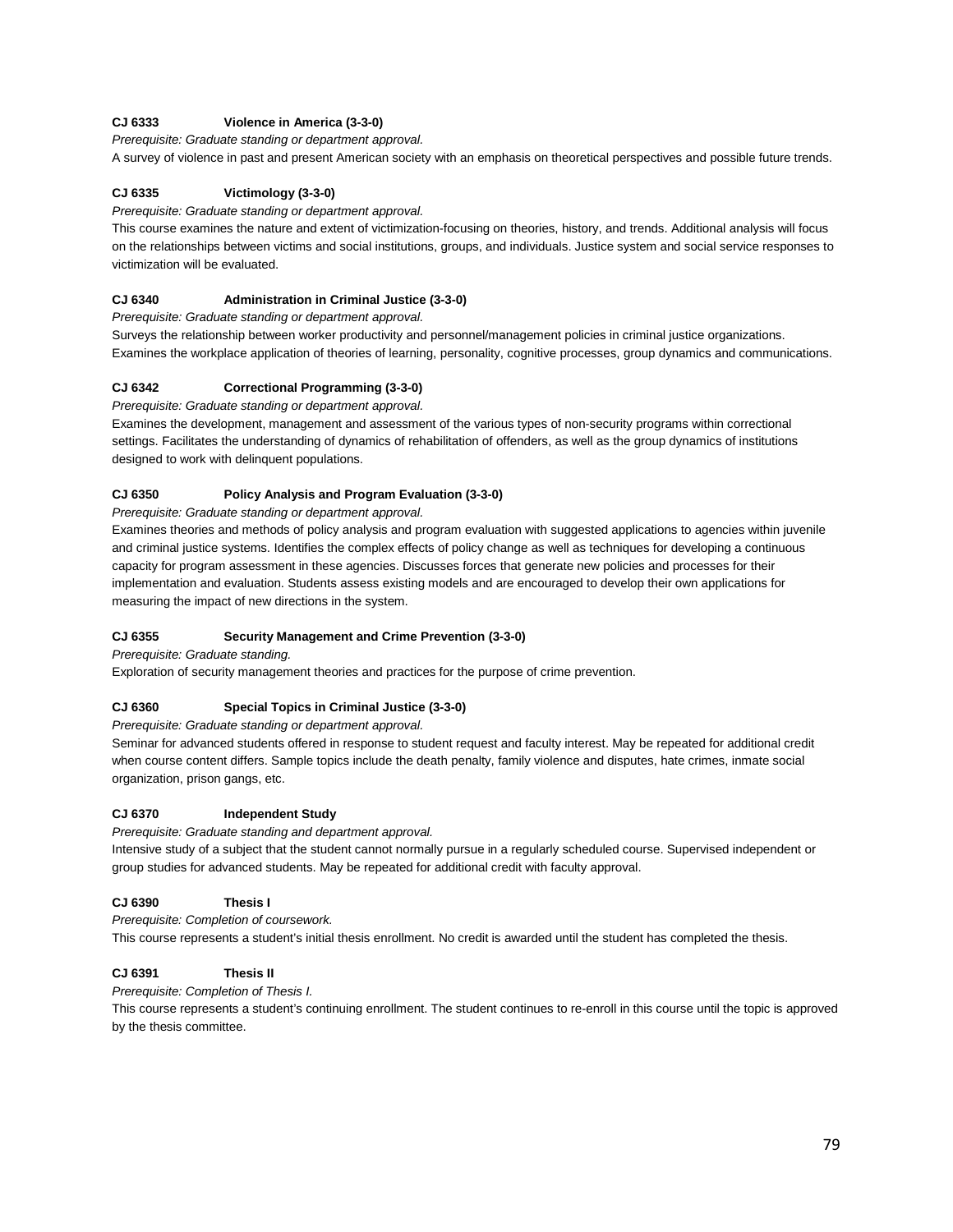## **COMM (Communication)**

#### **COMM 6301 Speech Communication for the Elementary School Teacher (3-3-0)**

#### *Prerequisite: Graduate standing.*

An experientially-oriented course designed to explore the theoretical and pragmatic rationale for using thoughtful communication strategies in the urban-centered elementary school classroom, with an emphasis on practical means of implementing those strategies effectively. Topics include voice and diction skills, public speaking, message structuring, discussion methods, cultural diversity, storytelling, active listening, and effective use of feedback.

#### **COMM 6302 Speech Communication for the Secondary School Teacher (3-3-0)**

#### *Prerequisite: Graduate standing.*

An experientially-oriented course designed to explore the theoretical and pragmatic rationale for using thoughtful communication strategies in the urban-centered secondary school classroom, with an emphasis on practical means of implementing those strategies effectively. Topics include conflict resolution, team building, leading a discussion, conducting an interview, structuring complex messages cultural diversity, communication apprehension, and feedback.

#### **COMM 6315 Integrated Communication for the Security/Criminal Justice Professional (3-3-0)**

#### *Prerequisite: Graduate standing or department approval.*

Explores ways in which security management and criminal justice professionals can become effective, integrated communicators (one-to-one, one-to-several, one-to-many) by examining relevant theories and applications unique to the security management environment. Topics include interviewing, assessing disclosure, building trust and credibility, handling difficult people, group decision making and public presentation skills. Assignments will include qualitative research.

## **CS (Computer Science)**

#### **CS 5310 Data Mining (3-3-0)**

*Prerequisite: Credit or enrollment in CS 5318 and STAT 5301, or with consent of the instructor.*

The course introduces the fundamental techniques of data mining for extracting knowledge from data, and provides the students with the ability of applying these techniques on real-world problems via well-known data mining tools such as R. The topics include data exploration, model building, and model validation.

#### **CS 5318 Database Management Systems (3-3-0)**

*Prerequisite: CS 3304, or upon departmental approval.*

To provide the students with a theoretical and practical foundation for the design and implementation of database systems. The emphasis of this course is on data base management systems (DBMS), relational DBMS, object-oriented DBMS, knowledge base management system, data base language, query optimization, security and integrity, concurrency control and recovery, design theory of data bases.

#### **CS 6301 Information Visualization (3-3-0)**

*Prerequisite: Credit or enrollment in CS 5318 and STAT 5301, or with consent of the instructor.*

The course presents comprehensive introduction to information visualization and thus, provides the students with necessary background for visual representation and analytics of complex data. The course will cover topics on design strategies, techniques to display multidimensional information structures, and exploratory visualization tools.

#### **CS 6302 Predictive Analytics (3-3-0)**

*Prerequisite: Credit in CS 5310 (Data Mining), or with consent of the instructor.* 

The course presents comprehensive introduction to data mining and machine learning techniques concerned with forecasting and trends. Topics include data exploration techniques; clustering, and classification algorithms specific to predicting tasks; and advanced topics such as web mining. Tools to build predictive models will be introduced.

### **CS 6303 Big Data Analytics (3-3-0)**

*Prerequisite: Credit in CS 5310 (Data Mining), or with consent of the instructor.* 

The course introduces concepts and techniques in managing and analyzing large datasets for data discovery and modeling. Topics include big data storage systems, parallel processing platforms, and scalable machine learning algorithms.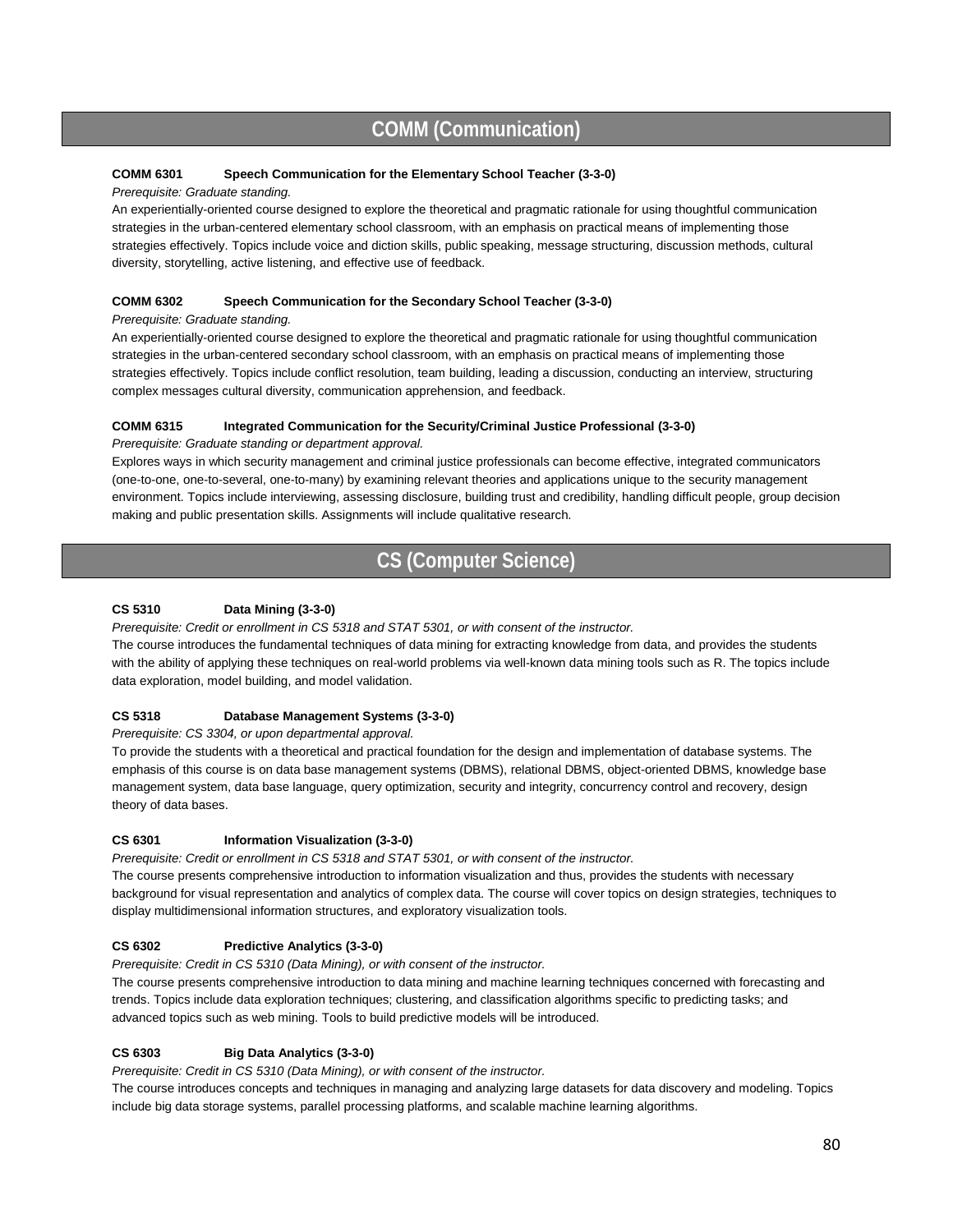#### **CS 6399 Directed Study (3-3-0)**

*Prerequisite: Approval of department chair and dean.* 

Intensive individual study under the guidance of a faculty member of the Department of the Computer Science and Engineering Technology.

## **ECH (Early Childhood Education)**

#### **ECH 6301 Using Best Practices to Support Intentional Teaching of Young Learners (3-3-0)**

*Prerequisite: Graduate/post baccalaureate standing and department approval.*

This graduate level course will focus on the definition and application of intentional teaching. Students will learn to integrate and promote meaningful learning in all domains, using best practices and advanced approaches. Research, theory and application of engaging young children through the use of developmentally appropriate practices will help students define the curriculum framework and approaches to planning for effective learning. The focus will be on strategies for integration of the content areas with emphasis specifically on addressing the use of DAP technology, materials for ESL learners, environments for literacy and language development, approaches for building family involvement and resources for community relationships.

#### **ECH 6302 Trends and Issues in Early Childhood Education Research & Practice (3-3-0)**

*Prerequisite: Graduate/post baccalaureate standing and department approval.*

This course is designed for MAT students in the early childhood area of the curriculum. It focuses primarily on the current trends and issues affecting early childhood education. Students will a) gather evidence-based research about families, early childhood advocacy, children with disabilities, and diversity as they relate to developmentally appropriate practices and align with the guidelines set forth by the National Association for the Education of Young Children (NAEYC.) b) present research to classmates online c) interview teachers who are currently working in the early childhood classroom and d) write a position paper based on the research collected.

#### **ECH 6303 Play-Based Curriculum, Inquiry and Instructional Strategies (3-3-0)**

*Prerequisite: Graduate/post baccalaureate standing and department approval.*

This course is designed for MAT students in the early childhood area of the curriculum. It focuses primarily on the cognitive, psychosocial and physical benefits of play as well as the function of play in early childhood through adolescent settings, participants will a) use a variety of instruments to analyze children at play, b) write and design play-focused lessons appropriate for early childhood classrooms, and c) discuss perceptions of using play-based curriculum. Strategies of instruction include modeling, discussion, role-play, use of interactive technology and instructional debriefing.

#### **ECH 6304 Observation and Assessment of Young Children (3-3-0)**

*Prerequisite: Graduate/post baccalaureate standing and department approval.*

This graduate level course will focus on research, theory and application of evaluating teaching and learning through observation, assessment and analysis of young children and their teachers. Class content focuses primarily on the development of the young child, the national and state guidelines for early childhood observation and assessment strategies, and developmentally appropriate practices. Theoretical and practical models, applications and methods of assessment of observation and assessment will be reviewed within the process of the Assessment Decision Cycle. For this online course, the class readings and assignments will be supplemented with videos, web links, shared discussions and various formats for learning and sharing, as well as projects, practicing and modeling.

## **ECO (Economics)**

#### **ECO 5331 Economic Processes (3-3-0)**

*Prerequisite: Graduate standing and ENG 1301.* 

An intensive summary of basic micro- and macroeconomic theories as applied to business.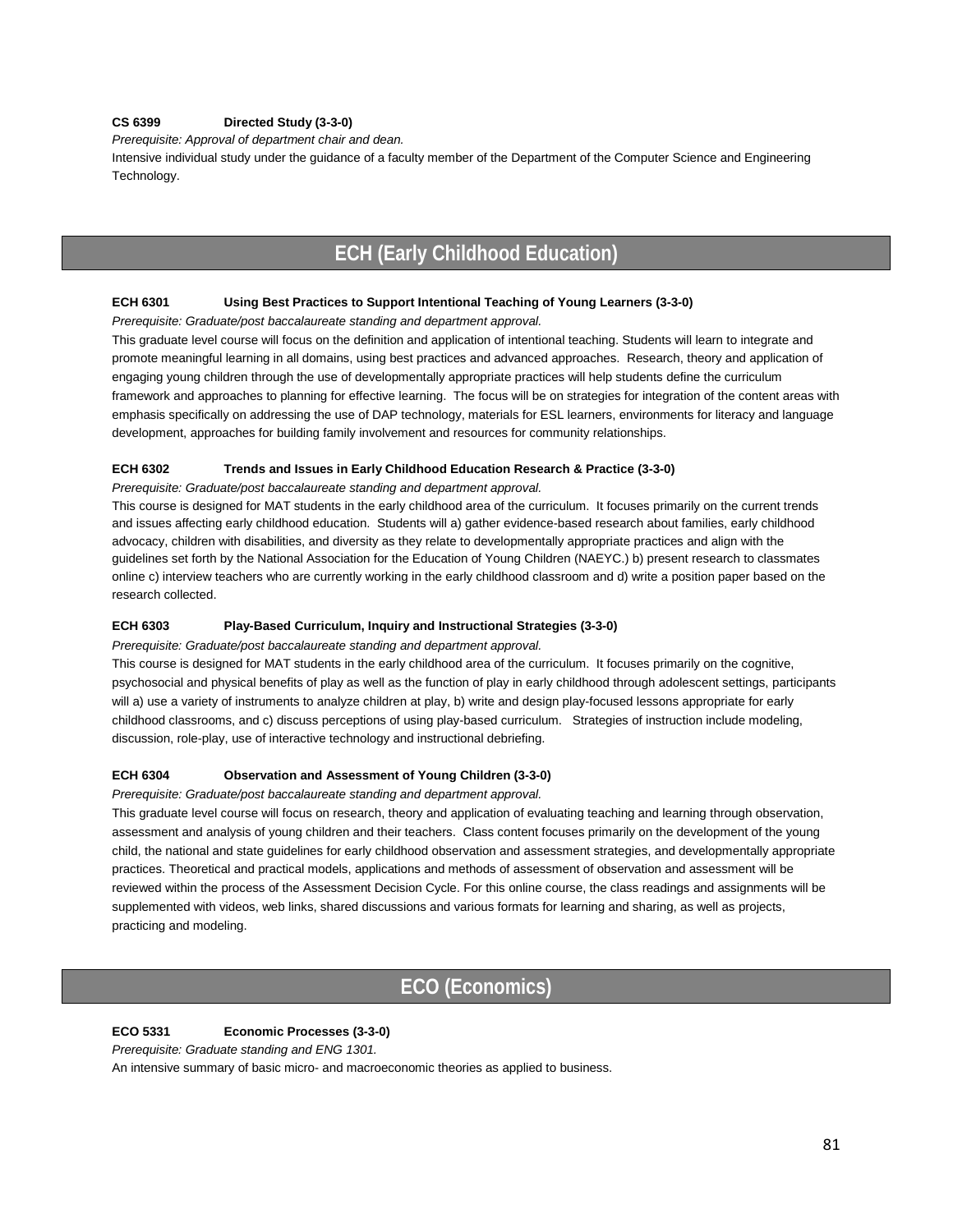## **ENG (English)**

### **ENG 5301 Contemporary Composition Theory (3-3-0)**

*Prerequisite: Graduate Standing or departmental permission.*

A detailed study of contemporary composition theory in university freshman writing.

### **ENG 5302 Multicultural Composition Pedagogy (3-3-0)**

Studies of a range of scholars across the spectrum of multiculturalism from the theoretical to the practical through readings and writing.

#### **ENG 5304 Foundations of Professional and Technical Communication (3-3-0)**

*Prerequisite: ENG 3304 or equivalent, and graduate standing or departmental approval.*  Orients students to faculty research and the issues, goals, and methodologies of professional and technical communication. Examines definitions and histories of the field; relevant theories, practices, and genres; data gathering and research; technologyrelated issues; ethical and intercultural implications; and professionalization.

### **ENG 5306 Critical Theory (3-3-0)**

*Prerequisite: Graduate Standing or departmental approval.* A study of various schools of critical theory and major theorists, with applications.

### **ENG 5316 Advanced Studies in the History of Rhetoric (3-3-0)**

*Prerequisite: Graduate standing or departmental approval.* An advanced study of rhetoric with an investigation of its development as a discipline.

### **ENG 5317 Rhetorical Theory and Criticism (3-3-0)**

*Prerequisite: Graduate standing or departmental approval.*  Introduces major rhetorical theories, practice, and criticism. Provides practice in applying critical theory to contemporary texts.

### **ENG 5325 Advanced Medical Writing (3-3-0)**

*Prerequisite: Graduate standing or departmental approval.* 

Theory and practice of documenting and reporting both narrative findings and statistical results for medicine and life sciences in a variety of formats including proposals, publishable articles, and patient information materials. Graduate students will present a seminar with an accompanying literature review and complete individual and group projects.

#### **ENG 5330 Visual Design Theory (3-3-0)**

*Prerequisite: ENG 5317 and graduate standing or departmental approval.* 

Students will examine elements, principles, and theories of visual design for creating and evaluating effective print and electronic documents. The course focuses on the power of visual elements in documents, their impact on audiences, and their ethical implications.

#### **ENG 5340 Project Management (3-3-0)**

*Prerequisite: ENG 5304 and graduate standing or departmental approval.* 

Introduces techniques for systematic planning and supervision of complex writing projects and the production of print and electronic documentation. Students will become proficient in collaborating with subject matter experts to develop and clarify content, coordinating writing and production elements for publication, and expert testing for usability.

#### **ENG 5390 Special Topics in Rhetoric and Composition (3-3-0)**

*Prerequisite: Graduate standing or departmental approval.*

A study in a particular topic related to the pedagogy or practice of writing and rhetoric.

#### **ENG 6094 Final Comprehensive Examination (0-0-0)**

*Prerequisite: Eighteen hours, graduate standing, and permission of the Graduate Director.* 

As one of the Final Experience Options for the MSTC degree, students may choose to take a comprehensive exam. In the preparation for the exam, students will read and annotate a list of sources for the comprehensive examination. ENG 6094 is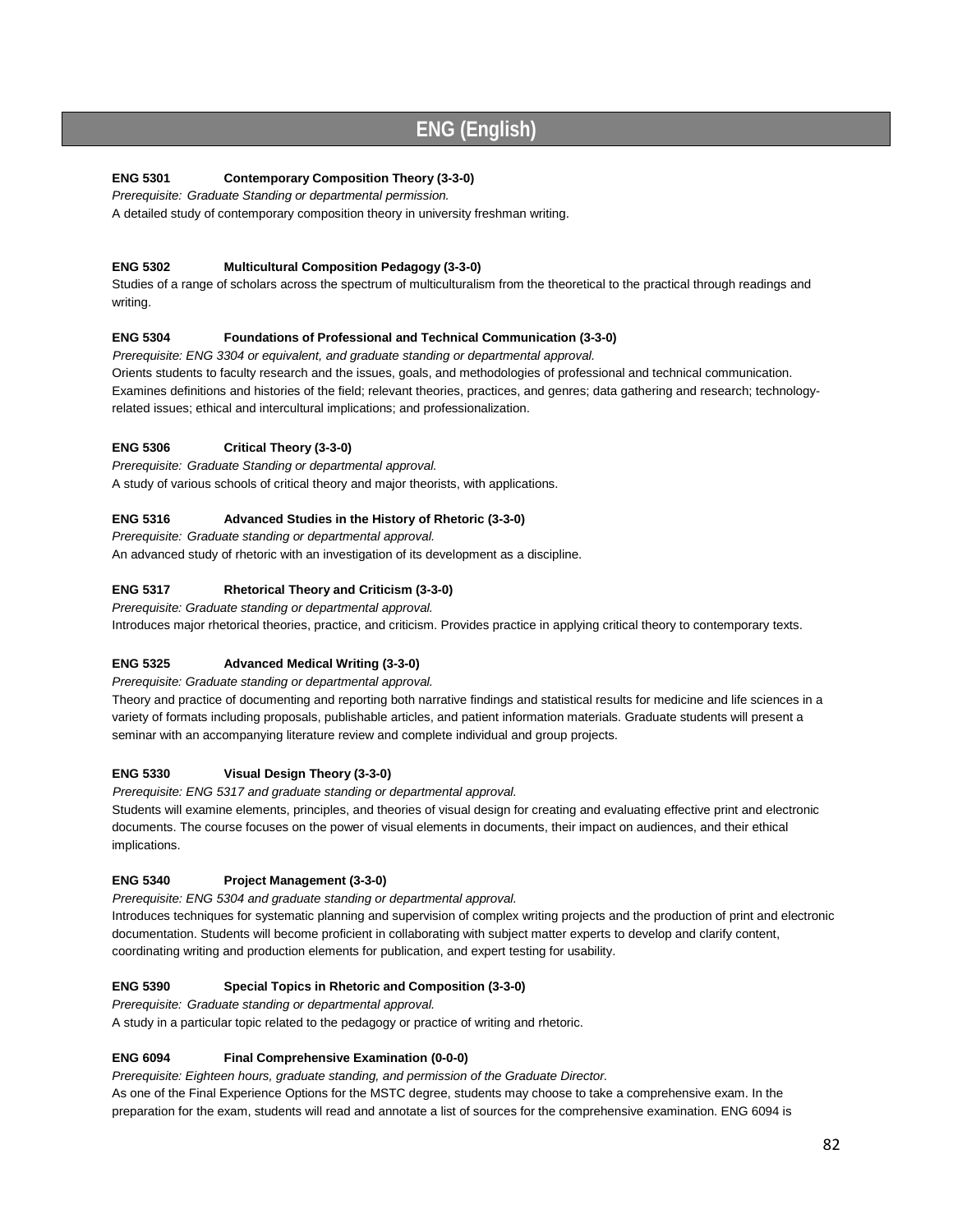evaluated on the pass/fail basis. Students who fail the exam the first time will receive an Incomplete and will have an opportunity to retake the exam one more time.

#### **ENG 6095 Graduate Seminar Paper (0-0-0)**

*Prerequisite: Eighteen hours, graduate standing, and permission of the Graduate Director.* 

As one of the Final Experience Options for the MSTC degree, students may choose to write two seminar papers for two different elective courses with the permission of the Graduate Director and the course instructor. ENG 6095 is evaluated on the pass/fail basis. To pass the course, students must receive an A or a B for the seminar paper. If students receive a grade lower than a B for the seminar paper, they will received an Incomplete in ENG 6095 and will need to revise and resubmit their paper to the course instructor until they achieve a satisfactory grade.

#### **ENG 6097 MARC Non-Thesis Seminar (0-0-0)**

*Prerequisite: Graduate standing or departmental approval.* 

A zero-credit course for MARC students who intend to complete the degree via the non-thesis option. Students must enroll in this course as a co-requisite with each of the two courses that will fulfill the non-thesis option. (Repeatable)

#### **ENG 6098 MARC Portfolio (0-0-0)**

*Prerequisite: Completion of 27 credit hours in the M.A. in Rhetoric and Composition (MARC) degree.*  A zero-credit course in which students submit a portfolio representing written work demonstrating success in meeting program objectives for the M.A. program in Rhetoric and Composition.

#### **ENG 6099 Professional Writing Graduate Portfolio**

*Prerequisite: Filing for graduation with MS in PWTC.* 

For the student nearing completion of the MS in Professional Writing and Technical Communication, this non-credit course certifies that the degree requirement of submission of a portfolio of samples of the student's writing has been fulfilled. Should be taken in the semester of anticipated graduation.

#### **ENG 6301 Composition Pedagogy (3-3-0)**

*Prerequisite: Graduate standing or departmental approval.*  Composition theory, technology, and assessment as guides for teaching practices.

#### **ENG 6303 Public Relations and Media (3-3-0)**

*Prerequisite: Graduate standing or departmental approval.* 

Explores the trends and issues affecting corporations, crisis management, public affairs, communication, consumer affairs, employee relations, environmental problems, and issues of multinationals. May include the analysis of various examples of publicity materials (news conferences, feature placements, special events, media tours, case studies) as well as readings on the history and theories of public relations and propaganda.

#### **ENG 6306 Literary Theory and Interpretation (3-3-0)**

*Prerequisite: Post-baccalaureate standing and 6 hours of upper-level literature courses.*  This course compares the theory and practice of two or three strategies for interpreting literature, such as formalism, readerresponse, and cultural studies.

#### **ENG 6307 Advanced Shakespeare (3-3-0)**

*Prerequisite: Post-baccalaureate standing and 6 hours of upper-level literature courses.*  An in-depth study of four or five plays by Shakespeare, with attention to their literary and intellectual backgrounds, performance/film history, and contemporary critical approaches.

#### **ENG 6310 Intercultural and World Communication (3-3-0)**

*Prerequisite: Graduate standing or departmental approval.*  Examines issues surrounding communication for and with multiple audiences with diverse linguistic and cultural patterns. Will

consider implications of controlled language systems.

#### **ENG 6312 Ethical and Legal Dimensions of Communication (3-3-0)**

*Prerequisite: Graduate standing or departmental approval.*  Helps students identify and address the ethical challenges that occur in private, social, and professional contexts. Focus on real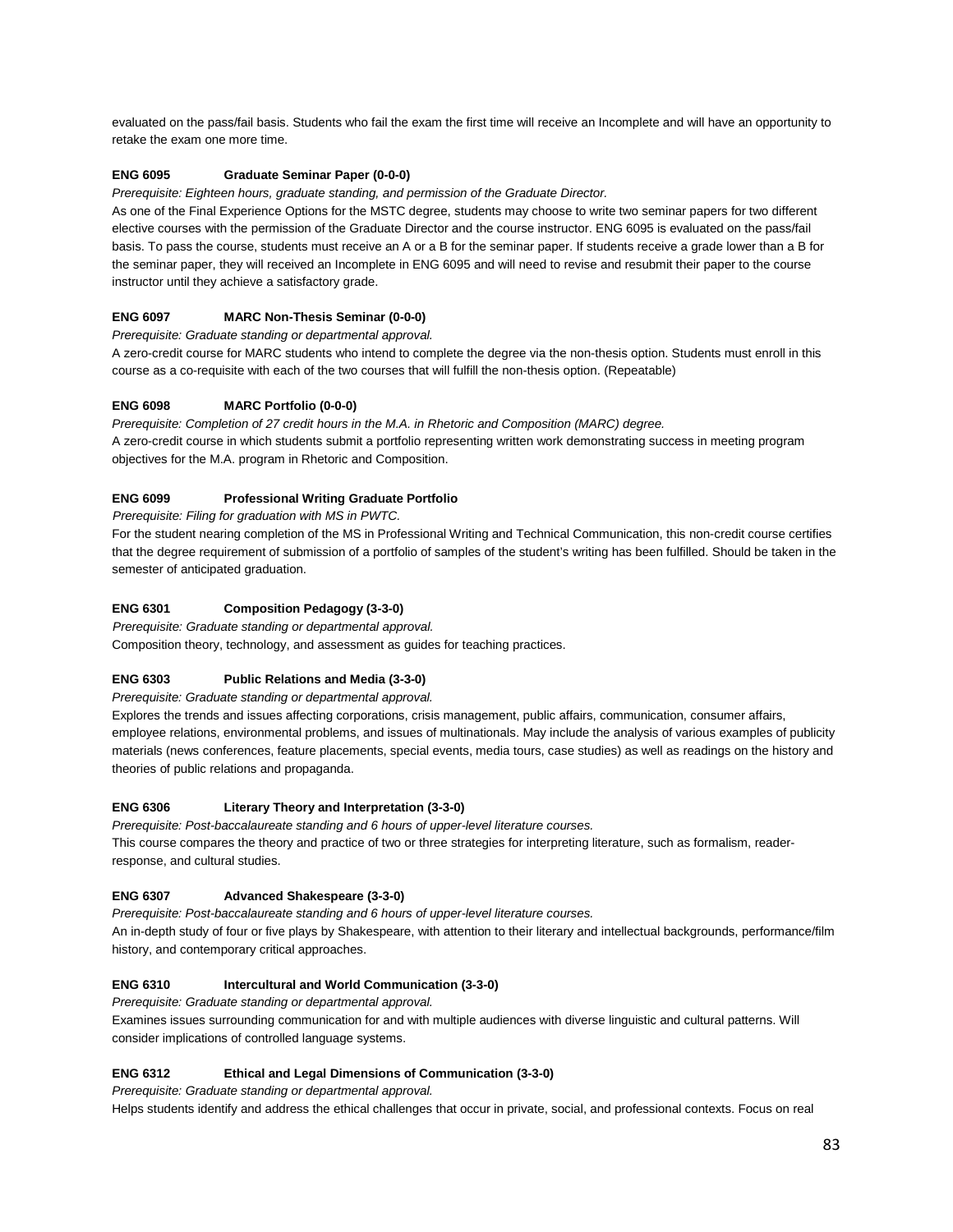world ethical dilemmas with diverse approaches to decision making using ethical reasoning and applied ethics. Legal considerations will include first amendment issues such as freedom of speech and press, copyright, libel, privacy, access, administrative law of advertising and broadcasting, and other legal problems in professional writing situations.

#### **ENG 6313 British Literature Seminar (3-3-0)**

*Prerequisite: Graduate standing or departmental approval.*

An examination of historical and rhetorical contexts, representative authors, literary texts, and/or major literary movements in British literature. Readings may include texts from Great Britain, Ireland, and/or Commonwealth nations. Course will introduce current approaches and critical debates in British literary studies to help prepare students for scholarly and multicultural pedagogical engagement.

#### **ENG 6314 American Literature Seminar (3-3-0)**

*Prerequisite: Graduate standing or departmental approval.*

A study of representative authors, literary texts, and major movements in American literature within their historical and rhetorical contexts. This course focuses on current critical debates and emphases in American literary studies to help prepare students for scholarly and multicultural pedagogical engagement.

#### **ENG 6315 World Literature Seminar (3-3-0)**

*Prerequisite: Graduate standing or departmental approval.*

Examines, within their historical and rhetorical contexts, representative authors, literary texts, and/or major literary movements in world literature. Examines current critical debates/emphases in studies of world literature to help prepare students for scholarly and multicultural pedagogical engagement.

#### **ENG 6316 Multicultural Rhetorics (3-3-0)**

*Prerequisite: Graduate standing or departmental approval.* 

A study of diverse rhetorics from around the world with a focus on how they expand upon and differ from traditional European assumptions about communication and rhetoric.

#### **ENG 6317 Theories and Practice of Second Language Acquisition (3-3-0)**

*Prerequisite: Graduate standing or departmental approval.* 

A study of theory and practice in the field of second language acquisition (SLA), including methods of easing or facilitating successful language learning.

#### **ENG 6318 Stylistics and Editing (3-3-0)**

*Prerequisite: Graduate standing or departmental approval.* 

Trains students in the examination and assessment of the rhetorical effects of style and editing choices and in the application of appropriate choices to a variety of documents, audiences, and settings. Covers information processing theory and practice. Students will be responsible for articulating clearly and concisely the reasons for their style and editing choices, including graphics.

#### **ENG 6319 Language Variation and Adaptation (3-3-0)**

*Prerequisite: Graduate standing or departmental approval.*

Overview of language study, with an emphasis on variation (social and regional) and an exploration of the interplay of spoken and written language. This course includes historical, educational, and policy-related perspectives on varieties of language, including Standard English.

#### **ENG 6320 Composition Pedagogy for Multi-Lingual Environments (3-3-0)**

*Prerequisite: Graduate standing or departmental approval.* 

A study of strategies for developing effective teaching practices for writing classrooms with students who speak English as a second language.

#### **ENG 6322 Instructional Design (3-3-0)**

*Prerequisite: Graduate standing or departmental approval.* 

Surveys and applies the theory, research, creation, development, and delivery of courses in corporate and/or academic environments. Students will design and present training and/or teaching materials for business, industry, or classroom use.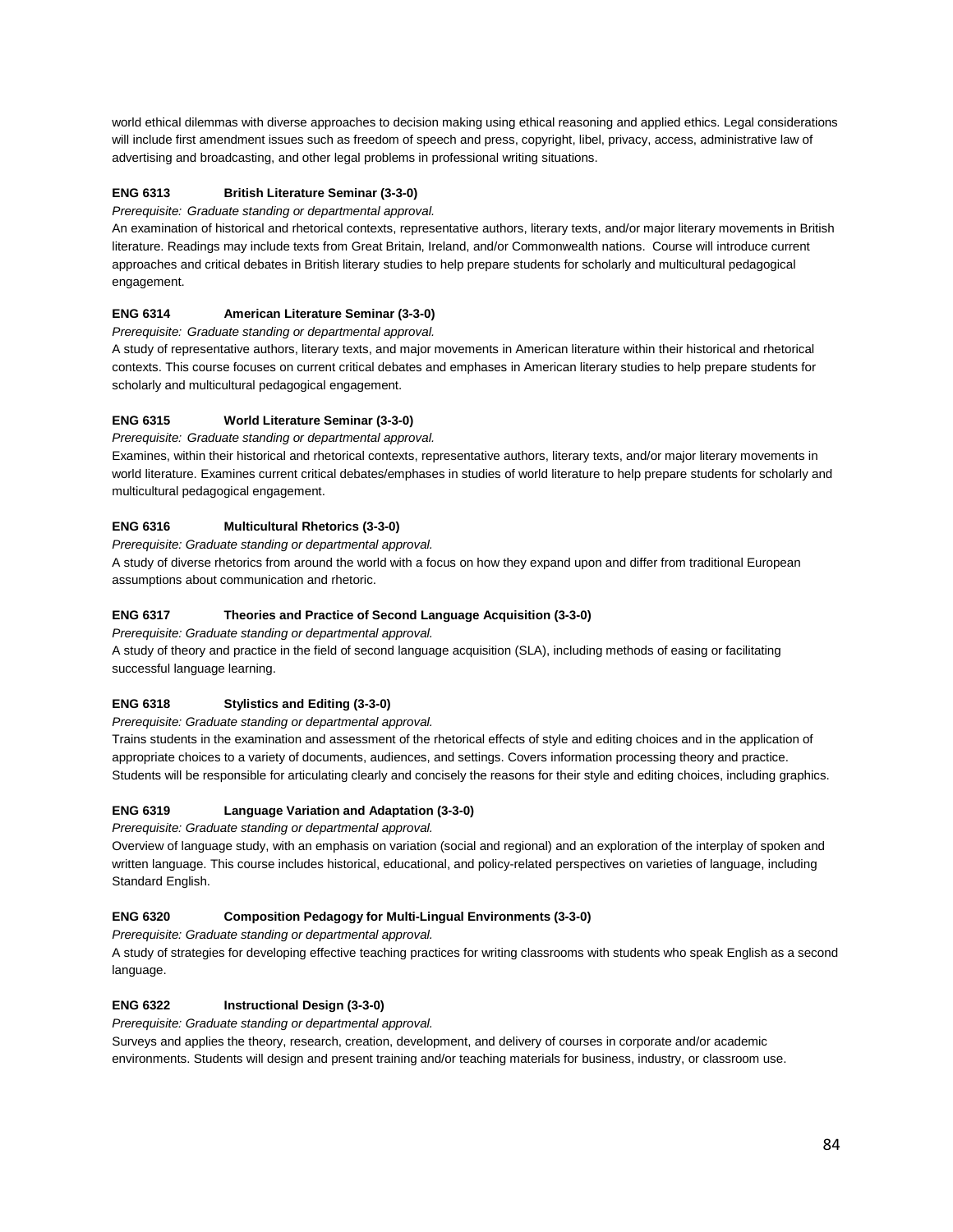#### **ENG 6323 Communications and Technology (3-3-0)**

*Crosslisted as CJ 6323. Credit may not be earned for both. Prerequisite: Graduate standing or department approval. Laboratory fee: \$25.*

Acquaints students with various computer software programs and their applications to specific disciplines such as criminal justice, medical and science writing and technical communication. Projects will include documents as well as slide presentations incorporating analyzed research data. Students will expand their knowledge of rhetorical principles and techniques for reporting statistical analyses and conveying them to specialized audiences.

#### **ENG 6324 Writing in the Professions Using Plain Language (3-3-0)**

*Prerequisite: Graduate standing or departmental approval.* 

Examines the implications of plain language in government, medical, business, and technical publications. Students will conduct readability research, write, and edit documents in one or several technical fields or disciplines including science, medicine, pharmaceutical, engineering, environmental science, and/or law. May be repeated once for credit with departmental approval.

#### **ENG 6326 Theories of Developmental Writing and Reading (3-3-0)**

*Prerequisite: Graduate standing or departmental approval.*

Students will examine current scholarship in the teaching of college developmental writing and reading in preparation for effective teaching among underprepared students in multicultural classrooms.

#### **ENG 6327 Studies in Literacy (3-3-0)**

*Prerequisite: Graduate standing or departmental approval.*

This course will examine historical, current, and emerging trends in the field of literacy studies, with the understanding that literacy is defined by the many contexts and cultures in which it appears. Students will read and write within traditional text-based literacies as well as multimodal and digital literacies.

#### **ENG 6328 Hypermedia Theory and Design (3-3-0)**

*Prerequisite: Graduate standing or departmental approval.* 

Reviews print-based methods of content organization and reader orientation. These traditional methods are contrasted with typical solutions in online and multimedia communications to the problems of content navigation, readability, and usability. Includes study of navigation maps or graphs, information architecture, traditional and hyperlinked indices, tables of contents and online content lists, and the use of document description or meta-information to facilitate effective information retrieval.

#### **ENG 6330 Usability Research (3-3-0)**

*Prerequisite: Graduate standing or departmental approval.* 

Examines the principles and methods of applied research in professional writing and technical communication. Provides practice in planning and conducting user evaluations, interpreting data and reporting results, and managing the participant process, with attention to human subject research policy and protection. Course projects will evaluate users' experience with print and/or electronic materials such as software documentation, training materials, brochures, or web pages. Topics may focus on usability, accessibility, or qualitative evaluation. When course content varies, the course may be repeated with permission of department.

#### **ENG 6331 Grant Writing for Nonprofit Management (3-3-0)**

*Prerequisite: Graduate standing or departmental approval.* 

Practice in writing grant proposals of varying scope, complexity and type primarily for nonprofit contexts. The course will cover identifying funding sources; evaluating grant proposals; writing need statements, letters of intent, outlines, goals, and objectives; and creating and justifying a budget.

#### **ENG 6350 Research Methods in Technical Communication (3-3-0)**

*Prerequisite: Graduate standing or departmental approval.* 

Study and practice in conducting qualitative and quantitative research in professional writing and technical communication. Students will work with primary and secondary sources, fill out human subject forms, and analyze and synthesize research data.

#### **ENG 6360 Special Topics in Technical and Professional Communication (3-3-0)**

*Prerequisite: Graduate standing or departmental approval.* 

Selected topics in writing for industry, linguistics, pedagogy, and rhetorical or discourse theory. When course content varies, may be repeated with departmental approval.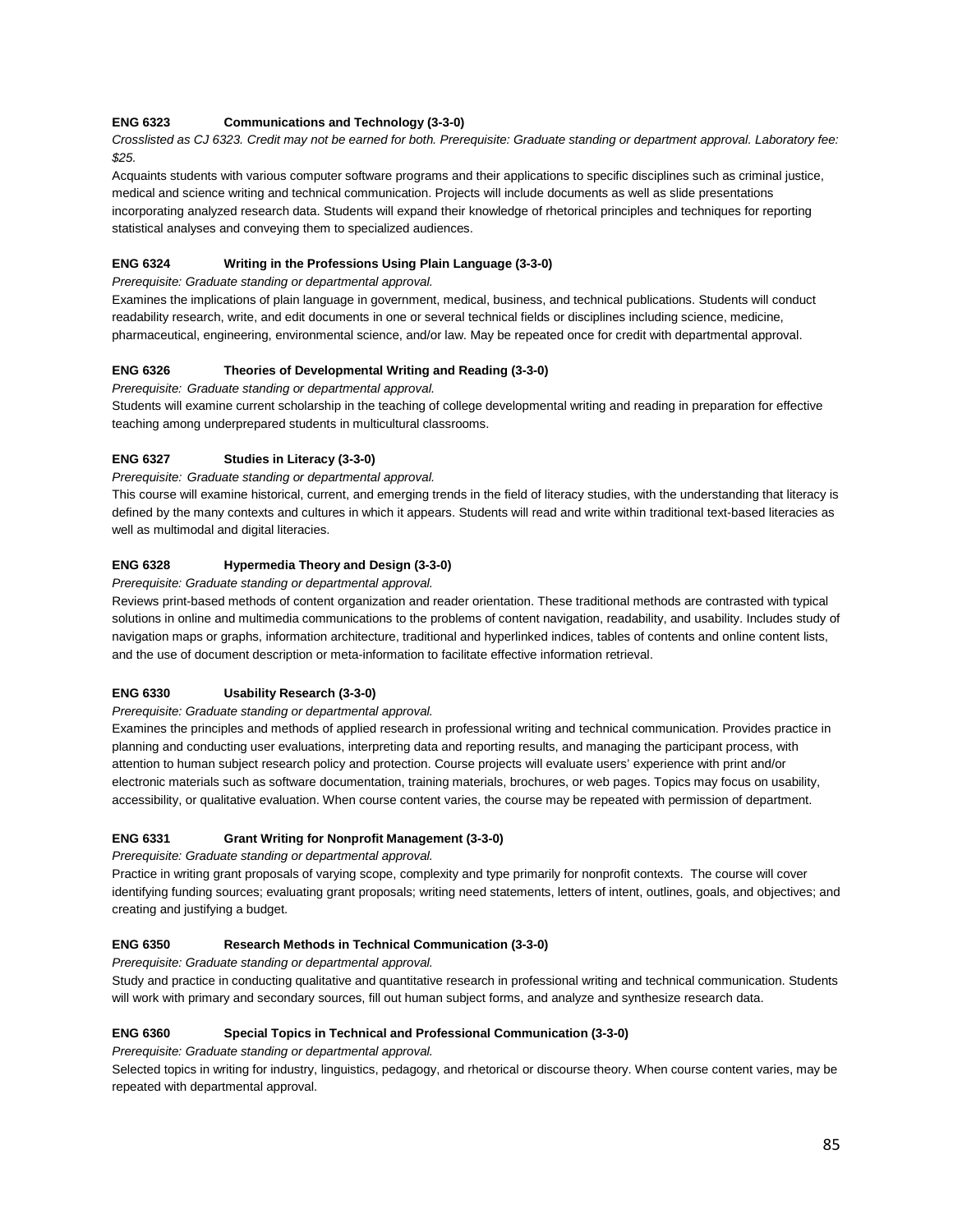#### **ENG 6370 Theories of Collaborative Learning and Pedagogical Practices (3-3-0)**

*Prerequisite: Graduate standing or departmental approval.* 

A survey of collaborative writing and learning theory. Covers the composing and reading process, strategies for invention, organization, development, revision and editing, in a variety of collaborative writing/learning situations.

### **ENG 6371 Strategies for Writing Assessment (3-3-0)**

*Prerequisite: Graduate standing or departmental approval.* 

A study of the theory and practice of writing assessment, including the assessment of student writing.

### **ENG 6380 Field Experience in Professional Writing and Technical Communication (3-3-0)**

*Prerequisite: Fifteen hours and graduate standing or departmental approval.* 

Provides industry experience for students. Writing or design projects developed in the course may be tested and used for the capstone project or portfolio.

### **ENG 6390 Directed Research in Professional Writing and Technical Communication (3-3-0)**

*Prerequisite: Fifteen hours and graduate standing or departmental approval.* 

Supports and guides student research for thesis or capstone project. Students enroll during the semester they intend to research, develop, and propose a thesis or capstone project.

## **ENG 6391 Thesis (3-3-0)**

*Prerequisite: Eighteen hours, ENG 6390, and graduate standing or departmental approval.*  Provides direction and support for students during the semester when they intend to complete the thesis. No credit is awarded until the thesis is approved by the thesis committee and the student has passed an oral exam on the thesis and graduation portfolio. May be repeated until the thesis is approved.

### **ENG 6392 Capstone Project (3-3-0)**

*Prerequisite: Eighteen hours and ENG 6380/6390.* 

As an alternative to the thesis, students may complete a capstone project in which they propose and design a long document for a real world audience. The project typically includes a form of usability testing and rewriting. No credit is awarded until the project is approved by the thesis committee and the student has passed an oral exam on the project and the graduation portfolio. The course may be repeated until the capstone project is approved.

### **ENG 6393 MARC Directed Research (3-3-0)**

*Prerequisite: 15 hours in the MARC degree.* 

An intensive research experience in which the student works closely with members of a thesis committee in preparation for writing a Master's thesis in the fields of rhetoric and composition. (Repeatable).

#### **ENG 6394 MARC Thesis Hours (3-3-0)**

*Prerequisite: 15 hours in the MARC degree.* 

An intensive writing experience in which the student works closely with members of a thesis committee in order to compose a Master's thesis in the fields of rhetoric and composition. (Repeatable).

## **ESL (English as a Second Language)**

#### **ESL 5333 ESL Instruction/Assessment and the Acquisition of Language Concepts (3-3-0)**

*Prerequisite: Graduate/post baccalaureate standing and department approval.*

Examines research regarding instruction in language concepts, structures, and conventions as well as research in second language acquisition processes. Also investigates ESL methodology and assessment strategies needed to plan, implement, and transfer developmentally appropriate instruction for the English language learner.

#### **ESL 5334 Foundations of ESL Education, Cultural Awareness, and Family/Community Involvement (3-3-0)**  *Prerequisite: Graduate/post baccalaureate standing and department approval.*

Examines current research concerning the foundations of ESL education that contribute to a multicultural/multilingual learning environment for the English language learner. Investigates ways to become an advocate for the English language learner population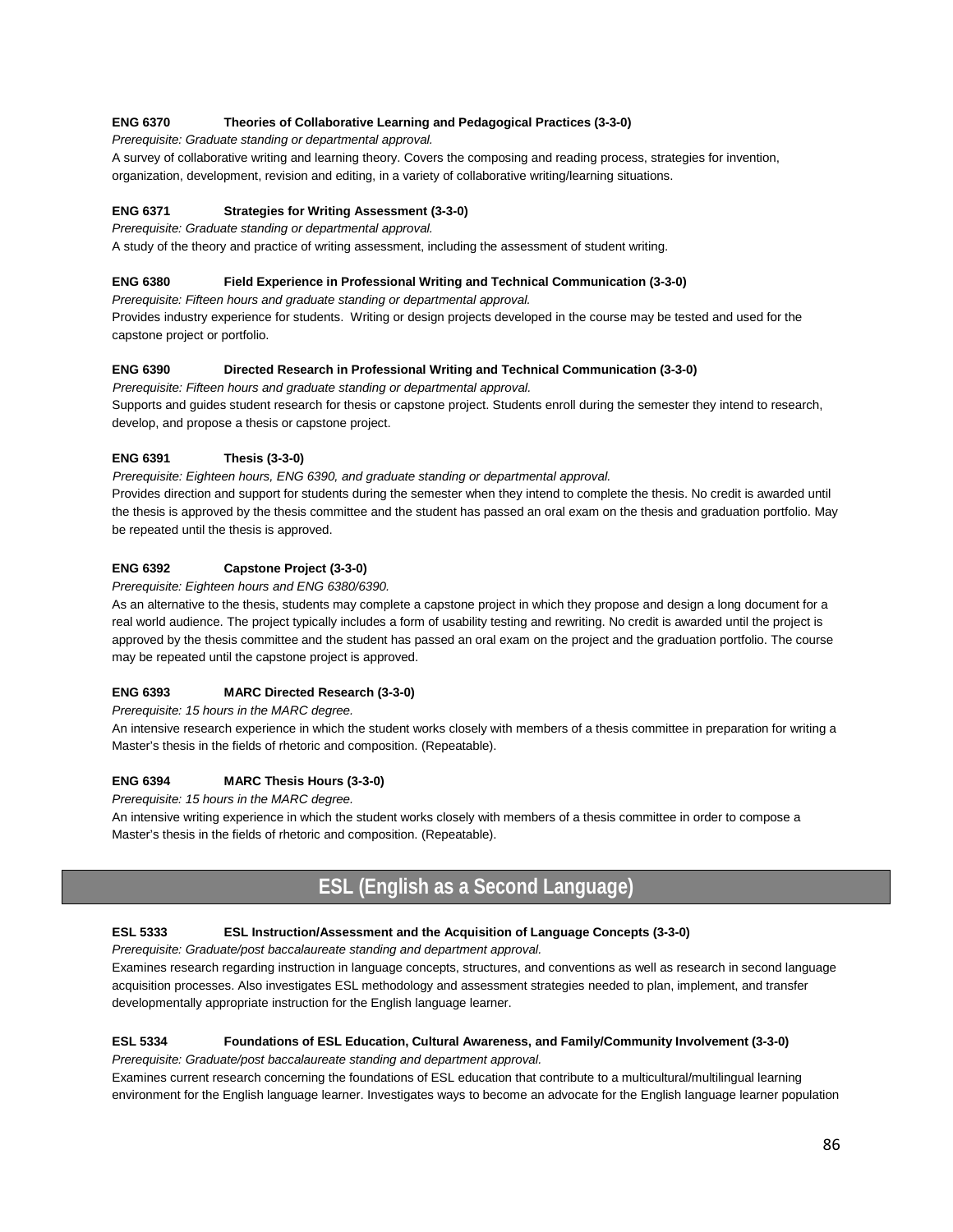as well as a facilitator for family and community involvement in education.

#### **ESL 5335 Linguistics for ESL Teachers (3-3-0)**

*Prerequisite: Post-baccalaureate or graduate standing or department approval.*

This course focuses on the nature of language, concepts of language systems (phonology, morphology, syntax, lexicon, semantics, discourse, and pragmatics), and the structure of the English language (word formation, grammar, vocabulary, and syntax). Emphasis is placed on utilizing this knowledge to develop and modify instructional materials, deliver instruction, and promote ESL students' English language proficiency.

#### **ESL 5336 ESL for Adult Learners (3-3-0)**

*Prerequisite: ESL 5333 and ESL 5334 or departmental approval.* 

This graduate-level course prepares students to teach adult English language learners in a variety of settings, including community organizations, colleges, universities, and private language academies. A teaching practicum, focused upon a university ESL course, requires students to design and implement effective instruction for adult English language learners. Additionally, this course prepares students to teach in English for Special Purpose (ESP) programs and for international teaching assignments.

## **ETC (Educational Technology)**

#### **ETC 5301 Advanced Educational Technology (3-3-0)**

*Prerequisite: Graduate or post baccalaureate standing or department approval.*

Advances the effectiveness of teachers by expanding and updating their understanding of the role of technology and pedagogy. Focuses on technology from each of three perspectives: as a tool, as a medium, and as a setting for learning. Students construct professional and instructional Web pages and continue to use newsgroup and e-mail extensively. Students work with Web-based instructional tools that support learning in communities. Provides a conceptual framework for understanding the design of multimedia courseware as well as the opportunity for hand-on experience with a variety of software packages.

## **GEOG (Geography)**

#### **GEOG 6301 World Cultural Geography (3-3-0)**

#### *Prerequisite: Graduate standing.*

This course examines the interactions among people, cultures, and natural surroundings. Selected regions in the world will be explored for the dynamic patterns they reveal in the relationships among population, social organization, environment and technology. Focal topics include language, dialect, architecture, religion, cultural aspects of cities, economics, agriculture, medicine, resources, politics, and their connection to physical/topographic features.

## **GEOL (Geology)**

#### **GEOL 6301 Special Topics in Advanced Geology (3-3-0)**

*Prerequisite: Graduate standing.*

Selected topics in graduate-level geology according to the needs and interests of the students.

#### **GEOL 6399 Directed Study in Advanced Geology and Physics (3-2-1)**

#### *Prerequisite: Graduate standing.*

This course provides ongoing opportunities for students to build their knowledge and understanding in the earth sciences as science has a rapidly changing knowledge base and expanding relevance to societal issues. Topics may include geological evolution, plate tectonics, exploration and production of energy resources, classical and modern physics, environmental modeling, physics of the atmosphere, and advanced investigative methods in geology and physics. Students will examine current literature in these areas and discuss the merits and implications of the latest findings. In addition, students will be immersed in various labs and activities that reinforce the concepts under investigation.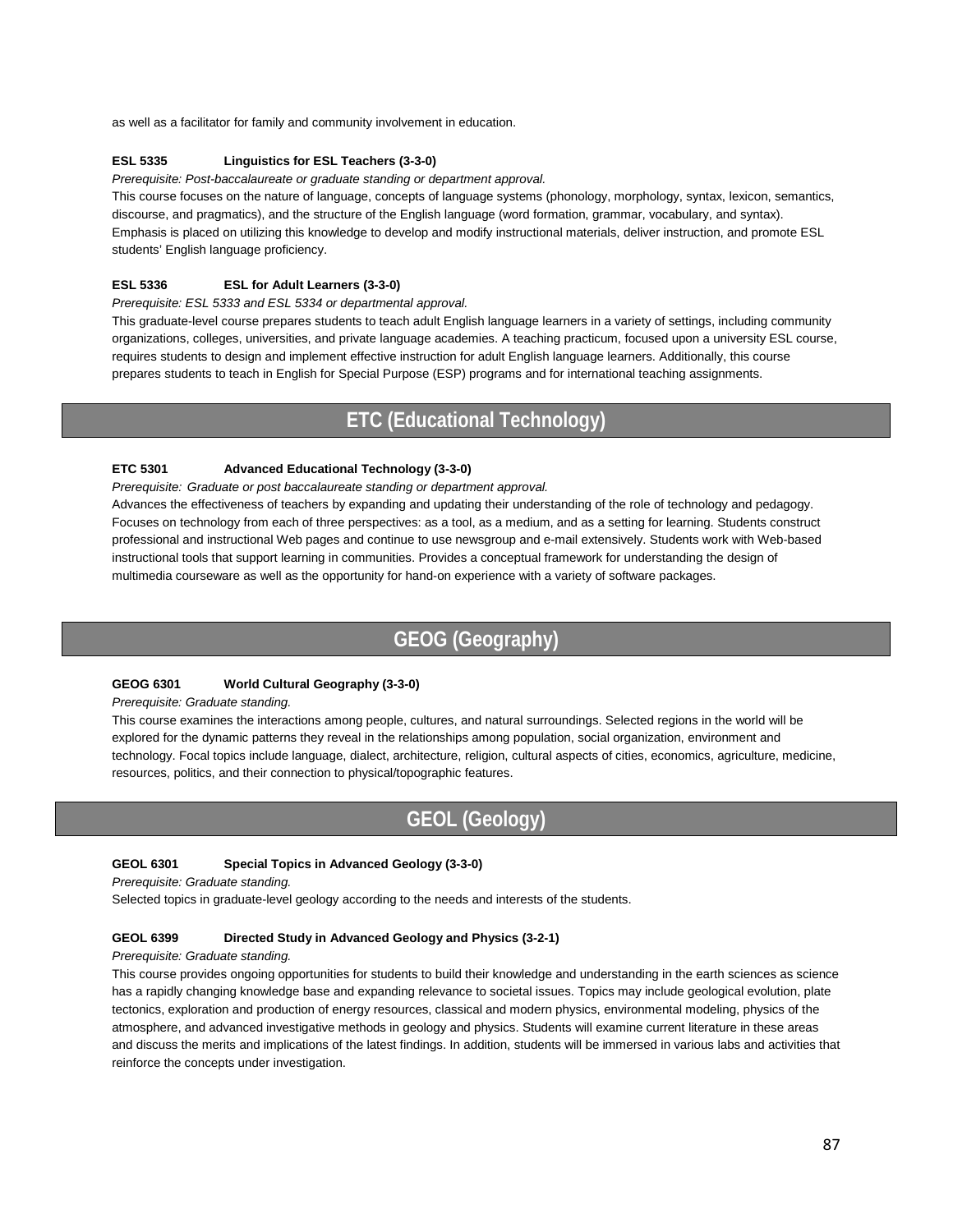## **GBA (Graduate Business Administration)**

#### **GBA 5302 Foundations of Management Theory (2-2-0)**

*Prerequisite: Provisional acceptance into the MBA program.*

An overview of principles and theories of management, organization theory, planning and control techniques. Considers the relationships of information utilization for competitive advantage, data as a resource, and decision support.

#### **GBA 5203 Accounting and Financial Information (2-2-0)**

*Prerequisite: Provisional acceptance into the MBA program.*

This course is designed to provide students with in-depth knowledge of advanced financial accounting topics. Topics covered will include business valuation and accounting for mergers and acquisitions, accounting for derivatives, foreign currency, target pricing, and full disclosure.

#### **GBA 5204 Finance (2-2-0)**

*Prerequisite: Admission to MBA program.*

This course covers the basis quantitative methods and finance theories used in financial management. The course begins with an overview of quantitative and finance tools, as well as finance theories and then shifts to applying them to evaluate equity and fixed income securities. Additionally, cost of capital, and capital budgeting models are also introduced.

#### **GBA 5205 Accounting (2-2-0)**

*Prerequisite: Admission to MBA program.*

This course is designed to provide students with in-depth knowledge of advanced financial accounting topics. Topics covered will include business valuation and accounting for mergers and acquisitions, accounting for derivatives, foreign currency, target pricing, and full disclosure.

#### **GBA 5206 Production Operations Management (2-2-0)**

*Prerequisite: Provisional acceptance into the MBA program.*

An overview of the production operations management (POM) system and its role in the delivery of a product or service. Emphasis in on the necessary integration of the POM with all other organizational functions and the decisions necessary to optimize the total organization's effectiveness.

#### **GBA 5207 Management Information Systems (2-2-0)**

#### *Prerequisite: Provisional acceptance into the MBA program.*

Today, information systems are an integral part of all business activities and careers. This course is designed to introduce students to contemporary information systems and demonstrate how these systems are used throughout global organizations. The focus of this course will be on the key components of information systems -people, software, hardware, data, and communication technologies, and how these components can be integrated and managed to create competitive advantage. Though the knowledge of how IS provides a competitive advantage students will gain an understanding of how information is used in organizations and how IT enables improvement in quality, speed, and agility.

#### **GBA 5208 Marketing Information (2-2-0)**

*Prerequisite: Provisional acceptance into the MBA program.*

This class is designed for the MBA student who has not had exposure to marketing in their undergraduate degree program and serves to provide the marketing background necessary to participate/compete in the MBA program. The student is introduced to the role of marketing, both at the level of the firm and the marketing function. This course provides a set of concepts and ideas for approaching marketing decisions; it offers a common language with which to think about marketing issues and shows how to structure and analyze managerial problems in marketing.

#### **GBA 5212 Quantitative Methods in Business (2-2-0)**

*Prerequisite: Provisional acceptance into the MBA program.*

An overview of the application of quantitative and economic tools as applied to solving business problems. Focus is on the collection and interpretation of data for use in decisions-making including economic theory, probability theory and applications.

#### **GBA 5215 Legal Environment of Business (2-2-0)**

*Prerequisite: Provisional acceptance into the MBA program.*

An overview of the legal environment, governmental regulation, social accountability, and ethical issues affecting business,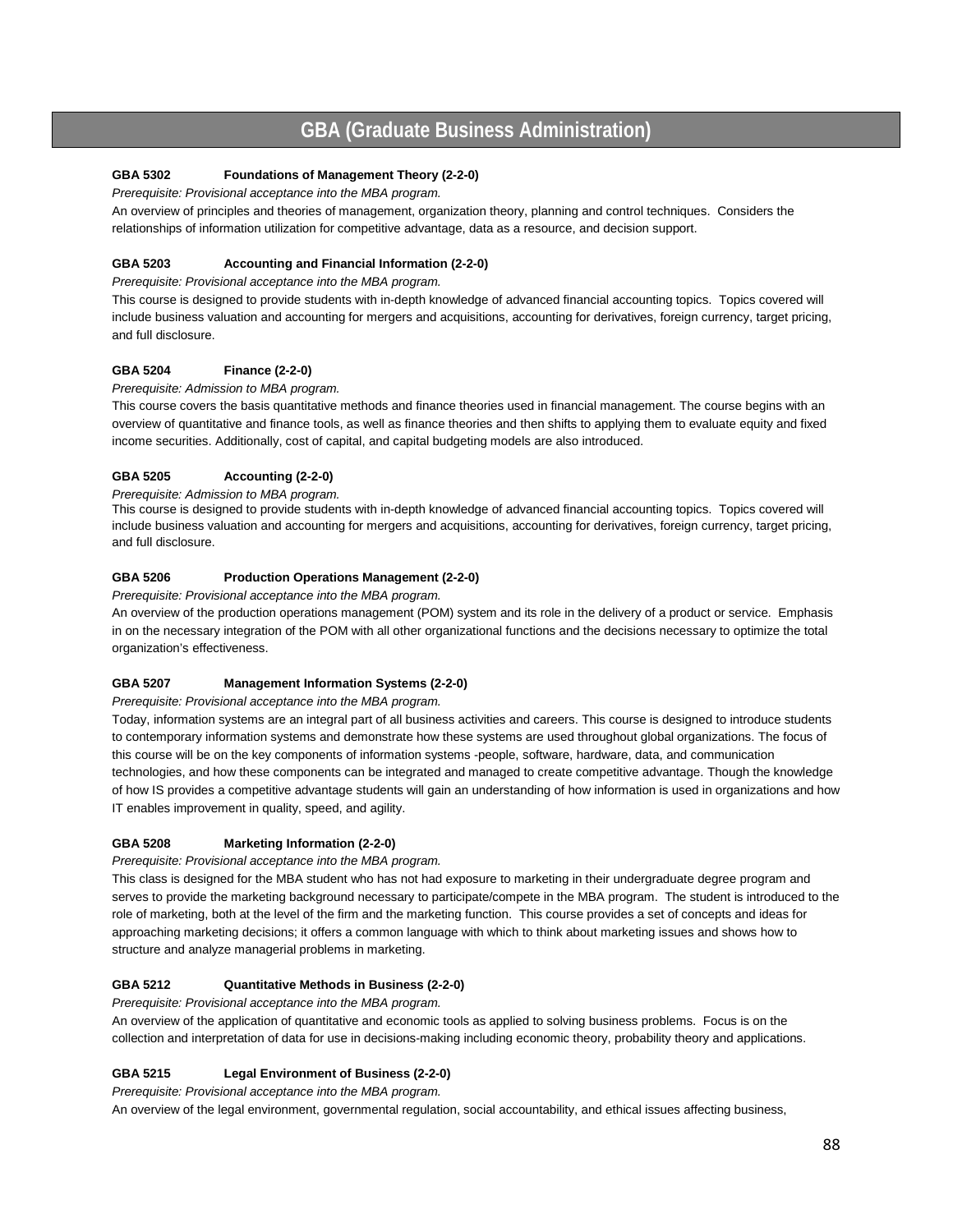contracts, agency and employment law, government regulation of business.

## **HIST (History)**

#### **HIST 5302 Historian's Craft (3-3-0)**

*Prerequisite: Admission to UHD History Graduate Certificate Program.* 

This course is designed for graduate students in history to provide training in methods of historical research, historiography, and exposition. It will include library and archival research with emphasis on the use of primary and secondary sources and will culminate in a history research project or projects. The emphasis of the course may be US or non-US history, depending on the instructor.

#### **HIST 5304 From Colonization to Revolution, 1607- ca. 1800 (3-3-0)**

#### *Prerequisite: None.*

This graduate course focuses on the establishment and development of British American societies in the seventeenth and eighteenth centuries. The curriculum will explore the rationale for the settlement of the most significant colonial regions; the political and social structures that sustained these communities; and the process that led to de-colonization in North America and to the birth of the United States. The historiographical component of this course will show how the narrative of early America came into being and discuss how recent scholarship has contributed to modern textbook accounts of the period.

#### **HIST 5310 Nazi Germany (3-3-0)**

#### *Prerequisite: Admission to UHD History Graduate Certificate Program.*

This course is designed to develop students' understanding of Hitler's Germany. It is organized around the general theme of "Nazism and personal motivations": Why did Germans vote for Hitler? Why did so many come to adore him in the pre-war years? What motivated some Germans to oppose the Nazis, either passively, or at the cost of their lives? And finally, why did so many Germans willingly participate in mass murder through the Holocaust? Students will discuss the current scholarship on these fundamental questions.

#### **HIST 5321 Studies in Mexican-American History (3-3-0)**

*Prerequisite: Graduate/post baccalaureate standing or approval from the instructor.* A graduate readings course exploring critical topics in the history of the Mexican-American experience, and analyzing the historiography of the field.

#### **HIST 5311 Studies in the History of American Education (3-3-0)**

*Prerequisite: Graduate/post baccalaureate standing or approval from the instructor.*

A graduate readings course exploring critical topics, events, and individuals that influenced the history of American education, and analyzing the historiography of the field.

#### **HIST 5331 Historians and the "Culture Wars" (3-3-0)**

*Prerequisite: Graduate/post baccalaureate standing or approval from the instructor.*

A graduate readings course exploring the theme of how academic historians construct, use, and value of historical thought compared to popular American historical interpretations and nostalgia.

#### **HIST 6301 Seminar in Modern European History (3-3-0)**

*Prerequisite: Graduate standing.* 

Examines European history from the turn of the 20th century to the end of the cold war. Special emphasis will be placed on the two world wars, as well as the interwar period. Focal topics for readings and discussion will include: diplomacy, economics, social issues, totalitarianism, and propaganda.

#### **HIST 6302 Seminar in US History (3-3-0)**

#### *Prerequisite: Graduate standing.*

Examines major topics in US history with emphasis on social, cultural and political issues. This is a topics course and the material covered will vary.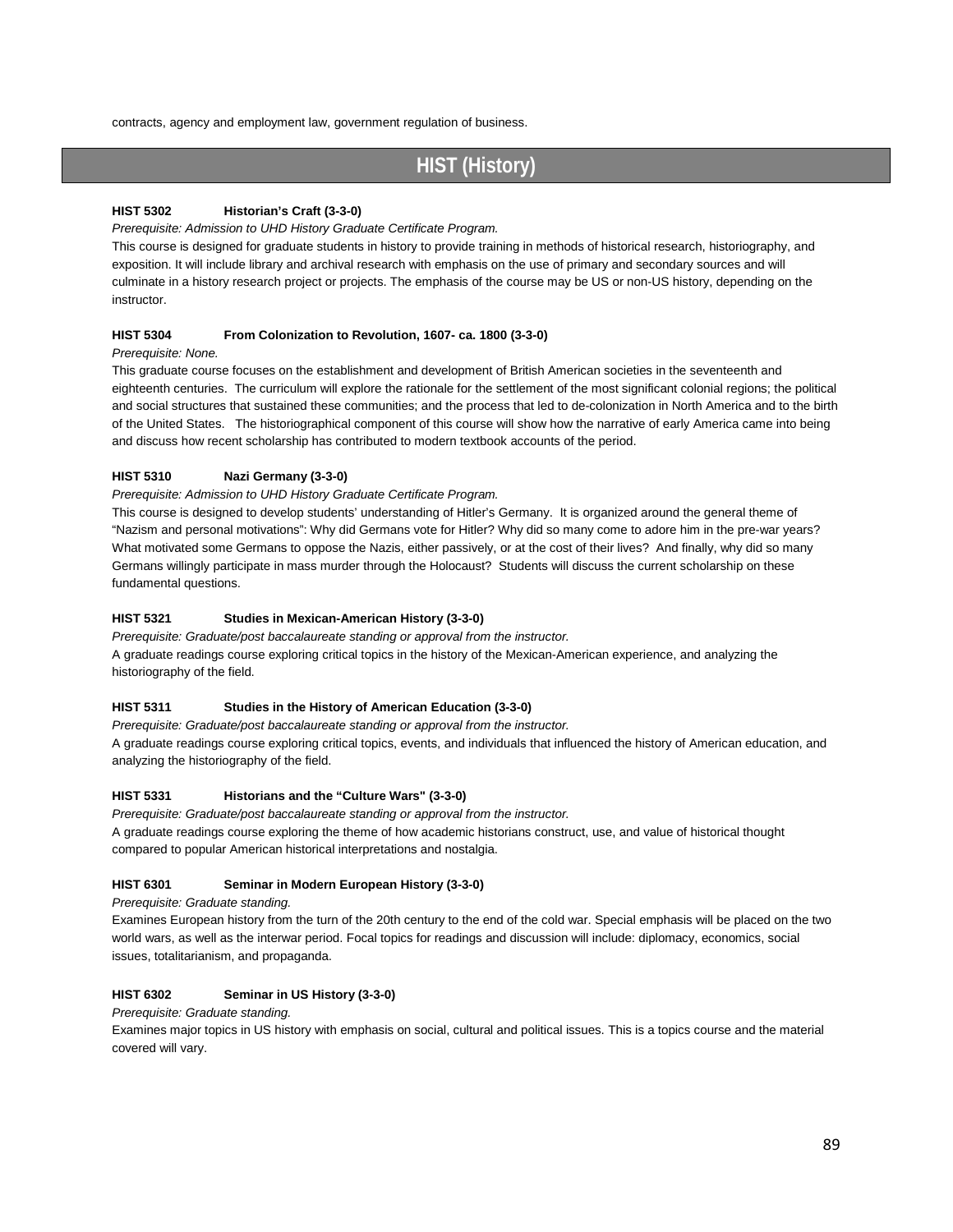#### **HIST 6303 Seminar in Texas History (3-3-0)**

#### *Prerequisite: Graduate standing.*

Examines Texas history from its Spanish origins to US statehood. The emphasis will be on social, cultural, political, and economic issues.

#### **HIST 6304 Slavery and Freedom in the United States (3-3-0)**

*Prerequisite: Admission to UHD History Graduate Certificate Program.*

This course introduces students to the historical literature dealing with slavery, antislavery, and emancipation in the United States. Course readings and assignments will expose students to major historiographical schools, analytical approaches, and central areas of inquiry on the topic of slavery and freedom in the United States. The course teaches students how to conduct a historiographical analysis on a subtopic of their own choosing.

#### **HIST 6320 Slavery in the Americas Proseminar (3-3-0)**

#### *Prerequisite: Enrolled in graduate or graduate certificate program.*

This course is hemispheric in its approach, focusing on the origins of slavery in the Americas, the transatlantic slave trade, the connection between slavery and the birth of early modern capitalism, and the emergence of "second slavery." Students are confronted with the wide range of historical approaches to the topic, including economic, anthropological, demographic, and cultural histories. The course begins with a broad discussion of the wide range of slave societies in the Americas. From this starting point, the reading list is organized both geographically and topically, with particular emphasis on the three zones of New World slavery: Brazil, the Caribbean basin, and North America. Students will be expected to conduct original research and present their findings both orally and in a term paper.

## **HUM (Humanities)**

#### **HUM 6301 Principles of Nonprofit Marketing (3-3-0)**

#### *Prerequisite: Graduate standing.*

Explores the trends and issues affecting the marketing of nonprofit organizations, with a particular focus on arts and humanities institutions. Topics include marketing planning, market segmentation and positioning, branding, launching new offerings, marketing communications, public advocacy, and evaluation. May include analysis of marketing materials as well as readings on marketing theory and case studies.

#### **HUM 6302 Principles of Non-Profit Finance (3-3-0)**

#### *Prerequisites: Graduate standing.*

Financial management is a central function of successful non-profit management. It is the foundation in which human, physical and financial resources are maintained and monitored. Non-profit managers are the source of financial information to both internal and external stakeholders and successful financial analysis is essential for sound strategic planning and governance. This course guides students through key topics of financial management including accounting practices, interpreting financial statements, creating mission-driven budgets, analyzing cash-flow, and cost-benefit analyses.

#### **HUM 6320 Foreign Language for Reading Knowledge (3-3-0)**

*Prerequisite: Admission to a graduate program at UHD.* 

*Crpsslisted as HUM 4320.*

This course is designed for students seeking a basic reading knowledge of a specific foreign language for research or pleasure. Students study the language's grammar system, develop reading and translation strategies, and acquire a basic reading vocabulary through analytical discussion, grammar exercises and extensive and varied reading assignments. This course does not count towards any undergraduate foreign language requirement at UHD. The language studied will vary from semester to semester according to demand and availability of instructors. This course is taught in English and previous knowledge of the foreign language, though helpful, is not required.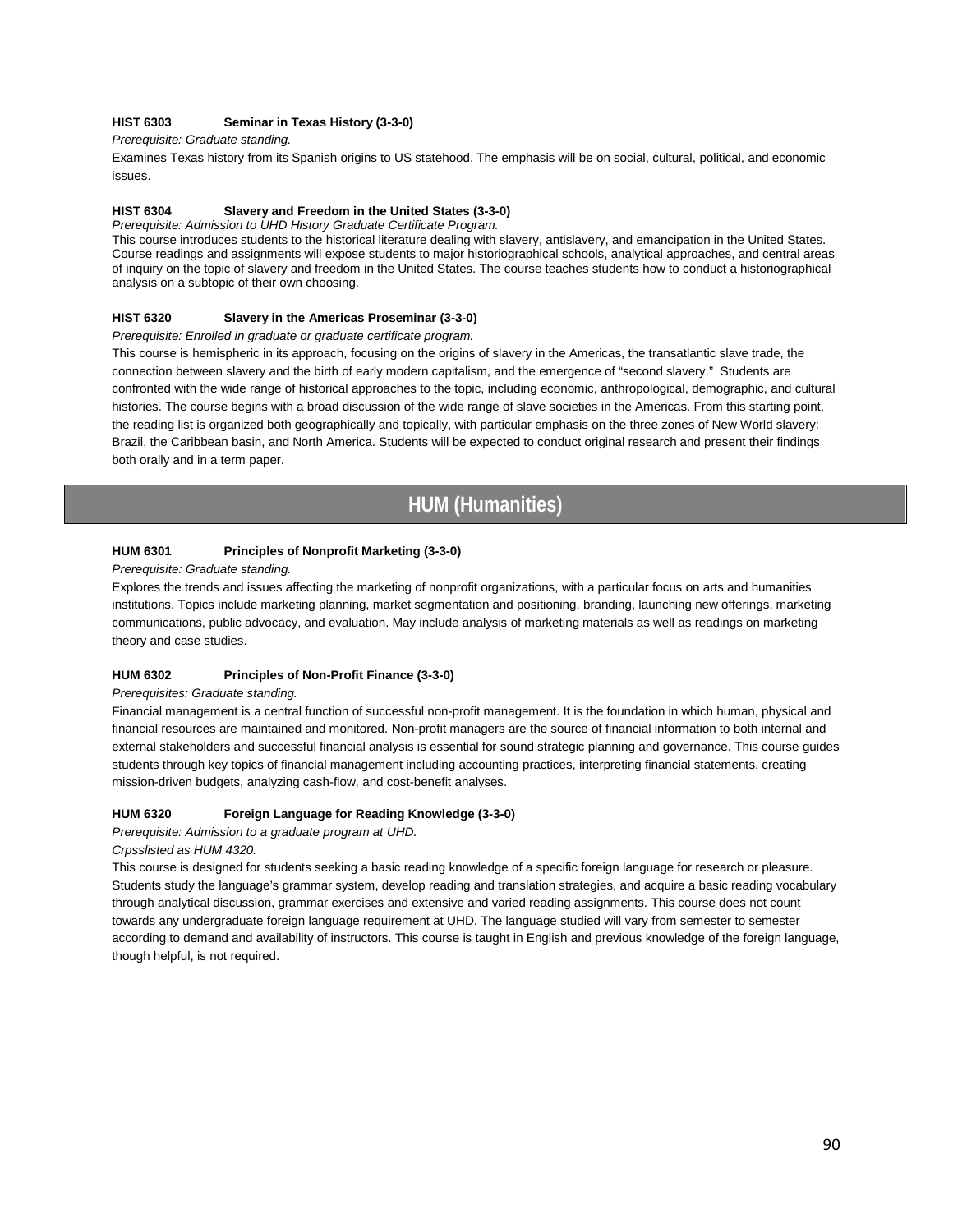## **MAT (Master of Arts in Teaching)**

### **MAT 5301 Understanding the Middle School and High School Learner (3-3-0)**

*Prerequisite: Graduate/post baccalaureate standing and department approval.*

Explores the relationship of psychological theories to learning and education in the middle school and high school environment. Emphasis on applying theories to action-based research and interventions with diverse students and families in urban settings.

#### **MAT 5302 Curriculum, Instruction, and Evaluation in Secondary Schools (3-3-0)**

*Prerequisite: Graduate/post baccalaureate standing and department approval.*

Explores the dynamic interactions among assessment, instruction, and curricular design for secondary students. Emphasizes professional decision-making based on theory and research.

#### **MAT 5305 Professional Roles and Responsibilities for Secondary Teachers (3-3-0)**

*Prerequisite: Graduate/post baccalaureate standing and department approval.*

Explores and evaluates a variety of theories and research pertaining to pedagogical issues including educational philosophy, the role of reflection, effective lesson design, lesson presentation, and other professional teaching roles and responsibilities.

#### **MAT 5310 Understanding the EC-6 Learner and the Learning Environment (3-3-3)**

*Prerequisite: Graduate/post baccalaureate standing and department approval.*

Field-based course that explores the relationship of psychological theories to learning and education in early childhood through  $6<sup>th</sup>$ grade learning environments. Emphasis on applying theories to action based research and interventions with diverse students and families in urban settings.

#### **MAT 5311 Mathematics Methods for EC-4 (3-3-3)**

*Prerequisite: Graduate/post baccalaureate standing and department approval.*

A field-based course that examines and emphasizes learner-centered mathematics for EC-4 students. Focuses on research-based approaches to support the effective teaching of mathematics. Students will evaluate research studies and recent trends and issues to aid the development of standards-based and outcome-based mathematics learning experiences for diverse learners.

#### **MAT 5312 Managing the Secondary Environment for Student Success (3-3-0)**

*Prerequisite: Graduate/post baccalaureate standing and department approval.*

Emphasizes enhancing achievement for all secondary age learners. Includes planning outcome-oriented learning experiences, using effective communication techniques, choosing a variety of instructional materials and resources, using formal and informal assessment, and managing environment to maintain a positive classroom climate.

#### **MAT 5313 Literacy Curriculum, Methods, and Assessment EC-2 (3-3-3)**

*Prerequisite: Graduate/post baccalaureate standing and department approval.*

A field-based course focusing on research on current methods, strategies, and curricular resources for teaching and assessing emergent literacy in the EC-2 classroom.

#### **MAT 5314 Curriculum, Methods, and Assessment in EC-4 Reading, Science, and Social Studies (3-3-0)**

*Prerequisite: Graduate/post baccalaureate standing and department approval.*

Examines, emphasizes, and uses research-based approaches that support the effective integration of science, social studies, and reading in the EC-4 classroom. Students will evaluate research studies, recent trends, and issues to aid in the development of culturally responsive and outcome-based learning experiences for diverse learners.

#### **MAT 5315 Understanding the 4-8 Learner and Learning Environment (3-3-0)**

*Prerequisite: Graduate/post baccalaureate standing and department approval.*

A field-based course that explores the relationship of psychological theories to learning and education in the 4-8 learning environment. Emphasis on applying theories to action-based research and interventions with diverse students and families in urban settings.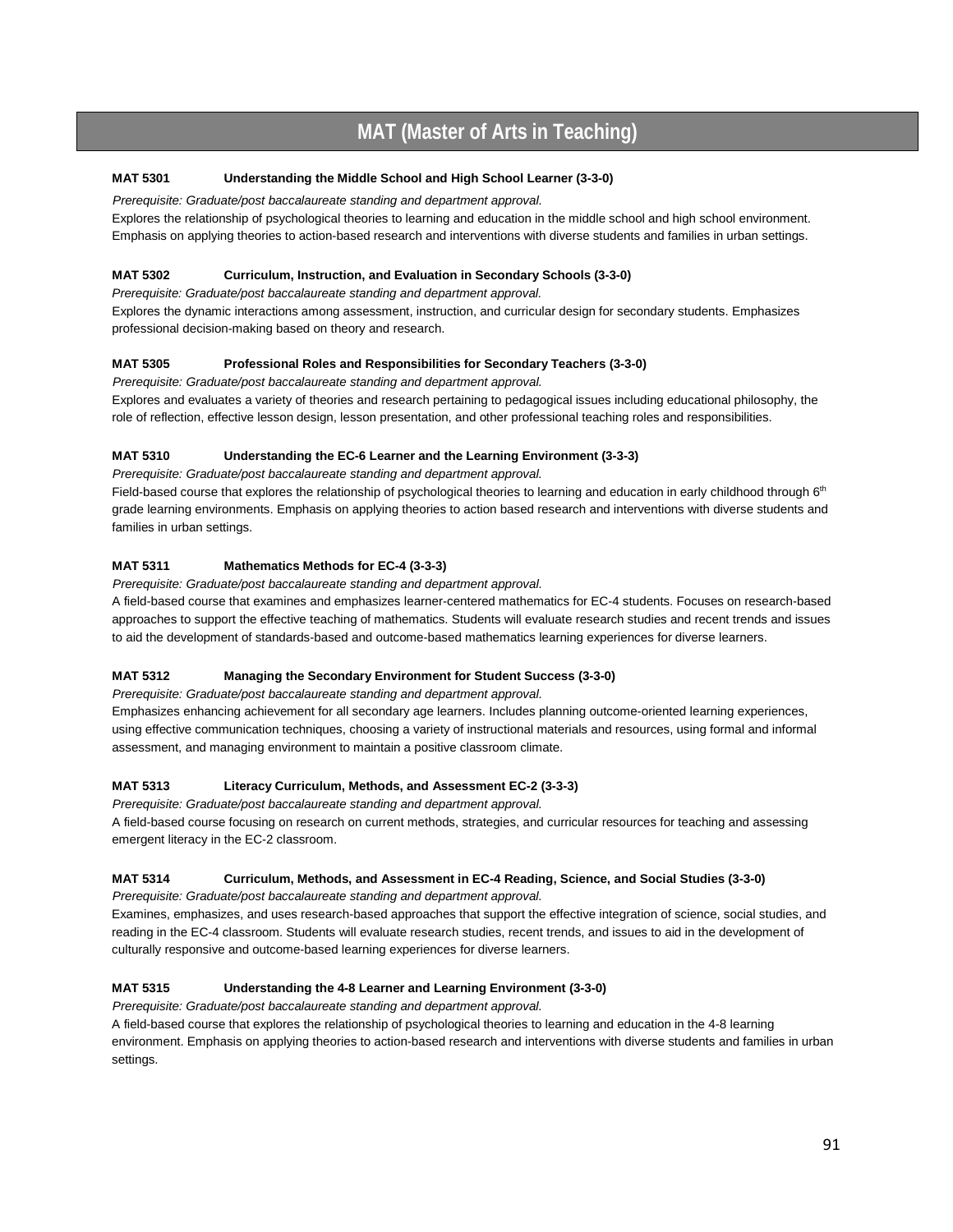#### **MAT 5316 Mathematics Methods 4-8 (3-3-3)**

*Prerequisite: Graduate/post baccalaureate standing and department approval.*

A field-based course that examines and emphasizes learner-centered mathematics for 4-8 learners. Focuses on research-based approaches to support the effective teaching of mathematics. Students evaluate research studies and recent trends and issues to aid in the development of standards-based and outcome-based mathematics learning experiences for diverse learners.

#### **MAT 5317 Reading Curriculum, Methods, Assessment, and Diagnosis for Special Populations (3-3-0)**

Prerequisite: *Post-baccalaureate or graduate standing or departmental approval.*

This course examines the procedures and policies of assessing and diagnosing the reading capabilities of special population students, including English Language Learners and students with reading difficulties, dyslexia, and reading disabilities. Course participants learn the theoretical framework and best practices to implement appropriate instructional interventions and strategies to facilitate and promote literacy within these special populations.

#### **MAT 5318 Curriculum, Methods, and Assessment in ESL, Science, and Social Studies 4-8 (3-3-0)**

*Prerequisite: Graduate/post baccalaureate standing and department approval.*

Examines, emphasizes, and uses research-based approaches that support the effective integration of science, social studies, and ESL strategies in the 4-8 classroom. Students evaluate research studies, recent trends, and issues to aid in the development of culturally responsive and outcome-based learning experiences for diverse learners.

#### **MAT 5319 Social Studies Methods (3-3-0)**

*Prerequisite: Post-baccalaureate or graduate standing or departmental approval.* Examines, explores, and synthesizes advanced projects to plan multidisciplinary curriculum for the teaching of social studies.

#### **MAT 5320 Introduction to Educational Statistics (3-3-0)**

*Prerequisite: Graduate/post baccalaureate standing and department approval.*

An introduction to quantitative analysis for teachers. Concepts include frequency distributions, graphs, probability, measures of central tendency, standard deviation, z- and t-tests, bivariate correlation (parametric and non-parametric), regression, and chisquare. Instruction will include use of statistics software packages.

#### **MAT 5321 Literacy in Middle and Secondary Schools (3-3-0)**

*Prerequisite: Graduate/post baccalaureate standing and department approval.*

Explores instructional methods for speaking, listening, reading, writing, viewing, and representing ideas through concept/issuebased thematic study. Attention is given to the integration of technology. Emphasis placed on the development, implementation, and evaluation of strategies and resources for struggling adolescent readers.

#### **MAT 5330 Math Methods for Secondary Algebraic Reasoning (3-3-0)**

#### *Prerequisite: Admission into MAT program.*

This field-based course emphasizes how to learn and develop algebraic reasoning concepts, skills, and procedures. The course will employ strategies to plan, organize, and implement instruction and curriculum goals aligned to local, state, and national standards. This course provides opportunities for students to address and reflect on their beliefs concerning mathematics and their future role in its instruction. The primary focus is on the development of algebraic reasoning concepts and processes that are appropriate for grades 6 and higher through the use of effective instructional practices. Group participation and interaction are important instructional strategies that will be utilized in this course. In addition, application of teaching methods and reflections on what was done, how it was done, and its effects upon student learning will be incorporated. Students in this course are expected to assist classmates in reflecting on their emerging classroom teaching behaviors. Multiple instructional strategies that address the needs of diverse learners, integration of technology with application to the classroom, and other education contexts are explicitly addressed in the overview of the course, the course content, and course requirements. Formal and informal measures of both formative and summative objectives will be used to evaluate students' learning in this course. These measures are assessed using both qualitative and quantitative methods.

#### **MAT 5331 Math Methods for Secondary Geometric Reasoning (3-3-0)**

#### *Prerequisite: Admission into MAT program.*

This field-based course emphasizes how to learn and develop geometric reasoning concepts, skills, and procedures. The course will employ strategies to plan, organize, and implement instruction and curriculum goals aligned to local, state, and national standards. This course provides opportunities for students to address and reflect on their beliefs concerning mathematics and their future role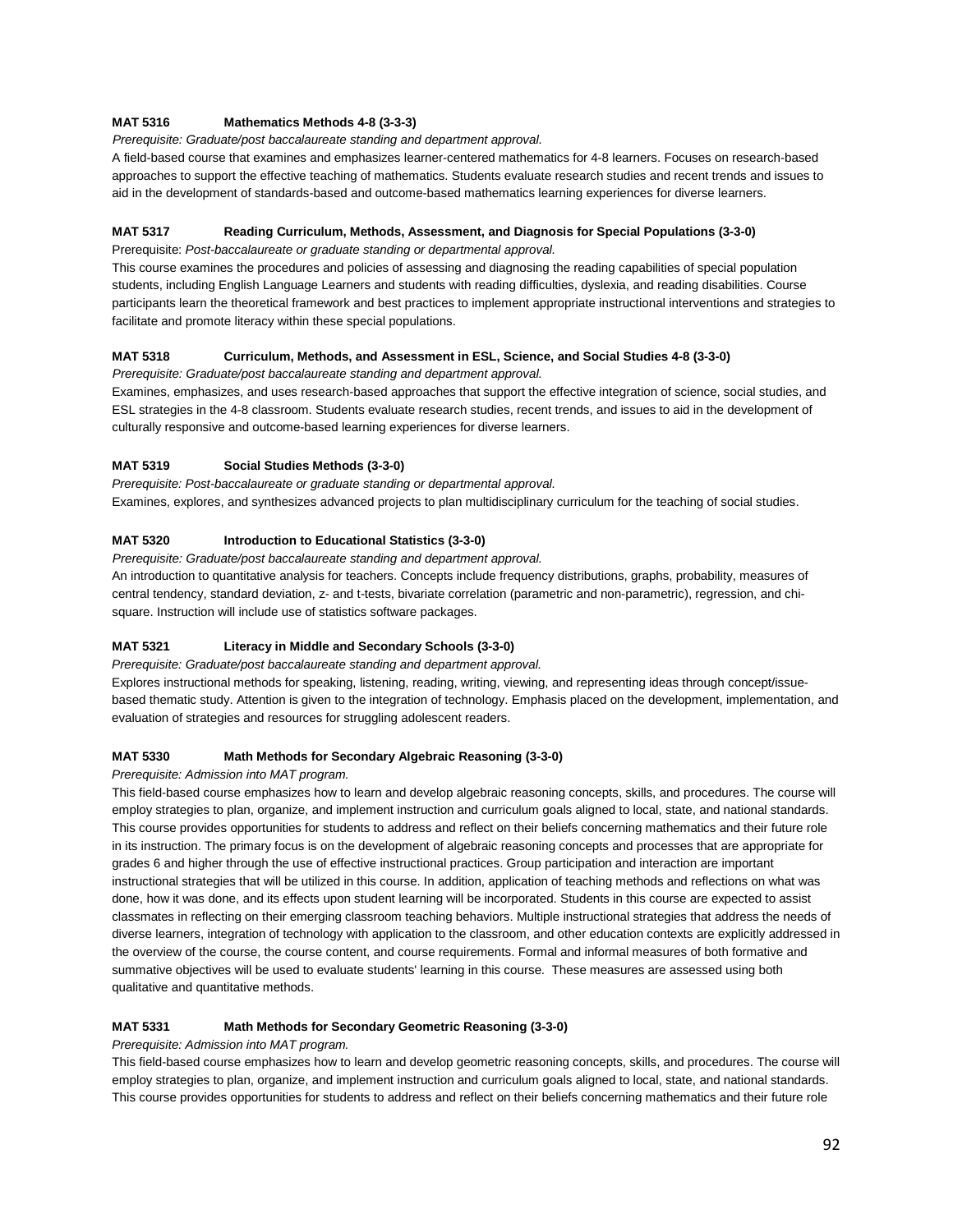in its instruction. The primary focus is on the development of geometric reasoning concepts and processes that are appropriate for grades 6 and higher through the use of effective instructional practices. Group participation and interaction are important instructional strategies that will be utilized in this course. In addition, application of teaching methods and reflections on what was done, how it was done, and its effects upon student learning will be incorporated.

Students in this course are expected to assist classmates in reflecting on their emerging classroom teaching behaviors. Multiple instructional strategies that address the needs of diverse learners, integration of technology with application to the classroom, and other education contexts are explicitly addressed in the overview of the course, the course content, and course requirements. Formal and informal measures of both formative and summative objectives will be used to evaluate students' learning in this course. These measures are assessed using both qualitative and quantitative methods.

#### **MAT 5399 Directed Study in Urban Teaching (3-3-0)**

*Prerequisite: Graduate/post baccalaureate standing and department approval.* Supervised independent or group studies for advanced students of a subject that they cannot normally pursue. May be repeated for credit with department approval.

#### **MAT 6304 Language Arts/Reading Methods in Spanish (3-1-2)**

*Prerequisite: Graduate/post baccalaureate standing and department approval.*

Presents strategies for providing developmentally appropriate emergent literacy and holistic instruction. Includes the selection of appropriate materials and authentic assessment. Instruction conducted in Spanish. (Content varies based upon EC-4 or 4-8 licensure level sought).

#### **MAT 6305 Integrated Curriculum - Bilingual (3-3-0)**

*Prerequisite: Graduate/post baccalaureate standing and department approval.*

Focuses on bilingual methods, approaches, and materials to teach content in language arts, mathematics, social studies, and science in a bicultural bilingual classroom. Emphasizes a multidisciplinary approach to instruction that incorporates various learning styles, and the development of classrooms conducive to learning and reflective of cultural diversity. Instruction conducted in Spanish. (Content varies based upon EC-4 or 4-8 licensure level sought).

#### **MAT 6306 Reading Diagnosis in Bilingual Classroom (3-3-0)**

*Prerequisite: Graduate/post baccalaureate standing and department approval.*

Supports a multidisciplinary approach to diagnosis and remediation of reading problems for bilingual/bicultural students, with special attention to cognitive, sociolinguistic, and emotional factors that may impede learning. Students conduct hands-on assessment and develop appropriate instructional strategies based upon a variety of paradigms. (Content varies based upon EC-4 or 4-8 licensure level sought).

#### **MAT 6310 Reading in a Multicultural Classroom (3-3-0)**

*Prerequisite: Graduate/post baccalaureate standing and department approval.*

Enhances the development of a knowledge base for teaching and evaluating reading/language arts program for culturally and linguistically diverse classrooms. Examines current issues in second language acquisition and studies the basic principles and practices of reading/language arts instruction, including: beliefs, factors influencing learning, instructional strategies, organizational practices, assessments, and materials.

#### **MAT 6311 Advanced Study of Child Development and Diversity (3-3-0)**

*Prerequisite: Graduate/post baccalaureate standing and department approval.*

Examines the developmental changes from birth to adolescence. Emphasizes psychological and sociological perspectives and their application to learning and teaching in a culturally and linguistically diverse society.

#### **MAT 6312 Foundations of Curriculum and Instruction for Culturally Diverse Settings (3-3-0)**

*Prerequisite: Graduate/post baccalaureate standing and department approval.*

Analyzes the multicultural forces that influence curriculum and instruction: philosophy, psychology, pedagogy/learning, sociology, knowledge, and evaluation. Contrasts major approaches to curriculum and instruction. Students apply theory to the development and supervision of a curricular and instructional plan for situations relevant to culturally diverse settings, including at risk youth and students, with limited English proficiency.

#### **MAT 6313 Principles and Practices of Distance Education (3-3-0)**

*Prerequisite: Graduate/post baccalaureate standing and department approval.*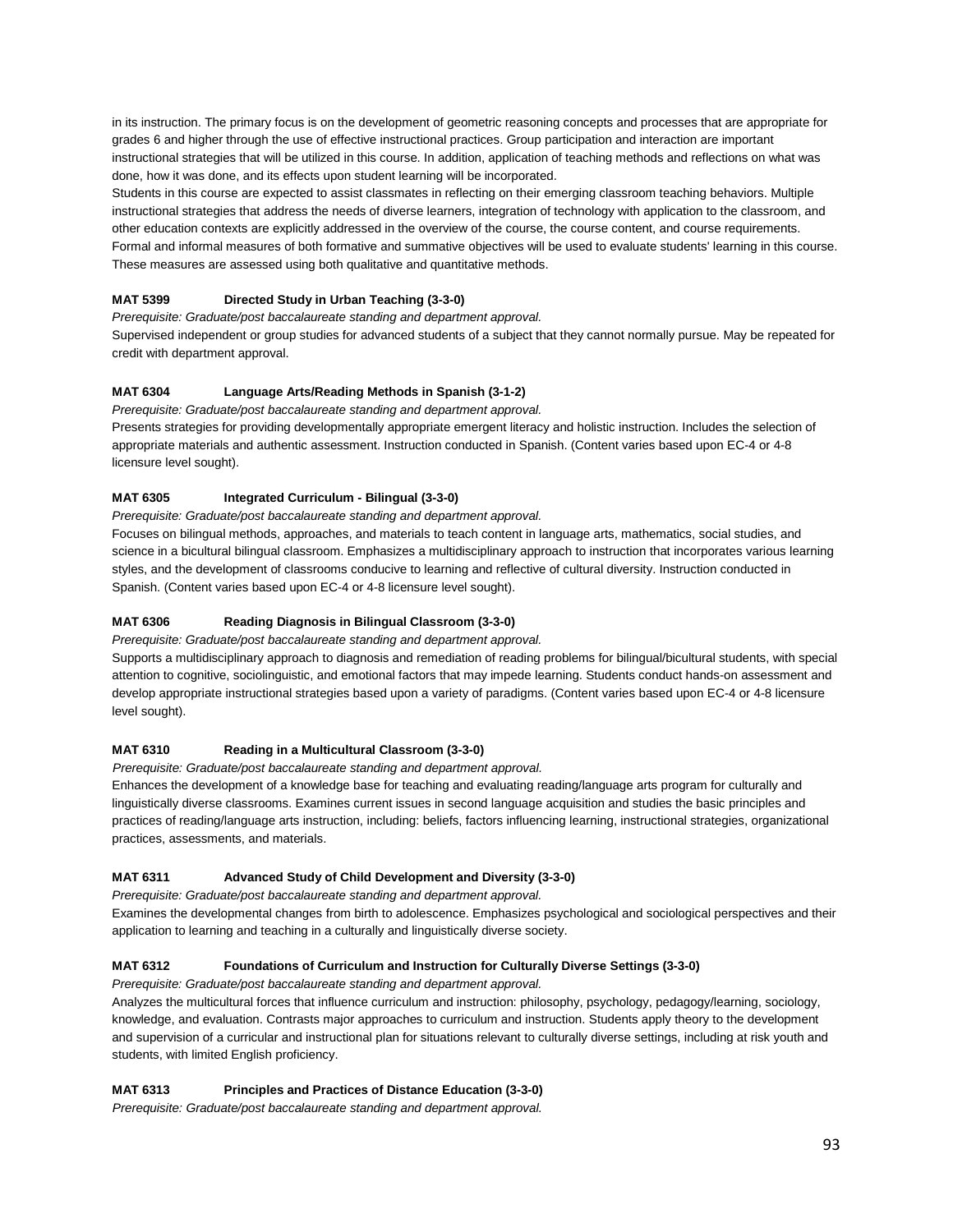This course will introduce a range of principles and technologies for the design and delivery of distance learning. Case studies and examples are drawn from K-12 schools, professional development and training, as well as, higher education. Students will collaborate in evaluating, designing, delivering, and managing distance education.

#### **MAT 6315 Introduction to Educational Research (3-3-0)**

*Prerequisite: Graduate/post baccalaureate standing and department approval.*

Examines the emerging practice of "classroom teachers as researchers" including both theory and practice. Provides students with an introduction to variety of research designs and strategies, both traditional and non-traditional. Students examine and evaluate empirical studies that use different designs and strategies.

#### **MAT 6316 Advanced Methods for the Culturally Diverse Classroom (3-3-0)**

*Prerequisite: Graduate/post baccalaureate standing and department approval.*

Course sections are designed to offer students the opportunity to develop skills in instructional methodology specifically related to and derived from the characteristics of the discipline taught: (1) science, (2) mathematics, (3) social studies, or (4) language arts. Special emphasis is placed upon teaching in culturally diverse classrooms.

#### **MAT 6317 Classroom-Based Research (3-1-2)**

*Prerequisite: Graduate/post baccalaureate standing and department approval.*

Application of data gathering and analysis skills in classroom research studies. Participants conduct directed research in classroom practices in elementary, bilingual, or secondary classrooms. Students examine issues such as validity, reliability, and generalizability. Students are guided through their own research projects.

#### **MAT 6319 Teaching the Language Minority Child (3-3-0)**

*Prerequisite: Graduate/post baccalaureate standing and department approval.*

Studies how social, cultural, and linguistic factors affect the reading and writing of students and how school curriculum and instruction can be designed to support students from differing sociocultural backgrounds. Special attention is given to the role that socioeconomic status, dialect, gender, second language learning, and ethnicity play in literacy learning and teaching.

#### **MAT 6321 Teaching Children's Literature in Spanish (3-3-0)**

*Prerequisite: Graduate/post baccalaureate standing and department approval.*

Examines the selection and uses of Spanish children's literature in bilingual classrooms. Emphasizes ways to integrate literature into bilingual/bicultural curriculum and instruction.

#### **MAT 6322 Readings in Critical Pedagogy (3-3-0)**

*Prerequisite: Graduate/post baccalaureate standing and department approval.*

Utilizing dialectical methodology, this course explores the nature of power relations relative to the perspectives of race, gender, ethnicity, sexual orientation, physical disability, and socioeconomic status in the organization, curriculum, and operations of public schools in urban settings. Examines the reflection/action continuum as it pertains to the language of critique and the language of possibility in its application to classroom practices.

#### **MAT 6324 Innovative Teaching Applications (3-3-0)**

*Prerequisite: Graduate/post baccalaureate standing and department approval.*

Focuses on technology in four categories: hardware, software, peripherals, and the Internet. In a hands-on approach, students will enhance technological skills using innovative tools.

#### **MAT 6325 Advanced Multimedia for Teachers (3-3-0)**

*Prerequisite: Graduate/post baccalaureate standing and department approval.*

Focuses on the terminology, design principles, tools and techniques, and software skills teachers need to create multimedia projects. Teachers will learn to create and manipulate graphics, animation, audio, and video for use in their classrooms.

#### **MAT 6326 Electronic Publishing for Teachers (3-3-0)**

*Prerequisite: Graduate/post baccalaureate standing and department approval.*

Introduces the principles of desktop publishing and web page design and demonstrates a variety of tools and techniques for teachers to design and troubleshoot electronic publications to interact effectively with diverse audiences.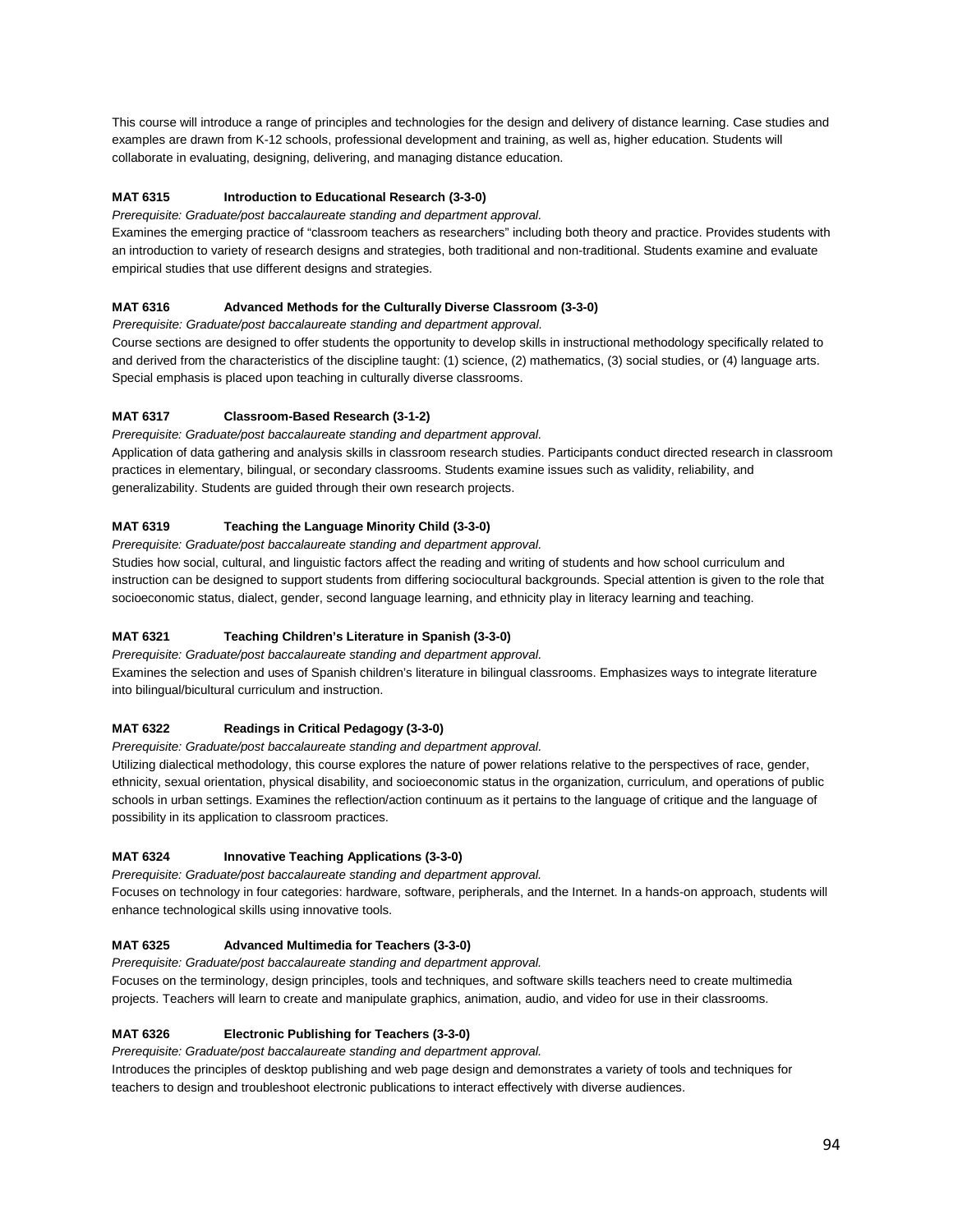#### **MAT 6330 Math Methods for Advanced Mathematics Concepts (3-3-0)**

*Prerequisite: Admission into MAT program.*

This field-based course emphasizes how to learn and develop advanced mathematics concepts, skills, and procedures. The course will employ strategies to plan, organize, and implement instruction and curriculum goals aligned to local, state, and national standards. This course provides opportunities for students to address and reflect on their beliefs concerning mathematics and their future role in its instruction. The primary focus is on the development of advanced mathematics concepts and processes that are appropriate for grades 11 and higher through the use of effective instructional practices. Group participation and interaction are important instructional strategies that will be utilized in this course. In addition, application of teaching methods and reflections on what was done, how it was done, and its effects upon student learning will be incorporated. Students in this course are expected to assist classmates in reflecting on their emerging classroom teaching behaviors. Multiple instructional strategies that address the needs of diverse learners, integration of technology with application to the classroom, and other education contexts are explicitly addressed in the overview of the course, the course content, and course requirements.

Formal and informal measures of both formative and summative objectives will be used to evaluate students' learning in this course. These measures are assessed using both qualitative and quantitative methods.

#### **MAT 6380 Practicum for Urban Teachers (3-1-2)**

*Prerequisite: Graduate/post baccalaureate standing and department approval.*

Offers teachers an opportunity to participate, over a two-semester period, in university-sponsored work-shops/seminars. Workshops are designed to support urban teachers in (a) applying teacher education knowledge to the full responsibility of day-to-day teaching (b) reflecting on challenges and events occurring in their classrooms and schools, and (c) engaging in cooperative solving of inevitable problems that arise during the teaching experience.

#### **MAT 6381 Internship in Urban Classrooms (3-1-2)**

*Prerequisite: Completion of 9 hours from MAT 6301, 6302, 6303; 6304, 6305, 6306; or 6307, 6308, 6309.*  Offers students a supervised internship in an urban educational setting over a two-semester period. Examines the diversity of community resources for elementary, bilingual, or secondary education. Students systematically develop strategies for integrating local and regional resources into the teaching and learning process. (Content varies based upon EC-4 or 4-8 licensure level sought).

#### **MAT 6390 Directed Study in Urban Teaching (3-1-2)**

*Prerequisite: Graduate/post baccalaureate standing and department approval.*

Offers the opportunity for specialized study not normally or not often available as part of the regular offerings.

#### **MAT 6601 MAT with Certification Student Teaching (6-6-0)**

*Prerequisite: Graduate/Post Baccalaureate Standing and Department Approval, ETC 5301, MAT 6310, MAT 6315, MAT 6311, 9 hours of methods courses: MAT 5311, MAT 5399 (Science Methods), MAT 5319.* 

The student teaching semester of the MAT with Certification includes placement in public schools in the student's certification grade levels and content area(s). During this semester, teacher candidates will confer with the course instructor and classroom mentor to complete a minimum of 60 hours of field work with requirements that include but are not limited to: planning and teaching lessons, having two formal observations, writing reports, and undertaking other academic work as assigned.

## **MATH (Mathematics)**

#### **MATH 5300 Survey of Undergraduate Mathematics (3-3-0)**

*Prerequisite: Graduate standing and department approval.* 

This course will give a broad overview, consolidation and review of undergraduate mathematics topics typically seen again during graduate school. Topics will include, but are not limited to: calculus and analysis; linear and abstract algebra; probability; differential equations; logic and set theory; combinatorics; number theory.

#### **MATH 5301 Advanced Numerical Methods (3-3-0)**

*Crosslisted with MATH 4301. Prerequisite: The grade in this course will be determined by two in-class tests, homework assignments and projects. Each in-class test will count 20% and the homework and projects will count 60% of the grade. Students taking this course as a graduate course will have to complete additional coursework. Typical coursework includes individual study*  and implementation of a numerical model on a topic selected by the instructor, and culminates in a written report submitted at the *end of semester. This coursework accounts for at least 25% of the grade.*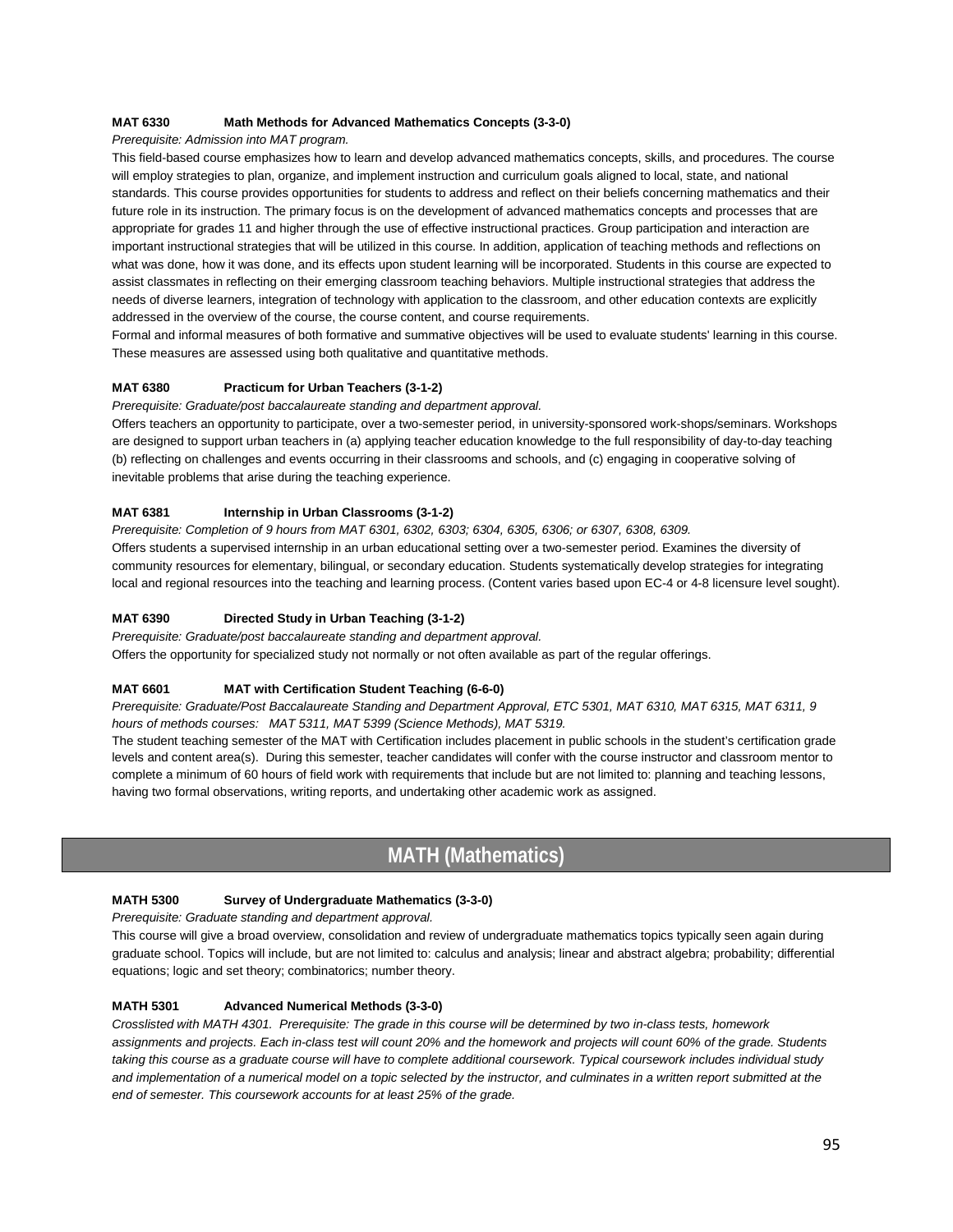Advanced topics in numerical mathematics, including topics in numerical linear algebra, numerical solutions of systems of nonlinear equations, and numerical solutions of boundary value problems involving ordinary and partial differential equations. Programming projects are stressed that use the computer to solve scientific and engineering problems.

#### **MATH 5302 Mathematical Statistics (3-3-0)**

*Prerequisite: B or higher in MATH 3302 or departmental approval.*

*Crosslisted with STAT 5302.*

This course is an introductory course to mathematical statistics. It starts with the rigorous and intensive treatments of mathematical models and properties of the commonly used distributions and their relationships, such as normal distribution, t distribution, Chi-Square distribution, F distribution, etc. Then it goes through the mathematical foundations for many of the classic statistics techniques.

#### **MATH 5305 Complex Variables and Applications (3-3-0)**

*Prerequisite: Graduate standing and departmental approval.*

This course covers the theory and applications of functions of a complex variable. Topics include: analytic functions, power series, the theory or residues, complex integration and Cauchy's Theorem, conformal mappings and applications to physical problems; Riemann Mapping Theorem, Weierstrass Factorization Theorem, analytic continuation, and harmonic functions

#### **MATH 5306 Modern Algebra (3-3-0)**

#### *Crosslisted with MATH 4306. Prerequisite: Department approval*

Rigorous treatment of modern algebra topics selected from commutative rings including integral domains, unique factorization domains, and Euclidean rings, theory of prime and maximal ideals, quotient rings, principal ideal domains, fields, field extensions, Galois theory, solvability of equations in radicals, and ruler and compass constructions.

#### **MATH 5307 Analysis (3-3-0)**

*Prerequisite: A grade of C or better in Math 3307 or department approval.*

A rigorous treatment of the elements of calculus and its foundations including differentiation, Riemann integration, infinite series, sequences and series of functions, and metric spaces. Proof writing is emphasized. Students taking this course will have to complete 25% more coursework compared to Math 4307, assigned at instructor's discretion (extra homework assignments, written reports, oral presentations, etc.).

#### **MATH 5309 Business Statistics (3-3-0)**

#### *Prerequisite: Graduate standing or department approval.*

Basic concepts of statistics for Master's candidates are explored, including descriptive statistics, probability concepts, point and interval estimation, hypothesis, regression, and analysis of variance. Applications will be geared to business problems, and interpretation of results will be stressed. Computer packages will be utilized, with an emphasis on output analysis.

#### **MATH 5314 Differential Geometry (3-3-0)**

*Crosslisted with MATH 4314.* 

#### *Prerequisite: Department approval.*

Geometry of curves and surfaces is introduced and applications are discussed. Topics are chosen from parametric equations, evolutes and involutes, tangent and normal vectors, curvature and torsion, natural equations, first and second fundamental forms, Riemannian surfaces, intrinsic geometry, geodesics and isometries, models of synthetic geometry. Surfaces of constant curvature are discussed as models of non-Euclidean geometries.

#### **MATH 5315 Mathematical Modeling (3-3-0)**

#### *Prerequisite: A grade of C or better in Math 3301 or department approval.*

The goal of this course is to impart to students the excitement and usefulness of Mathematics and Computer Modeling as fundamental tools in solving real-world problems. The course emphasizes manners in which mathematical models are constructed for many fields such as physics, chemistry, biology, and technology. This course will give a good opportunity for research experience for students in Computer Science, Mathematics, Natural Sciences, or Engineering. A term project using software will be required. Students taking this course will have to complete 25% more coursework compared to Math 4315, assigned at instructor's discretion (extra homework assignments, written reports, oral presentations, etc.).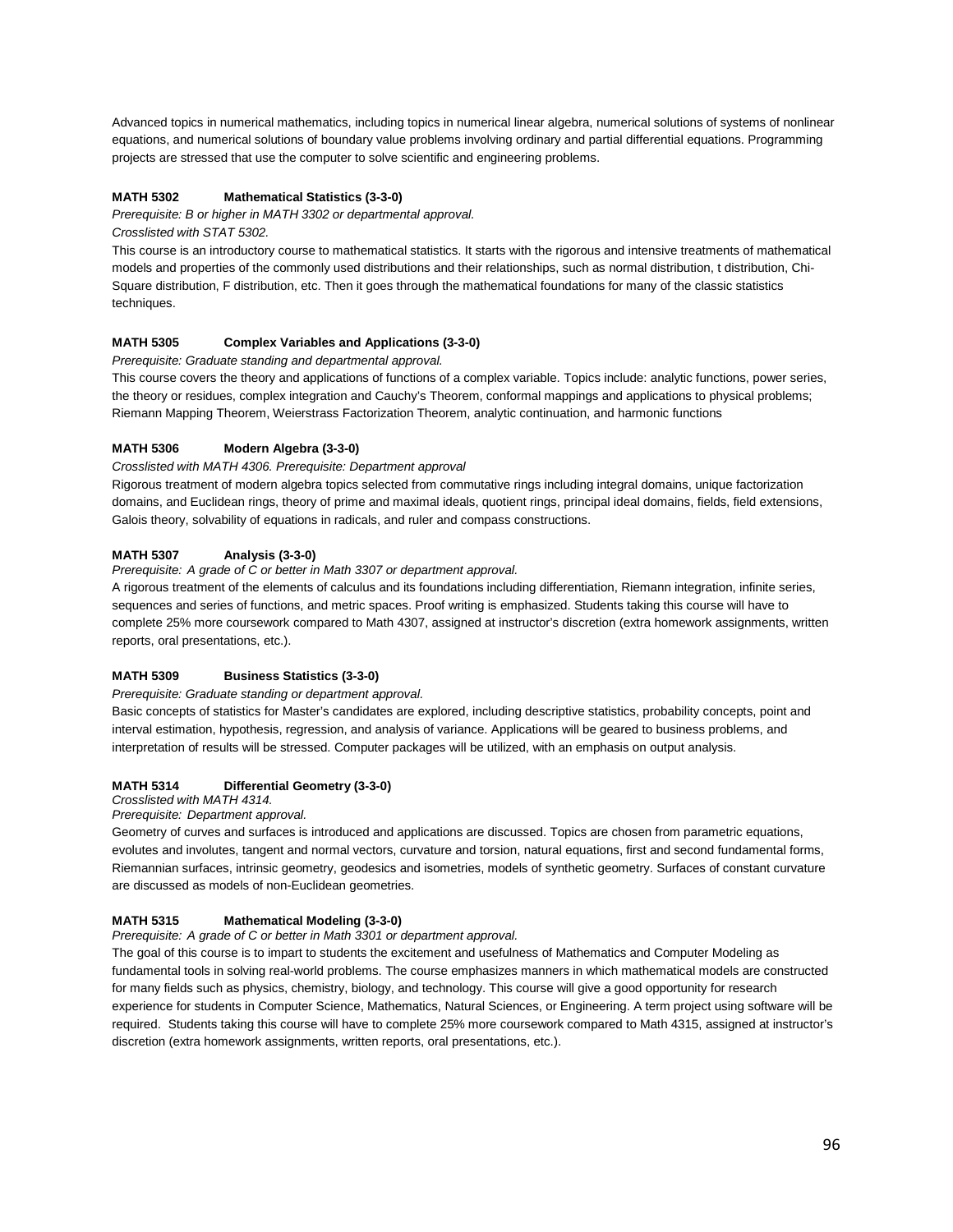#### **MATH 6301 Geometry for Teachers (3-3-0)**

#### *Prerequisite: Department approval.*

Topics will be chosen from Euclidean geometry, including properties of lines, planes, polygons and circles and other curves; concepts of congruence, symmetry, simple transformations and tesselations; techniques of measurement. Emphasis on applications, the use of manipulatives, graphing calculators and appropriate computer software.

#### **MATH 6302 Mathematical Structures for Teachers (3-3-0)**

#### *Prerequisite: Department approval.*

Topics will be chosen from introduction to set theory, functions and logic, elements of number theory, properties of the rational and real number systems, modular arithmetic, and techniques of problem-solving. Emphasis on applications, the use of manipulatives, calculators and appropriate computer software.

#### **MATH 6304 Combinatorics and Probability for Teachers (3-3-0)**

*Prerequisite: Department approval.* 

Topics will be chosen from principles of counting, elements of probability, simulation and modeling techniques, introduction to graph theory, descriptive statistics including a variety of graphing procedures. Emphasis on manipulatives, calculators and appropriate computer software.

#### **MATH 6311 Advanced Geometry for Teachers (3-3-0)**

#### *Prerequisite: Department approval.*

Topics will be chosen from Euclidean geometry, analytic geometry, non-Euclidean geometries. Proofs and the axiomatic approach will be included. Emphasis on appropriate geometric computer software.

#### **MATH 6312 Analysis for Teachers (3-3-0)**

*Prerequisite: Department approval.* 

Topics will be chosen from theory of functions including continuity, differentiation and integration, introduction to numerical analysis, elements of chaos and fractals. Emphasis on symbolic manipulation software.

#### **MATH 6318 Special Topics for Secondary Teachers (3-3-0)**

*Prerequisite: Department approval.* 

Topics will be chosen from probability distributions and inferential statistics, elementary game theory and combinatorics, linear programming and matrix methods, history of math, modeling and simulation, uses of technology in mathematics, web use for searches of mathematical concepts and procedures. Emphasis on appropriate computer software.

#### **MATH 6322 Graph Theory (3-3-0)**

*Prerequisite: MATH 3306 or department approval.* 

This is a course in the theory of graphs with emphasis on problem solving in the form of theorem proving and counter-example construction. The role of conjecture-making in mathematics will be highlighted and the material is developed in a self-contained manner, requiring no previous experience in the subject. Topics to be covered include, but are not limited to; matchings, colorings, planarity, extremal problems, random graphs, Ramsey theory, and substructures in sparse and dense graphs.

## **MBA (Master of Business Administration)**

#### **MBA 6101 Presentation Skills for Business Success (1-1-0)**

*Prerequisite: Acceptance to the MBA Program or the Graduate Certificate Program.* 

This course is designed to provide students with an understanding of the concepts and skills needed to deliver effective oral presentations in professional settings. The course provides students with a theoretical framework that emphasizes the importance of strategic communication choices, communication styles, and communication contexts. In this course students will gain practice delivering presentations. To develop a successful presentation students will learn how to: develop presentation outlines, create practical speaking guides/notes, develop presentation content, and design supplementary materials (e.g., handouts). Students will also practice questions management and impromptu speaking.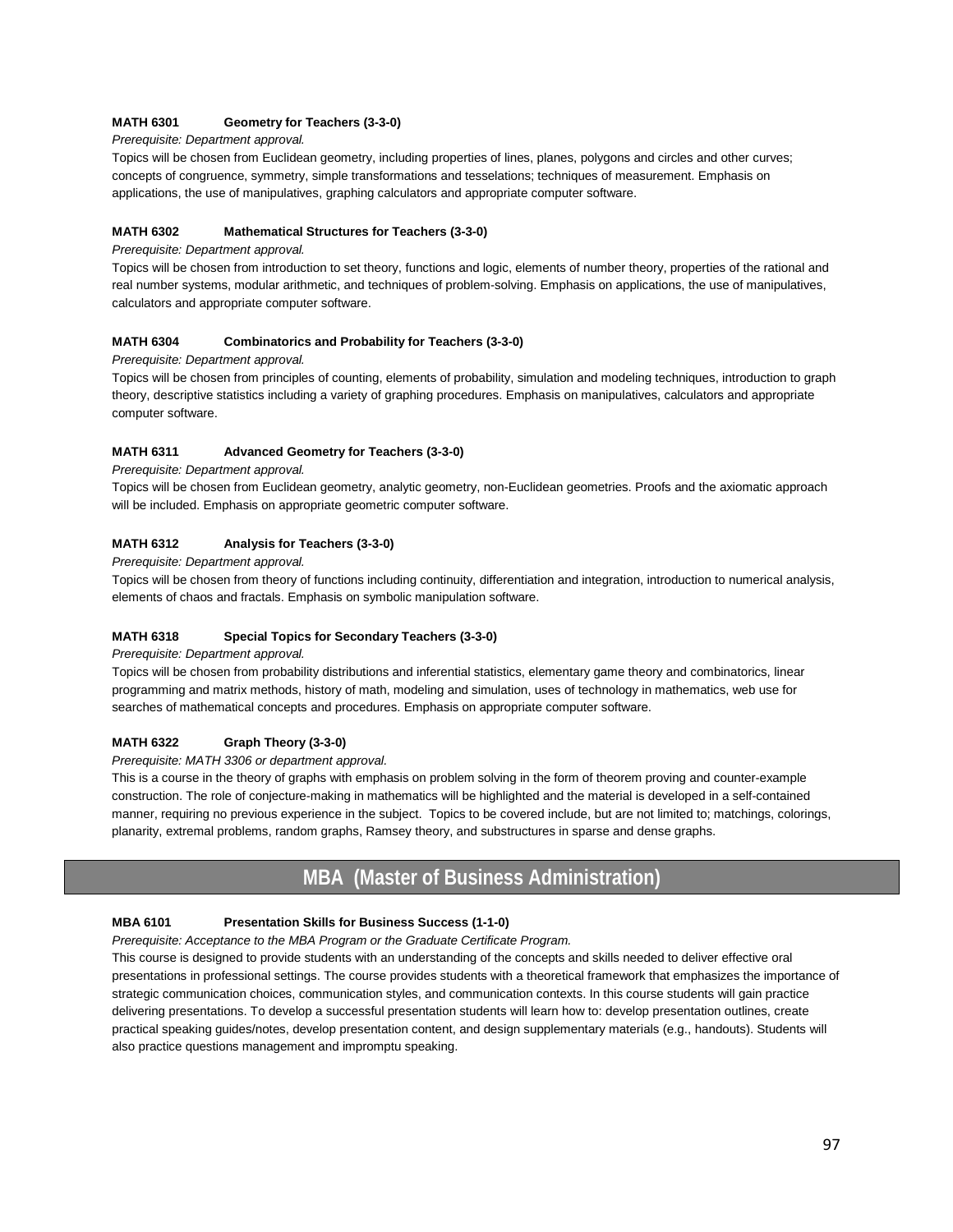#### **MBA 6102 Graduate Colloquium (1-1-0)**

*Prerequisite: Acceptance to the MBA Program or the Graduate Certificate Programs.*

This course is designed to enable students to develop an appreciation of the career opportunities in business development, finance, human resource management, leadership, supply chain management, and related fields. Students will be exposed to technical topics and emerging issues related to a variety of fields. The course will consist of a combination of guest lectures and organizational site visits. Guest speakers will provide professional insight. Other lectures will focus on discussing skills related to successful career development.

#### **MBA 6201 Leadership, Team Building and Team Management (2-2-0)**

*Prerequisite: Admitted to MBA program, may be taken concurrently with MBA 6202.*

The difference between successful and unsuccessful organization is not the skill of their managers; it is the skills of their leaders. Managers and bosses are not necessarily leaders. Leaders motivate people to work towards a common goal they may not be able to see. Leadership is learned - the skills and knowledge processed by the leader can be influenced by continual analysis and refinement. Team building skills are critical for your effectiveness as a manager or entrepreneur. A better understanding of team work can make you a more effective team member or team leader. The issues of team formation, maintenance, reward, and dissolution are addressed in this course.

#### **MBA 6202 Strategic Management (2-2-0)**

*Prerequisite: Admitted to MBA program. May be taken concurrently with MBA 6201.*

There is a difference in strategic thinking, strategic management and strategic planning. This course is to expose the students to the relative differences and establish a strategic framework that will facilitate integration of all other MBA study. It will also provide the framework for developing and fleshing out the capstone project course MBA 6215 (A & B) required for completion of the MBA.

#### **MBA 6203 Managerial Accounting and Budgeting (2-2-0)**

*Prerequisite: Admitted to MBA program.*

Application of accounting data in decisions making; cost analysis as applied in the development of budgets; accounting as a tool for decision-making requiring interpret and explanation of the analysis in the context of managerial decision-making. Individual and group assignments.

#### **MBA 6204 Managerial Finance (2-2-0)**

*Prerequisite: Admitted to MBA program.*

Analysis of managerial decisions in finance includes financial planning, working capital management, capital budgeting, valuation analysis, portfolio management, capital structure, and ethical and multinational concerns. Individual and group assignments.

#### **MBA 6205 Management of the Supply Chain (2-2-0)**

*Prerequisite: Admitted to MBA program.*

An analysis of how technology has integrated global information and processes across all functions, purchasing, raw materials inventory, operations, transportation, and logistics and finished goods inventory. It is critical the manager understands how the pieces integrate into the whole and impacts costs. Individual and group assignments.

#### **MBA 6206 Operations Management (2-2-0)**

*Prerequisite: Admitted to MBA program; may be taken concurrently with MBA 6204.* Analysis of management of the operations process including production and service aspects. Topics include planning for capacity and location, facility layout, capacity scheduling, inventory management, and quality improvement. Individual and group assignments.

#### **MBA 6207 Management of Information Flows (2-2-0)**

*Prerequisite: Admission to the MBA program.*

An analysis of how the information flows impact an organization's ability to maintain its strategic advantage through business data communications, database management systems, knowledge based systems, enterprise-wide systems and information control systems. Both individual and group assignments will be required.

#### **MBA 6208 Marketing Management (2-2-0)**

*Prerequisite: Admitted to MBA program.*

An analysis of the major marketing decisions of product development and management, demand, estimation, distribution, market structure analysis, pricing, promotion with emphasis on role and impact of technology in marketing management.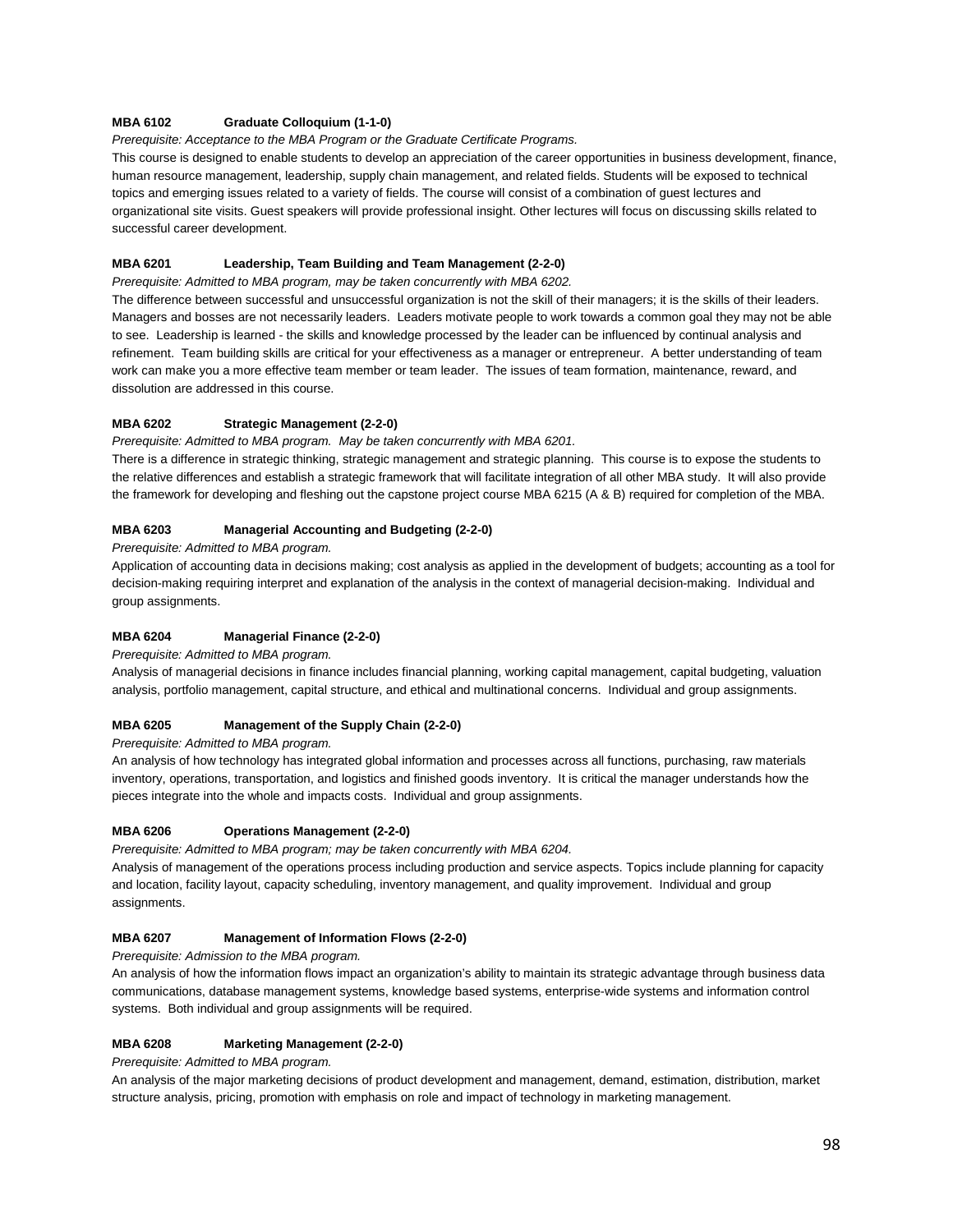#### **MBA 6209 Human Resources Management (2-2-0)**

*Prerequisite: Admitted to MBA program.*

An analysis of the functions and role that human resource management contributes to development and maintenance of the organization's most important resources—people—in pursuit of its strategy. This course addresses what the manager can expect in terms of forecasting needs, recruitment, development and all aspects of retaining a workforce that matches the organization's needs. Individual and group assignments.

#### **MBA 6210 Legal Environment of Management (2-2-0)**

#### *Prerequisite: Admitted to MBA.*

Analysis of the areas of law most likely to impact a manager such as contracts, torts, products liability, corporations, securities, antitrust, employment law and labor relations, environmental, criminal, and intellectual property. The curriculum will include an examination of how these areas of impact management decisions, negotiation strategies, and associated ethical and/or international operational issues.

#### **MBA 6211 Managerial Decision Making (2-2-0)**

#### *Prerequisite: Admitted to MBA program.*

A study of concepts and methods to facilitate decision making. Develops an understanding of and ability to supply several quantitative tools and procedures to managerial decision making situations. Individual and group assignments.

#### **MBA 6212 Managerial Economics (2-2-0)**

#### *Prerequisite: Admitted to MBA program.*

Analysis of the economic environment in which an organization operates with an emphasis on the microeconomic tools and techniques that can be applied to business decision-making so to enhance the ability of managers to develop effective business strategies. The course will utilize individual and group assignments to understand and solve business problems.

#### **MBA 6213 Management of Organizational Behavior (2-2-0)**

*Prerequisite: Admitted to MBA program; may be taken concurrently with MBA 6201.*

Understanding individuals and contextual determinants of behavior in organizations, managerial tools, such as conflict resolution, motivation, and communication, to influence and direct employee behavior. This course focuses on the practical application of behavioral science theories to solving management problems.

#### **MBA 6214 Management in a Global Context (2-2-0)**

*Prerequisite: Admitted to the MBA program.*

An analysis of the importance of cultural sensitivity as it relates to all issues in all functional areas within a global business environment. Special emphasis is placed on analysis and assessment of the additional opportunities, risks, uncertainties and difficulties of conducting business across national boundaries. Individual and group assignments.

#### **MBA 6216 Capstone (2-2-0)**

*Prerequisites: Completed 28 SCH of MBA courses A & B, Completed 28 SCH of MBA courses; courses taken in sequence.* This course integrates the components of the MBA core courses through a detailed project and justification of its importance to portfolio management. Tools to conduct the real-world type project will include documentation of the project's scope, development of the deliverables and sub-deliverables and utilization of resources, especially human resources.

#### **MBA 6290 Current Topics in Business (2-2-0)**

*Prerequisite: Completion of 16 hours of MBA required courses.*

Studies in a selected current business topic that reflects the changing needs and interests of the business environment. These topics may include but are not limited to accounting, business economics, business ethics, business policy, finance, information systems, international business, legal environment of business, management, organizational behavior, marketing, operations management, quantitative methods for management, corporate social responsibility and sustainability.

#### **MBA 6310 Advanced Taxation (3-3-0)**

*Prerequisite: Acceptance to the MBA Program or the Graduate Certificate Program in Accounting. Undergraduate degree in Accounting or undergraduate degree and 15 upper level.*

This course studies the federal laws of the United States and rules that pertain to federal income taxation of Regular (C) Corporations, Partnerships (and Limited Liability Companies (LLC's)) and S Corporations. In addition, the course will also introduce the issues of State and Local Taxation (various types of taxes) and International Taxation. The course will emphasize the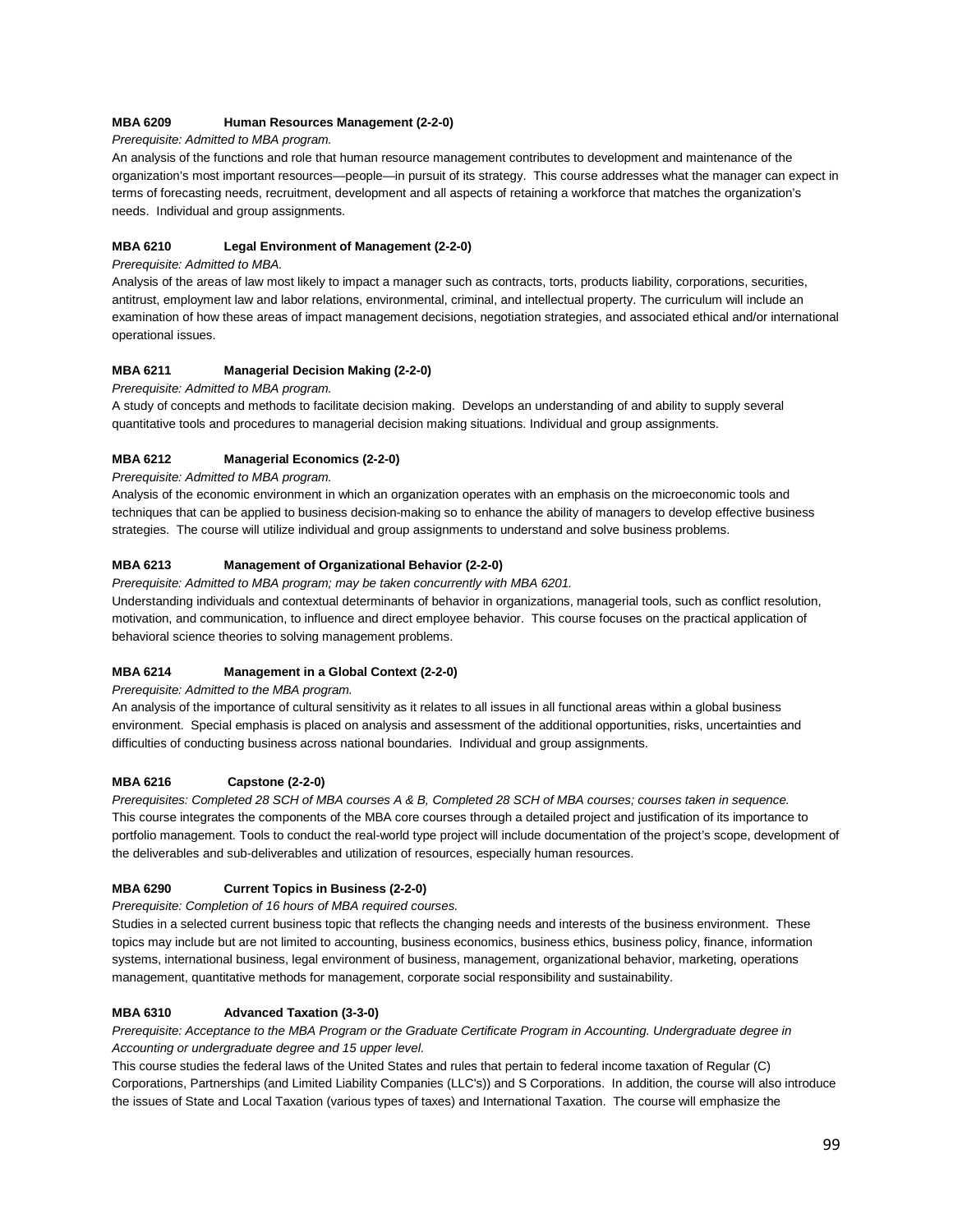appropriate laws and rules pertaining to the correct determination and computation of the aforementioned taxation areas and provide students with an understanding of the appropriate manner to report these taxes for the aforementioned entities and others.

#### **MBA 6312 Advanced Auditing (3-3-0)**

*Prerequisite: Acceptance to the MBA Program or the Graduate Certificate Program in Accounting. Undergraduate degree in Accounting or undergraduate degree and 15 upper level accounting hours including the complete Intermediate Accounting sequence, Individual and Corporate Tax, and Audit.* 

This course builds an understanding of audit and the required risk assessment including evaluation of internal control and reporting of management assertions in the financial statements. Real-world audit planning and implementation will be examined throughout the course.

#### **MBA 6314 Accounting Research and Writing (3-3-0)**

*Prerequisite: Acceptance to the MBA Program or the Graduate Certificate Program in Accounting. Undergraduate degree in Accounting or undergraduate degree and 15 upper level accounting hours including the complete Intermediate Accounting sequence, Individual and Corporate Tax, and Audit.* 

This course is designed to provide students with a broad knowledge of accounting research and report writing. Topics covered will include advanced research in the areas of taxation and financial reporting. Students will learn to analyze and interpret financial statements, use the Financial Accounting Standards Board Codification as a source of reference and research for generally accepted accounting principles, and use appropriate regulation research in taxation. Students will learn how to write appropriate research reports in the areas of financial and taxation accounting.

#### **MBA 6315 Advanced Accounting Topics (3-3-0)**

*Prerequisite: Acceptance to the MBA Program or the Graduate Certificate Program in Accounting. Undergraduate degree in Accounting or undergraduate degree and 15 upper level accounting hours including the complete Intermediate Accounting sequence, Individual and Corporate Tax, and Audit.* 

This course is designed to provide students with in-depth knowledge of advanced financial accounting topics. Topics covered will include business valuation and accounting for mergers and acquisitions, accounting for derivatives, foreign currency, target pricing, and full disclosure.

#### **MBA 6316 Professionalism for Accountants (3-3-0)**

*Prerequisite: Acceptance to the MBA Program or the Graduate Certificate Program in Accounting. Undergraduate degree in Accounting or undergraduate degree and 15 upper level accounting hours including the complete Intermediate Accounting sequence, Individual and Corporate Tax, and Audit.* 

This course is designed to guide students in the development of leadership skills in the areas of time management, communication, and ethics in an accounting setting.

#### **MBA 6318 Industry Special Topics in Accounting (3-3-0)**

*Prerequisite: Acceptance to the MBA Program or the Graduate Certificate Program in Accounting. Undergraduate degree in Accounting or undergraduate degree and 15 upper level accounting hours including the complete Intermediate Accounting sequence, Individual and Corporate Tax, and Audit.* 

This course explores accounting issues and practices in a variety of industry settings such as oil and gas, health care, engineering and construction, and manufacturing and distribution. Key differences in accounting treatment in these industries will be examined.

#### **MBA 6320 Legal Aspects of Supply Chain Management (3-3-0)**

*Prerequisite: Acceptance into the Graduate Certificate Program for Supply Chain Management.*

The law as it relates to conducting supply chain business activities. Students will evaluate case decisions by courts for legal, business, and ethical considerations. Students will also form and evaluate valid contracts. Pedagogical approaches include lectures, class discussions, case writing and analysis, role playing, simulations, videos, and guest speakers. Students will practice communication skills throughout the class by using experiential exercises and formal, oral presentations.

#### **MBA 6322 Leadership in the Supply Chain (3-3-0)**

*Prerequisite: Acceptance into the Graduate Certificate Program for Supply Chain Management.*

This course prepares current and future managers in supply chain management positions to be effective business leaders by covering broad leadership topics with specific tailoring to the SCM field. This tailoring includes learning to lead executive-level audiences, middle-management audiences, and audiences composed of hourly workers in a unionized or non-unionized setting, such as warehouse, production, and dock workers. Students will apply leadership techniques to influence and motivate others, build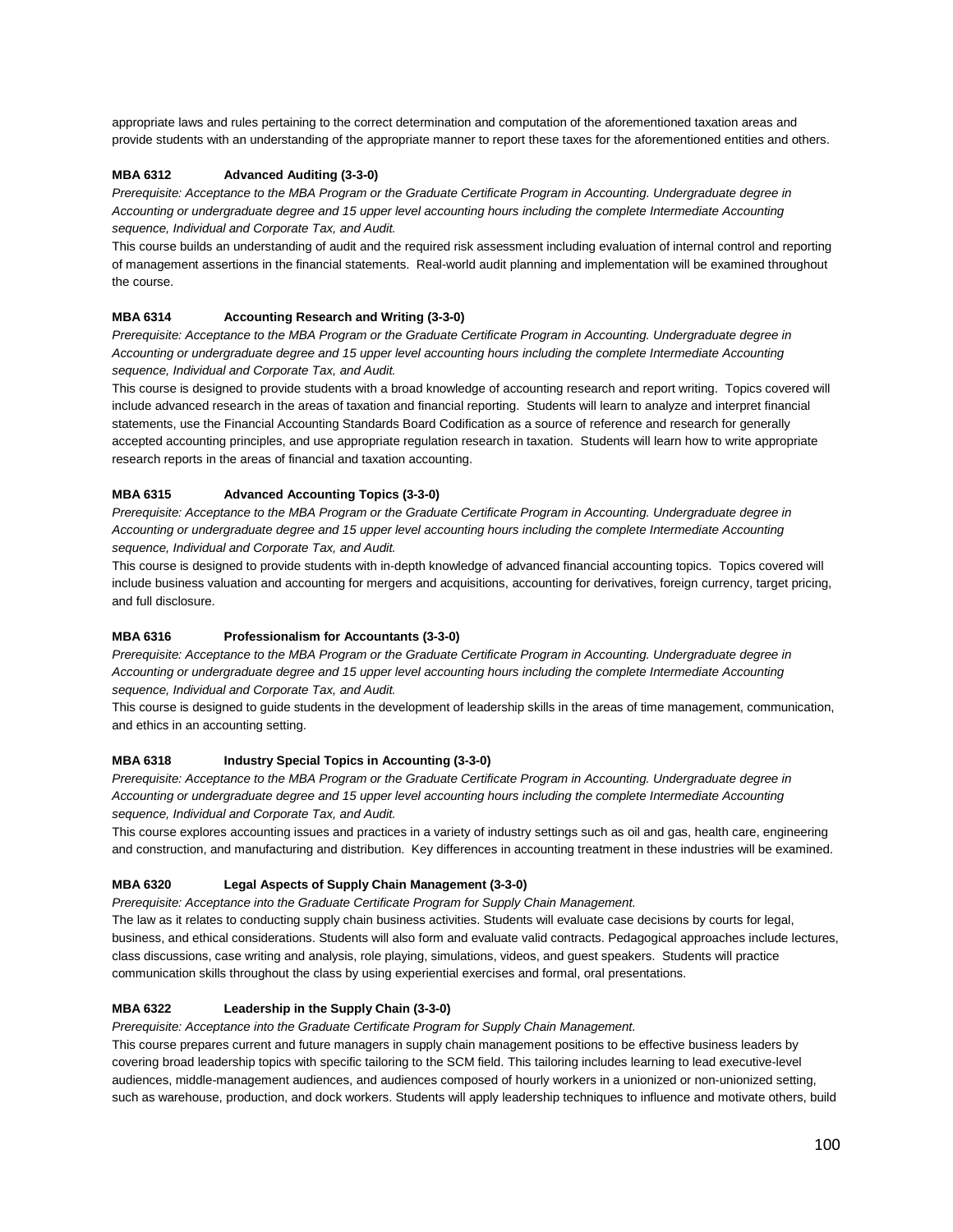and support effective teams, communicate effectively, maintain high ethical standards, lead strategic change efforts, and make good decisions, all in the context of supply chain stakeholders and business environments.

#### **MBA 6324 Operations and Supply Chain Management (3-3-0)**

This course covers the role for creating values on business output by transforming the quantity, quality, forms, and place attributes of input variables. Theoretical and quantitative concepts, methods, models, and strategies covered in the course include production, inventory, labor, capacity, scheduling, quality, lean, and service operations. The course is supplemented with case studies to provide a practical experience of operations and supply chain management. Students will evaluate Supply Chain cases and apply operations techniques to create solutions to case problems.

#### **MBA 6325 Decision Modeling for Supply Chain Managers (3-3-0)**

*Prerequisite: Acceptance into the Graduate Certificate Program for Supply Chain Management.*

This course provides an extensive introduction to decision modeling for the supply chain manager. Topics covered in the course include decision modeling with spreadsheets, forecasting, linear regression, cost/volume analysis, game theory, Monte Carlo simulation, and linear programming. Students will practice fundamentals and apply course tools to case situations for problem solving. A prior understanding of basic operations management is necessary for acceptable performance in this course, as is some experience using spreadsheets to solve problems.

#### **MBA 6326 Strategic Sourcing and Procurement (3-3-0)**

*Prerequisite: Acceptance to the MBA Program or the Graduate Certificate Program for Supply Chain Management.* This course covers the impact of strategic procurement on organizational performance and discusses strategies, tools, and techniques involved in strategic sourcing. Students will develop procurement strategies that complement overall organizational strategies and apply tools to address common sourcing situations. Subjects included in this course are: category management, supplier solicitation, bidding processes, competitive negotiations, price and cost analysis, total cost of ownership, types of purchasing contracts, and international purchasing issues.

#### **MBA 6328 Logistics (3-3-0)**

*Prerequisite: Acceptance into the Graduate Certificate Program for Supply Chain Management.*

This course covers the overall logistics process for time and place utility of products. Topics include international logistics terms (incoterms), intermodal transportation, regulatory issues in logistics, capacity and scheduling, carrier and service quality, risk and contingency planning, and basic financial transportation decision modeling. Students will apply relevant industry language and terminology to analyze logistics case problems, including their features, financial aspects, and ethical considerations. An introductory-level knowledge of supply chain and operations management is necessary for acceptable performance in this course.

#### **MBA 6330 Legal Environment of Human Resource Management (3-3-0)**

*Prerequisite: Acceptance to the MBA Program or the Graduate Certificate Program for Human Resource Management.* The purpose of this course is to help students explain the legal aspects of employment law as it relates to the management of people in organizations, including specific and relevant state, federal, and international laws. Students will evaluate case decisions by the courts and consider the legal/ethical dimension of organizational actions and policies. This course prepares future managers in a variety of positions to be effective leaders by covering these broad topics with specific tailoring to this field.

#### **MBA 6332 Talent Acquisition: Attraction and Selection (3-3-0)**

*Prerequisite: Acceptance to the MBA Program or the Graduate Certificate Program for Human Resource Management.* Effective human resource professionals understand the short- and long-term impact of acquiring talent in order to position the organization for success. This course will enable students to develop strategies to recruit talent, including defining talent requirements, establishing parameters for sourcing, and using a brand to attract prospective employees. This course will also address the importance of compliant selection, assessment, and interviewing procedures in organizations.

#### **MBA 6334 Talent Management: Engaging and Retaining Employees (3-3-0)**

*Prerequisite: Acceptance to the MBA Program or the Graduate Certificate Program for Human Resource Management.* The purpose of this course is to help students evaluate the role of human resources in strategically supporting management to develop, engage, and retain talent. Specifically, this course will enable students to explain strategic planning, analyze the employee lifecycle (selection, learning and development, performance management, and exit), and explore the idea of the influence that human resource professionals have in the organization.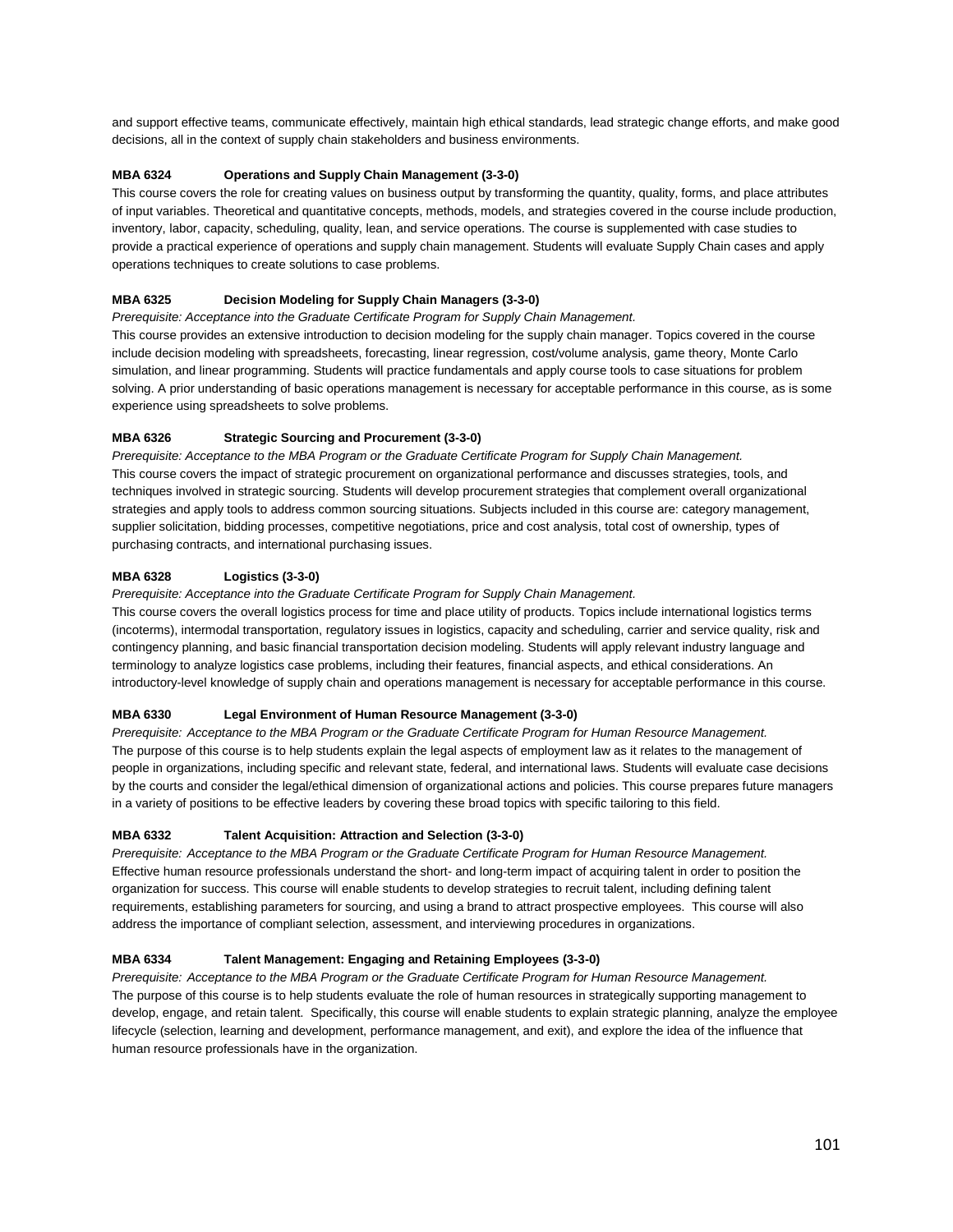#### **MBA 6336 Compensation and Benefits (3-3-0)**

*Prerequisite: Acceptance to the MBA Program or the Graduate Certificate Program for Human Resource Management.* The purpose of this course is to help students develop their knowledge and skills in compensation and benefits. Topics covered in the course include benefits, Affordable Health Care Act, overview of philosophies of compensation, total compensation, global and domestic compensation issues, job analysis, compensation analysis, market surveys, and survey data analysis.

#### **MBA 6338 Strategic Human Resource Management (3-3-0)**

*Prerequisite: Acceptance to the MBA Program or the Graduate Certificate Program for Human Resource Management.* Strategic human resource management requires in depth understanding of the big picture and what makes a business successful, while effectively navigating through organizational politics in varied environments. This course will enable students to practice their interpersonal skills and business acumen to identify, build, sell, and fund a business case for change. Special consideration will be given to crisis management and corporate social responsibility

#### **MBA 6340 Supporting the Business Strategy (3-3-0)**

*Prerequisite: Acceptance into full MBA Program or MBA Graduate Certificate Program for Leadership.*

The purpose of this course is to help MBA students develop their skill at supporting the strategic mission and goals of an organization as they move through entry- and mid-level management positions. Supporting the business strategy as a leader requires a diverse set of skills, including building effective relationships with all stakeholders in the business, networking within and between business units, and aligning a business unit's activities with an organization's overall strategic goals.

#### **MBA 6342 Interpreting and Delivering Business Results (3-3-0)**

*Prerequisite: Acceptance into full MBA Program or MBA Graduate Certificate Program for Leadership.*

The purpose of this course is to help MBA students develop their ability to interpret, synthesize, and explain business results to varied audiences (e.g., executives, mid-level managers, individual contributors, and external stakeholders), which will equip them to become successful leaders in a business environment. Required skills include identifying the importance and impact of business communications on organizations, presenting business results in written and oral formats, and using the right mode and message for the target audience.

#### **MBA 6344 Interpersonal Leadership Effectiveness in Business (3-3-0)**

*Prerequisite: Acceptance into full MBA Program or MBA Graduate Certificate Program for Leadership.*

The purpose of this course is to help MBA students develop the interpersonal skills required in entry- to mid-level management positions, which will equip them to become successful leaders in the overall business environment. Leadership involves a unique skill set that goes beyond management, and interpersonal skills are a key part of that skill set. Required skills include professional development assessment and planning, negotiating and managing conflict, effectively managing stakeholders, and appraising tasks to appropriately delegate and prioritize time.

#### **MBA 6346 The Business Leader's Role in Talent Development (3-3-0)**

*Prerequisite: Acceptance into full MBA Program or MBA Graduate Certificate Program for Leadership.* Leaders are required to measure and develop the performance of individual employees in their business units. This course will teach MBA students performance management skills, which include measuring results and behaviors, establishing effective goals, and developing employees to reach their full professional potential.

#### **MBA 6348 Leading Teams for Business Results (3-3-0)**

*Prerequisite: Acceptance into full MBA Program or MBA Graduate Certificate Program for Leadership.*

A critical leadership skill is effectively developing groups of people into high-performing business teams. The purpose of this course is to teach MBA students how to form, build, maintain, reward, and align business teams for success. The team development lifecycle will be discussed as the foundation for understanding team processes. Students will recognize pitfalls or dysfunctions of business teams, and develop their skills in responding to varied and changing business situations.

#### **MBA 6350 Advances in Personal Selling (3-3-0)**

#### *Prerequisite: Acceptance to the MBA Program or the Graduate Certificate Program for Sales Management & Business Development.*

This course will equip students with the most current sales knowledge and skills to succeed in today's competitive markets. It will provide a thorough review of the steps in the sales presentation process with an emphasis on relationship selling, adaptive selling, and the use of technology to improve the selling process.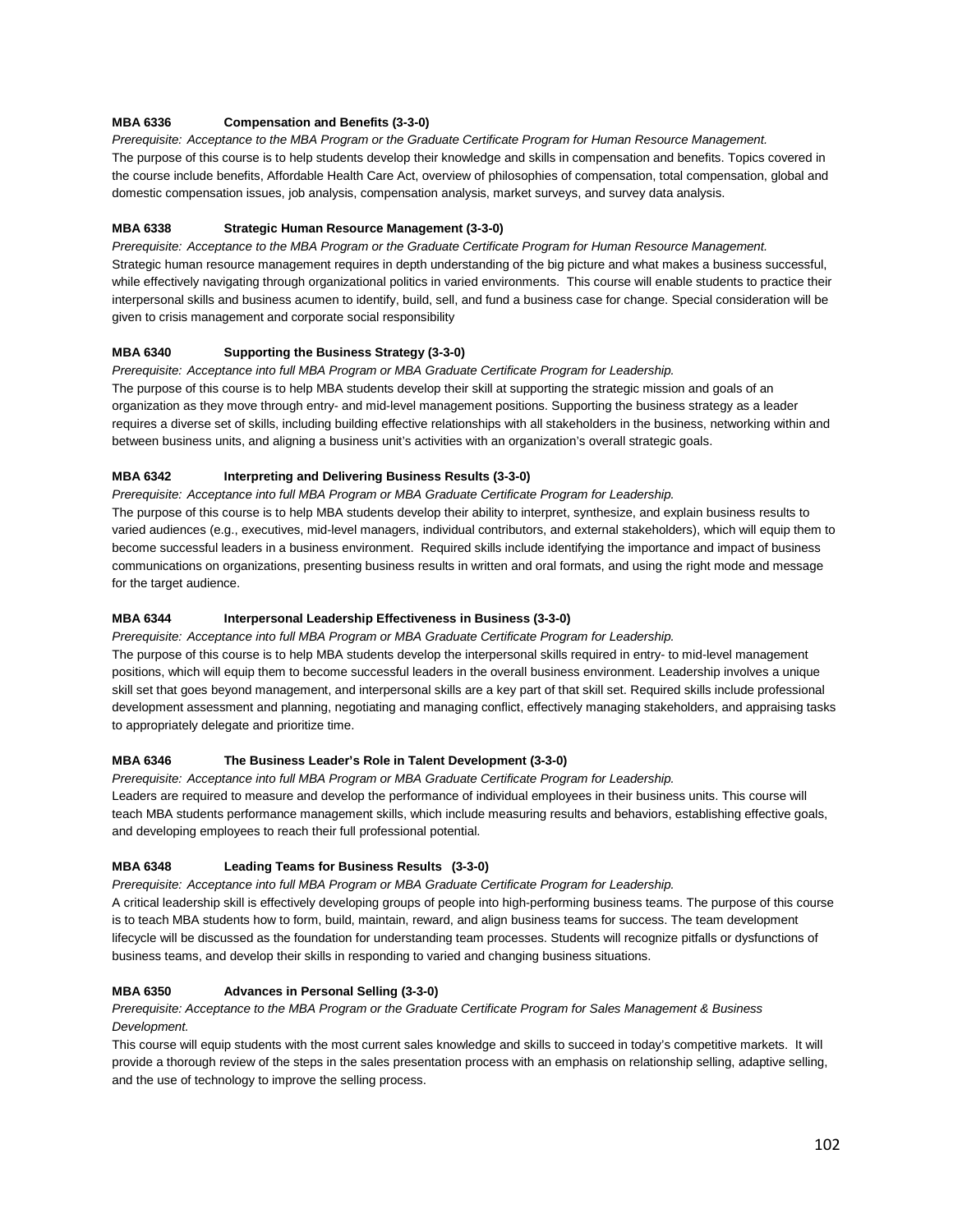#### **MBA 6352 Sales Negotiation & Communication (3-3-0)**

#### *Prerequisite: Acceptance to the MBA Program or the Graduate Certificate Program for Sales Management & Business Development.*

Sales communication is the primary vehicle salespeople have at their disposal to effectively navigate as a boundary spanner and create value for the customer and the organization. Practical and theoretical concepts include effective writing techniques, ability to adjust presentation according to audience, ability to use negotiation and persuasion principles across humanistic sales interactions, ability to appreciate sales interactions across a diverse cultural workforce, and understand how to effectively coach these skills to sales employees.

#### **MBA 6354 Integrated Marketing Programs and the Sales Force (3-3-0)**

*Prerequisite: Acceptance to the MBA Program or the Graduate Certificate Program for Sales Management & Business Development.*

Business development is one aspect of a firm's overall marketing strategy. This course explores how the sales component fits within the firm's marketing program. Specifically, this course covers (1) development of the firm's marketing strategy and the role of the sales force, (2) the integration of media tools and communication platforms to support business development, and (3) the use of analytical tools in development, implementation and evaluation of the marketing program. Specific skill sets emphasized in this course are forecasting and the use of technology in customer relationship management.

#### **MBA 6356 Sales Leadership and Managerial Performance (3-3-0)**

*Prerequisite: Acceptance to the MBA Program or the Graduate Certificate Program for Sales Management & Business Development.*

Leaders must effectively develop and manage a sales force to meet sales objectives. Specifically, sales leaders will need to interpret derailment factors and mitigate risk. Sales leaders foster an ethical environment and consider the consequences of unethical behavior. Finally, sales leaders must use influence tactics and persuasion techniques to motivate boundary spanning teams to implement the sales management strategy.

#### **MBA 6358 Sales Management Strategy (3-3-0)**

#### *Prerequisite: Acceptance to the MBA Program or the Graduate Certificate Program for Sales Management & Business Development.*

Sales management is critical to many company's success. Sales are often the most expensive part of the marketing mix and are the most important direct link to the customer. Since, in today's extremely competitive business it is unlikely for customers to beat a path to a company's door (a la Thoreau), it is up to the company's sales force to persuade the target market(s) of the benefits of the company's product in meeting consumer needs. Theoretical and quantitative concepts, methods, models, and strategies covered in the course include a general overview of the sales management process, the interrelationship among the components of and the implementation process of the strategic sales program, the basic elements of evaluation and control and key trends that will affect sales management in the 21st century.

#### **MBA 6360 Ethics and Professional Standards (3-3-0)**

*Prerequisite: Acceptance to the MBA Program or the Graduate Certificate Program in Finance.*

This course emphasizes the importance of ethical behavior in the financial services industry. The course will provide an intensive study of the CFA® Institute Code of Ethics and Standards of Professional Conduct as well as integrate readings and cases drawn primarily from the financial services industry. Students will apply the knowledge learned to recognize and avoid unprofessional practices and unethical behavior. In addition, the course will prepare students to: identify ethical conflicts and dilemmas and select appropriate courses of action to resolve ethical conflicts and ethical dilemmas. Students will create an ethical action plan that benefits both the individual finance practitioner and the finance profession.

#### **MBA 6362 Financial Forecasting and Behavioral Finance (3-3-0)**

*Prerequisite: Acceptance to the MBA Program or the Graduate Certificate Program in Finance.* 

Behavioral finance combines the quantitative methods from traditional finance with research in cognitive psychology. This course is designed to provide students with a broad knowledge on how to model historical information and human factors in business forecasting techniques. Students will be able to summarize how behavioral finance complements the traditional finance paradigm with a special focus on the existence and impact of diverse behavioral biases in financial decision-making. The course will adopt an applications oriented approach so that students will be able to explain their financial decision under conditions of uncertainty. The course will provide students with a framework that will be useful in business settings where such analyses are routinely made.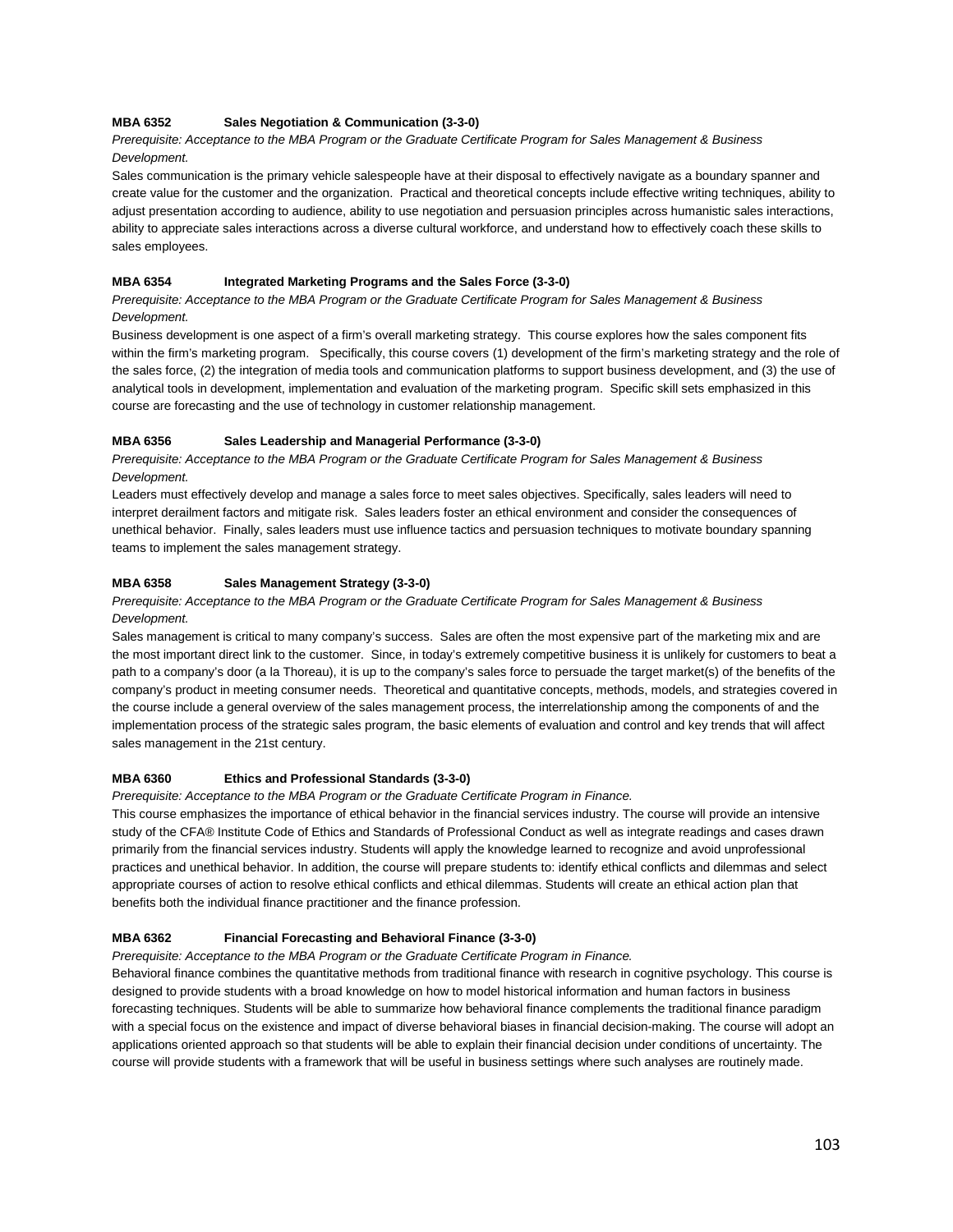#### **MBA 6364 Capital Markets and Investment Planning (3-3-0)**

*Prerequisite: Acceptance to the MBA Program or the Graduate Certificate Program in Finance.*

This course is designed to provide students with a broad knowledge of the capital markets, institutions, financial products, and analytical tools and skills needed for investments portfolio management. The objective is to provide students with a solid foundation of basic concepts, tools, and techniques of making informed decisions in the highly dynamic investment environment. Students will utilize computer simulations, internet tools, and specialized software/database to more fully understand the viewpoint of professional investors.

### **MBA 6366 Communication for Finance Professionals (3-3-0)**

*Prerequisite: Acceptance to the MBA Program or the Graduate Certificate Program in Finance.* 

Finance is undoubtedly a quantitative domain in academia. Yet, the discipline of finance relies heavily on human interaction. In this course, students will develop their ability to communicate sophisticated financial knowledge in both oral and written formats. Students will apply their knowledge of investment products to develop investment portfolios. Students will learn the importance of tailoring their communication based upon contextual factors (e.g., audience, situation) and they will develop strategies for communicating with various stakeholders.

## **MBA 6367 Investment Management Statistics (3-3-0)**

*Prerequisite: Acceptance to the MBA Program or the Graduate Certificate Program in Finance.*

This interdisciplinary course encompasses both finance and mathematics. Students enrolled in the course will utilize extremely large data sets for the prediction of forecasts. Students will use commercial software (e.g., Bloomberg) to data mine and analyze simulated portfolios. In addition, students will learn various quantitative methods that can be used to solve financial problems. Arbitrage pricing of financial assets, pricing of stock options, risk assessment, and portfolio decisions are studied in continuous and discrete time.

## **MBA 6368 Advanced Corporate Finance (3-3-0)**

*Prerequisite: Acceptance to the MBA Program or the Graduate Certificate Program in Finance.*

The course explores the major decision-making areas of managerial finance. The course will emphasize the study of capital budgeting concepts and analysis, capital structure issues, cost of capital, dividend policy considerations, and the market for corporate control. In addition, the course will discuss how corporate finance concepts, such as cash flow, liquidity, leverage, cost of capital, and dividends, are used in the valuation process. The course reviews the theory and empirical evidence related to the investment and financing policies of the firm and attempts to develop decision-making ability in these areas using both lectures and cases.

## **MBA 6370 Risk Management (3-3-0)**

*Prerequisite: Acceptance to the MBA Program or the Graduate Certificate Program in International Business.* This course is designed to provide students with a broad knowledge of international risk management exposures, alternative and traditional risk mitigation techniques, enterprise risk management for a global enterprise, and analytical tools and skills needed for risk management. The objective is to provide students with a solid foundation of basic concepts, tools, and techniques of making decisions under uncertainty in the highly dynamic international business environment to create value

### **MBA 6372 International Strategic Sourcing (3-3-0)**

*Prerequisite: Must be enrolled in the international graduate certificate or the MBA program.* An international look at strategic sourcing and purchasing/procurement with a global focus. Concepts and practices of international procurement are introduced. Real life examples of global operations and supply chains will be examined. Requirements of a successful global procurement function will be specifically studied.

## **MBA 6374 Ethics, Law, and Compliance in International Business (3-3-0)**

*Prerequisite: Admission to the MBA Soft Start.*

This course covers important aspects of law, ethics, and compliance in international business. Topics covered include: culture, ethics, political climate, bribery awareness and anti-bribery laws, legal compliance issues in banking/shipping, dispute resolution/arbitration, OFAC, FCPA, WTO, and other related issues.

## **MBA 6376 International Logistics (3-3-0)**

*Prerequisite: Acceptance to the MBA Program or the Graduate Certificate Program in International Business.* This course covers the overall logistics process for time and place utility of products. Topics include international logistics terms (incoterms), intermodal transportation, regulatory issues in logistics, documentation, shipping, risk and contingency planning, logistics processes and improvement, and basic financial transportation decision modeling. Students will apply relevant industry language and terminology to analyze logistics case problems, including their features, financial aspects, and ethical considerations.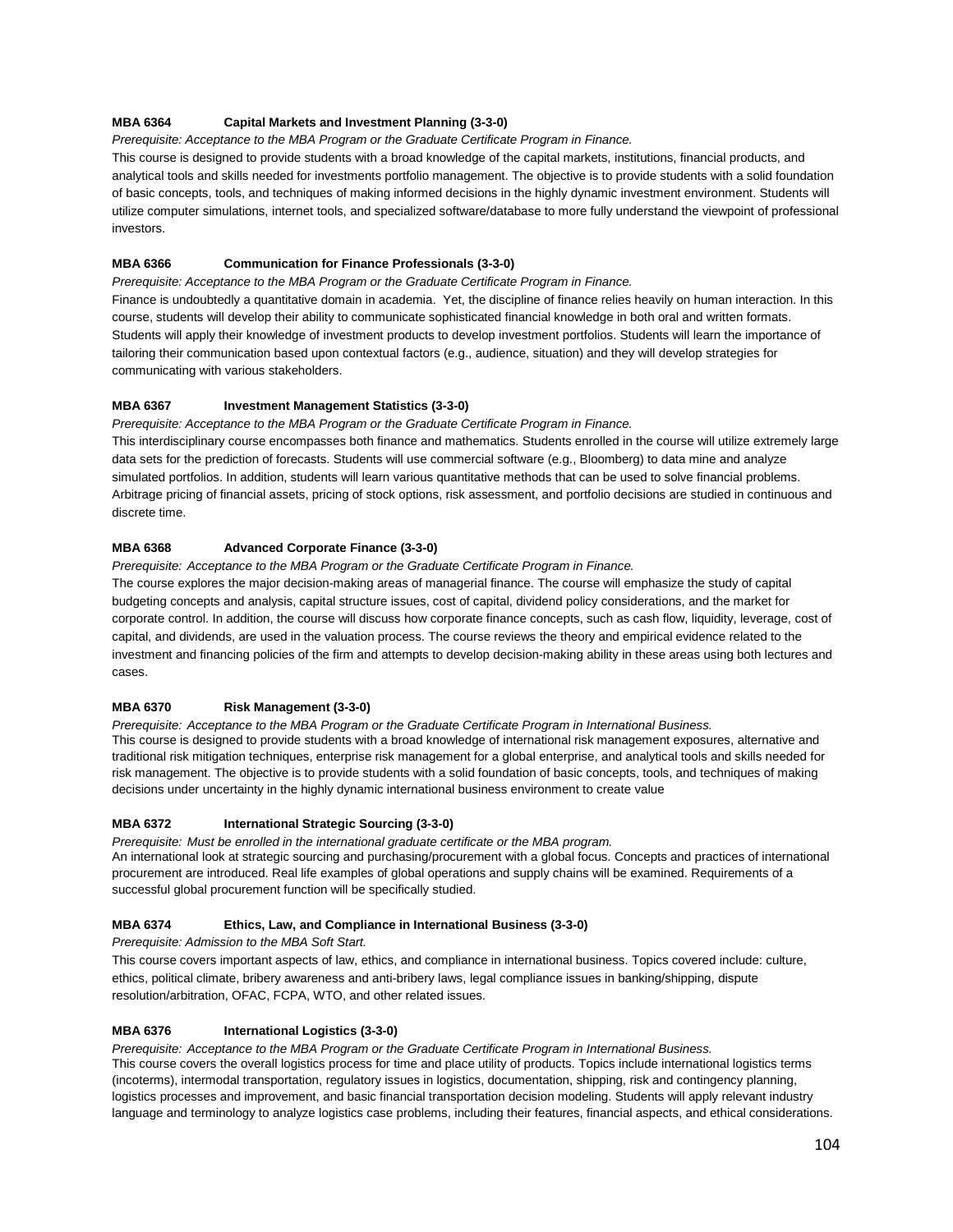#### **MBA 6378 International Banking and Finance (3-3-0)**

*Prerequisite: Acceptance to the MBA Program or the Graduate Certificate Program in International Business.* This course explores issues related to both international financial markets and the operation of banks within the international environment. The first part of the course will examine issues related to the international markets, including international commercial policy, international capital flows, foreign exchange markets, and the international money markets. The second part of the course will overview financial issues associated with the operation of a bank in the international environment. It will examine the activities and roles of financial institutions and banks in the international financial system. A variety of financial instruments and case studies of particular transactions are explored. This course provides a conceptual foundation for understanding global financial issues, and a practical understanding of financing sources for international commerce.

## **MGT (Management)**

#### **MGT 6301 Leadership, Motivation, and Communication for Security Executives (3-3-0)**

*Prerequisite: Admission to Security Management for Executives program or college approval.*  Leadership, motivation, and communication for executives in security organizations. Topics include one's own managerial and leadership skills, interpersonal skills, and leading organizational change.

#### **MGT 6302 Human Resources Management for Security Executives (3-3-0)**

*Prerequisite: Admission to Security Management for Executives program or college approval.*  Survey of the field of human resources management with emphasis on security management. Topics include human resources planning, recruiting and selection, performance appraisal, compensation and reward systems, training and development, and employee relations. Regulatory and legal aspects of human resources management will be integrated throughout the course.

#### **MGT 6332 Managerial Decision Making for Security Executives (3-3-0)**

*Prerequisite: Admission to Security Management for Executives program or college approval.* 

Survey of qualitative and quantitative decision making methods with application to security management. Topics include priority and risk assessment matrices, decision theory, forecasting, regression analysis, quality control, simulation, and queuing.

## **NS (Natural Sciences)**

#### **NS 6301 Special Topics in Earth and Environmental Science (3-3-0)**

#### *Prerequisite: Graduate Standing*

Possible topics include alternate energy resources, urbanization vs. environmental quality, geological evolution, and special investigations in an area of earth or environmental science.

#### **NS 6311 Special Topics in Life Science (3-3-0)**

*Prerequisite: Graduate Standing* 

Possible topics include economic botany, bioengineering, genetic-related health problems, plant physiology, nutrition and health, and special investigations in an area of life science.

#### **NS 6321 Special Topics in Physical Science (3-3-0)**

*Prerequisite: Graduate Standing* 

Possible topics include physical measurements in the environment, applications of classical and modern physics, properties and uses of modern materials, production and properties of common industrial chemicals, and special investigations in an area of physical science.

#### **NS 6331 Special Topics in Advanced Geology and Physics (3-3-0)**

*Prerequisite: Graduate Standing* 

Plate tectonics, exploration and production of energy resources, classical and modern physics, environmental modeling, physics of the atmosphere, and advanced investigative methods in geology and physics.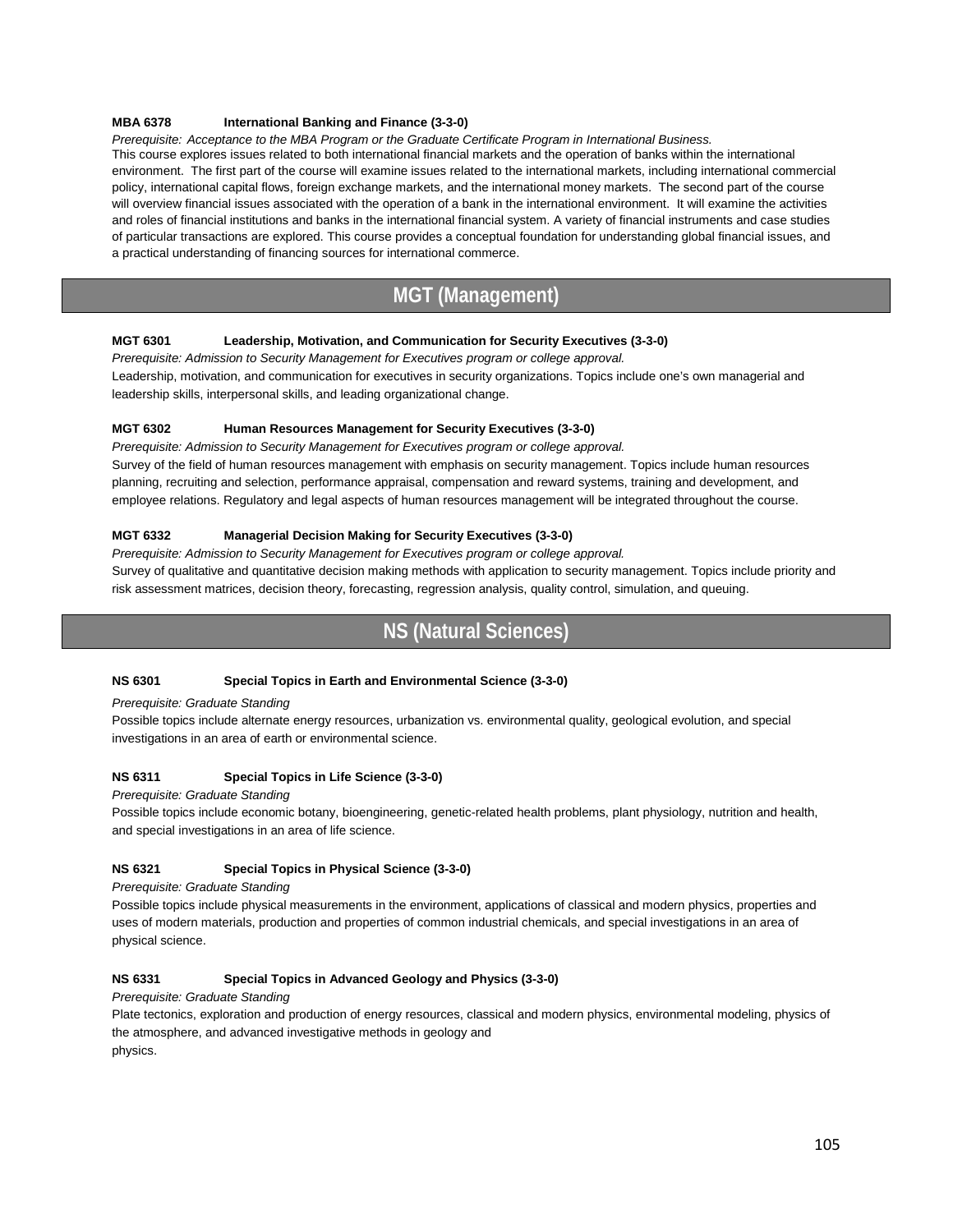## **POLS (Political Science)**

#### **POLS 6301 American Government and Politics (3-3-0)**

#### *Prerequisite: Graduate standing.*

This course is intended to introduce graduate students to the major theoretical concepts and important readings in the study of American politics and government. Students will read books and articles from a wide range of topics, including studies of the origins of American constitutionalism, federalism, legislatures, courts, executives, bureaucracies, elections, mass opinion and political behavior at both national and state levels.

#### **POLS 6302 Elements of Politics (3-3-0)**

#### *Prerequisite: Graduate standing.*

This course is intended to introduce graduate students to the major theoretical concepts in the study of political science. Topics include approaches to the study of political science; the nature of power, influence, authority; political ideologies; relationship of politics and culture; the individual in politics; political parties and groups; legislatures, executives, bureaucracies, and legal systems; interaction of local, national, international units. While some of the material will have an American focus, this course has a broader conceptual, geographical and temporal focus than POLS 6301.

#### **POLS 6310 Leadership in Nonprofit Organizations (3-3-0)**

#### *Prerequisite: Graduate standing.*

This course is designed to identify and develop leadership skills that will help nonprofit organizations prosper. The course will highlight the importance of teambuilding, integrity, creativity, and leadership change in leading a nonprofit organization. The course will incorporate the use of social media, technology and data in decision making and communicating. Students will conduct three case studies of nonprofit organizations with different levels of leadership.

#### **POLS 6311 Program Assessment & Evaluation (3-3-0)**

#### *Prerequisite: Graduate standing.*

This highly experiential course takes an in depth look at program assessment and evaluation in nonprofit organizations. The course will teach assessment and evaluation strategies in a variety of organizational structures. The course will also provide basic statistical analysis and utilize statistical analysis to enhance the efficiency of the organizations. It will also include analysis of the value of assessment and evaluation in the nonprofit sector and the areas in the nonprofit sector where assessment and evaluation can enhance the efficiency and success of the organization.

#### **POLS 6312 Resourcing the Nonprofit Organization (3-3-0)**

#### Prerequisite: Graduate standing.

This course will introduce students to the principles of development and branding. Students will work in teams to prepare case statements, marketing plan and strategy, and a fundraising schedule for an actual or mock nonprofit to generate revenue. The course will address the methods for successful funding of nonprofit organizations.

#### **POLS 6313 Governance, the Volunteer Board and Organizational Behavior (3-3-0)**

#### *Prerequisite: Graduate standing.*

This course is designed to provide students with the ability to effectively manage nonprofit organizations with volunteer boards. Topics include the successful implementation of programs when staff and board have different motives, efficiently creating a team building atmosphere, strategies to reach specific goals, maximizing personal political power and implementation ability, and understanding the importance of relationships. A distinction will be made between strategies in governance and management.

#### **POLS 6315 Law and Advocacy in Nonprofit Management (3-3-0)**

#### *Prerequisite: none.*

This course will provide students with a comprehensive seminar in the application of law in the nonprofit sector.

#### **POLS 6317 Ethical Issues in Public Administration (3-3-0)**

*Prerequisite: Graduate Standing or Departmental Approval.*

This course takes an in depth look at the role of ethics in the political, public, and nonprofit sector. It will cover classical ethical decision making theories, decision making by individuals and organizations dealing with the public, and decision making by individuals within public and nonprofit organizations. Topics will include ethical dilemmas and situations in transparency, accountability, performance evaluation, whistle blowing, and fund raising.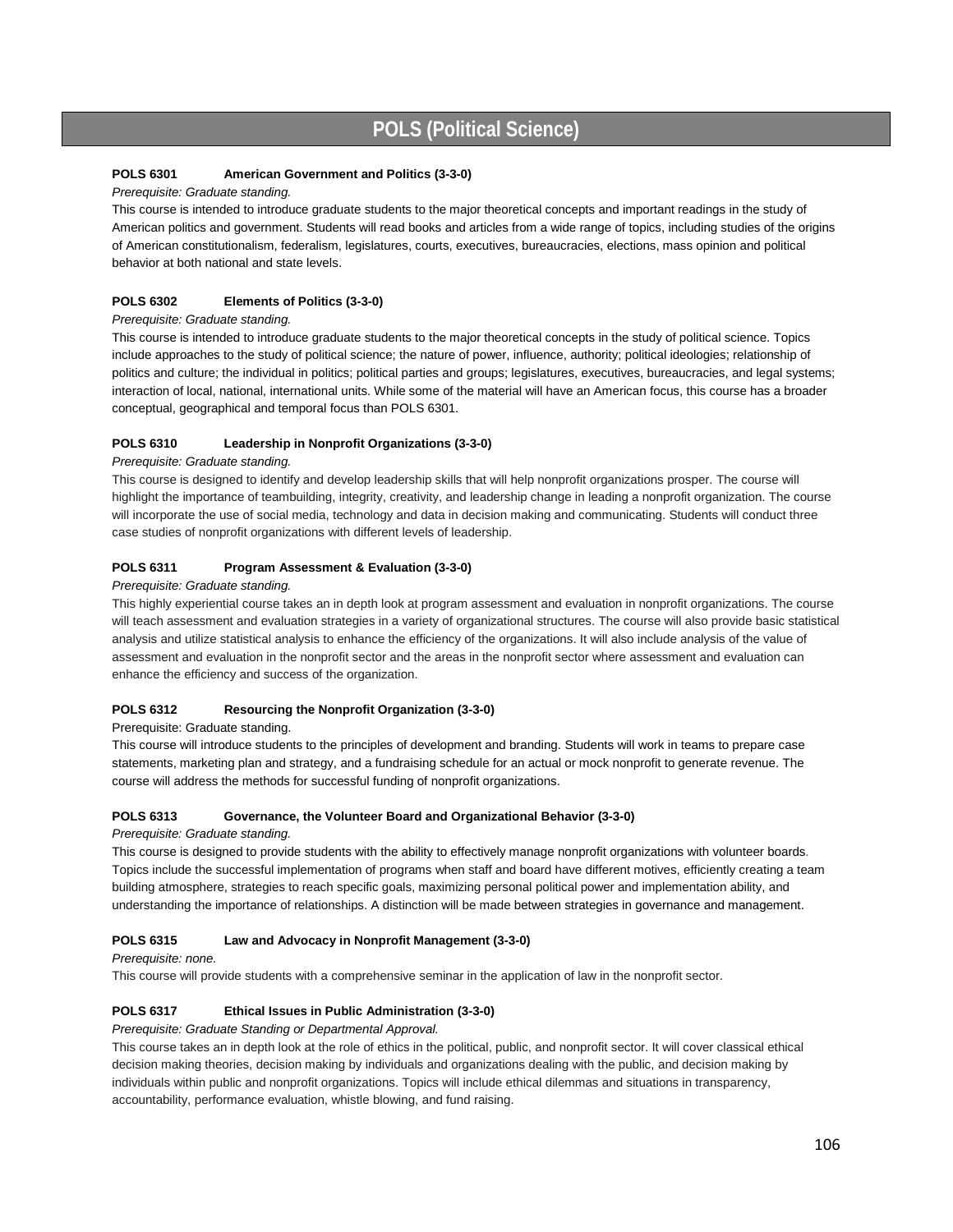#### **POLS 6616 Management in the Public and Nonprofit Sector (6-6-0)**

This course is designed to prepare students with the comprehensive knowledge and skills needed to effectively manage organizations in the nonprofit and public sector. It will review areas essential to administering in such organizations such as the communication, supervision, and motivation of volunteers and employees. It will also cover management issues including those that are unique to nonprofit and public affairs organizations including hiring and firing practices, documentation, ethics, principal-agent issues, and volunteer motivation and retention. In addition the course will show the student how to run a productive and efficient organization when financial profit is not the end goal.

#### **POLS 6680 Internship in Nonprofit Management (6-6-0)**

*Prerequisite: Graduate standing OR Departmental Approval.*

This course is for credit in the Master of Arts in Nonprofit Management degree program. It includes 240 hours of work in a preapproved nonprofit internship location and completion of assignments associated with internship including assessment of productivity inside the organization, fund raising strategies and initiatives, proficiency in employment law and policy, and appraisal of employees.

## **READ (Reading Education)**

#### **READ 5313 Literacy Curriculum, Methods, and Assessment in the EC-8 Classroom (3-3-0)**

*Prerequisite: Post-baccalaureate or graduate standing or department approval.*

This course focuses on theoretical foundations and research-based methods, assessments, and curricular resources for the design and implementation of effective, individualized instruction for emergent and developing literacy in the EC-8 classroom.

#### **READ 5315 Visual Literacy, Multimedia, and Poetry in the Language Arts Classroom (3-3-0)**

*Prerequisite: Post-baccalaureate or graduate standing or department approval.*

This course prepares English Language Arts teachers to analyze, discuss and implement pedagogical practices that focus on the relevance of visual and multimodal literacies in contemporary society. Emphasis is placed on how poetry is connected to visual literacies and multimedia through the exploration of various poetic styles, including slam poetry, spoken word and performance poetry.

#### **READ 5321 Literacy Development in Middle and Secondary Schools (3-3-0)**

*Prerequisite: Post-baccalaureate or graduate standing or department approval.*

This graduate-level course explores the theoretical foundations and research-based instructional methods for teaching the interrelated components of literacy development in middle and secondary schools. Emphasis is placed on the development, implementation, and evaluation of varied assessments, strategies, interventions, and resources for teaching adolescent readers. Attention is also given to the integration of narrative forms, expository texts, and technology into concept-/issue-based thematic study.

#### **READ 6370 Developing Literacy Teacher Educators (3-3-0)**

*Prerequisite: Post-baccalaureate or graduate standing or department approval and READ 5313, READ 5317, and READ 5321.* This course prepares students to critically evaluate current issues in the field of literacy education research and practice and consider how those issues impact elementary, secondary, and college-/university-level coursework in English language arts and reading. Emphasis is placed upon the construction of a college-/university-level literacy education course and implementing the methods of effective instruction within such courses. Additionally, this course includes a teaching assistantship focused upon an undergraduate literacy education course.

#### **READ 6380 Practicum in Teaching Reading (3-3-0)**

*Prerequisite: Post-baccalaureate or graduate standing or department approval, and READ 5313, READ 5317, and READ 5321.* This course provides the field-based practicum hours for graduate students seeking either the Texas Educator Certification as a Master Reading Teacher or Reading Specialist. Working under the supervision of a Reading Specialist or Master Reading Teacher, students participate in a field-based practicum experience (130 hours) in Houston-area schools, consisting of assessing students' literacy development, providing differentiated literacy instruction to individual students (EC-12), co-teaching with content-area teachers, designing and implementing professional development for teachers, and coaching parents. Additionally, students attend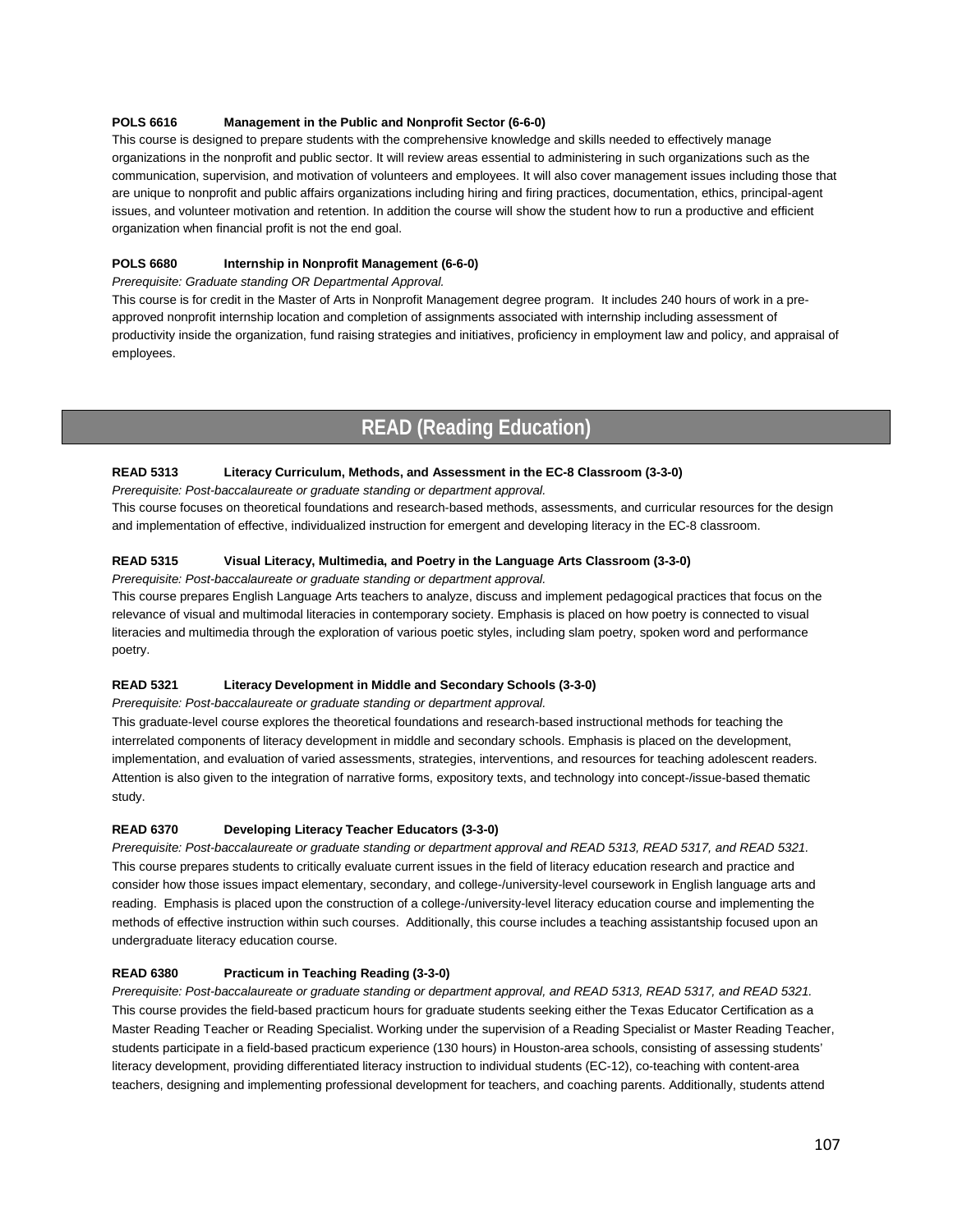practicum support sessions to engage in readings, discussions, and presentations related to literacy education. Students are supervised by UHD Field Supervisors at each practicum site.

#### **READ 6390 Scholarly and Creative Activities in Literacy Education (3-3-0)**

*Prerequisite: Post-baccalaureate or graduate standing or department approval.*

This course prepares students to contribute practitioner information, the results of scholarly inquiry, and creative endeavors to journals and conferences in the professional field of literacy education.

## **SM (Security Management)**

#### **SM 6310 Special Topics in Security Management (3-3-0)**

*Prerequisite: Graduate standing in the MSME or approval of the Program Director.* 

The focus of this course is a topic in security management that is not covered in the same scope or detail as one of the existing courses in the security management curriculum. This course may be repeated for credit as the topics vary and may be applied to the degree with the approval of the Program Director.

#### **SM 6360 Security Management for Executives (3-3-0)**

*Prerequisite: Admission to the Master of Security Management program or college approval.*  The management of the security function is examined through the study of management strategies and case studies. Discussions and research will include policies and procedures, fiscal management, audits and surveys and organizational structures and

#### **SM 6362 Risk Analysis and Abatement (3-3-0)**

operations and crisis management.

*Prerequisite: Admission to the Master of Security Management program or college approval.* 

This course surveys a variety of procedures, programs and policies used to form a strategic business security plan to neutralize an organization's vulnerabilities and measure the effectiveness of its security. Strategies to prevent and reduce risks inherent in the private business sector will be discussed and analyzed.

#### **SM 6363 Business Aspects of Security Management (3-3-0)**

*Prerequisite: Graduate standing or department approval.* 

Introduction to essential terms, concepts and methods in business for security managers. Emphasis on balance sheets, income statements and cash flow statements. Topics include business organization, time value of money, market efficiency and financial performance.

#### **SM 6364 Legal Environment of the Security Executive (3-3-0)**

*Prerequisite: Admission to Security Management for Executives program or college approval.* Criminal law, administrative law and extralegal contractual agreements that impact security management including legal liabilities attached to arrest, search and seizure, evidence, tort liability and personnel issues in industrial, corporate, retail and private security.

#### **SM 6365 Computer Forensics (3-3-0)**

*Prerequisite: Admission to Security Management for Executives program or college approval.*

This course is designed to expose students to advanced concepts in computer forensic analysis. The methods of collection, preservation, analysis, and presentation of digital evidence will be presented to properly conduct a computer forensics investigation. There will be a balance of legal and technical aspects of study to achieve a balance similar to that encountered during general cases in which computer forensic are employed.

#### **SM 6366 Cyber Security Program Development and Operation (3-3-0)**

*Prerequisite: Acceptance into the MSM and/or approval from the Program Director.*

This course focuses on the foundations of a risk based cyber security program. Students will focus on applying threat, vulnerability and risk analysis in order to manage an organization's IT security program.

#### **SM 6367 Global Perspectives on Security Management (3-3-0)**

*Prerequisite: Admission to Security Management for Executives program or college approval.*

Examines the development and implementation of global security policies, standards, guidelines, and procedures to insure ongoing maintenance of security. Special emphasis on changes in economics, geopolitics, organization design, and technology and how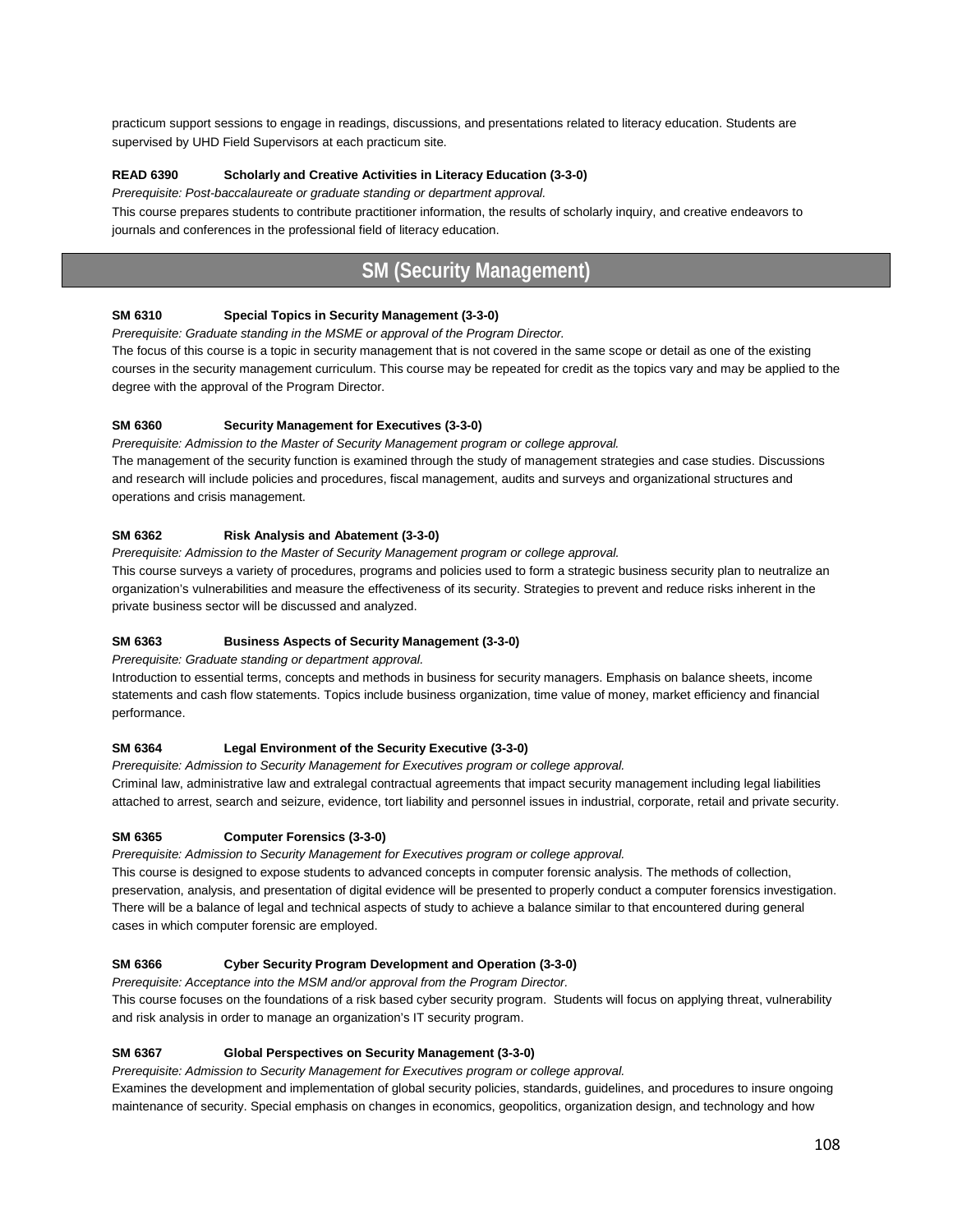each relates to potential threats and risks to an organization.

#### **SM 6368 Information Security-Focused on Data Security (3-3-0)**

*Prerequisite: Acceptance into the MSM and/or approval from the Program Director.*

This course focuses on treating an organization's data as an asset that must be protected, ways to protect that data as an asset and the impact of data breach and/or theft of that data.

#### **SM 6369 Cyber Networked Security (3-3-0)**

*Prerequisite: Acceptance into the MSM and/or approval from the Program Director.* This course focuses on the security risks related to an organization's enterprise network connections to the external web and implementing technology to mitigate the identified security risks.

#### **SM 6370 Current Issues in Security Management (3-3-0)**

*Prerequisite: Six hours of graduate credit in the Security Management program and active attendance at a conference sponsored by the Institute for Security Executives or suitable department approved alternative, or permission of the department.* A survey of major security threats and methods for mitigating those threats in contemporary settings. The course's activities will include a review and analysis of the topics introduced at the attendance at conference sponsored by the Institute for Security Executives or suitable department approved alternative. The course forms the foundation for the groups and the projects to be undertaken by those groups in SM 6371 and requires both written and oral presentations.

#### **SM 6371 Projects in Security Management (3-3-0)**

*Prerequisite: SM 6362 and SM 6370 or permission of the department.*

Working in groups, student will identify threats, vulnerabilities, or risks in a business setting to an individual or organization. The groups will develop proposals in the form of written and oral presentations that offer mitigation strategies.

#### **SM 6374 Organizational Resilience (3-3-0)**

*Prerequisite: Acceptance into the MSM and/or approval from the Program Director.*

This course examines the role of business continuity as part of a comprehensive, threat based, risk management strategy by looking at standards, strategies, crisis management, employee orientation, plan development and testing.

#### **SM 6375 Cyber Operations (3-3-0)**

*Prerequisite: Acceptance to MSM program and/or approval from the Program Director.* This course focuses on identifying and using up-to-date intelligence in order to perform risk analysis, continuous monitoring and threat assessments to maintain security and reduce system vulnerabilities on a day to day basis.

#### **SM 6680 Capstone Project for the Security Executive (6-6-0)**

*Prerequisite: Completion of 30 graduate hours or college approval.*

Provides student with an analytical environment within which to apply experience and knowledge gained in security management to a real or hypothetical issue approved by project committee members. Guidance in developing a professional presentation to be presented to executive council for Security Management for Executives program.

#### **SM 6399 Directed Study in Security Management (3-3-0)**

*Prerequisite: Graduate standing in the MSME program or approval of the Program Director.*

Intensive individual study, under the guidance of a Security Management faculty member, of a body of knowledge or research topic, with an applied focus. This course may be repeated for credit as the topics vary and may be applied to the degree with the approval of the Program Director.

# **SOC (Sociology)**

#### **SOC 6320 Survey Research Methods (6-3-0)**

*Prerequisite: STAT 4310 or STAT 5310.*

This is a course in survey research methods including design and analysis. The course reviews instrument construction, sampling techniques, data collection, data analysis and the writing up of research reports. Students will design and conduct survey research projects and will also evaluate surveys conducted by others.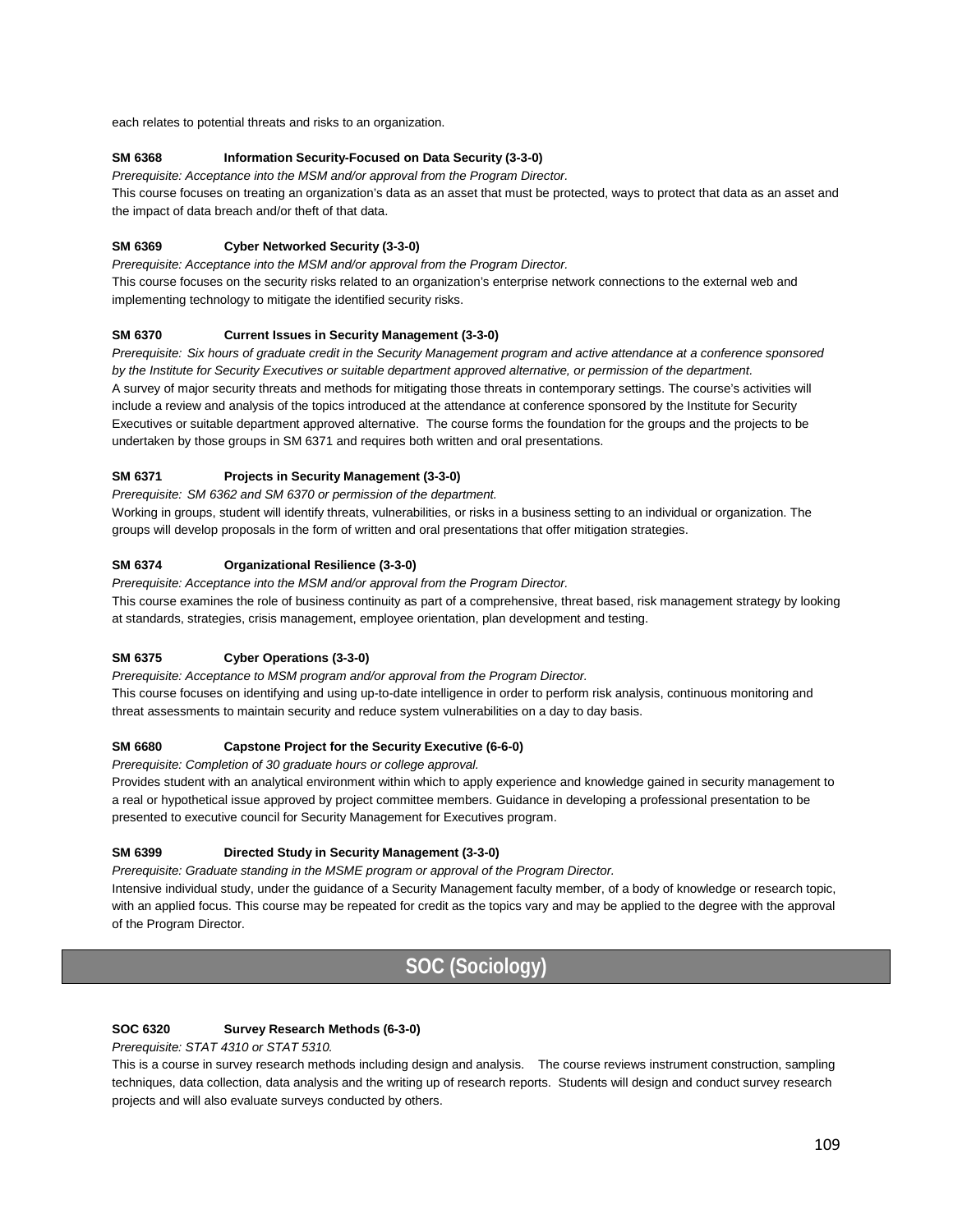# **SOS (Social Sciences)**

#### **SOS 6310 Volunteers in the Nonprofit Sector (3-3-0)**

Nonprofit managers are often called upon to be recruiters, trainers, organizers, and supervisors of a volunteer workforce. Volunteers should assist managers in realizing organizational goals. This will be a practical course designed to give course participants a toolbox to accomplish the tasks of volunteer recruitment, training, retention, recognition, risk assessment, and evaluation.

## **STAT (Statistics)**

#### **STAT 5301 Foundation of Data Analysis with SAS Program (3-3-0)**

#### *Prerequisite: College level introductory statistics course.*

The course is designed for graduate students in data analytics. It is composed of two main components, the SAS programming language and its applications in statistical data analysis. Major aspects of SAS include inputting data from multiple formats, preparing and manipulating data for analysis, merging multiple data sources, and its applications in exploratory analyses. SAS functions and call routines are introduced for basic programming. Descriptive and inferential statistical analysis is covered in details with emphasis on hypothesis testing, categorical data analysis, simple, multivariate and logistic regression, analysis of variance models, and factor analysis

#### **STAT 5302 Mathematical Statistics (3-3-0)**

#### *Crosslisted with MATH 5302. Prerequisite: B or higher in MATH 3302 or departmental approval.*

This course is an introductory course to mathematical statistics. It starts with the rigorous and intensive treatments of mathematical models and properties of the commonly used distributions and their relationships, such as normal distribution, t distribution, Chi-Square distribution, F distribution, etc. Then it goes through the mathematical foundations for many of the classic statistics techniques.

#### **STAT 5307 Time Series Analysis (3-3-0)**

#### *Prerequisite: B or higher in STAT 5301 or departmental approval.*

This course aims to cover the basic techniques in time series analysis. The two-fold purpose of time series analysis, modeling of the underlying mechanism and making forecasting, will be emphasized. The Box-Jenkins methodology is introduced. Students will study the linear models (ARIMA, SARIMA, and linear regression models) and nonlinear models (GARCH and TAR). Computational techniques in R or SAS or other appropriate packages are systematically developed through application examples and modeling of real world problems.

#### **STAT 5309 Design and Analysis of Experiments (3-3-0)**

*Prerequisite: B or higher in STAT 3309, or MATH 3302, or departmental approval.*

This course covers the theory and applications of design and analysis of experiments. Topics include optimality, randomized blocks, confounding in split-plot, Latin and Greco-Latin squares, fractional factorial, repeated measures, multiple comparisons and orthogonal contrasts, and balanced/partially balanced incomplete block designs. Computational techniques with R or SAS will also be introduced.

#### **STAT 5310 Applied Regression Analysis (3-3-0)**

#### *Prerequisite: B or higher in STAT 5301 or departmental approval.*

This course covers the theory and applications of linear regression models and generalized linear models. Topics include simple linear regression model, polynomial regression model, multiple linear regression model, logistic regression model, variable selection, model diagnostics, and variable transformation. Computational techniques in R or SAS or other appropriate packages are emphasized.

#### **STAT 5311 Multivariate Analysis and Nonparametric Statistics (3-3-0)**

*Prerequisite: B or higher in STAT 5301, or department approval.*

The goal of this course is to present statistical methods for describing and analyzing both multivariate and nonparametric data. Topics covered will include principal component analysis, factor analysis, canonical correlation, discriminant analysis, rank order statistics, chi-square tests, Kolmogorov and Smirnov type tests, confidence intervals and bands, and applications. This course will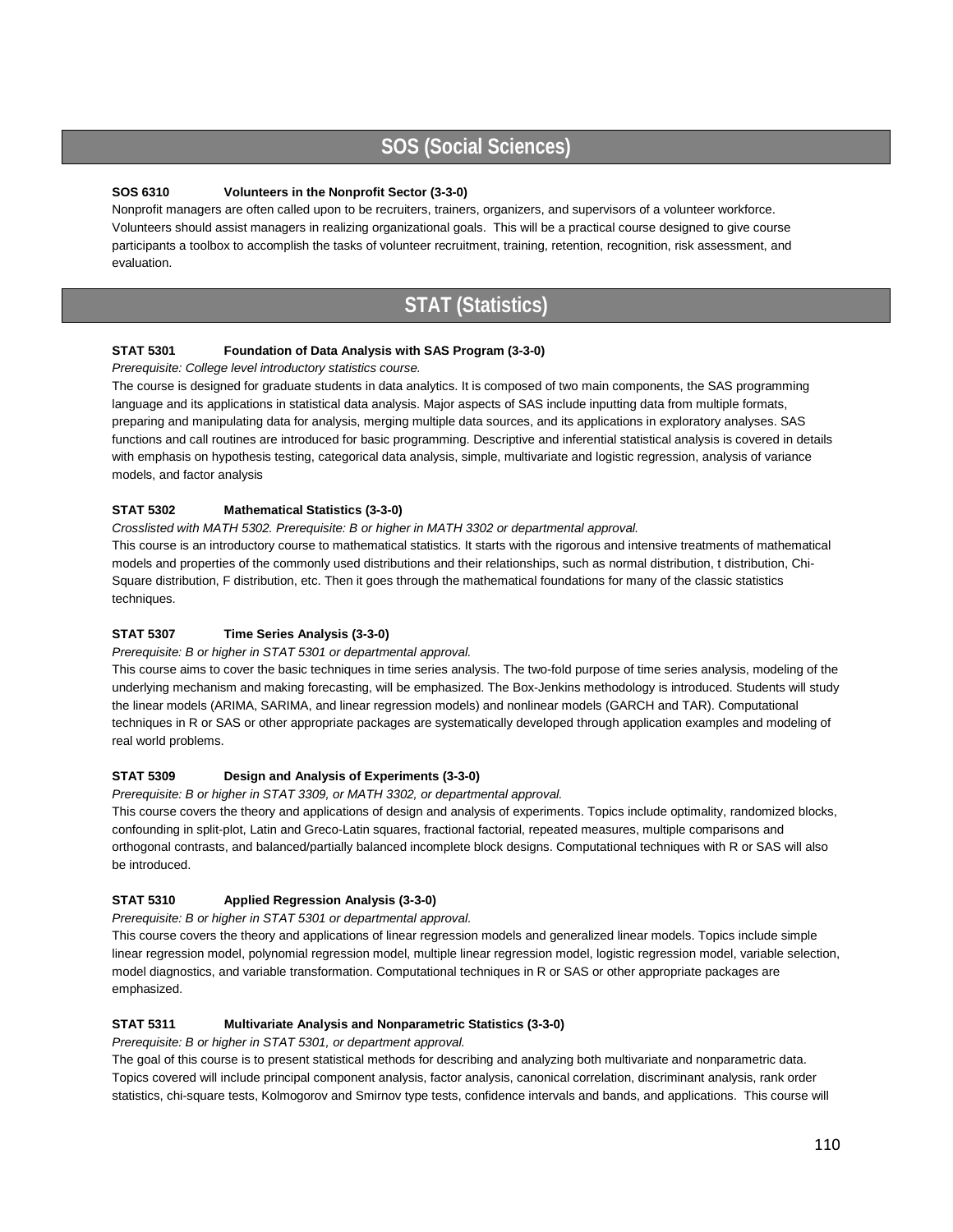emphasize the statistical motivation and practical application of methods and the interpretation of results.

#### **STAT 6312 Biostatistics (3-3-0)**

*Prerequisite: B or higher in HEA 2302 and B or higher in STAT 5301 or departmental approval. Crosslisted course: HEA 6302*

This course provides an introduction to applied statistics with an emphasis on epidemiological data. Topics include selection of appropriate statistical procedures, as well as computation, interpretation, and presentation of biostatistical data.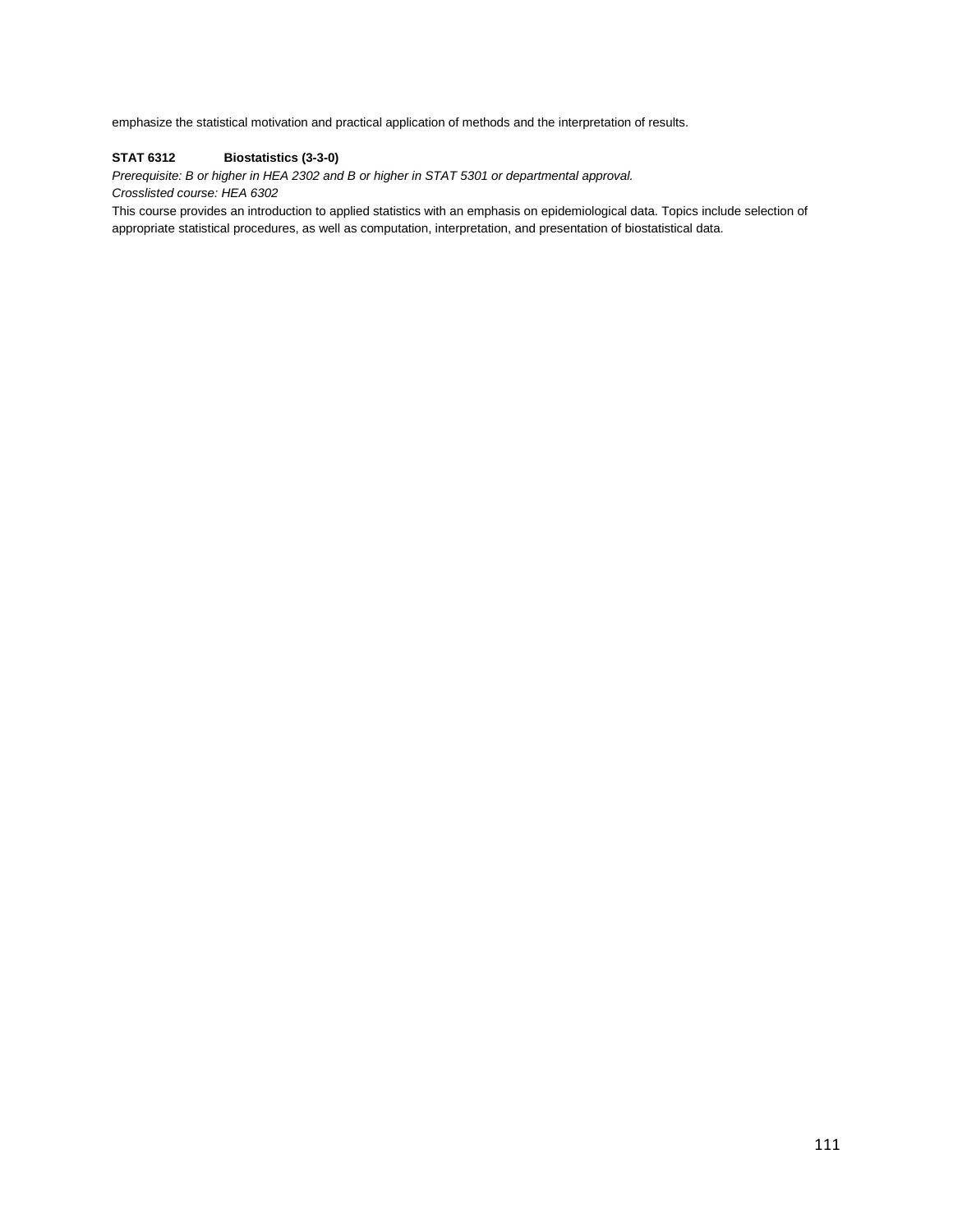# Administration

**Office of the President Interim President**  Michael Olivas **Executive Assistant to the President** Vanessa Pigeon **Office of Academic & Student Affairs Interim Provost & Senior Vice President for Academic and Student Affairs** Edward T. Hugetz **Associate Vice President, Academic Affairs** Faiza Khoja **Director, Academic Assessment** Lea Campbell **Director, Co-Curricular & Operations Assessment** Angela Koponen **Director, Institutional Research** Carol M. Tucker **Interim Director, Center for Community Engagement and Service Learning** Poonam Salhotra **Associate Vice President, Student Affairs** Tomikia LeGrande **Assistant Vice President, Student Services/Dean of Students** Patrick Jefferson  **Assistant Dean of Students and Title IX Coordinator** Tommy Thomason **Director, Career Development Center** Laura Weseley **Director, Center for Student Diversity, Equity & Inclusion** John Hudson **Director, Disability Services** Meritza Tamez **Director, Sports and Fitness** Richard Sebastiani **Director, Veterans Services** Richard Selvera **Director, Student Activities** Tremaine Kwasikpui **Assistant Vice President, Enrollment Management and Registrar** Vacant **Assistant Dean, Enrollment Management** Chris Cheatham **Director, Testing Services** Robert Alonzo **Director, Minority Male Recruitment** Jerry Wallace **Interim Director, Admissions** Ceshia Love **Director, Scholarships and Financial Aid** LaTasha Goudeau **Director, Events and Conference Services** Allison White **Assistant Vice President for Research & Sponsored Programs** Jerry Johnson **Director, Grant Writing & Assessment** Kwame Opuni **Executive Director, Off-Campus Locations and Online Coordination** Louis D. Evans III **Executive Director, W.I. Dykes Library**  Patricia Ensor **Executive Director, Academic Administration & Operations** Elaine Pearson **Director,** Strategic Initiatives and Projects Lucy Bowen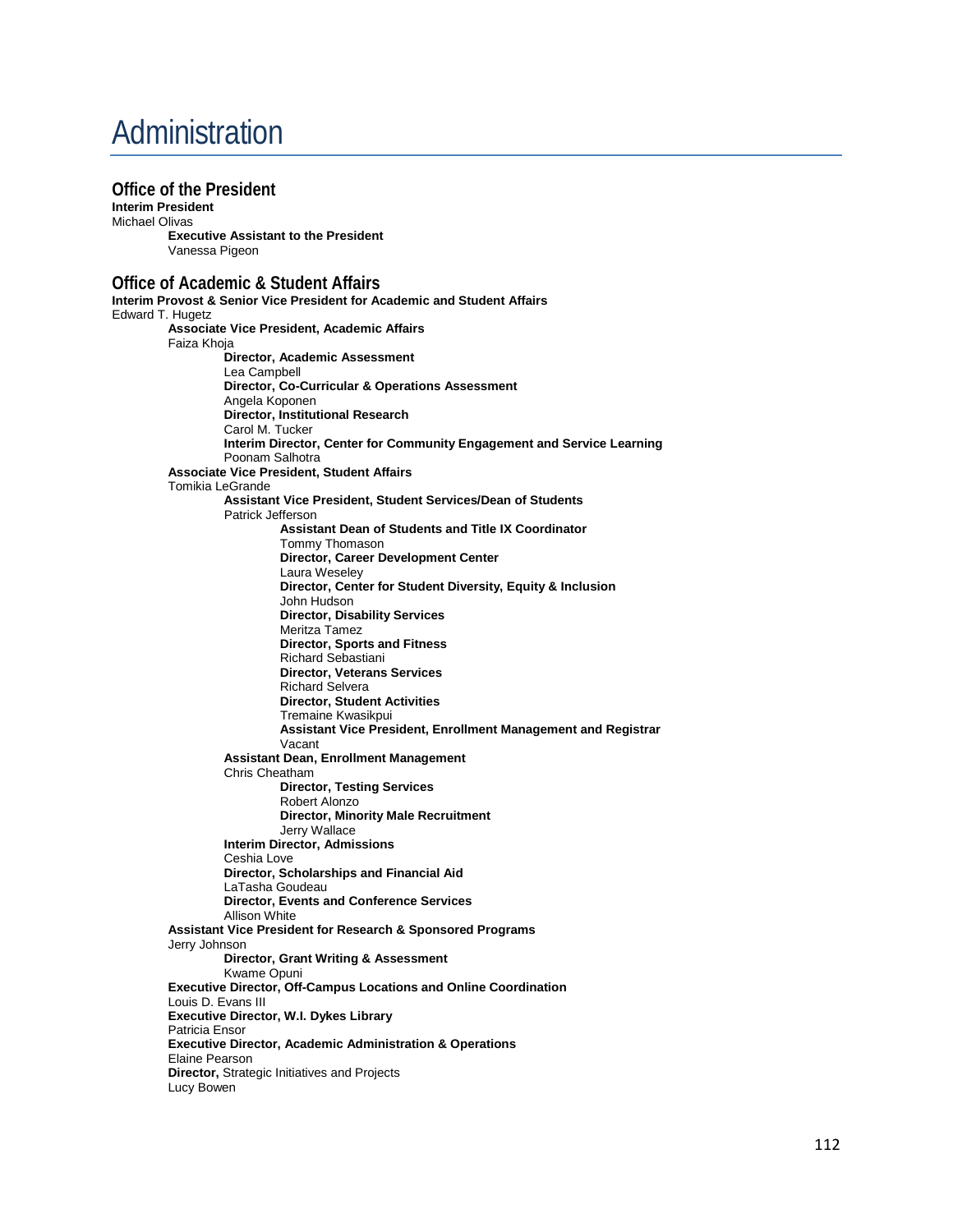**Director, Applied Business and Technology Center**  G. V. Krishnan **Director, Creative Services** Joe Wynne **Director, English Language Institute**  Gail Kellersberger **Dean, College of Business**  Michael Fields **Associate Dean, Graduate Studies** William Barksdale **Associate Dean, Undergraduate Studies** Justo Manrique **Assistant Dean** Carmen Cuevas **Chair, Finance, Accounting & Enterprise Information Systems** Chu Nguyen **Chair, Management, Marketing, & Business Administration**  Lucille Pointer **Director, Assurance Learning and Assessment** Isiah Brown **Director, Center for Entrepreneurship** William Dudley **Director, Retail Management Center** Tracy Davis **Director, Career Development Center** Brett Hobby **Director, COB Continuing Education** Clara Rojas **Director, Insurance and Risk Management Center** Vacant **Director, MSME** Thomas Winn **Director, COB Administration and Operations** Jason Gregory **Dean, College of Humanities & Social Sciences**  DoVeanna Fulton **Associate Dean** David Ryden **Assistant Dean** Crystal Guillory **Chair, Arts & Humanities Department**  Edmund P. Cueva **Chair, English Department**  Michelle Moosally **Chair, Social Sciences Department**  Jeffrey Jackson **Director, Advising Services** Reyna Romero **Director, O'Kane Gallery** Mark Cervenka **Interim Dean, College of Public Service**  Leigh Van Horn **Associate Dean**  Myrna Cohen **Chair, Criminal Justice Department**  Barbara Belbot **Chair, Urban Education Department**  Ronald Beebe **Director, C enter for Public Service & Family Strengths** Vacant **Director, Criminal Justice Center** Vacant **Dean, College of Sciences & Technology**  Akif Uzman **Associate Dean** Ermelinda Delavina **Assistant Dean** RaShonda Flint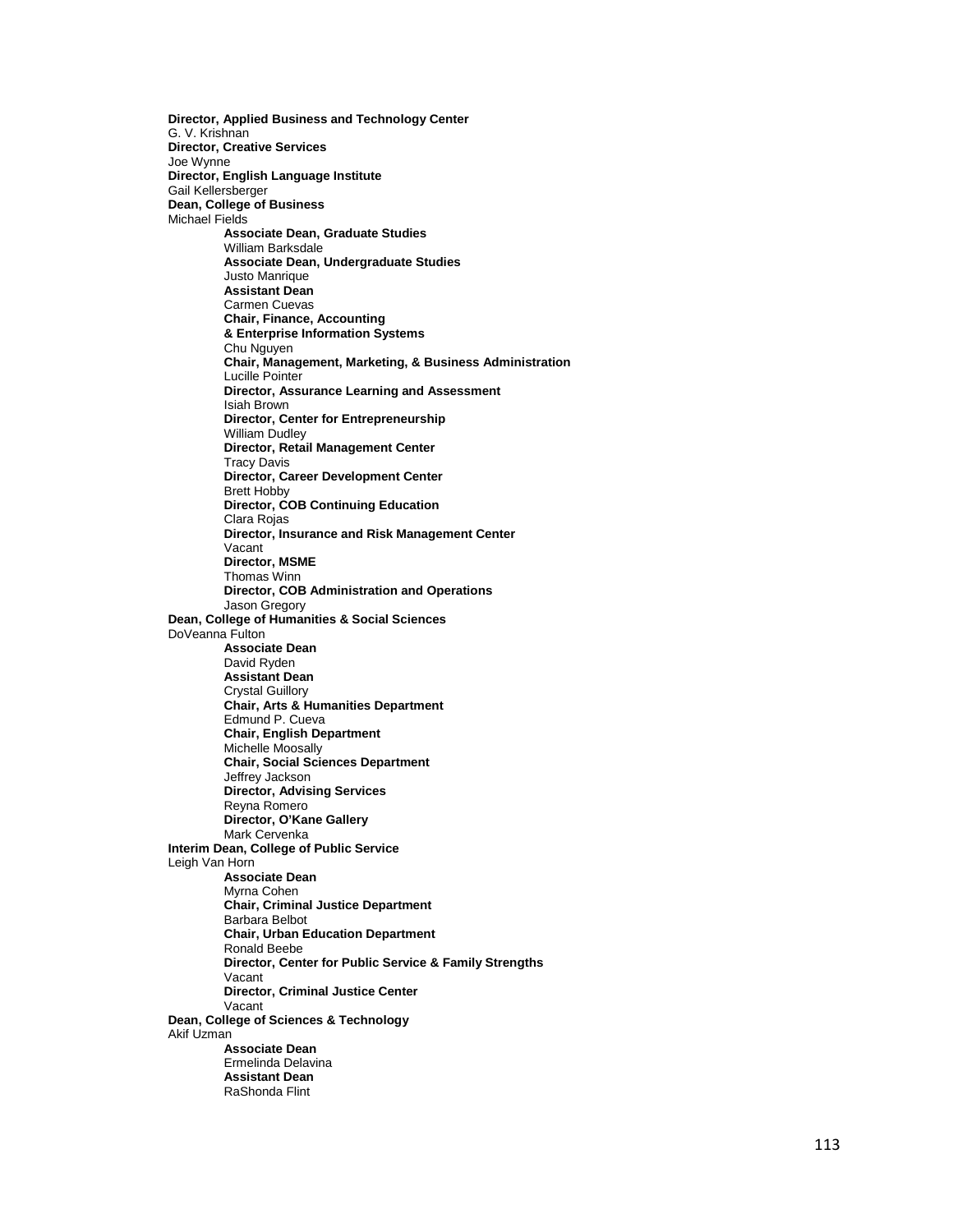**Chair, Mathematics & Statistics Department**  Ryan Pepper **Chair, Computer Science & Engineering Technology Department** Kenneth E. Oberhoff **Chair, Natural Sciences Department**  Philip C. Lyons **Executive Director, Scholars Academy** Mary Jo Parker **Dean, University College**  B. Christiana Birchak **Associate Dean** William Waller **Director, First Time in College Retention Services**  Jemma Caesar **Director, Academic Support Center**  Isidro Grau **Director, Teaching & Learning Excellence** Gregory Dement **Assistant Dean** Charlie Finch **Executive Director** Wendy Wilson **Program Chair and Senior Lecturer, Applied Administration** Karen Kaser **Program Chair and Senior Lecturer, History** Melissa Hov sepian **Director, Honors Program** Mari Nicholson -Preuss **Interim Director, Talent Search** Marta Alvarenga **Director, Upward Bound** Dawana Lewis **Program Director, Title V Student Success Grant** Vacant

#### **Office of Administration and Finance**

**Vice President for Administration & Finance** David M. Bradley

> **Associate Vice President, Information Technology** Hossein Shahrokhi **Executive Director, Information Technology** Vacant **Director, Computing, Telecommunications & Video Networking** Miguel Ruiz **Director, Enterprise Systems** Kong Yin **Director, Information Technology & Business Services** Jackie Smith **Director, Technical Services** Grace Davila **Director, Technology Learning Services** John Lane **Director, User Support Services** Said Fattouh **Director, Information Technology Security and Compliance** Jon Garza **Assistant Vice President, Business Affairs**  George W. Anderson **Director, Student Accounting & Collections** Lauren Bellenger **Director, Accounts Payable & Travel Office** Cynthia Conner **Director, Accounting & Financial Reporting** Delethia Murray **Assistant Vice President, Facilities Management**  Chris McCall **Director, Maintenance & Renovations** Abraham Flores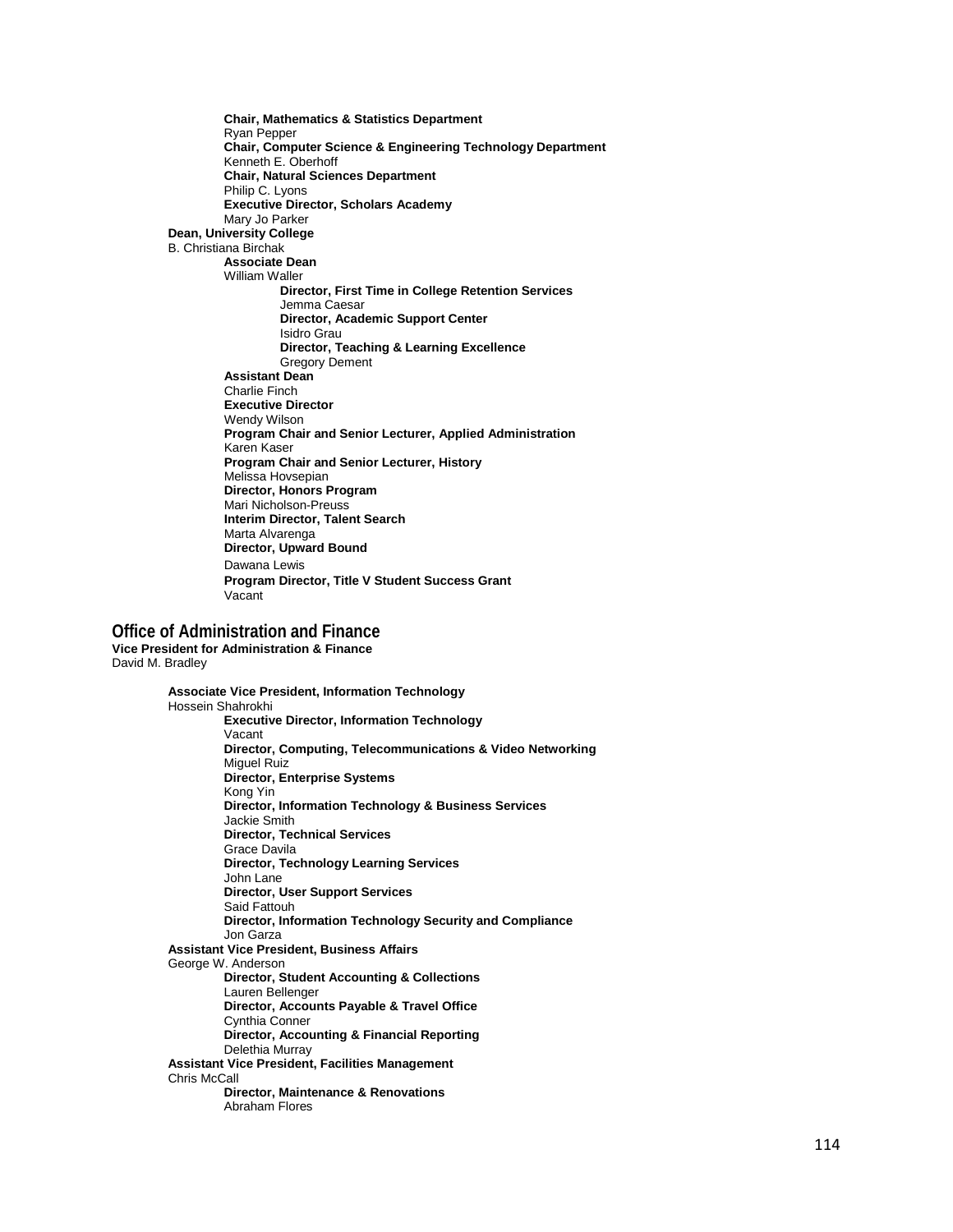**Director, Mechanical, Electrical, Plumbing Systems** Kris Zimmerman **Director, Budget & Procurement** Theresa Meneley **Director, Emergency Management** Carol Manousos **Director, Risk Management & Institutional Compliance** Mary Cook **Director, University Business Services** Mary Torres **Division Business Administrator** Stefany Records **Interim Chief, Police Department** David Deleon

### **Office of Employment Services and Operations**

**Vice President for Employment Services & Operations**  Ivonne Montalbano **Director, Benefits & Compensation** Erica Morales **Director, Payroll and Records** April Frank **Director, Talent Management Strategies**

Vacant

### **Office of Advancement and University Relations**

**Vice President for Advancement & University Relations** Johanna Wolfe **Executive Director, University Relations** Elisa Crossland **Director, Media Relations** Vacant **Director, Communications** Phillip Emery **Director, Marketing** Toye Simmons **Director, Corporate Relations** Jacob Lipp **Director, Development**  Jaha Williams **Director, Advancement Services and Business Operations** Brian Drake **Director, Alumni Relations** Liza Alonzo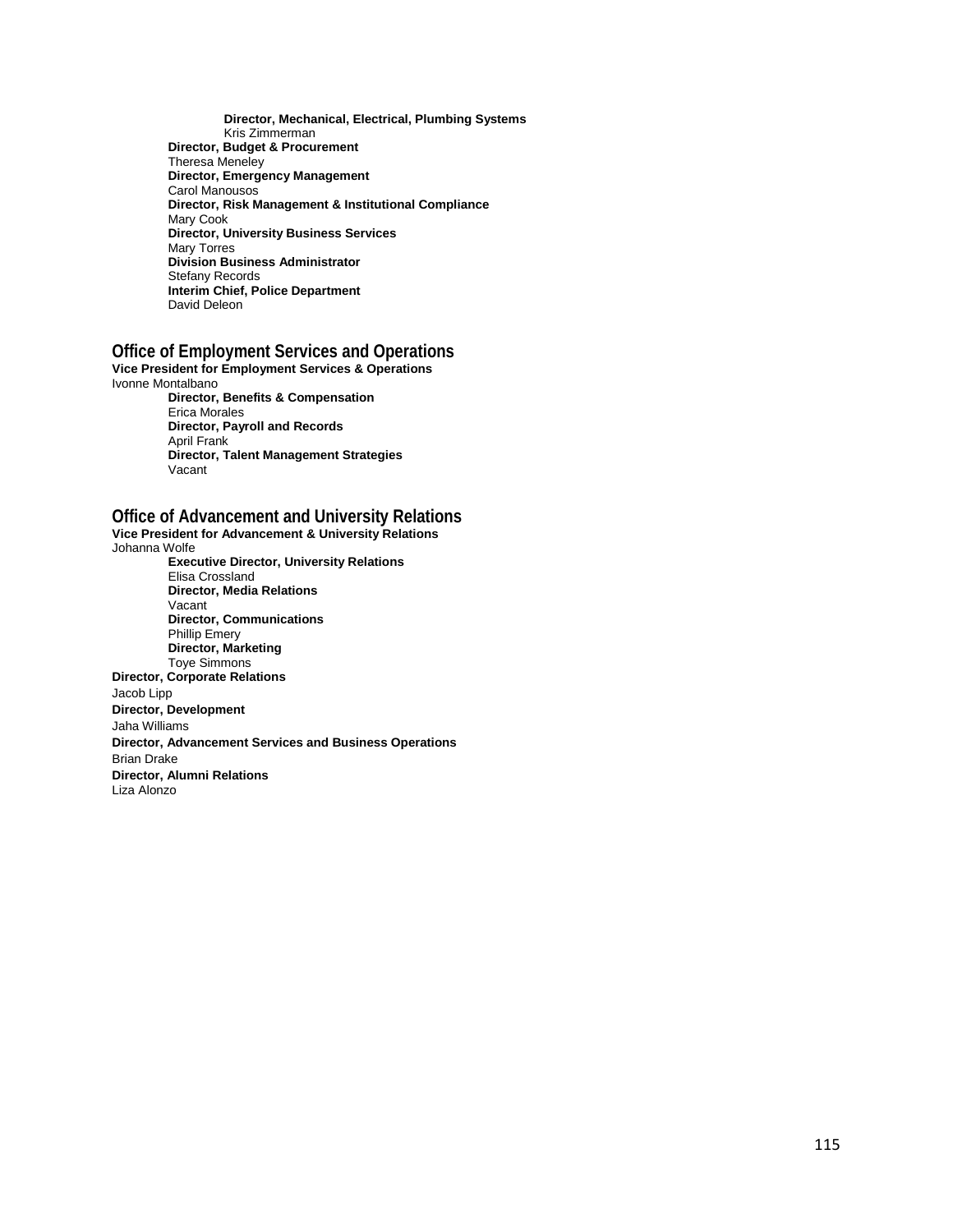# **Faculty**

**AbuShammala, Wael** (2016) Lecturer of Mathematical Sciences. BS, Birzeit University, 1996; MS, University of Jordan, 2000; PhD, Indiana University, 2007.

**Adams, Jeffery H.** (2005) Associate Professor of Supply Chain Management. BA, Miami University, 1979; MBA, Xavier University, 1989; PhD, The George Washington University, 2004.

**Agboka, Godwin** (2010) Associate Professor of English. BA, University of Ghana, 2003; MA, Illinois State University, 2006; PhD, 2010.

**Ahmad, Janice** (2006) Associate Professor of Criminal Justice. BS, Northern Michigan University, 1978; MS, Michigan State University, 1993; PhD, Sam Houston State University, 2001.

**Allaire, Franklin** (2016) Assistant Professor of Education, BS, Delaware Valley College, 2000; MEd, 2007; PhD, 2014.

**Alford, Beverly** (2016) Assistant Professor of Education, BS, Texas A&M University, 1995; MEd, University of Houston 2007; Texas A&M University, PhD, 2011.

**Allen, Austin** (2002) Associate Professor of History. BA, University of Houston, 1993; MA, 1996; PhD, 2001.

**Alvarez, José E.** (1996) Professor of History. AA, Miami-Dade Community College, 1975; BA, Florida Atlantic University, 1977; MA, 1981; PhD, Florida State University, 1995.

**Anderson, Kristin J.** (2002) Professor of Psychology. BA, San Diego State University, 1990; MA, 1994; PhD, University of California-Santa Cruz, 1998.

**Angert, Cory J.** (2012) Visiting Assistant Professor of Management. BBA**,** University of Houston, 2006; MEd, 2007; PhD, 2012.

**Aoki, Jon** (2004) Associate Professor of Science Education and Biology. BA, California State University, Fresno, 1987; MA, 1995; EdD, University of Houston, 2003.

**Archiopoli, Ashley** (2014) Assistant Professor of Communication Studies. BA, Wichita State University, 2007; MA, Wichita State University, 2010; PhD, The University of New Mexico, 2014.

**Ashe, Carolyn H.** (1991) Professor of Business Administration. BBA, University of North Texas, 1969; MBA, 1971; EdD, University of Houston, 1984.

**Auchter, David J.** (2015) Lecturer in English. BA, Denison University, 1980; MA, University of Houston, 1987; Ph.D., University of Houston, 2000

**Avrithi, Kleio** (2015) Assistant Professor of Structural Analysis and Design. BS, National Technical University of Athens, Greece; MS, National Technical University of Athens, Greece, 2002; MS, University of Illinois at Urbana Champaign, 2014; PhD, University of Maryland, College Park, 2007.

**Babb, Stephanie** (2007) Associate Professor of Psychology. BS, Oklahoma State University, 2001; MS, University of Georgia, 2003; PhD, 2006.

**Bachman, Christine** (2006) Associate Professor of Psychology. BS, University of Houston, 1998; MS, 2001; MA, 2003; PhD, 2004.

**Baird, Amy (**2011) Assistant Professor of Biology. BS, Texas Tech; PhD, University of Texas, 2007.

**Baker, Susan J.** (1995) Professor of Art History. BA, University of Oklahoma, 1982; MA, University of Kansas, 1984; PhD, 1994.

**Barbieri, Nina** (2016) Assistant Professor of Criminal Justice. BA, University of Massachusetts; MS, University of Dallas; PhD, University of Dallas, 2017.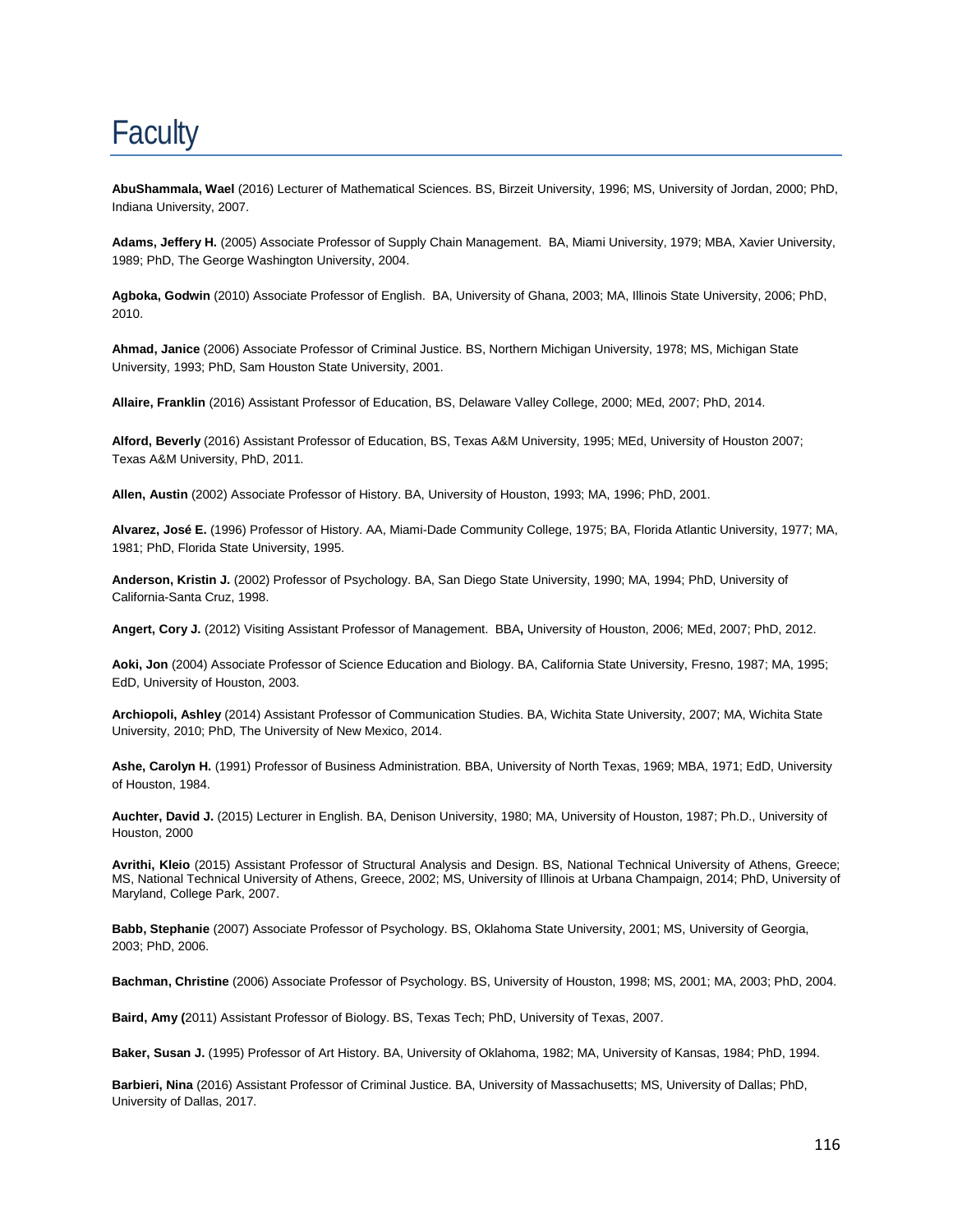**Barksdale, W.** Kevin (2015) Professor of Management.BBA, Georgia State University, 1989; Ph.D,. Business Administration.

**Barnes, Ronald F.** (1977) Professor of Mathematical Sciences. BS, St. Bonaventure University, 1964; MS, Syracuse University, 1966; PhD, 1972. [EMERITUS]

**Beane, Susan** (2007) Lecturer in Mathematical Sciences. BS, University of Houston-Downtown, 1999; MS, University of Houston, 2003.

**Becerra, Linda** (1986) Professor of Mathematical Sciences. BA, University of Texas at Austin, 1972; MS, University of Houston, 1977; PhD, 1982.

**Beckles, Franklin** (2015) Lecturer of Chemistry. Licentiate BS and MS, Simon Bolivar University, Caracas, Venezuela, 1999; PhD, Baylor University, 2005.

**Beebe, Ronald S**. (2008) Associate Professor of Education. BA, Duke University, 1980; MDiv, Princeton Theological Seminary, 1983; PhD, University of Buffalo, the State University of New York, 2004.

**Belbot, Barbara** (1996) Professor of Criminal Justice. BA, Xavier University, 1974; JD, University of Houston, 1980; MPH, University of Texas Health Science Center, 1985; PhD, Sam Houston State University, 1995.

**Benavides, Maria** (2005) Associate Professor of Chemistry and Physics. BS, Instituto Technologico de Monterrey, 1987; PhD, Arizona State University, 1993.

**Bhattacharjee, Maria P.** (1996) Associate Professor of Education. BA, Pedagogic Institute of Caracas, Venezuela, 1974; MEd, University of Houston, 1977; EdD, 1995.

**Bielakowski, Alexander** (2016) Assistant Professor of History. BA, Loyola University Chicago, 1993; MA Loyola University Chicago 1995, Kansas State University, 2002.

**Birchak, Beatrice Christiana** (1987) Professor of English. BS, University of Houston, 1963; MA, Wayne State University, 1968; PhD, University of Houston, 1984.

**Bjork, Olin** (2013) Assistant Professor of English. BA, University of California Los Angeles, 1993; MA, University of Texas at Austin, 2000; PhD, 2008.

**Blackburn, Ashley G.** (2011) Associate Professor of Criminal Justice. BA, 2000; MA, 2002; PhD, 2006, Sam Houston State University.

**Bowden, Maria** (2011) Assistant Professor of Microbiology. BS Universidad Nacional del Plata, Argentina, 1986. PhD, University of Texas Health Science Center at Houston, 1999.

**Bose, Utpal** (2002) Professor of Enterprise Information Systems. BS, Indian Institute of Technology, 1974; MS, University of Florida, 1989; PhD, Texas A&M University, 1994.

**Brace, Carol** (2014) Lecturer of Business Administration. BS, University of Akron, 1982; MS, University of Houston, 1989.

**Branham, David** (2005) Associate Professor of Political Science. BS, University of Houston, 1995; MA, 2000; PhD, 2000.

**Bressler, Linda** (2001) Professor of Accounting. BSBA, Clark University, 1986; MBA, Thomas College, 1988; DBA, University of Sarasota, 2000.

**Brown, Houston** (2012) Lecturer of Chemistry. BS, University of California, 1974; Ph.D., Michigan State University, 1979.

**Burnett, Christal** (2009) Associate Professor of Education. Carnegie Mellon University, 1998; MEd, Stanford University, 1999; EdD, Teachers College, Columbia University NY, 2009.

**Buell, Deborah**. (2014) Lecturer of Applied Administration. BS, University of Houston, 1977; MBA, University of Houston-Clear Lake, 1980; M.S.O.E, University of Houston, 1992; EdD, University of Houston, 2000.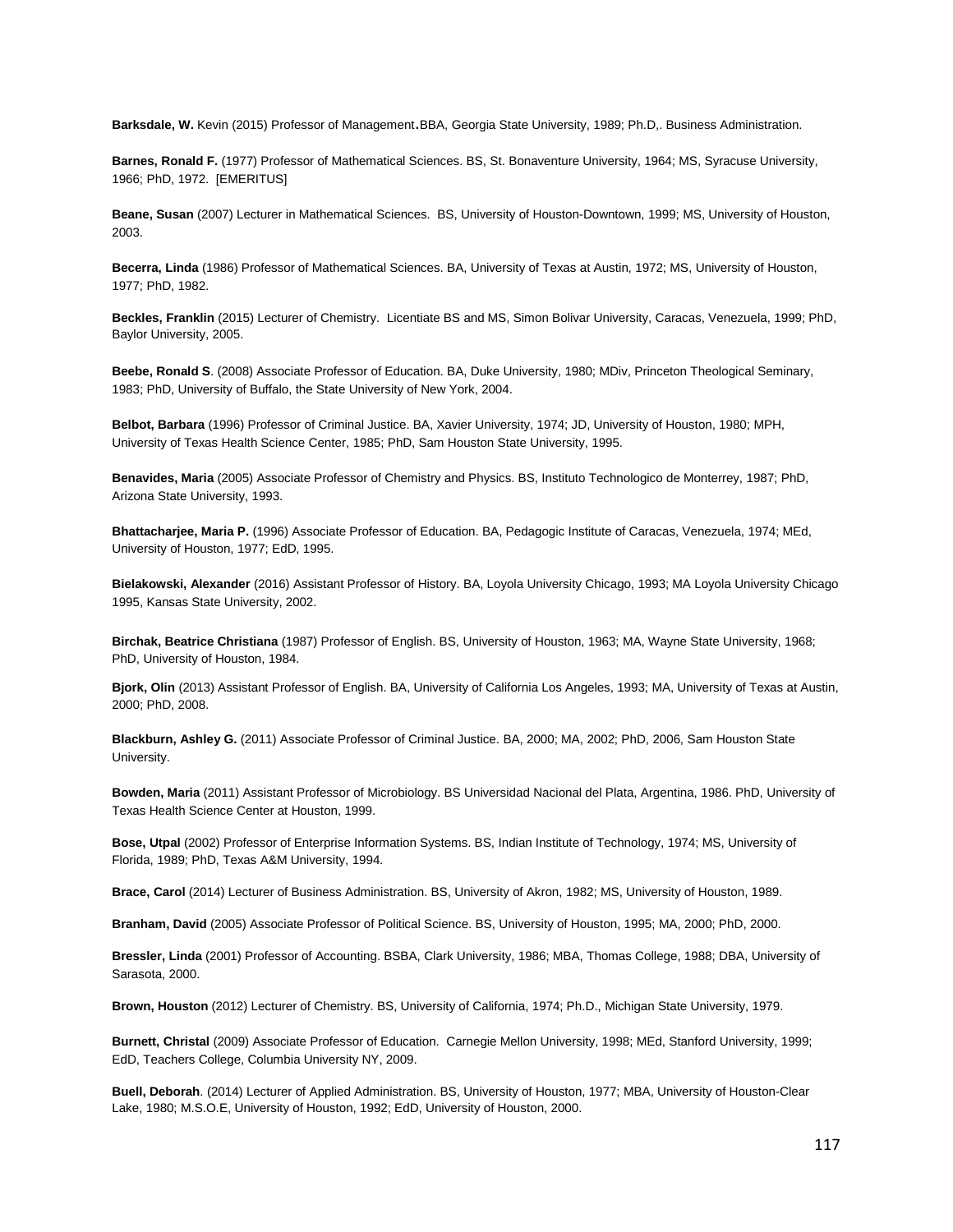**Burrus, Burton**. (1993) Lecturer of Accounting. BA, Baylor University, 1964; MA, Baylor University, 1967.

**Butler, Ralph**. (2000) Lecturer of Accounting. BA, University of Houston - Downtown, 1994; MBA, Prairie View A & M University, 1998.

**Canedo, Julio C.** (2015) Assistant Professor of Management. B.S., Monterrey Institute of Technology and Higher Education, 1993; MBA, 1998; Ph.D., University of Texas at San Antonio, 2013.

**Capuozzo, Kristen** (2013) Lecturer in Psychology. BS, Texas A&M University, 1988; MA, University of Houston, 2009; PhD, 2012**.**

**Cao, Qing** (2015) Associate Professor of Management. BS, Shanghai Jiao Tong University, 1987; MBA, University of Wisconsin – La Crosse, 1994; PhD, University of Nebraska-Lincoln, 2001.

**Caro, Jason** (2005) Associate Professor of Political Science. BA, University of Texas at San Antonio, 1989; MA, University of California at Los Angeles, 1991; MA, University of Chicago, 1992; PhD, University of California at Los Angeles, 2001.

**Carden, Lila** (2016) Visiting Assistant Professor of Management. B.B.A., Texas A&M University, 1985; M.B.A., University of Houston, 1991; Ph.D. Texas A&M University, 2007.

**Carnes, Rene** (2016) Lecturer of Finance. AA College of Central Florida, 1977; BS, Florida State University, 1979; MBA Loyola University, 1988.

**Case, Theresa Ann** (2002) Associate Professor of History. BA, University of Texas at Austin, 1989; MA, 1994; PhD, 2002.

**Castro, Esther E.** (2015) Assistant Professor of Finance. B.S., LeTourneau University, 2009; M.S., University of New Orleans, 2013; Ph.D., 2015.

**Cavanaugh, Michael** (2012) Assistant Professor of Criminal Justice. BA, University of Louisiana at Lafayette, 2003; MA Sam Houston State University 2008: PhD Sam Houston State University 2012.

**Cedeno, Luis** (2011) Lecturer of Enterprise Information Systems. BS, University of Houston-Clear Lake, 2003; MS, University of Houston-Clear Lake 2005; MS, University of Houston-Clear Lake 2009.

**Cervenka, Mark** (2000) Director of the O'Kane Gallery and Associate Professor of Art. BA, University of Texas at Austin, 1983; BFA, 1985; MFA, Claremont Graduate University, 1987.

**Chadha, Anita** (2001) Associate Professor of Political Science. BA, Samford University, 1990; MPA, Auburn University, 1993; Ph.D., 1997.

**Chan, Youn-Sha** (2004) Associate Professor of Mathematical Sciences. BS, Taipei Medical College, 1984; MS, Tsinghwa University, 1986; MS, University of California at Los Angeles, 1991; MA, 1995; PhD, University of California at Davis, 2001.

**Chaney, Marybelle** (1995) Lecturer in Drama. BA, University of Houston, 1977.

**Chang, Yuchou** (2015) Assistant Professor of Computer Science. BS, Northwestern Polytechnical University, China, 2003; MS, Shanghai Jiao Tong University, China, 2006; PhD University of Wisconsin-Milwaukee, 2012

**Chen, Irene Linlin** (1998) Professor of Education. BA, National Taiwan University, 1983; MA, 1987; MBA, University of Dallas, 1989; MM, 1990; EdD, University of Houston, 1998.

**Chiaviello, Anthony** (1999) Associate Professor of English. AB, Oberlin College, 1976; MA, University of Denver, 1981; PhD, New Mexico State University, 1998.

**Chiotte, Jennifer** (2009) Assistant Professor of Criminal Justice. BA, Saint Edward's University, 2000; MA, Washington State University, 2002.

**Chiquillo, Raquel P.** (2002) Associate Professor of Spanish. BA, George Mason University, 1995; MA, University of Virginia, 1997; PhD, 2001.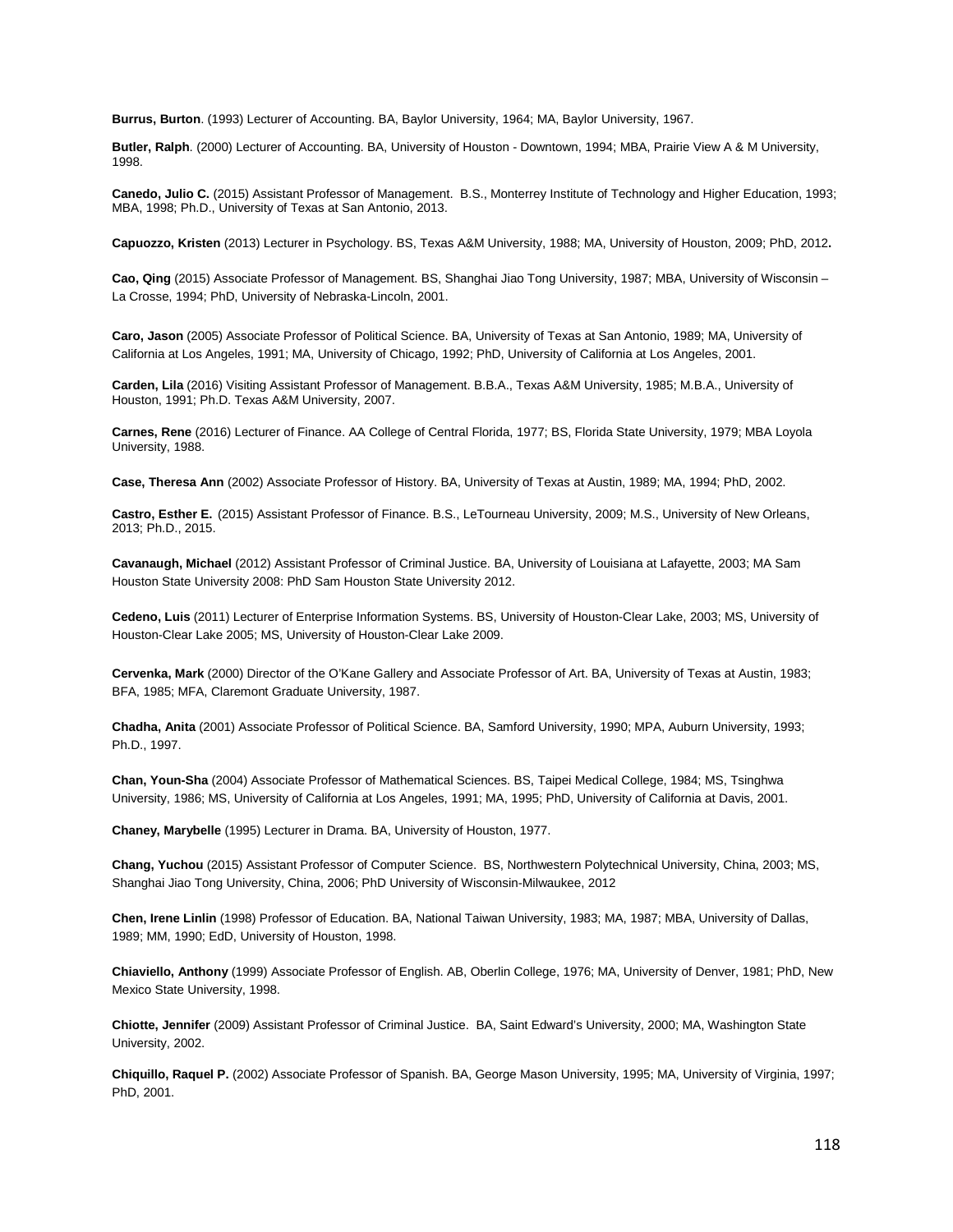**Christian, Garna L.** (1962) Professor of History. BA, Mexico City College, 1959; MA, Texas Western College, 1961; PhD, Texas Tech University, 1977. [EMERITUS]

**Christmas, Byron K.** (1991) Professor of Chemistry. BS, Murray State University, 1970; MS, University of Kentucky, 1976; PhD, 1978 [EMERITUS]

**Choudhuri, Sucheta** (2009). Associate Professor of English. BA, University of Calcutta, 1995; MA, Jadadpur University, 1997; Ph.D. University of Iowa, 2009.

**Cohen, Myrna** (2000) Professor of Education. BA, Hebrew University of Jerusalem, 1975; MEd, University of Houston, 1988; EdD, 1993.

**Coleman, Stephanie** (2014) Assistant Professor of Psychology. BA, University of Texas at Austin, 2006; MA, University of Missouri, 2009; PhD, 2012.

**Colon, Edgardo** (2008) Visiting Assistant Professor of Political Science. BA, University of Houston, 1980; MBA, University of Houston, 1984; JD, University of Houston, 1984; LLM, Boston University School of Law, 1986; MA, University of Houston, 2000; PhD, University of Houston, 2003.

**Connell, Michael L.** (2008) Professor of Education. BS, University of Utah, 1978; MEd, 1986; PhD, 1989.

**Coy, Steven P.** (2002) Professor of Management. BS, University of Vermont, 1993; MSBA, University of Maryland, 1995; PhD, 1998.

**Creighton, Jane** (1997) Professor of English. BA, Johnston College, University of Redlands, 1973; MA, University of Houston, 1991; PhD, Rice University, 1996.

**Crone, Travis** (2010) Associate Professor of Psychology. BA, University of Arkansas, 2004; MA, University of Arkansas, 2007; PhD, 2010.

**Cueva, Edmund P.** (2009) Professor of Humanities. BA, University of South Florida, 1987; MA, University of Florida, 1989; MA, Loyola University Chicago, 1993; PhD, 1995.

**Cunningham, Merrilee A.** (1975) Associate Professor of English. BA, Northwestern University, 1966; MA, Marshall University, 1970; PhD, Vanderbilt University, 1978.

**Dahlberg, Sandra L.** (1997) Professor of English. BA, University of Puget Sound, 1991; MA, University of Washington, 1993; PhD, 1997.

**Dalton, Colin** (2011) Assistant Professor of Education. BA, University of Oregon, 1993; MEd, University of Houston, 1998; EdD, 2011.

**Davidson, Robin** (2005) Professor of English. BA, University of Texas at Austin, 1977; MA, University of Houston, 1990; PhD, 2001.

**Davis, J. Tracy** (2011) Lecturer. BBA, Our Lady of the Lake, 1999.

**Davis, G. Jonathan** (2010) Associate Professor of Supply Chain Management. BA. University of Texas at Austin, 1999; MBA, St. Edwards University; Ph.D. Purdue University, 2010.

**DeFreitas, Stacie Craft** (2009) Associate Professor of Psychology. BS, University of North Carolina-Chapel Hill, 2000; MA, Duke University, 2003; PhD, 2006.

**DeLaViña, Ermelinda** (1997) Professor of Mathematical Sciences. BS University of Texas-Pan American, 1989; MS, University of Houston, 1993; PhD, 1997.

**Deo, Prakash (2005)** Associate Professor of Finance. BSC (Tech) Bombay University, 1973; BSBA, Utah State University, 1975;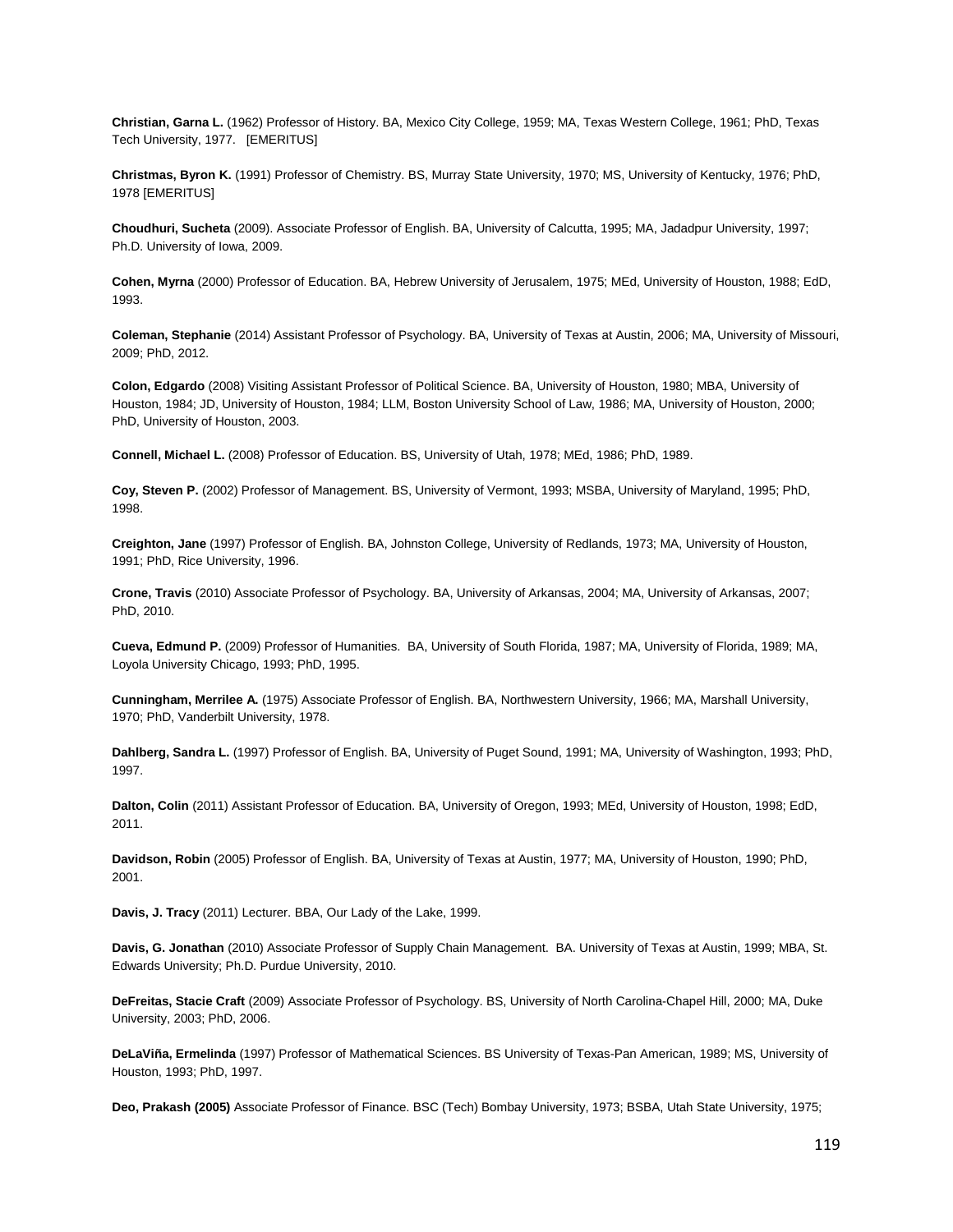MBA. 1976; PhD, The Ohio State University, 1984.

**DeVries, Peter** (2000) Professor of Enterprise Information Systems. BS, Texas A&M University, 1983; MBA, Southwest Texas State University, 1987; PhD, University of Arkansas, 1994.

**DeWitt, Jean M.** (1987) Associate Professor of Communication Studies. BA, University of Wisconsin, 1969; MA, University of Maryland, 1980; PhD, Texas A&M University, 1987.

**Dickson, Rachel** (2012) Lecturer in Drama. BS in Engineering, University of Missouri, 1992; MFA, University of Illinois, 1995; MSW, University of Houston, 2002.

**Dillard, John (Kip)** (2010) Associate Professor of Marketing. BA, University of Wilmington, 1968. MS, University of Arkansas, 1973. PhD, University of Arkansas, 1976.

**Dimmick, Michael** E. (2015) Assistant Professor of English. BA, Virginia Polytechnic Institute, 1997; MA, Virginia Polytechnic Institute, 2003; PhD, University of Wisconsin-Madison, 2015.

**Dudley, William G** (2011) Director of the Center for Entrepreneurship and Lecturer of Marketing. BBA, 1978, University of Texas; MBA, Rice University (1998).

**Dressman, Michael R.** (1982) Professor of English. AB, University of Detroit, 1967; MA, 1969; PhD, University of North Carolina at Chapel Hill, 1974. [EMERITUS]

**Duncan, Michael G. (**2009) Associate Professor of English. BA, University of Arizona, Tucson, 1998; MA, University of Memphis, 2005; Ph.D., University of Memphis, 2009**.**

**Eliassen, Arthur Henry** (2007) Associate Professor of Sociology. BA, Florida State University, 1967; MDiv, Lutheran Theological Southern Seminary, 1971; MS, Florida State University, 2002; PhD, 2006.

**Elkholy, Sharin N.** (2007) Associate Professor of Philosophy. BA, Antioch College, 1989; MA, New School University, 1996; PhD, 2003.

**Elking, Isaac** (2016) Visiting Assistant Professor of Supply Chain Management. B.S., Ohio State University, 2008.

**Ellwanger, Adam** (2009) Associate Professor of English. BA, College of Charleston; MA, The Citadel, 2003; Ph.D. University of South Carolina, 2009.

**Epstein, David (**2010) Associate Professor of Management. BA, University of Houston, 2000. MA, University of Houston, 2004; PhD, University of Houston, 2010.

**Evans, Gail S. M.** (1980) Professor of Business Law. BA, Northwestern University, 1969; JD, University of Texas at Austin, 1972.

**Fairbanks, James David** (1976) Professor of Political Science. BA, Greenville College, 1968; MA, The Ohio State University, 1969; PhD, 1975. [EMERITUS]

**Farris, Sara** (1992) Associate Professor of English. BA, Eastern Illinois University, 1983; MA, 1985; PhD, Miami University, 1992.

**Fedell, Lucas** (2013) Lecturer in Drama. BA, University of Houston Downtown, 2007; MFA, Texas Tech University, 2011.

**Feliciano, Olga M.** (2013) Lecturer in English. BA, Queens College/City University of New York, 2002; MFA, University of Houston, 2007.

**Feng, Weining** (1999) Associate Professor of Process Control. BEng, Beijing University of Aeronautics and Astronautics, China, 1984; PhD, University of Strathclyde, UK, 1990.

**Fields, D, Michael** (2013) Professor of Marketing. BSBA, University of Arkansas, 1972; MBA, 1982; PhD, 1986.

**Flosi, Jeffrey W.** (1987) Associate Professor of Biology. BS, University of Texas at El Paso, 1973; MS, 1975; PhD, Iowa State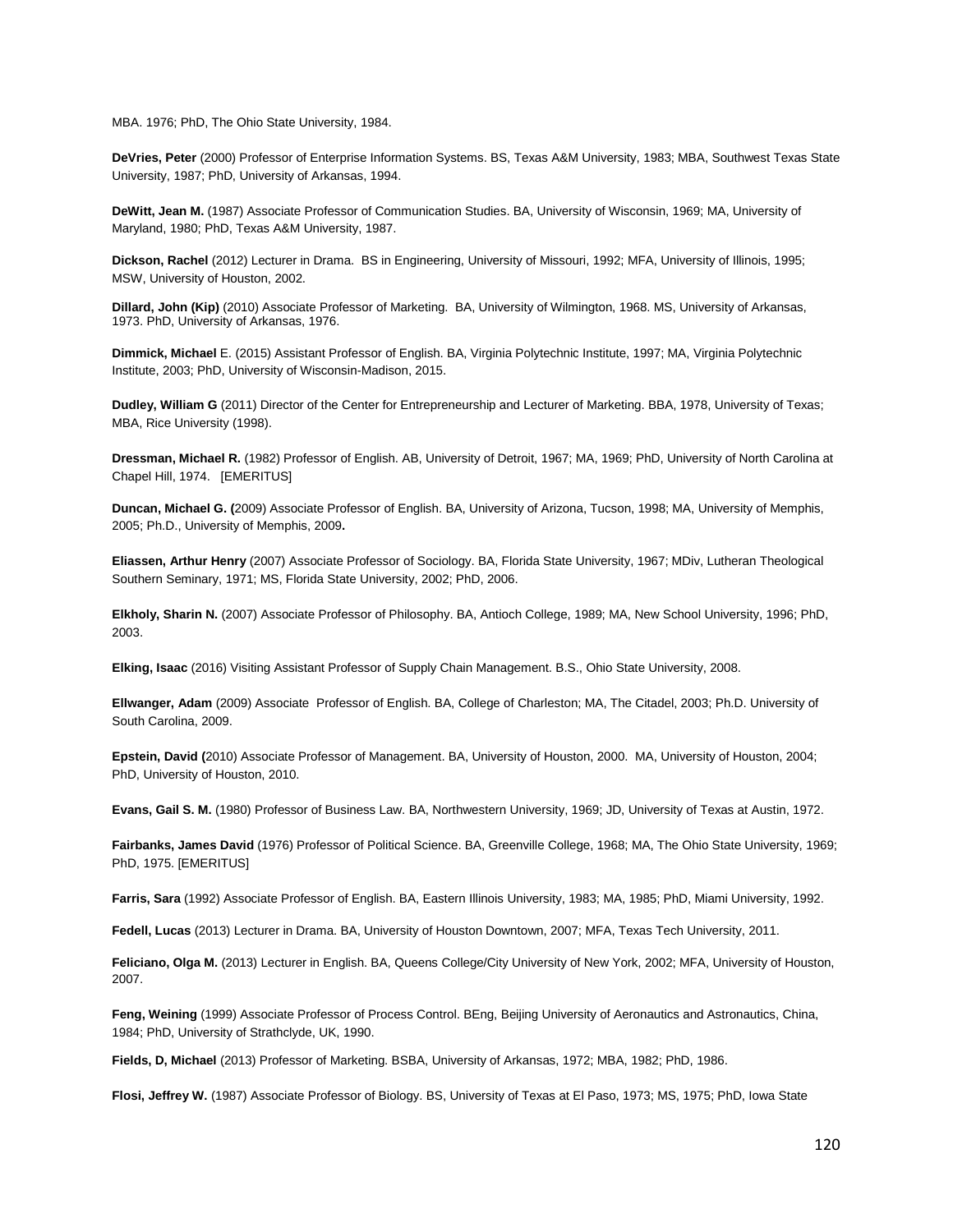University, 1980.

**Fortunato, Paul** (2005) Associate Professor of English. BA, Columbia University, 1991; MA, University of Illinois at Chicago, 1999; PhD, 2004.

**Fowler, Shannon K.** (2011) Assistant Professor of Criminal Justice. BS, Kentucky Wesleyan College, 2011; MS, eastern Kentucky University, 2003; PhD, Sam Houston State University, 2007.

**Fugate, Charles** (2016) Assistant Professor of Education. BS, University of Houston, XXXX, MA, University of Connecticut, XXXX, Purdue University,

**Fulton, DoVeanna S.** (2012) Professor of Humanities. BA, Wayne State University, 1994; PhD, University of Minnesota, 1999.

**Gad, Sangeeta** (1986) Lecturer in Mathematical Sciences. MS, University of Bombay, 1970.

**Garcia, Viola** (1999) Professor of Education. BS, Texas Woman's University, 1971; MEd, University of Houston, 1974; EdD, 2000. [EMERITUS]

**Garza, Linda** (2013) Lecturer in English. BA, University of Houston, 1994; MA, University of Houston, 1997.

**Gehring, Krista** (2010) Assistant of Criminal Justice. BA, University of Colorado, 1998; MS, Northeastern University, 2003

**George**, **Jessie** (2015) Visiting Assistant Professor of Accounting. BBA, M.S. Texas A&M University (2002); Ph.D., Northcentral University (2014), CPA; CISA.

**Getz, J. Greg** (1997) Professor of Sociology. BA, University of California, Santa Barbara, 1968; PhD, University of Southern California, 1977.

**Gilbert, William** (1976) Associate Professor of English. BA, Washington and Lee University, 1966; MA, Duke University, 1967; PhD, 1974. [EMERITUS]

**Gillette, Aaron** (2006) Associate Professor of History. BA, Western Carolina University, 1985; MA, Binghamton University/State University of New York, 1988; PhD, 1993.

**Gilmore, Elizabeth** (2016) Lecturer, Criminal Justice. BS, University of Houston Downtown; MS, University of Houston Downtown, 2014.

**Gleason, Kimberly** R (2009). Lecturer, General Business, BBA, 1987, MBA, 1999, Houston Baptist University

**Goltz, Heather** (2011) Assistant Professor of Social Work. BS, Northwestern State University, 1997; MSW, University of Houston, 2005; PhD, Texas A&M University, 2008; MEd, University of Houston, 2012.

**Grebowicz, Janusz** (2004) Associate Professor of Chemistry and Physics. MS, University of Lodz, 1969; PhD, Polish Academy of Sciences, 1979.

**Gulati, Poonam** (1997) Associate Professor of Biology and Microbiology. BS, Cornell University, 1982; PhD, 1988.

**Gupta, Omprakash K. (**2008) Professor of Management. B.Sc., Gujarat University, 1971; M.Sc. Gujarat University, 1973; MS, Purdue University, 1975; PhD, Purdue University, 1980.

**Hagen, L. Kirk** (1990) Professor of Humanities. BA, University of New Mexico, 1980; MA, 1983; PhD, University of Illinois, 1989.

**Hale, Trevor S.** (2006) Associate Professor of Management. BS, Pennsylvania State University, 1988; MS, Northeastern University, 1990; PhD, Texas A&M University, 1997.

**Harned, Jon W.** (1982) Professor of English. BA, Indiana University, 1970; PhD, University of Virginia, 1977. [EMERITUS]

**Harris, Cyril** (2014) Lecturer of Computer Science. BS, University of Houston-Downtown, 2004; MS, University of Texas-Pan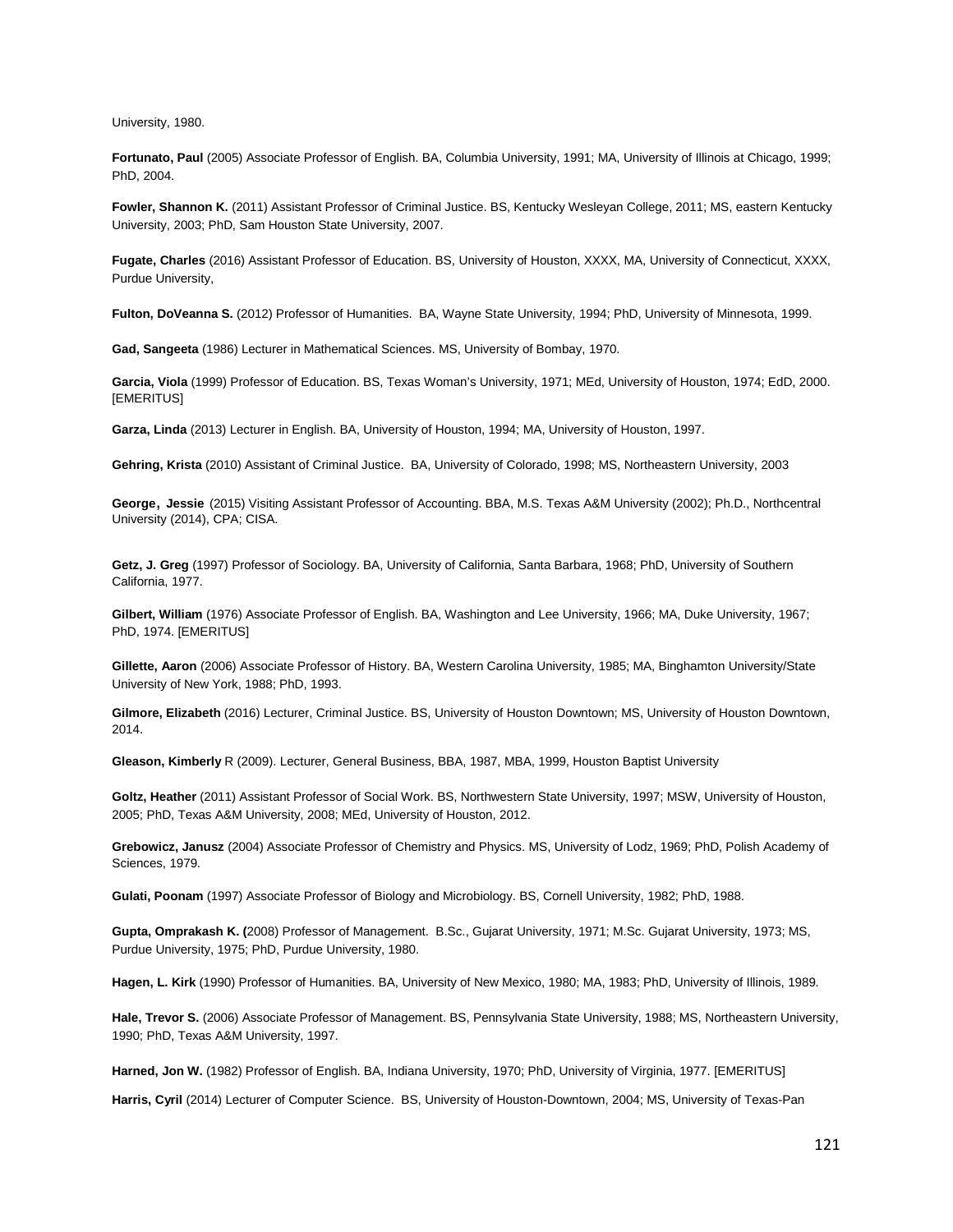American, 2007.

**Harris, Judith** (2008) Assistant Professor of Criminal Justice. BA University of Houston Downtown, 1999; MS, University of Houston Downtown, 2005

**Harris, Felicia** (2015) Assistant Professor of Communication Studies. BA, Columbus State University, 2010; MA, The University of Georgia, 2012; PhD, The University of Georgia, 2015.

**Hashemi, Shohreh S.** (1981) Associate Professor of Enterprise Information Systems. BS, Central State University, 1976; MEd, 1980.

**Henney, Susan** (2005) Professor of Psychology. BA, University of Texas at Austin, 1990; MA, Southern Methodist University, 1994; PhD, University of Texas at Austin, 2000.

**Hessel, Tyra L.** (1994) Associate Professor of Chemistry. BS, Southwest Texas State University, 1982; MS, 1984; PhD, University of Houston, 1991.

**Hewitt, Amelia** (2008) Associate Professor of Education. BA McNeese State University, 1998; Med University of Louisiana, 1991; EdD. University of Houston, 2001

**Hill, Jillian** (2010). Assistant Professor of English. BA, University of Massachusetts-Dartmouth, 2004; MA, Kent State University, 2006; PhD, 2011.

**Hill, Richard** (1999) Lecturer in Criminal Justice. BS, Southwest Texas State University, 1964; MS, Eastern Kentucky University, 1973.

**Hodgess, Erin** (1994) Associate Professor of Mathematical Sciences. BS, University of Dayton, 1981; MA, University of Pittsburgh, 1987; MS, Temple University, 1989; PhD, 1995.

**Hoge, Brad** (2004) Assistant Professor of Science Education and Geology. BS, Centenary College, 1985; MEd, Texas A&M University, 1989; MA, Rice University, 1994; PhD, 1994.

**Holmes, Don** (2013) Lecturer of Accounting. BBA, Southern Methodist University, 1965; MBA, University of Dallas, 1969.

**Hordes, Mark** (2016) Lecturer of Management. B.S. University of Houston, 1968; M.S.W., Aurora University, 1975; M.S., 1975.

**Hovsepian, Melissa** (2005) Program Chair and Lecturer in History. BA, University of Houston, 1988; MA, 1992; PhD, 1996.

**Howard, Catherine E.** (2009) Lecturer in English. BA, Baylor University, 1986; MA, Rice University, 1990; PhD, Rice University, 1994.

**Hu, Xinxin** (2016) Assistant Professor of Supply Chain Management. B.Sc. Fudan University 1996; M.A., 1999; M.A, 2004, University of Michigan; Ph.D. 2006

**Hudspeth, Rachael** (2015) Lecturer of Biology. BS, Stephen F. Austin State University, 2006; MS, Stephen F. Austin State University, 2008.

**Hughes, Christina** (2016) Assistant Professor of Political Science. BA, University of Houston 1996; PhD, University of Houston 2008.

**Hrynkiv, Volodymyr** (2008) Associate Professor of Mathematical Sciences. MS, Tennessee Technological University, 2000; PhD University of Tennessee, 2006.

**Idowu, Ayorinde** (2005) Lecturer of Geology. BS, University of Oregon, 1975; MS, Wright State University, 1977.

**Islam, Anisul** (1990) Professor of Economics. BA, University of Dhaka, 1974; MA, 1975; MA, University of Waterloo, 1978; PhD, University of Alberta, 1985.

**Jackson-Bradford, Dawn** (2013) Lecturer in English. BA, Spelman College, 1988; M.Ed, University of Houston, 1994; Ed.D. University of Houston, 2001.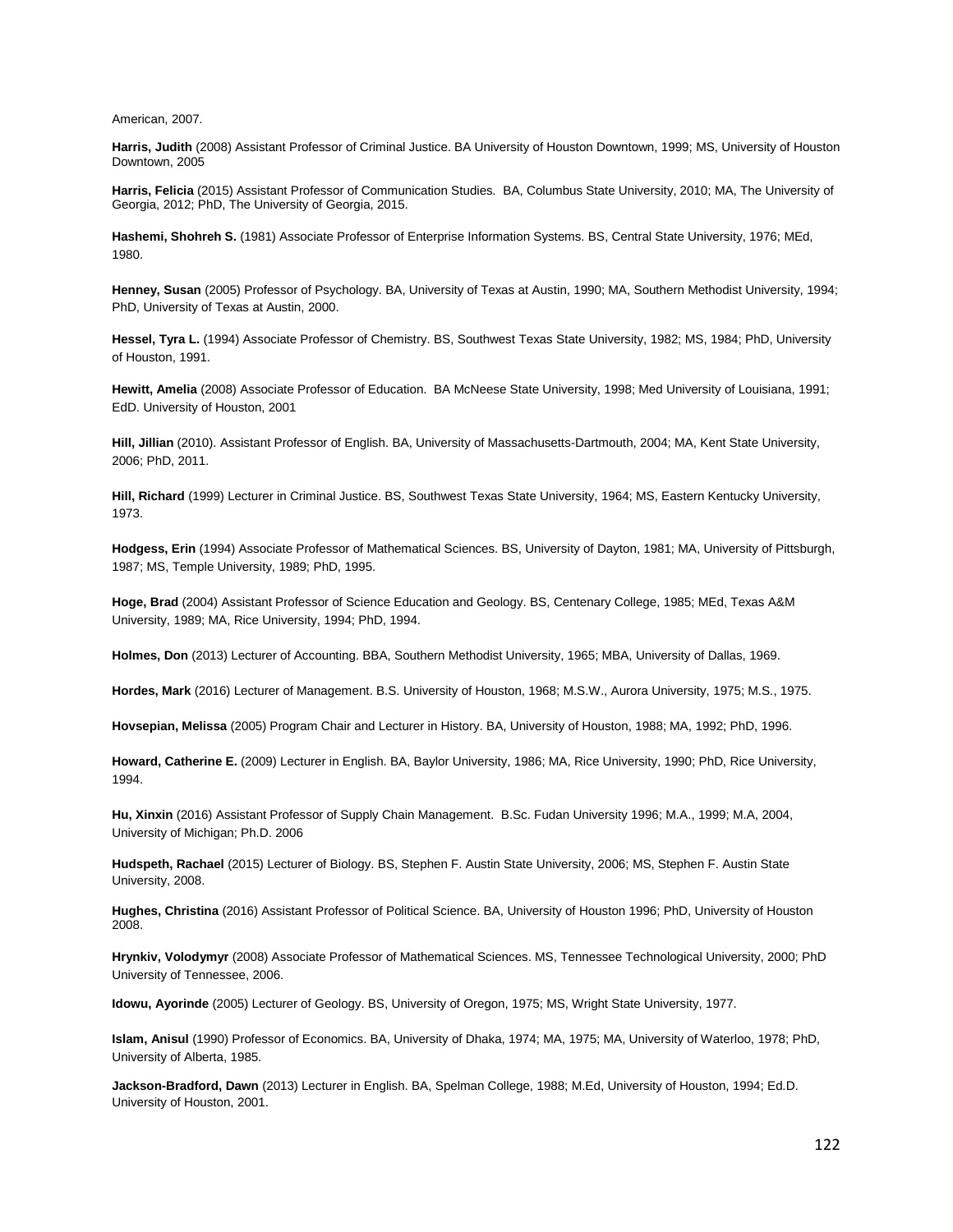**Jackson, Charles R.** (2005) Associate Professor of English. BA, Syracuse University, 1993; MA, Rice University, 1998; PhD, 2001.

**Jackson, Jeffrey** (2005) Associate Professor of Philosophy. BA, Ohio University, 1990; MA, 1995; PhD, Vanderbilt University, 2005.

**Jackson, Larisa** (2012) Lecturer of Music. BA, Mussorgsky Music College, 1980; MA, Columbia University, 1989; M.Phil., Columbia University, 1992; Ph.D., Columbia University, 1996.

**Jafari, Tahereh** (2011) Lecturer of Enterprise Information Systems. BS, University of Houston, 1979; MS, University of Houston, 1985.

**Jager, Katharine W.** (2008) Associate Professor of English. BA, Grinnell College, 1998; MFA, New York University, 2001; MPhil City University of New York, 2006; PhD, City University of New York, 2007.

Jarrett, Robert L. (1990) Professor of English. BA, Abilene Christian University, 1980; MA, University of California at Riverside, 1982; PhD, 1988. [EMERITUS]

**Jegdic, Katarina** (2006) Associate Professor of Mathematical Sciences. BS, University of Novi Sad, 1997; MS, University of Illinois at Urbana-Champaign, 2000; PhD, 2004.

**Jennings, Ann S.** (1995) Professor of English. BA, University of Southwest Louisiana, 1965; MA, Florida State University, 1966; PhD, 1973. [EMERITUS]

**Jiang, Mian** (2005) Associate Professor of Chemistry. BS, Wuhan University, 1984; MS, 1987; PhD, 1991.

**John, Benny** (1996) Lecturer in Mathematical Sciences. BS, University of Kerala, 1979; MS, University of Houston, 1991.

**Johnson, Jerry** (2005) Associate Professor of Biology and Biochemistry. BS, University of Houston, 1999; PhD, 2003.

**Johnson, Kenneth** (2002) Visiting Assistant Professor. BS, Ohio State University, 1987; MS, Texas Tech University, 1991; PhD, 1995.

**Johnson, Madeline** (1983) Professor of Marketing. BA, University of Texas at Austin, 1973; JD, 1976; PhD, University of Houston, 1993.

**Johnson, Ruth** (2007) Associate Professor of Psychology. BS, Texas A&M University, 2001; MA, Rice University, 2004; PhD, 2008.

**Jones, Kevin** (2012) Assistant Professor of Finance. BS, Texas A&M University, 2003; MBA, University of North Texas, 2006; PhD, University of North Texas, 2011.

**Jose, Robin** (2011) Associate Professor of Chemistry. BS, St. Dominic's College, 1996; PhD, University of Wyoming, 2006.

**Kaftan, Joanna** (2005) Associate Professor of Sociology. BA, State University of New York, 1991; MA, Arizona State University, 1997; PhD, University of Notre Dame, 2002.

**Kane, Anne** (2005) Associate Professor of Sociology. BA, University of California at Santa Cruz, 1978; MA, University of California at Los Angeles, 1985; PhD, 1994.

**Kang, YuanYuan** (Connie) (2011) Assistant Professor of Biology. BS, Nankai University, China, 1998; Ph.D., University of Houston, 2004; Post-Doc, Baylor College of Medicine, 2007.

**Karson, Lawrence** (2004) Assistant Professor of Criminal Justice. BA, University of the State of New York, 1983; MS, National-Louis University1996; University of Wales 2012.

**Karkoviata, Leonie** (2002) Lecturer of Economics. BA, American University of Paris, 1995; MS, Universidad Ortega y Gasset, 1996; Ph.D. University of Houston, 2009.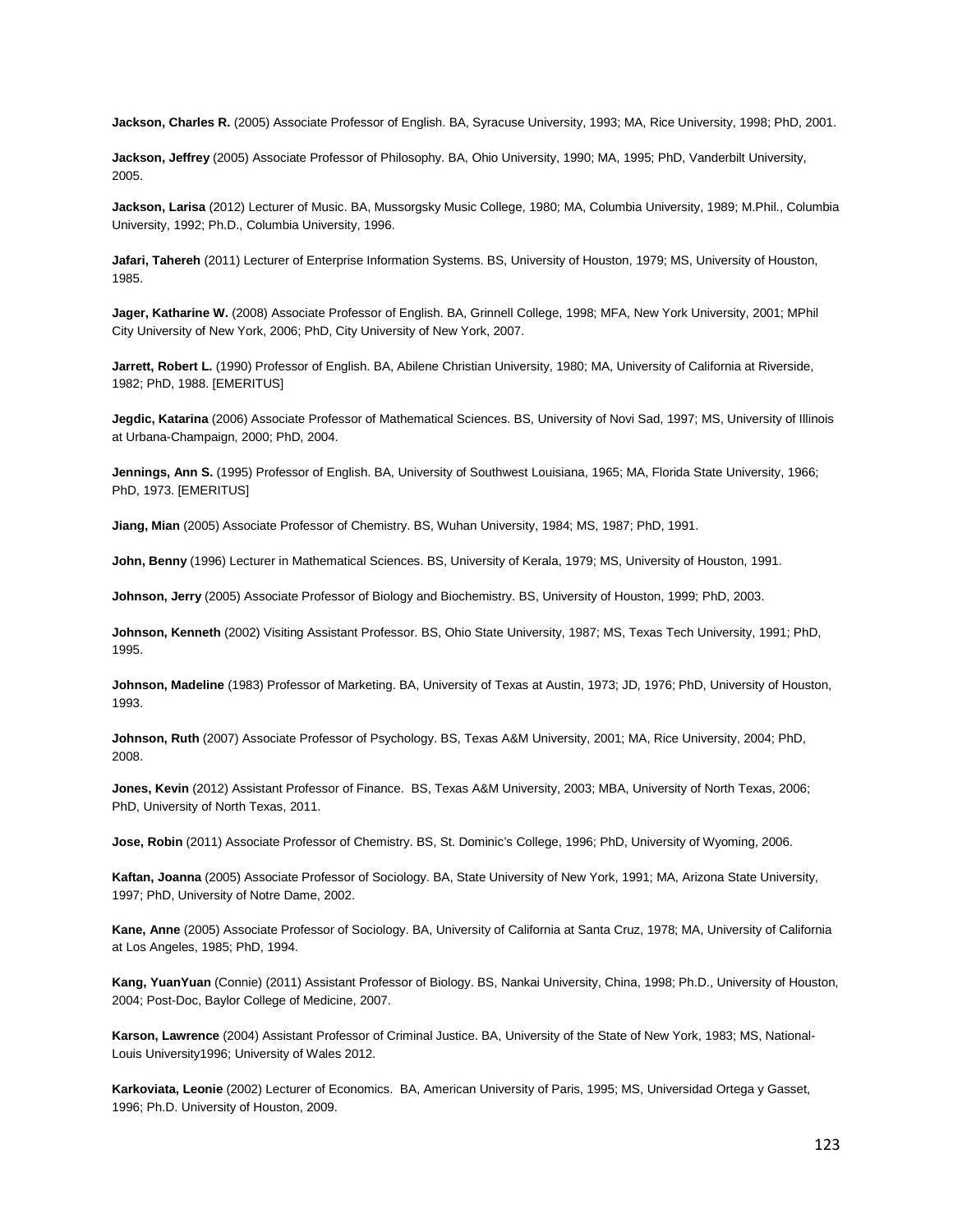**Kaser, Karen C.** (1996) Program Chair and Lecturer of BAAS in Applied Administration. AAS, San Jacinto College, 1980; BS, University of Houston, 1989; MS, 1990; PhD, University of Nebraska-Lincoln, 1996.

**Kelly, John R**. (2010) Associate Professor of Education. BC, Rice University, 1974; MEd, Prairie View A&M University, 2005; PhD, The University of Texas at Austin, 2010.

**Kessler, Robin** (2014) Lecturer. BA, Northwestern University, 1977; MBA, Northwestern University, 1980.

**Khoja, Faiza** (2003) Associate Professor of Management. BC, University of Karachi, 1990; MBA, Southeastern University, 1994; PhD, University of Houston, 2004.

**Kintzele, Paul** (2005) Associate Professor of English. BA, Florida State University, 1991; MA, Tulane University, 1995; PhD, University of Pennsylvania, 2002.

**Klein, Timothy** (2016) Associate Professor of Drama and Director of O'Kane Theater. BA, St. Bonaventure University, 1994; MFA, University of North Carolina, 1998.

Koenig, Abigail (2012) Lecturer in Communication Studies. BFA, State University of New York, 2002; MA, University of Houston, 2011.

**Kohlhausen, Donna**. Lecturer, Business Law. BS, University of Texas, 1974; JD, University of Houston, 1977; MBA, University of Houston, 2008.

**Koshkin, Sergiy** (2009) Associate Professor of Mathematical Sciences. MS, National Technical University of Ukraine, 1996; PhD, Kansas State University, 2006.

**Krishna, Sujata** (2014) Lecturer of Physics. BS, Banaras Hindu University, India, 1988; MS, Banaras Hindu University, India, 1990; PhD, University of Oxford, England, 1994.

**Lamb, Djuana** (2016) Lecturer of Management. B.A. Norfolk State University, 1987; M.Ed. Virginia Commonwealth University, 2006.

**Lawrence, Windy Y.** (2002) Associate Professor of Communication Studies. BS, University of Florida, 1995; MA, Texas A&M University, 1997; PhD, University of Georgia, 2002.

**LeBon, Caroline** (2014) Lecturer of Marketing. B.A. University of Paris Dauphine – France, 1991; Master in Retail Management, 1992; M.S., University of Paris Sorbonne-France, 2005; Ph.D. University Paul Cezanne Aix Marseille – France, 2011.

**Latheef, Zahir** (2015) Assistant Professor of Management. BBA, Texas A&M University, 2007; MS, Texas A&M University, 2007; PhD, University of Houston, 2015.

**Li, Peter (Jianquiang)** (2002) Associate Professor of Political Science. BA, Kiangsi University (China), 1983; BA, Institute of Foreign Affairs (China), 1987; MA, Syracuse University, 1988; PhD, Northern Arizona University, 2000.

**Lin, Hong** (2001) Professor of Computer Science. BEng, University of Science and Technology of China, 1987; MEng, 1990; PhD, 1997.

**Linantud, John** (2002) Associate Professor of Political Science. BA, Catholic University of America, 1989; MA, George Washington University, 1992; PhD, Arizona State University, 2000.

**Liu, Wenlin** (2016) Assistant Professor of Communication Studies. BA, Peking University, 2008; MA, University of Washington, 2010; PhD, University of Southern California, 2016

**Liu, Zishang** (2012) Assistant Professor of Accounting. BA, Peking University, 1993; MBA, Rice University, 2001; PhD, University of Houston, 2007.

**Lloyd, Cynthia** (2016) Assistant Professor of Accounting. BBA, University of Miami, Coral Gables, 1973; MBA, University of Tennessee at Nashville, 1976; J.D., University of Houston, 1984; Ph.D., Morgan State University, 2010; CPA.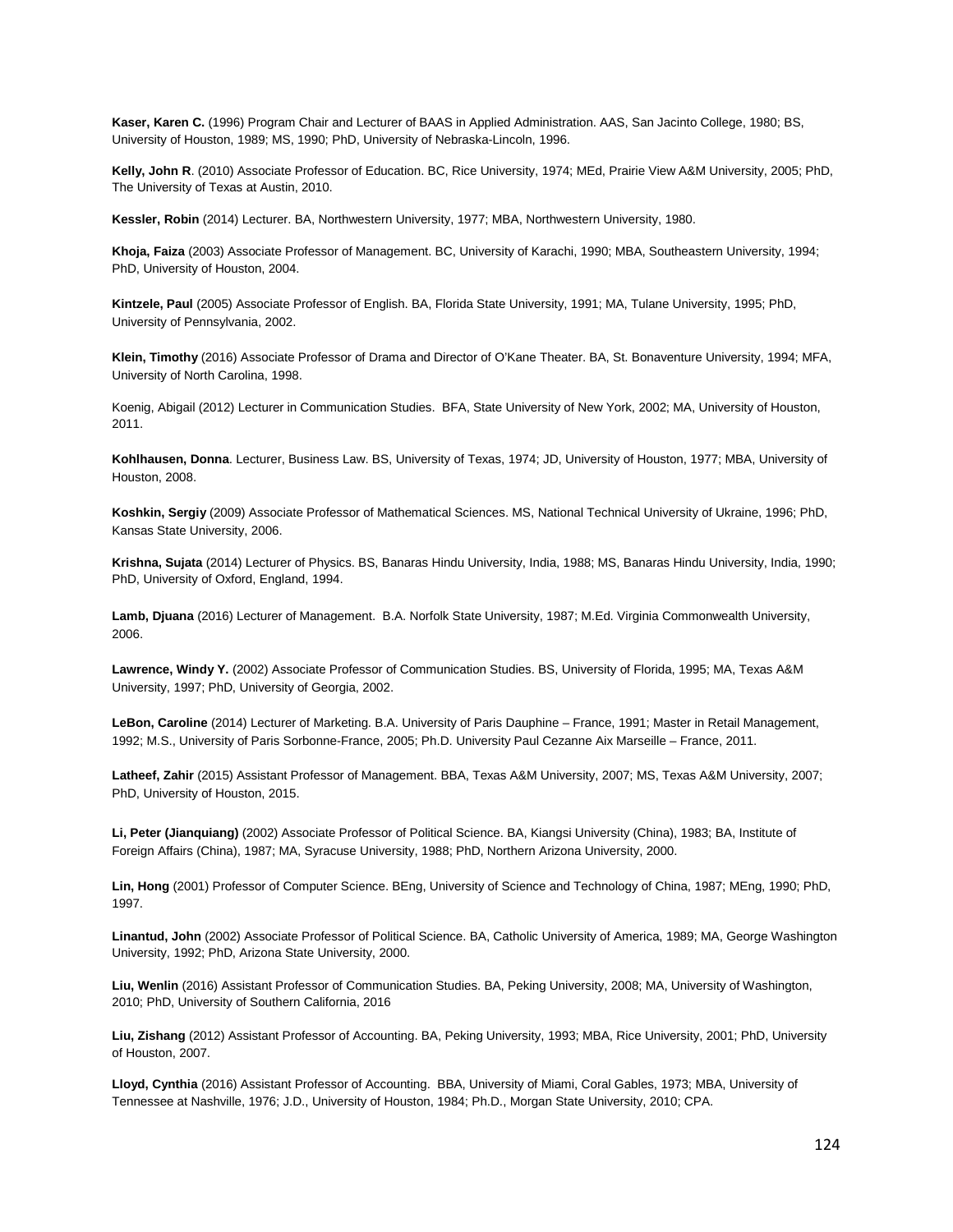**Logan, Paul** (2013) Assistant Professor of Communication Studies. BA, University of Louisiana, 2005; AS, Louisiana State University, 2007; MS, University of Louisiana, 2009; PhD, Texas A&M University, 2013.

**London, Steven** (1982) Professor of Mathematical Sciences. BSE, University of Michigan, 1965; MSSE, University of Illinois, 1969; PhD, University of Wisconsin at Madison, 1976.

**Lopez, Nancy** (2012) Lecturer in History. BA, Southwest Texas State University, 1988; MA, Rice University, 1999; PhD, 2002.

**Lourence, Benjamin C**. (2013), Lecturer in English. BA, Southwest Texas University, 2002; MA, Rice University; 2010.

**Lund, Giuliana** (2006) Associate Professor of English. BA, Stanford University 1990; MA, University of Pennsylvania, 1993; PhD, 1997.

**Lyons, Philip** (1995) Associate Professor of Biology. BS, Stephen F. Austin State University, 1978; MS, Texas A&M University, 1981; PhD, University of Georgia, 1985.

**Lyttle, Thomas J.** (1976) Professor of Drama and Director of Theater. BA, University of Akron, 1963; MA, 1968; PhD, Bowling Green State University, 1974.

**Maldonado, David** (2016) Visiting Assistant Professor of Business Law. A.B., Princeton University, 1980; J.D., University of Texas at Austin, 1985.

**Maldonado, Tiffany** (2016) Visiting Assistant Professor of Management. B.A., Rice University, 2006; Ph.D. University of Houston, 2015.

**Mandell, Paul B.** (2010) Associate Professor of Spanish. BA, Emory University, 1981; MA, Emory University, 1988; PhD, University of Illinois, Urbana-Champaign, 1996.

**Manrique, Justo R.** (2002) Professor of Economics. BS, Universidad Nacional Agraria, Peru, 1981; MS, Iowa State University, 1988; PhD, 1992.

**Martz, Jeffrey** (2015) Assistant Professor of Geology. BS, Colorado State University, 1999; MS, Texas Tech University, 2002; PhD, Texas Tech University, 2008.

**Matveeva, Natalia A. (2007)** Associate Professor of English. BA, Kazan State University, 2000; MA, Pittsburg State University, 2002; PhD, Texas Tech University, 2006.

**McCaffrey, James M.** (1989) Professor of History. AA, Springfield Junior College, 1968; BS, University of Missouri at Rolla, 1970; ME, University of Houston, 1974; MA, 1987; PhD, 1990. [EMERITUS]

**McCarty, Dawn** (2007) Associate Professor of Social Work. BS, Lamar University, 1991; MSW, University of Houston, 1995; PhD, University of Houston, 2002.

**McKee, Robert** (2016) Assistant Professor of Management. B.A. University of Houston, 2009; M.B.A., 2012; Ph.D., 2016.

**McMahon, Richard** (2005) Associate Professor of Enterprise Information Systems, BS, University of Arizona 1975, MS. University of Arkansas Blytheville 1982, MBA. Hardin-Simmons University 1993; DBA. Argosy University 2007.

**Mhoon, Kendra (2011)** Assistant Professor of Mathematical Sciences. BA, Grinnel College, 1998; MS, Texas A&M University, 2001; PhD, University of Texas School of Public Health, 2008.

**Miller, Stephen M.** (2015) Lecturer of Accounting. BBA, University of Houston, 1984; MBA, 2004, MSA, 2008; Doctor of Management, University of Maryland, 2013.

**Minard, Meghan** (2015) Lecturer of Biology. BS, Trinity University, 1998; MS, University of Texas Health Science Center-Houston Graduate School of Biomedical Sciences, 2001; PhD, University of Texas Health Science Center-Houston Graduate School of Biomedical Sciences, 2005.

**Mitchell, Laura** (2009) Assistant Professor of Education. BS, Texas State University, 1983; Med, University of Houston, 1987;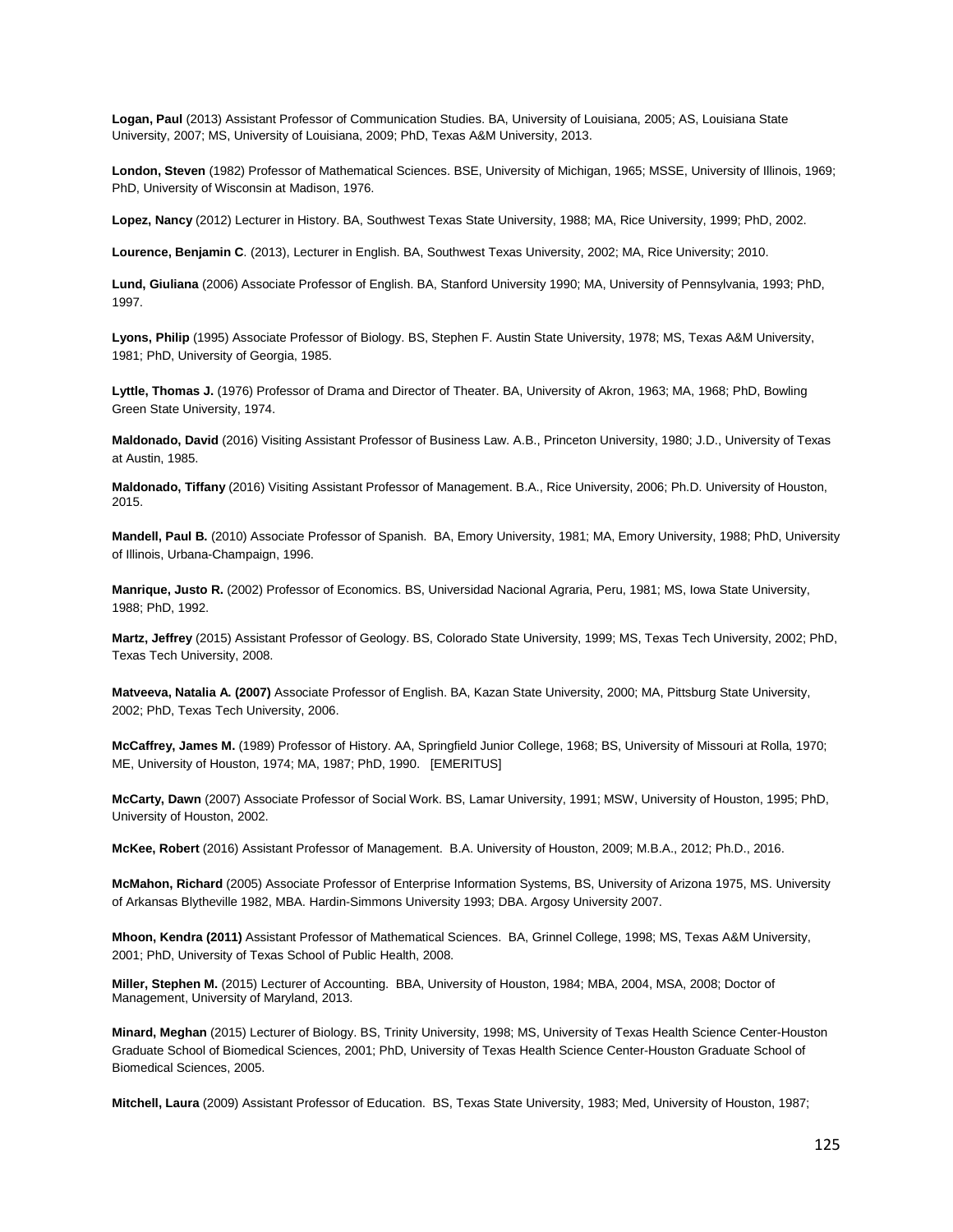EdD, Fielding Graduate University, 2009.

**Mitha, Zeenat** (2011) Lecturer of Communications. BA, Southern Methodist University, 1988; MBA University of New Mexico, 1994.

**Mobasher, Mohsen M.** (2002) Associate Professor of Sociology. BA, University of North Texas, 1984; MA, 1988; MA, Southern Methodist University, 1994; PhD, 1996.

**Monroe, Martin** (2014) Lecturer of Management. BS, Clarkson University, 1977; MBA, Syracuse University, 1980; MS, University of Pennsylvania, 2002; PhD, Texas A&M University, 1997.

**Moosally, Michelle J.** (1998) Associate Professor of English. BS, Mankato State University, 1991; MA, University of Texas at Austin, 1994; PhD, 1998.

**Morano, Lisa D.** (2001) Professor of Biology and Microbiology. BS, University of California, Irvine, 1990; PhD, University of California, Davis, 1995.

**Morgan, Whitney** (2009) Associate Professor of Management. BA, Rice University, 2004; MA, George Mason University, 2006; PhD, 2009.

**Morris-Smith, Penny** (1988) Professor of Biology and Geology. BA, California State University, Los Angeles,1964; MA, San Francisco State University, 1972; PhD, University of California, Berkeley, 1975.

**Mosier, M. Patricia** (1982) Associate Professor of Spanish. BA, West Virginia University, 1970; MA, University of Wisconsin, 1972; PhD, 1979. [EMERITUS]

**Mueller, Bridget** (2012) Lecturer of Communication Studies. BA, University of Tulsa, 1995; MA, University of Houston, 2000.

**Mullinnix, Debra** (1998) Associate Professor of Education. BS, Texas A&M University, 1976; MEd, University of Houston, 1993; EdD, 1998.

**Murray, Cara E.** (2007) Associate Professor of English. BA, Denison University, 1985; PhD, City University of New York, 2005.

**Murray, Creshema** (2013) Assistant Professor of Communication. BA, University of Alabama, 2006; MA, University of Alabama, 2007; Ph.D., University of Alabama, 2011

**Musslewhite, Donald** (2008) Lecturer of Geology/Physics. BS, University of California, 1977; MS, University of California, 1984; Ph.D., University of Arizona, 1995.

**Nadler-Blumberg, Bonnie** (1994) Lecturer in Mathematical Sciences. BS, University of Texas at Austin, 1983; MEd, University of Texas at El Paso, 1987.

**Nakamura, Mitsue** (1988) Lecturer in Mathematical Sciences. BS, University of Houston, 1985; MS, 1987.

**Nath, Janice** (2001) Professor of Education. BA, Texas A&M University, 1974; MA, Chapman University, 1988; EdD, University of Houston, 1995. [EMERITUS]

**Nayebpour, Mohamad** (2014) Lecturer of Management. B.S., Louisiana State University, 1982; M.S., 1986, Ph.D., 1990.

**Neale, Nathan R.** (2015). Instructor of Management. B.A., University of Phoenix, 2009; MBA, Cornell University, 2011.

**Nealy, Chynette D.** (2002) Professor of Business Administration. BS, Texas College, 1984; MEd, Texas Southern University, 1986; EdD, University of Houston, 1994.

**Nelson, Susan** (2013) Visiting Assistant Professor of Education. BS, Troy State University, 1978; MA, Troy State University

**Newsum, Floyd Elbert, Jr.** (1976) Professor of Art. BFA, Memphis Academy of Arts, 1973; MFA, Temple University, 1975.

**Nguyen, Chu,** (2007) Associate Professor of Finance BA. Van Hanh university, Vietnam 1973; MA. 1978; MS. 1981University of Cincinnati 1981; PhD. 1983.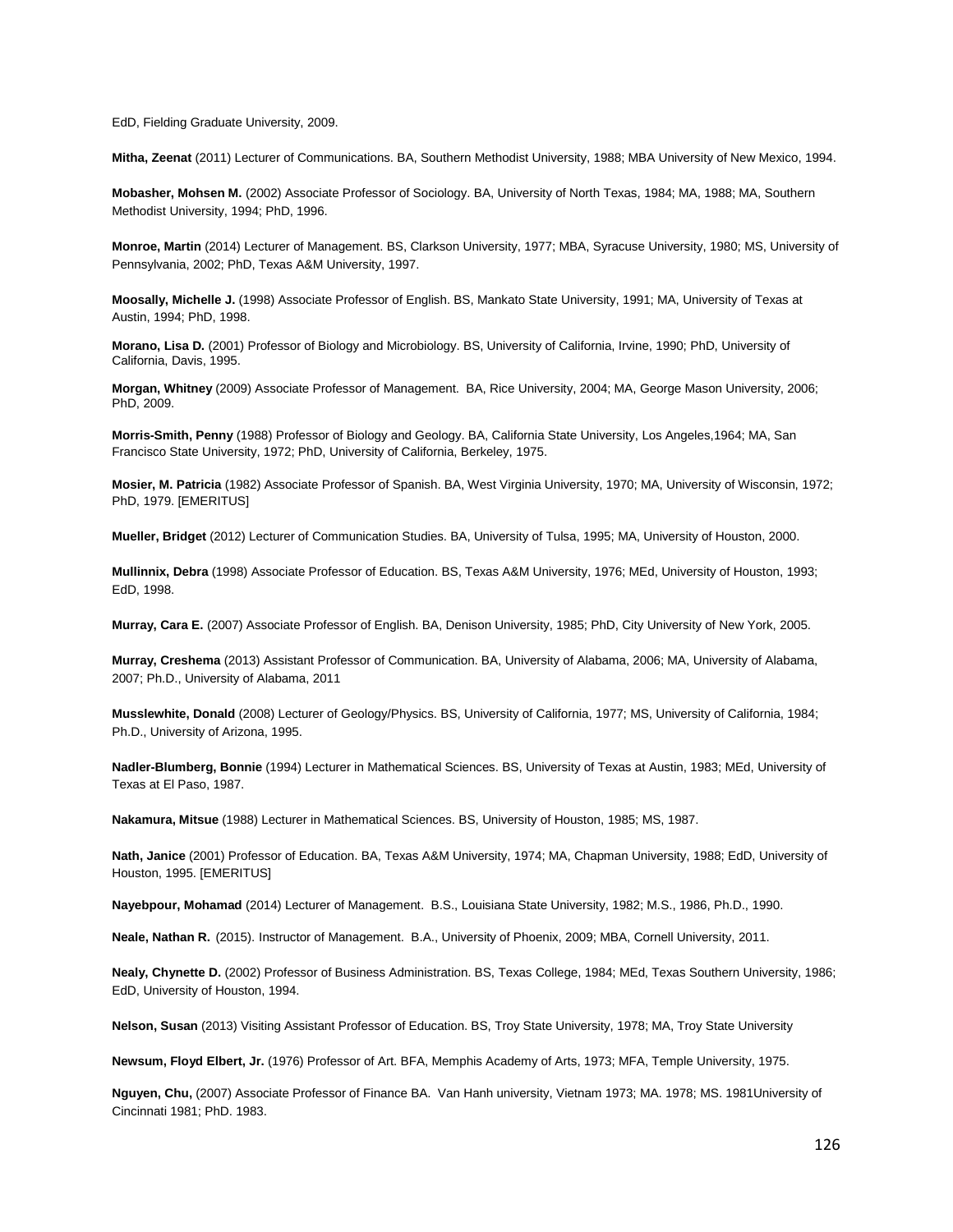**Nguyen, Thai** (2013) Lecturer of Economics. BS, California State Polytechnic University, 1988; BA, California State University Los Angeles, 1993; MA, California State University Los Angeles, 1994; Ph. D. University of Wisconsin – Milwaukee, 2004.

**Nguyen, Vien** (1990) Lecturer in Mathematical Sciences. BS, Lamar University, 1988; MS, 1990.

**Nowak, William J.** (2002) Associate Professor of Spanish. BA, St. John's University, 1984; MA, Princeton University, 1987; PhD, 1993.

**Nuwal, Tara C.** (2003) Lecturer of BAAS in Applied Administration. BA, Rajasthan University, 1966; MA, University of Jodhpur, 1968; Ph.D., 1964.

**Oberhoff, Kenneth E.** (1974) Associate Professor of Mathematical Sciences. BA, Texas A&M University, 1965; MS, University of Houston, 1968; PhD, 1973.

**Padilla, Edwin** (1994) Associate Professor of Spanish. BA, University of Puerto Rico, 1979; MA, University of Texas at El Paso, 1982; PhD, University of Houston, 2002.

**Parker, Mary Jo** (2009) Lecturer of Biology/Director Scholars Academy. EdD, Baylor University, 1998.

**Paskelian, Ohannes** (2008) Associate Professor of Finance. BE. American University of Beirut, 1997; MBA. Nicholls State University 2001; MS. University of New Orleans 2004; PhD. University of New Orleans 2006.

**Pavelich, Andrew** (2003) Associate Professor of Philosophy. BA, Fort Lewis College, 1994; MA, Tulane University, 1996; PhD, Tulane University, 1999.

**Pavletich, JoAnn** (1995) Associate Professor of English. BA, Southeastern Louisiana University, 1988; MA, University of Texas at Austin, 1990; PhD, 1995.

**Pedrana, Angela López** (2005) Associate Professor of Education. BS, University of Wisconsin at Madison, 1981; BA, University of St. Thomas, 1989; MEd, 1995; EdD, University of Houston, 2004.

**Pedroza, Mesias** (2015) Lecturer of Chemistry. BS, University of Houston-Downtown, 2007; PhD, University of Texas Health Science Center – Houston Graduate School of Biomedical Sciences, 2011.

**Pelaez, Rolando** (1986) Professor of Finance. BS, Louisiana State University, 1962; MA, 1964; PhD, University of Houston, 1973.

**Pelz, Mary Elizabeth** (1988) Associate Professor of Criminal Justice. BA, Stephen F. Austin State University, 1974; MA, 1976; PhD, Sam Houston State University, 1988.

**Pfeffer, Rebecca**. (2013) Assistant Professor of Criminal Justice. BA, Pitzer College, 2005; MS, Pace University, 2007; MS, University of Pennsylvania, 2008; PhD, Northeastern University, 2012.

**Pence, Diana K.** (2006) Associate Professor of Accounting. BSBA, University of Nebraska at Omaha, 1982; MPA, 1984; PhD, University of North Texas, 1996.

**Penkar, Samuel H.** (1984) Professor of Finance. MIM, American Graduate School of International Management, 1976; DBA, Mississippi State University, 1984.

**Pepper, Ryan.** (2005) Professor Mathematics. BS, University of Houston, 2000; MS, 2002; PhD, 2004.

**Pinelis, Yuriy** (2013) Lecturer of Physics. MS, Novosibirsk State University, Russia, 1979; MS, University of Chicago, 1999; PhD, Institute of Nuclear Physics, Russia, 1988.

**Rahmatian, Arash** (2014) Assistant Professor of Structural Analysis and Design. BS, Najaf Abud University, Iran, 1996; MA, 2000; PhD, Concordia University, Canada, 2013.

**Pinkerton, Kim J.** (2007) Associate Professor of Education. BA, University of Arkansas, 1994; MS, University of Houston-Clear Lake, 2001; EdD, University of Houston, 2007.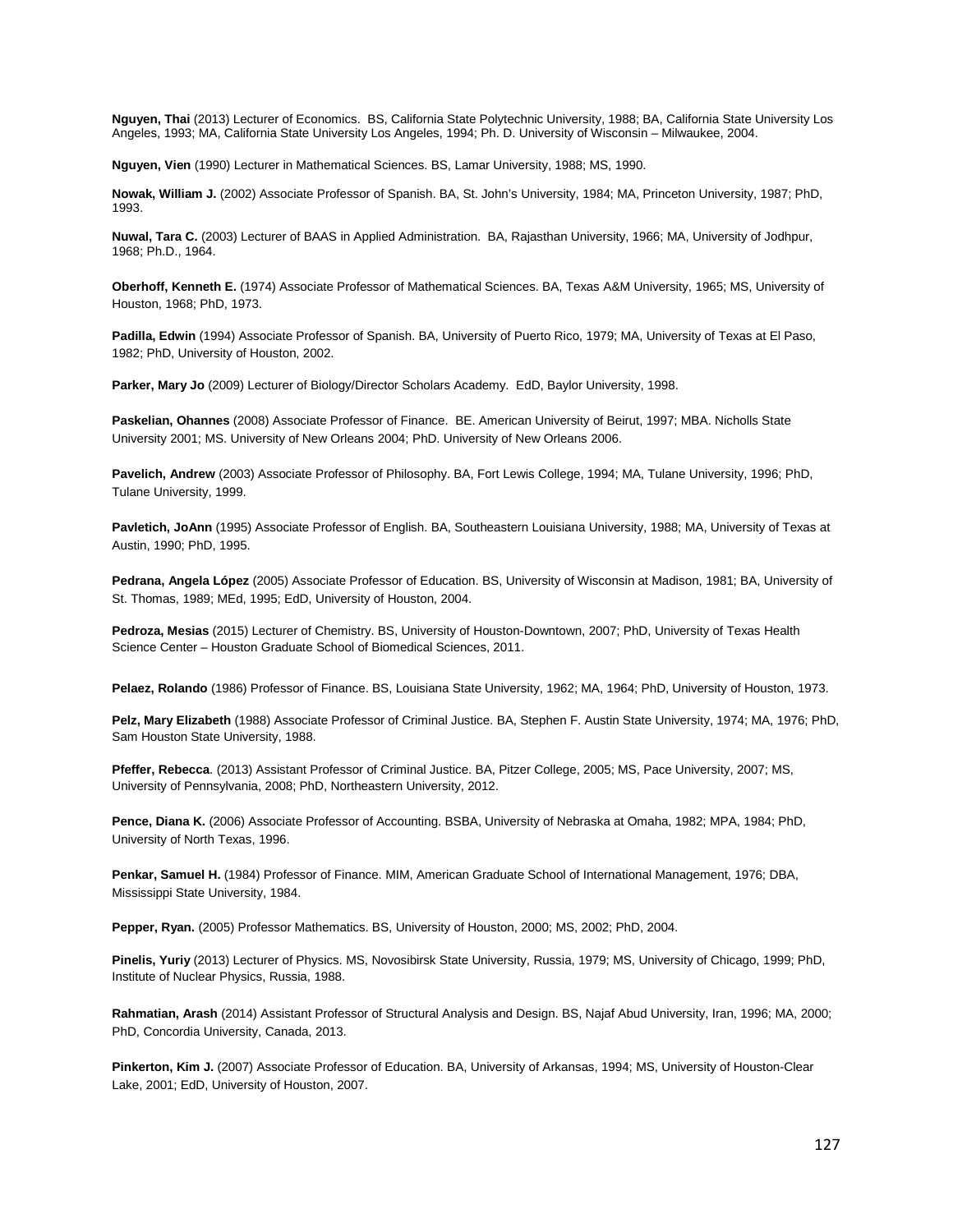**Pogue, Bill** (2011) Lecturer of Communication Studies. BA, University of Denver, 1962.

**Pogue, Kate** (2012) Lecturer of Communications Studies and Drama. BSS, Northwestern University, 1962; MA, University of Minnesota, 1965.

**Pohl, Bernardo**. (2013) Assistant Professor of Education. BA, University of Houston, 1997; MEd, University of Houston, 2003; EdD, University of Houston, 2009.

**Pointer, Lucille** (2002) Professor of Marketing. BS, Southern University, 1973; MBA, University of Wisconsin, 1974; PhD, Texas A&M University, 2000.

**Pore, Anand** (2015) Assistant Professor of Management. B.S. Government College of Engineering, 1992; Ph.D., Rutgers University, 2010.

**Portillo, Mary** (2010) Assistant Professor of Psychology. BA, Fort Lewis College, 2000; MA, Rice University, 2006; PhD, 2010.

**Preuss, Gene** (2004) Associate Professor of History. BA, Southwest Texas State University, 1990; MA, 1993; PhD, Texas Tech University, 2004.

**Putnam, Kyle J.** (2015). Assistant Professor of Finance. B.A. George Fox University, 2008; M.S., University of New Orleans, 2013, Ph.D., 2015.

**Qavi, Hamida** (2005) Lecturer of Chemistry. BS, Osmania University, Hyderabad, India, 1961; MS, Osmania University, Hyderabad, India, 1963; MS, Ohio State University, 1969; Ph.D., Ohio State University, 1977.

**Quander, Judith** (2010) Associate Professor of Mathematical Sciences. BS, University of Texas, 1998; MS, University of Arizona, 2000; PhD, University of Georgia, 2006.

**Rahmatian, Arash** (2014) Assistant Professor of Structural Analysis and Design. BS, Najaf Abud University, Iran, 1996; MA, 2000; PhD, Concordia University, Canada, 2013

**Raymundo, Melissa** (2010) Assistant Professor of Psychology. BS, University of Houston, 2003; MA, 2006; PhD, 2010.

**Redl, Timothy** (2005) Associate Professor of Mathematics. AB, Dartmouth College, 1997; MA, Rice University, 2003; PhD, 2004.

**Rejaie, Azar M.** (2006) Associate Professor of Art History. BA, Louisiana State University, 1996; MA, 1999; PhD, University of Pittsburgh, 2006.

**Ren, Peter** (2012) Visiting Assistant Professor of Finance. BBA, Grand Canyon University, 2004; MS, West Texas A&M University, 2006; Ph.D., University of North Texas, 2015

**Richards, Dorothy** (2006) Lecturer of Accounting. BA, University of Oklahoma, 1971; MS, University of St. Thomas, 1996.

**Robbins, Ruth R.** (1980) Professor of Enterprise Information Systems. BBA, Texas Southern University, 1971; MBA, University of Houston, 1974; EdD, 1986.

**Robertson, Vida A.** (2006) Associate Professor of English. BA, Murray State University, 1996; MA, Miami University, 2000; PhD, 2006.

**Robinson, Robert** (2014) Visiting Assistant Professor of Management. B.A. University of Texas at Austin, 1974; M.A. The Ohio State University, 1977; Ph.D., 1977.

**Romero, Reynaldo (Rey)** (2010) Associate Professor of Spanish. BA, Rice University, 2002; PhD Georgetown University, 2009.

**Rosenthal-Simmons, Anna** (1991) Lecturer in Mathematical Sciences. BS, University of Houston, 1987; MS, 1995; MBA, 1990; MS, Texas A&M University, 1988.

**Roubicek, Henry L.** (1983) Professor of Communication Studies. BA, The Ohio State University, 1974; MA, Purdue University, 1976; EdD, University of Maryland, 1983.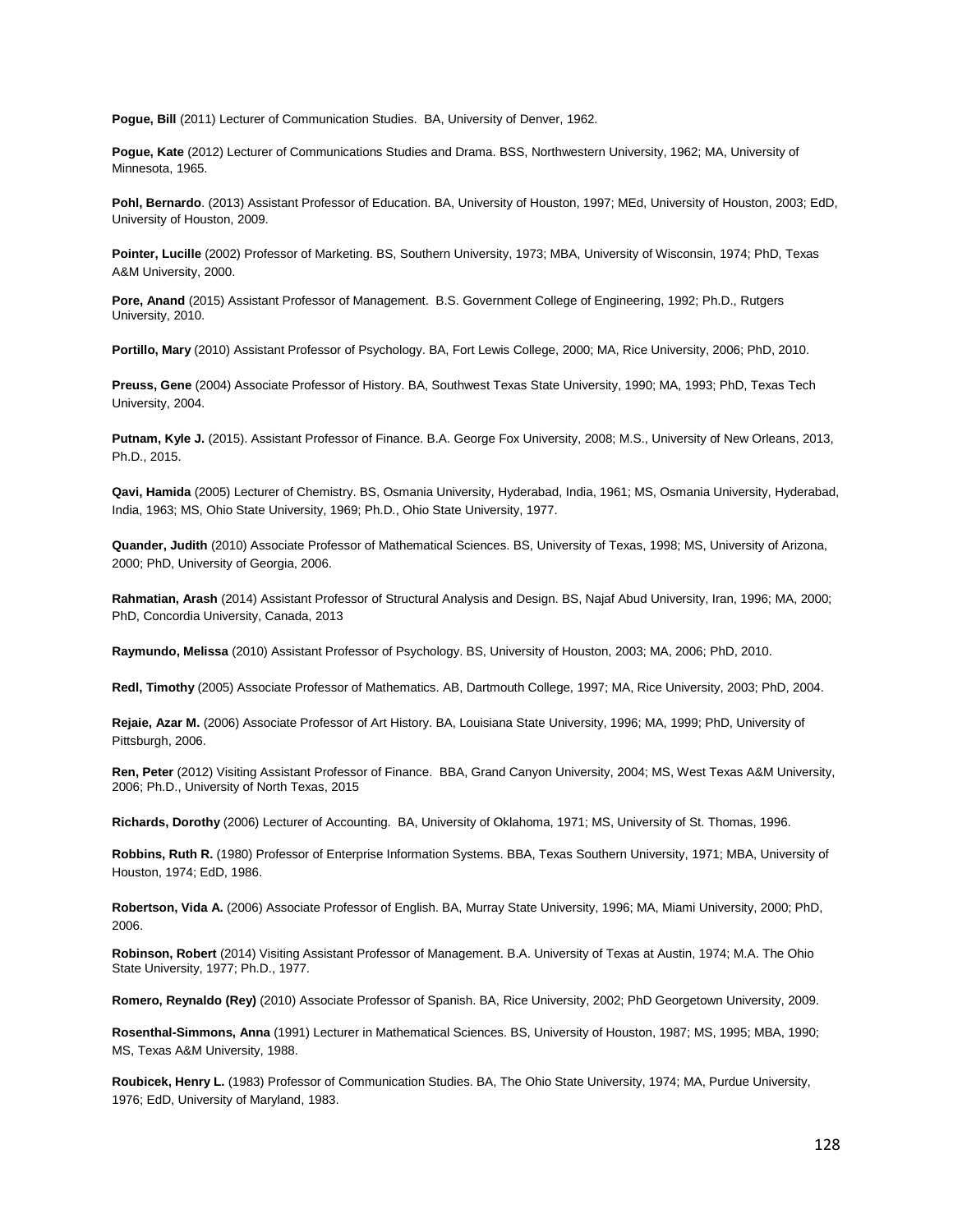**Rubinson, Claude** (2010) Associate Professor of Sociology. BA, Emory University, 1996. MA, University of Georgia, 2002. PhD, University of Arizona, 2010.

**Rufino, Katrina** (2014) Assistant Professor of Psychology. BA, College of the Holy Cross, 2005; MA, John Jay College of Criminal Justice, City University of New York, 2007; PhD, Sam Houston State University, 2012.

**Ryden, David Beck** (2001) Professor of History. BA, Connecticut College, 1990; MA, University of Delaware, 1993; PhD, University of Minnesota, 1999.

**Sack, Jacqueline** (2009) Assistant Professor of Education. BSc Honors, University of the Witwatersrand, South Africa, 1975; MLS, Sam Houston State University, 1984; EdD, University of Houston, 2005.

**Saha, Sanghamitra** (2014) Lecturer of Biology. BS, Hindu College University of Delhi, India, 1988; MS, University of Baroda, India, 1990; PhD, Indian Agricultural Research Institute, New Delhi, India, 1996.

**Sample, Joseph** (2009) Associate Professor of English. B.S. Slippery Rock University, 1991; M.A. Texas A&M University, 1993; University of Minnesota, Twin Cities, 2000; Ph.D. Iowa State University, 2004.

**Sadana, Rachna** (2011) Associate Professor of Biology. BS, Kurukshetra University, 1996; MS, Kurukshetra University, PhD,

**Salinas, Salvador** (2015) Assistant Professor of History. BA, Appalachian State University, 2003; MA, University of Oxford, 2007; PhD, University of Texas at Austin, 2014.

**Sanders, Arthur** (2012) Lecturer in English. BA, Miami University of Ohio, 1968; MA, DePaul University, 2001.

**Savitsky, Thomas** (2016) Lecturer of Mathematical Sciences. BS, Rensselaer Polytechnic Institute, 2003; PhD, The George Washington University, 2015.

**Scharold, Dagmar** (1997) Assistant Professor of English. BA, University of Houston-Clear Lake, 1992; MA, University of Houston-Clear Lake, 1996; PhD Texas A&M University, 2012.

**Schlag, Karen** (2012) Lecturer of Communication Studies. BA, University of Houston, 1993; MA, The Pennsylvania State University, 1998.

**Schmertz, Johanna** (2000) Associate Professor of English. BA, Carnegie-Mellon University, 1983; MA, State University of New York at Buffalo, 1990; PhD, Texas A&M University-Commerce, 2001.

**Secor, Mary** (2004) Lecturer in Art. BFA, University of Houston, 1980; MFA, University of Houston, 1989.

**Seratt, Heather E. (**2013), Lecturer in English. BA, Mississippi State University, 2001; MA, University of Tennessee, 2003; MFA University of Memphis, 2007

**Serrett, Randy K.** (1999) Professor of Accounting. BS, Louisiana State University, 1973; MS, University of Houston, 1983; PhD, 1986; CPA.

**Shahnaz Savani** (2016) Lecturer, Social Work. BA, St. Xaviers College; MA, University of London, 1992; MA, University of London, 1993; MSW, University of Houston, 2008.

**Shastri, Dvijesh** (2011) Assistant Professor of Mathematical Sciences. BS, Sardar Patel University, 1997; MS, Wright State University, 2001; PhD, University of Houston, 2007.

**Sheinberg, Edward R.** (1978) Associate Professor of Engineering Technology. BS, Lamar University, 1968; ME, 1968; MME, University of Houston, 1971.

**Shelley, Deborah B.** (1993) Associate Professor of Communication Studies. BA, University of North Carolina at Chapel Hill, 1972; MA, San Francisco State University, 1974; PhD, Louisiana State University, 1976.

**Shipley, Margaret F.** (1987) Professor of Management. BS, Salisbury State College, 1969; MSIE, University of Pittsburgh, 1980;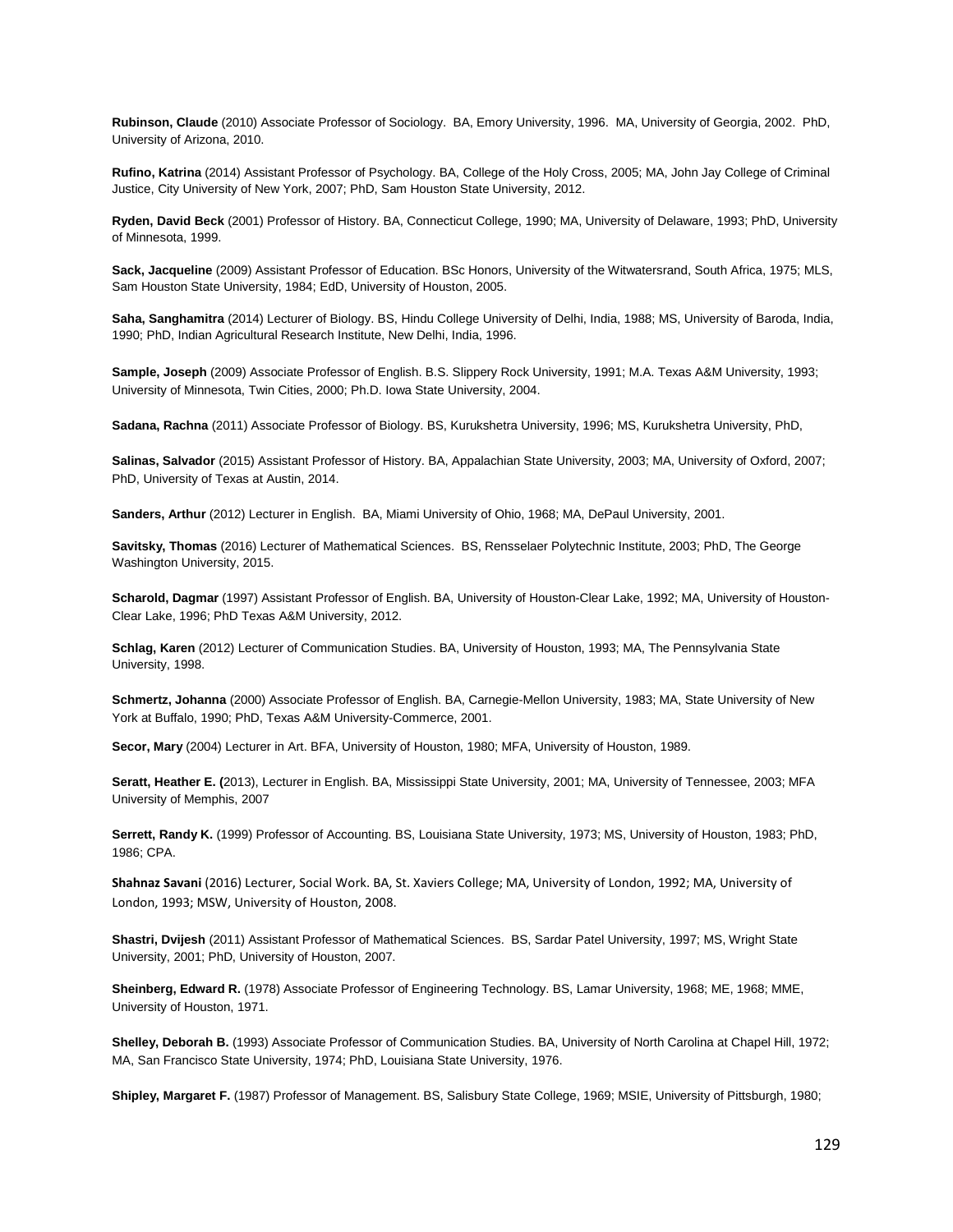PhD, 1986.

**Shroff, Arpita** (2016) Assistant Professor of Accounting. B.Sc. University, Vadodara, India, M.S. 1992; MBA 1994; M.S. University of Houston, 2000; Ph.D., 2013; CPA.

**Singh, Ajay** (2014) Lecturer of Geology. BS, University of Delhi, India, 2001; MS, University of Delhi, India, 2003; MS, Indiana State University, 2007; PhD, Texas A&M University, 2012.

**Singh, Kulwant**. (2012) Lecturer of Computer Science. BTech, Indian Institute of Technology, India, 1980. MS, Louisiana State University, 1987.

**Siriko-Hoang, Toni.** (2009) Associate Professor of Communication Studies, BA, University of Houston-Downtown, 1999; MA, University of Houston, 2005, PhD, University of Oklahoma, 2009.

**Simeonov, Plamen** (1999) Professor of Mathematical Sciences. BS, Sofia University, 1990; MS, 1992; PhD, University of South Florida, 1997.

**Smith –Chen, Claudia,** (2014), Lecturer in English. BA, Bard College, Annandal-on-Hudson, 1992; MA, The John Hopkins University, 1993; Ph.D., University of Texas, 2012.

**Smith, J. Garry** (2014). Assistant Professor of Marketing. BBA, University of Texas-Tyler, 1975; MBA, University of North Texas, 1997; PhD, Texas A&M University, 2007.

**Smith, Charles** (1987) Professor of Finance. BS, McNeese State University, 1974; MBA, University of New Orleans, 1975; PhD, Texas A&M University, 1984.

**Smith, Dana S.** (2013) Assistant Professor of Social Work. BA, Spelman College, 1989; MPA, Texas Southern University, 1992; Ph.D., University of Houston, 2008.

**Socolof, Jerome** (2014) Assistant Professor of Art Administration. BM, State University of New York, 2007; MA, Ohio State University, 2009; PhD, Ohio State University, 2012.

**Soibam, Benjamin** (2015) Assistant Professor of Computer Science. BS, St. Stephen's College, University of Delhi, India, 2005; MS, University of Houston, 2009; PhD, University of Houston, 2012.

**Solomon, Frankie** (1993) Lecturer in Mathematical Sciences. BA, Grambling State University, 1971; MS, Texas Southern University, 1989.

**Spiller, Laura** (2015) Associate Professor of Psychology. BA, University of Texas at Austin, 1993; MA, University of Houston, 1997; PhD, 2000.

**Stanberry, Kurt** (1996) Professor of Business Law. BBA, Yale University, 1972; MBA, Temple University, 1974; JD, University of Houston, 1977.

**Sterna, Larry L.** (2009) Lecturer of Physics. BS, Yale University, 1974; MS, University of California, Berkeley, 1977; Ph.D., University of California, Berkeley, 1981.

**Stevens, Laura L**, (2014), Lecturer in English. BA, University of Houston, 1996; MA, Simmions College Boston, 1998

**Stewart, Cynthia** (2005) Associate Professor of Psychology. BS, University of Houston, 1997; MA, 2000; PhD, 2001.

**Strain, Charles R.** (1994) Professor of Marketing. BBA, University of Mississippi, 1974; MBA, University of Southern Mississippi, 1982; DBA, Mississippi State University, 1994.

**Sullivan, M. Nell** (1996) Professor of English. BA, Vanderbilt University, 1986; MA, Rice University, 1989; PhD, 1995.

**Switzer, Kelly** (2007) Assistant Professor of Drama. BA, University of Houston, 2004; MFA, University of Georgia, 2007.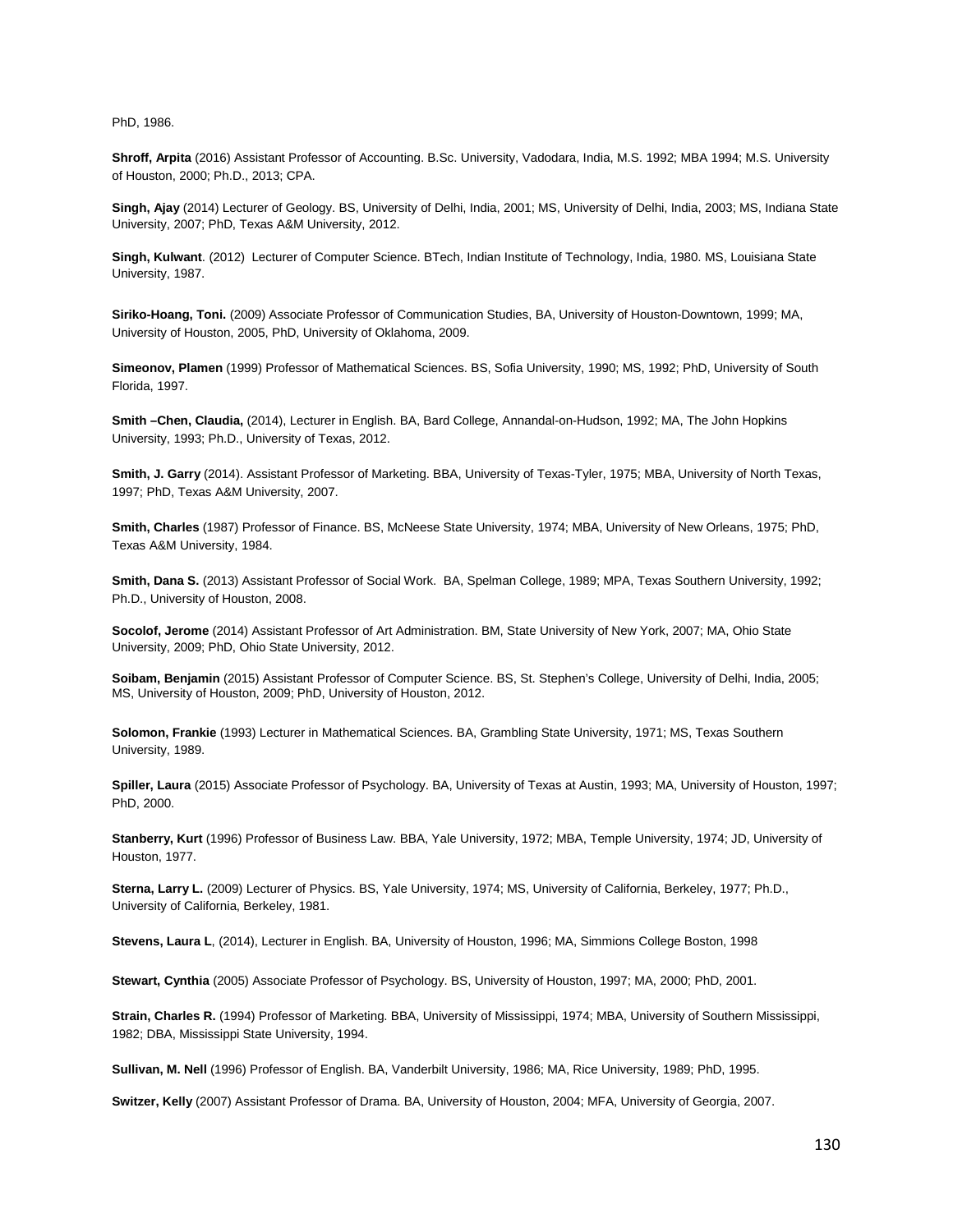**Tannous, Steven S**. (2009), Lecturer, Management. BBA, 1997; MBA, 2000, University of Houston.

**Tecarro, Edwin** (2004) Associate Professor of Mathematical Sciences. BS, University of the Philippines, 1983; MS, Southern Methodist University, 1991; PhD, University of Houston, 2000.

**TeDuits, Douglas** (2014) Assistant Professor of Management. B.S., Truman State University, 1988; M.Ed. Texas Tech University, 1992; Ed.D. University of Houston, 2007.

**TenBrink, Candace** (2016) Assistant Professor of Management. B.A. Michigan State University, 1992; M.B.A. University of Michigan, 1997; Ph.D. University of Houston, 2016.

**Thacker-Kumar, Leena** (1993) Professor of Political Science. BA, Scottish Church College, 1982; MA, Miami University, 1988; PhD, 1993.

**Thielemann, Jane** (1991) Professor of Education. BS, University of Houston-Clear Lake, 1978; MA, University of Houston, 1991; EdD, 1999.

**Thomas, Tammis** (1995) Professor of English. BA, University of Texas at Austin, 1984; MA, State University of New York at Buffalo, 1989; PhD, 1995.

**Tobin, Michael** (2012) Assistant Professor of Biology. BA, Reed College, Oregon, 1990; Ph.D., University of Minnesota, 2001.

**Trufan, Eszter.** (2013) Assistant Professor of Chemistry. BS, University of Romania, 2004; MS, University of Romania, 2005; Ph.D., University of South Carolina, 2009.

**Turner, Erlanger** (2014) Assistant Professor of Psychology. BS, Louisiana State University, 2004; MS, Texas A&M University, 2006; PhD, 2009.

**Tzouanas, Vassilos (2010)** Associate Professor of Process Control. Diploma, Aristotle University, 1982; MS, University of Alberta, 1985; PhD, Lehigh University, 1989.

**Usnick, Lee** (2003) Associate Professor of Business Law. BA, Connecticut College, 1975; MSSW, University of Texas at Arlington, 1978; MA, Webster University, 1981; JD, University of Houston, 1984.

**Uzman, Akif J.** (1997) Professor of Biology and Biochemistry. BS, University of Michigan, 1975; MS, 1976; PhD, University of California-Berkeley, 1983.

**Valcore, Laura (**2014) Assistant Professor of Criminal Justice. BA, Eastern Illinois University, 2007; MA, University of Colorado, 2009; PhD, University of Colorado, 2014.

**Van Horn, Leigh** (2000) Professor of Education. BS, University of Houston, 1992; MS, University of Houston-Clear Lake, 1995; EdD, University of Houston, 2000.

**Vela, Frank J.** (2011) Assistant Professor of Design/Technical Director of Theatre. BFA, The University of Texas-Pan American, 2004; MFA, The University of Texas at Austin, 2007.

**Verma, Rahul** (2004) Associate Professor of Finance. BE, Ranchi University, 1992; MBA, Institute for Technology and Management, 1995; PhD, University of Texas-Pan American, 2004.

**Villegas, Elizabeth** (2015) Lecturer of Biology. BS, University of Houston-Downtown, 2005; PhD, Baylor College of Medicine, 2014.

**Visbal, Adriana** (2015) Lecturer of Biology. BS, Texas A&M University, 2004; PhD, Baylor College of Medicine, 2010.

**Vobach, Carol** (1969) Associate Professor of Mathematical Sciences. BA, Marymount College, 1962; MA, University of North Carolina at Chapel Hill, 1965; EdD, University of Houston, 1984.

**Vogt, John J** (2016) Visiting Assistant Professor of Supply Chain Management. B.S. University of Witwatersrand, 1974; MBA University of South Africa, 1988; Ph.D. University of Stellenbosch, 2006.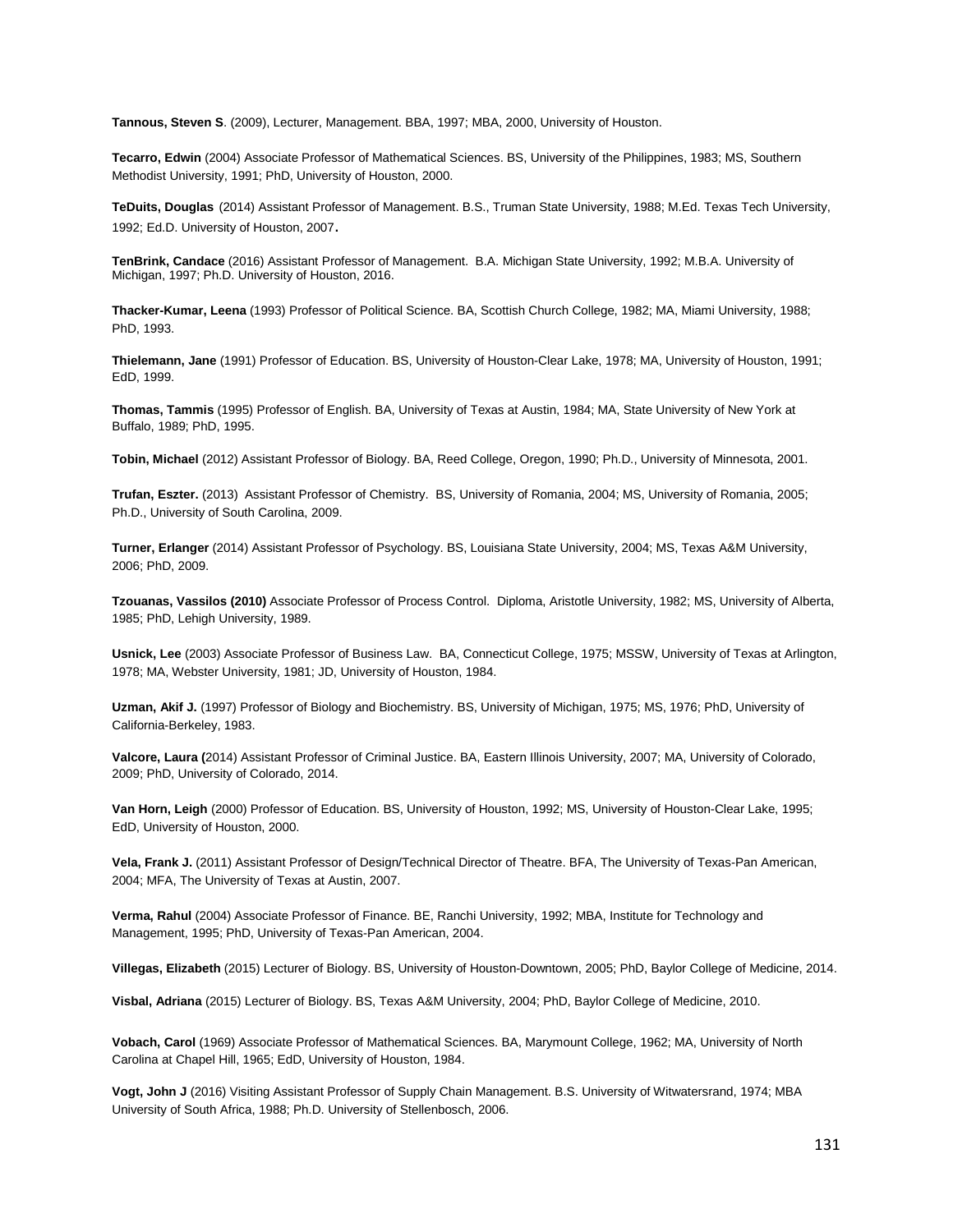**Von Biedenfeld, Dietrich** (2016) Visiting Assistant Professor of Business Law. B.A. University of Houston, 2006; J.D., University of Mississippi, 2009.

**Wade, Carolyn E.** (2011) Assistant Professor of Early Childhood Education. BA, University of North Texas, 1996; MEd, University of Houston, 2001; EdD, 2011.

**Wadhwa, Darshan L.** (1984) Professor of Accounting. BS, KGK College, Moradabad, India, 1964; MS, Roorkee University, Roorkee, India, 1967; MBA, Louisiana Tech University, 1972; DBA, 1988; CPA.

**Waller, William A.** (1983) Professor of Mathematical Sciences. AA, Eastfield College, 1978; BS, North Texas State University, 1981; MS, 1983; PhD, University of Houston, 1989.

**Walker, Sarah** (2008) Associate Professor of Management. BA, Dillard University, 2003; MA Rice University, 2006; PhD. 2009.

**Wang, Hsiao-Ming** (2001) Professor of Criminal Justice. BC, Feng-Chia University, 1977; MBA, University of St. Thomas, 1992; PhD, Sam Houston State University, 1998.

**Wang, Xiaohang** (2016) Visiting Assistant Professor of Accounting. B.S., Beijing Normal University, 1997; Master in Professional Accounting, University of Texas at Austin, 1999; Ph.D., 2010; CPA.

**Wang, Yingchun (Irene**) (2010) Assistant Professor of Management. BA, Renmin University of China; MA, Tsinghua University; PhD, University of Minnesota, 2010.

**Waters, William J.** (2008) Associate Professor of English. BA, University of Maine, 1985; MA, University of Maine, 1988; PhD, University of New Mexico, 2000.

**Wedes, Joan B,** (2015), Lecturer in English. BA, University of Tennessee, 1986; MA, Eastern Michigan University, 1995; Ph.D., Wayne State University, 2014.

**Wetherbe, Mead Bond** (2016) Lecturer of Enterprise Information Systems. B.S., University of Southern Mississippi, 1976; MBA, 1977.

**Wernet, Stephen** (2013) Associate Professor of Social Work. BA, Manhattan College, 1973; MEd, Springfield College, 1977; MSW, University of Connecticut, 1982; PhD, University of Texas, 1988**.**

**Westfall, Joseph** (2005) Associate Professor of Philosophy. BA, Santa Clara University, 1997; MA, Boston College, 1999; PhD, 2005.

**White, Stephen A.** (2010) Assistant Professor of Education, BA, Boston State College 1974, Certificate of Advanced Study Universidad de Santander, Spain 1975, MEd Boston State College 1976, C.A.G.S Boston State College 1979, PhD University of Houston 1998.

**Wicmandy, Michelle** (2009) Lecturer in Marketing, BS, University of Central Florida 1994; MBA, 1996.

**Williams, Marvin J.** (1988) Professor of Accounting. BBA, University of Houston, 1980; MBA, 1982; JD, 1986; CPA, CMA.

**Williams, Malcolm** (2008) Lecturer in English. BA, University of Houston, 1970; MA, University of Houston, 1993.

**Williams, Patrick S.** (1990) Associate Professor of Psychology. BS, Michigan State University, 1971; MEd, Northeastern University, 1974; PhD, Texas Tech University, 1987.

**Williams, Rube**. (2013) Instructor of Chemistry, BS, Texas A&M University, 1984; MS, Texas A&M University, 1993; Ph.D., Texas A&M University, 1997.

**Wingfield, Mary** (2008) Lecturer of Education, BS, Kansas State University, 1975; MS University of Houston, 1992; EdD, University of Houston, 1998.

**Winn, Thomas L** (2013) Interim Director MSME Program and Lecturer. B.A. Stephen F. Austin, 1990; MSME University of Houston Downtown, 2009.